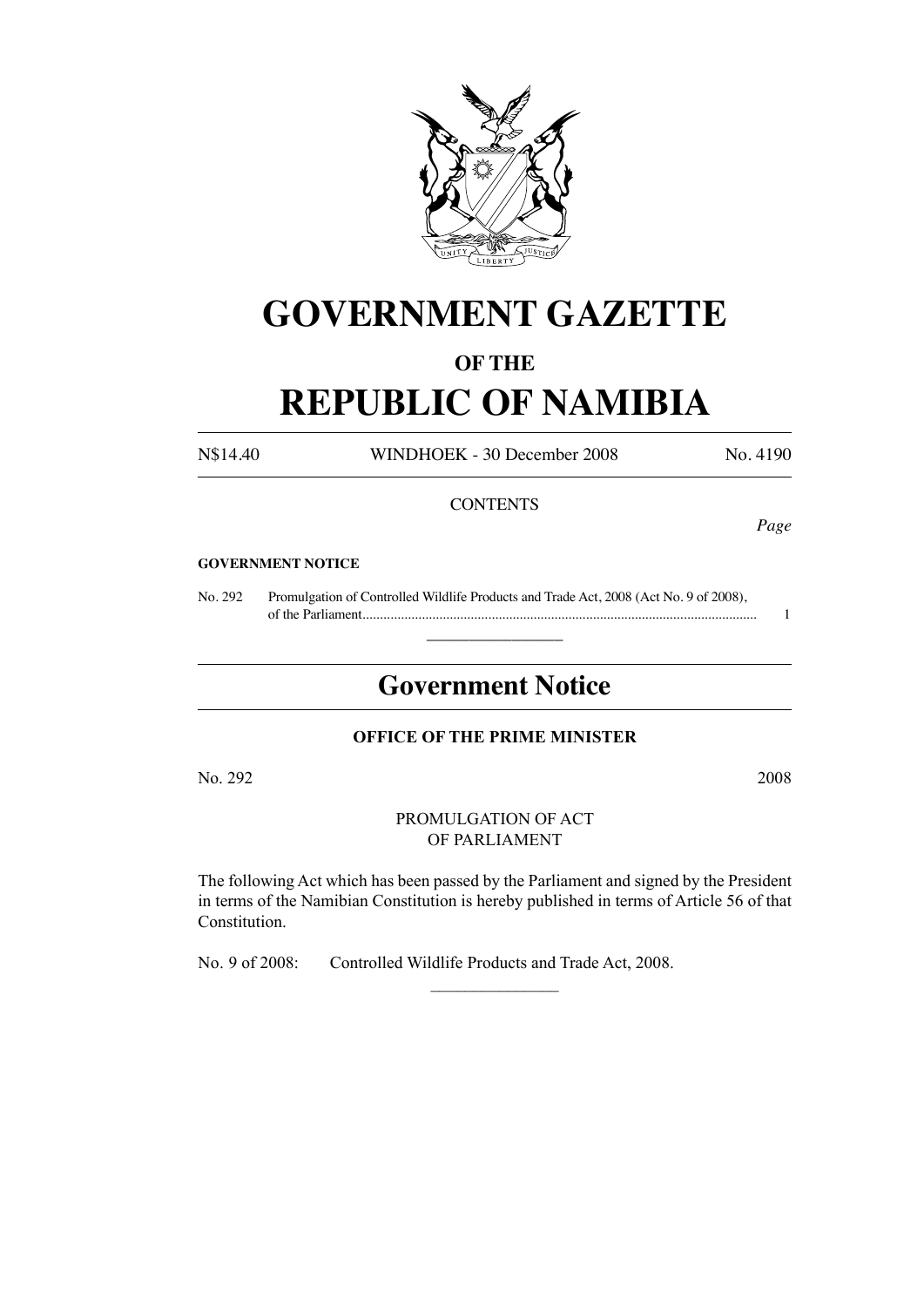# **ACT**

#### **To provide for the implementation of the Convention on International Trade in Endangered Species of Wild Fauna and Flora; and to provide for incidental matters.**

*(Signed by the President on 14 December 2008)*

BE IT ENACTED by the Parliament of the Republic of Namibia as follows:

#### **Definitions and interpretation**

**1.** (1) In this Act unless the context indicates otherwise any word to which a meaning has been assigned by the Convention bears that meaning, and –

" Appendix" means the relevant appendix to the Convention;

"controlled wildlife product" means any animal or plant (or any portion thereof ), as well as any product or substance derived from any plant or animal as set out in Schedule 1;

"Convention" means the Convention on International Trade in Endangered Species of Wild Fauna and Flora, signed at Washington on 3 March, 1973, as amended in Bonn on 22 June 1979 and acceded to by Namibia on 18 December 1990, the text of which is set out in Schedule 2;

"deal in" means sell, buy, offer or expose for sale or purchase, barter or offer as valuable consideration;

"Minister" means the Minister responsible for environment;

"Ministry" means the Ministry of Environment and Tourism;

"staff member" means a staff member as defined in section 1 of the Public Service Act, 1995 (Act No. 13 of 1995);

"this Act" includes the Convention as well as regulations made under section 9;

(2) Any reference to "Article", and "Appendix" is construed to be a reference to that Article or Appendix of the Convention.

(3) Any provision of this Act is construed with reference to the Convention and any provision of the Convention is deemed to be part of this Act and for that purpose –

- (a) the Management Authority for Namibia is the Minister;
- (b) the Scientific Authority for Namibia is the technical committee established by section 3;
- (c) a species is deemed to be included in an Appendix only if it appears in the relevant column of Schedule 3 and also subject to such further qualifications as set out in the relevant entry or such further notes as may appear in that Schedule.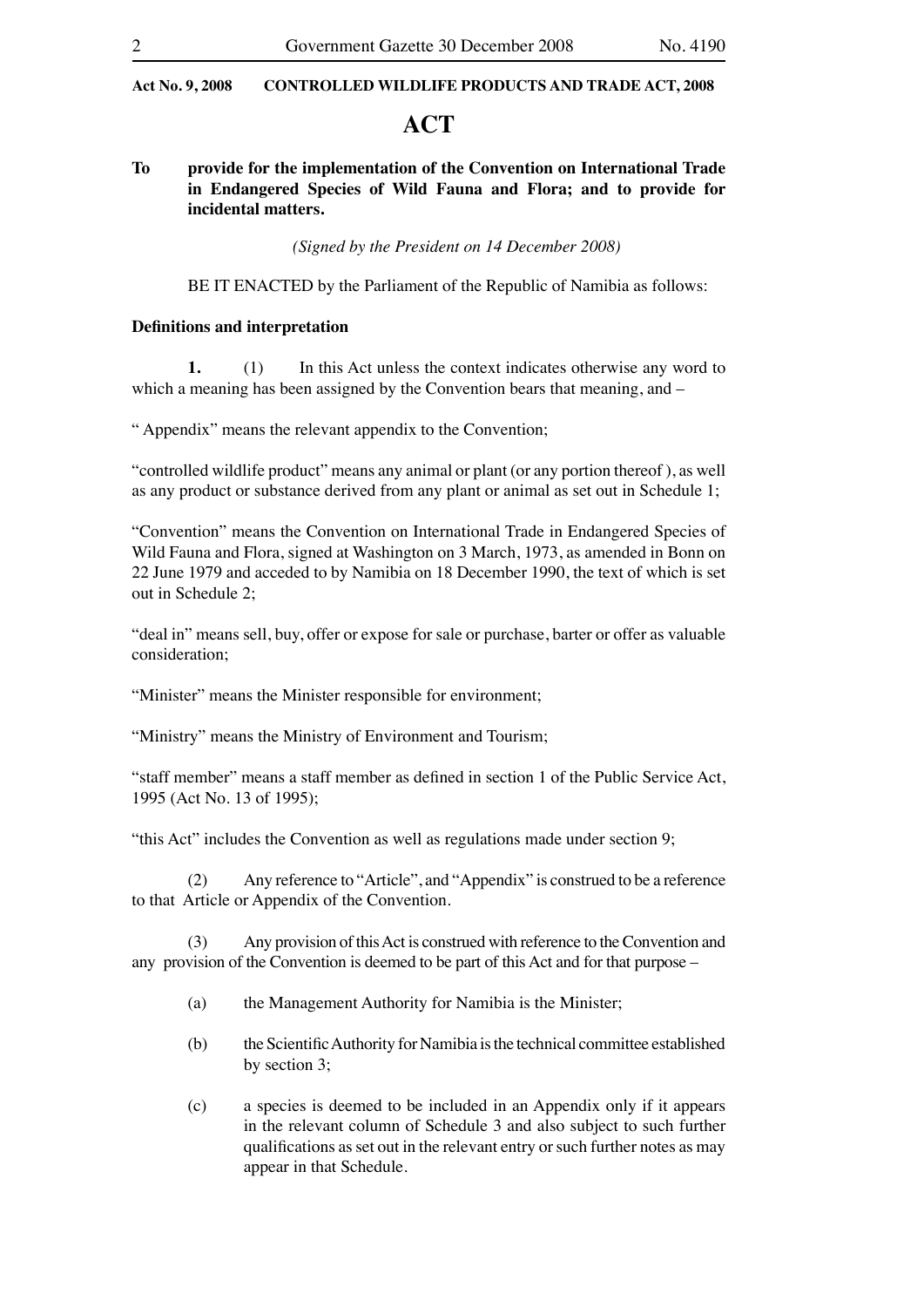#### **Relation with other laws**

**2.** The prohibition of any action, the prohibition of the possession of any thing or the requirement for a permit or certificate to do anything or to possess anything are in addition to any prohibition or requirement contained in any other law.

#### **Technical committee**

**3.** (1) A technical committee that must perform the duties and which has the powers assigned to the Scientific Authority by the Convention is hereby established.

- (2) The technical committee consists of –
- (a) two staff members from the Ministry;
- (b) one staff member whose duties relate to veterinary services;
- (c) one staff member whose duties relate to botanical research;
- (d) one staff member from the Ministry of Fisheries and Marine Resources;
- (e) one staff member whose duties relate to the National Museum.

(3) The Minister must appoint the members of the technical committee on the recommendation of the Minister responsible for the ministry, office or agency where the relevant staff member is employed.

(4) The members of the technical committee must be appointed for a period of three years and may be reappointed on the expiry of that period.

(5) A member of the committee ceases to hold office if he or she ceases to be a staff member as contemplated in subsection (2).

(6) The Minister may remove a member of the committee, if in his or her opinion –

- (a) the organisation of the public service has changed in such a manner or the person in question has been appointed in another post that has the effect that the appointment of the person on the committee concerned is no longer appropriate;
- (b) the person concerned is for any other reason unable to effectively fulfil his or her duties as a member of the committee.

(7) If a position on the committee becomes vacant as contemplated in subsection (5) or (6), the Minister may appoint a member to fill the vacant position and the new member holds the position for the unexpired portion of the term of office of the member in whose position he or she has been appointed.

(8) A quorum at a meeting of the committee is four members.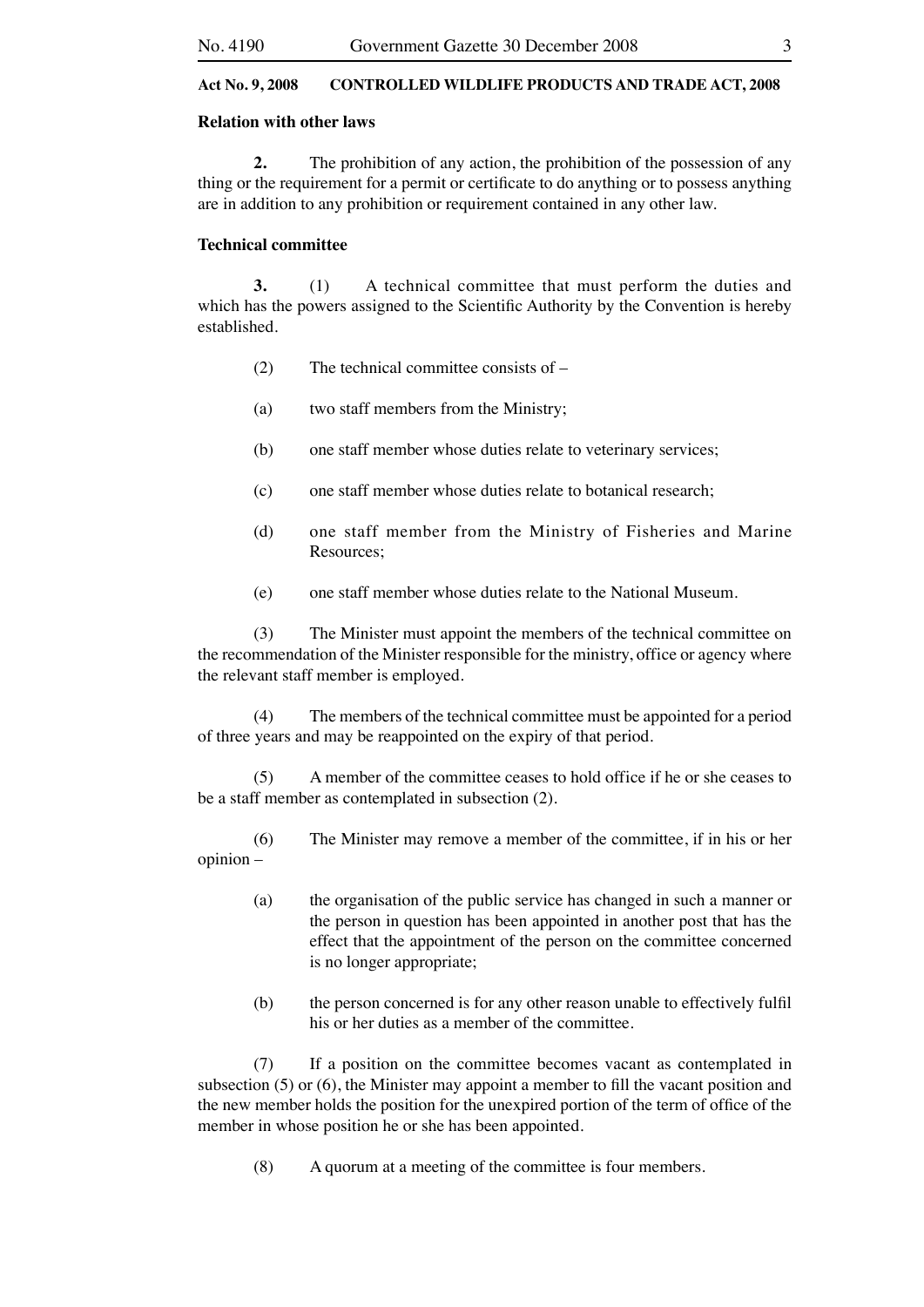(9) The Minister must appoint one of the members of the committee as the chairperson.

(10) The chairperson must preside at a meeting of the committee.

(11) If the chairperson is not present at a meeting of the committee, the members must elect one of them to preside at that meeting.

(12) Any decision of the committee is taken by a majority of the members present at a meeting of the committee, and in the case of an equality of votes, the person who presides at such a meeting has a casting vote as well as his or her deliberative vote.

(13) The committee must meet at least once a year.

(14) The committee must meet at such times and places as the committee has determined or in the absence of such determination as the chairperson or the Minister has determined.

(15) The Minister may at any time call a meeting of the committee.

(16) No decision of the committee is invalid only because there was a vacancy on the committee or because a person participated in the deliberations of the committee or voted while such person was not entitle to participate or vote if there was a quorum at the meeting concerned and a majority of the members present voted in favour of the decision in question.

(17) Subject to the provisions of this Act, the committee may determine its own procedure.

#### **Possession of and dealing with controlled wildlife products**

- **4.** (1) Any person who –
- (a) possesses any controlled wildlife product the possession of which is unlawful in terms of Schedule 1;
- (b) deals in any controlled wildlife product if the dealing therein is unlawful in terms of Schedule 1;
- (c) manufactures anything from a controlled wildlife product if such manufacture is unlawful in terms of Schedule 1;
- (d) imports any controlled wildlife product if the import thereof is unlawful in terms of Schedule 1; or
- (e) exports any controlled wildlife product if the export thereof is unlawful in terms of Schedule 1,

commits an offence unless he or she has been issued with a permit contemplated in subsection (3) authorising the act in question and unless he or she complies with the conditions specified in the permit.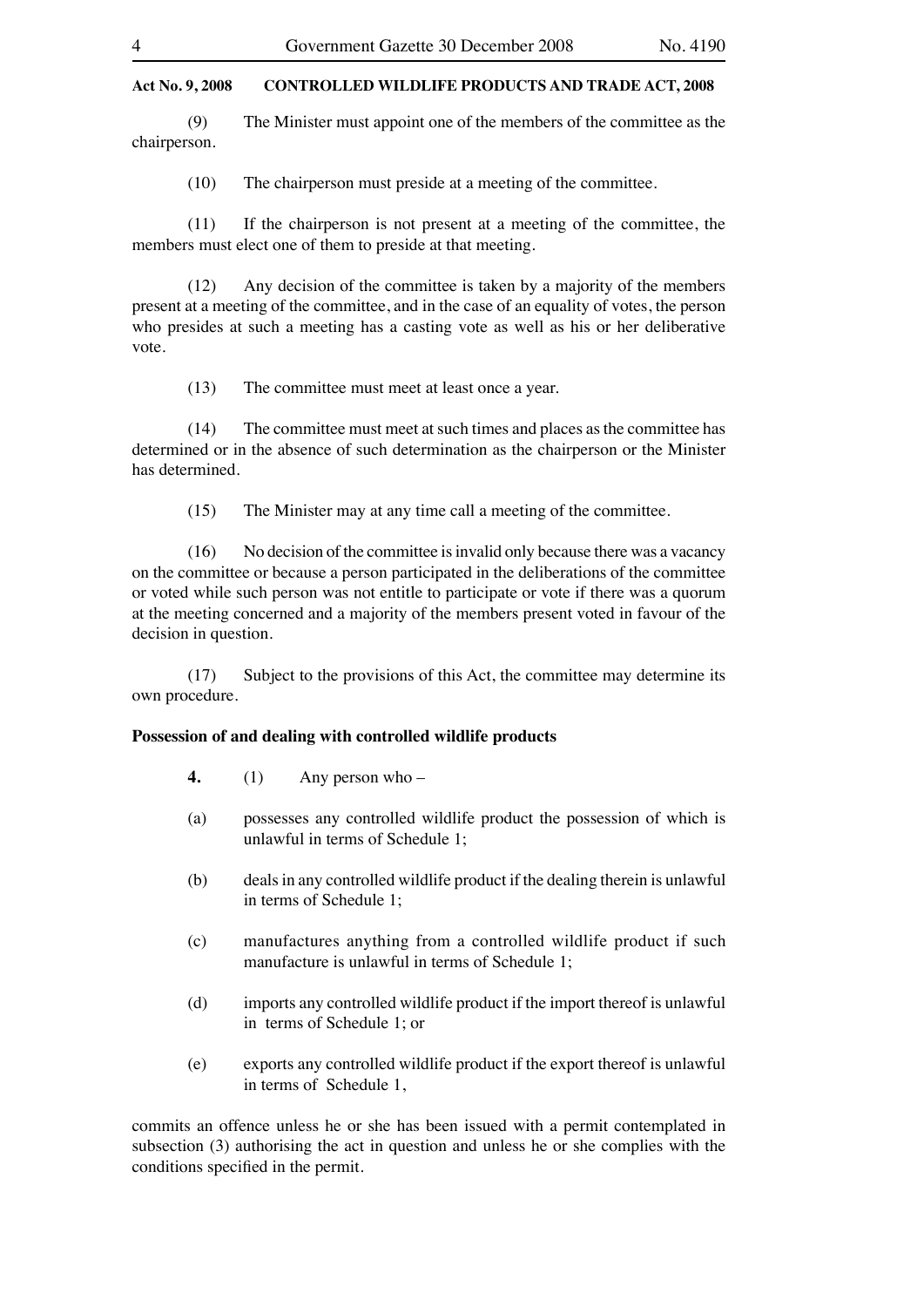- (2) A person who has contravened subsection  $(1)$  is –
- (a) if he or she has only possessed the product as contemplated in subsection (1)(a), on conviction liable to a fine not exceeding N\$20 000 or imprisonment for a period not exceeding five years or to both such fine and such imprisonment;
- (b) if he or she has performed any action referred to in subsection  $(1)(b)$ ,  $(1)(c)$ ,  $(1)(d)$  or  $(1)(e)$ , on conviction liable to a fine not exceeding N\$200 000 or to imprisonment for a period not exceeding 20 years or to both such fine and such imprisonment.

(3) The Minister may issue a permit in the form determined by him or her authorising any action in respect of a controlled wildlife product.

(4) The Minister may specify any class of action or class of product for which the permit in question is issued.

(5) The Minister may impose such conditions as he or she considers necessary in order to achieve the objects of this Act when issuing a permit in terms of subsection (3), which conditions may include –

- (a) requirements relating to the keeping of records;
- (b) requirements relating to the marking of specific specimens or any requirements that will facilitate the identification of specific specimens;
- (c) requirements relating to the registration of specific specimens.

(6) The class of controlled wildlife products for which the permit is issued, the conditions subject to which the permit is issued, the period for which and the actions authorised by the permit, must be indicated on the permit in question.

#### **Acts prohibited by Convention**

- **5.** (1) No person may –
- (a) import;
- (b) export;
- (c) re-export; or
- (d) introduce from the sea,

whether to or from Namibia, in contravention of Article III, Article IV or Article V any specimen contemplated in those Articles, unless the certificates and permits contemplated in those Articles have been obtained or unless the actions concerned are exempt from the obtaining of such certificates or permits.

(2) Any person who contravenes subsection (1) commits an offence and is on conviction liable to a fine not exceeding N\$200 000 or to imprisonment for a period not exceeding 20 years or to both such fine and such imprisonment.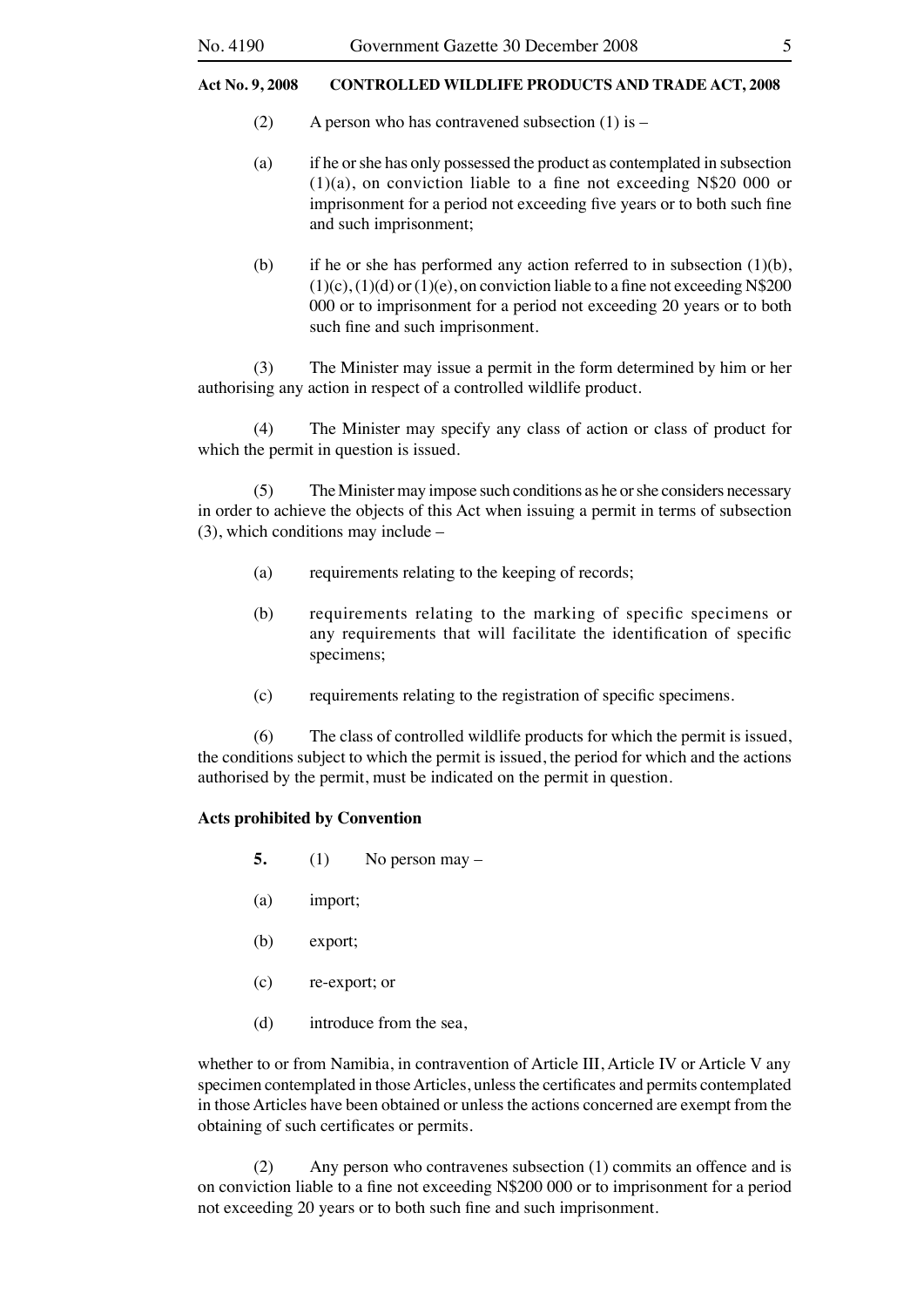(3) The court convicting a person of a contravention of subsection (1) may impose an additional fine or make a compensation order in favour of the State as authorised by laws relating to criminal procedure to compensate the State for –

- (a) all costs relating to the care or medical treatment of live specimens and the disposal thereof, whether incurred before the order or thereafter;
- (b) all costs relating to the return of any specimen (whether alive or dead) to its country of origin;
- (c) an amount equivalent to all costs incurred to restore a population of wildlife harmed through unlawful removal from the wild by the person convicted or commensurate with the impact of unlawful removal by the person convicted:

Provided that any costs referred to in paragraph (a) and (b) may also be recovered by civil suit from any person convicted of an offence relating to the specimen concerned, or from whom such specimen has been seized.

#### **Inspectors**

**6.** (1) The Minister may appoint any staff member in the Ministry to be an inspector.

(2) An inspector must be issued with a certificate of appointment signed by the Minister and he or she must on request produce such certificate when exercising any power under this Act.

(3) A customs officer, police officer or nature conservator may exercise any power conferred upon an inspector by this Act, in addition to any other powers vesting in such offcer by any other law.

(4) For the purposes of subsection (3) "customs officer" means an officer as defined in section 1 of the Customs and Excise Act, 1998 (Act No. 20 of 1998), "police officer" means a member of a police force established under any law, and "nature conservator" has the meaning assigned thereto by the Nature Conservation Ordinance, 1975 (Ordinance No. 4 of 1975).

#### **Powers of inspectors**

**7.** (1) An inspector may request any person who in his or her opinion possesses anything in respect of which a permit or certificate is required –

(a) to make such thing available for inspection;

(b) to produce the relevant permit or certificate.

(2) An inspector may examine any consignment which he or she reasonably suspects of containing any specimen of a species referred to in Schedule 3 or any controlled wildlife product.

(3) An inspector may search any premises that is not used as a private dwelling in order to determine whether any provision of this Act has been or is being contravened.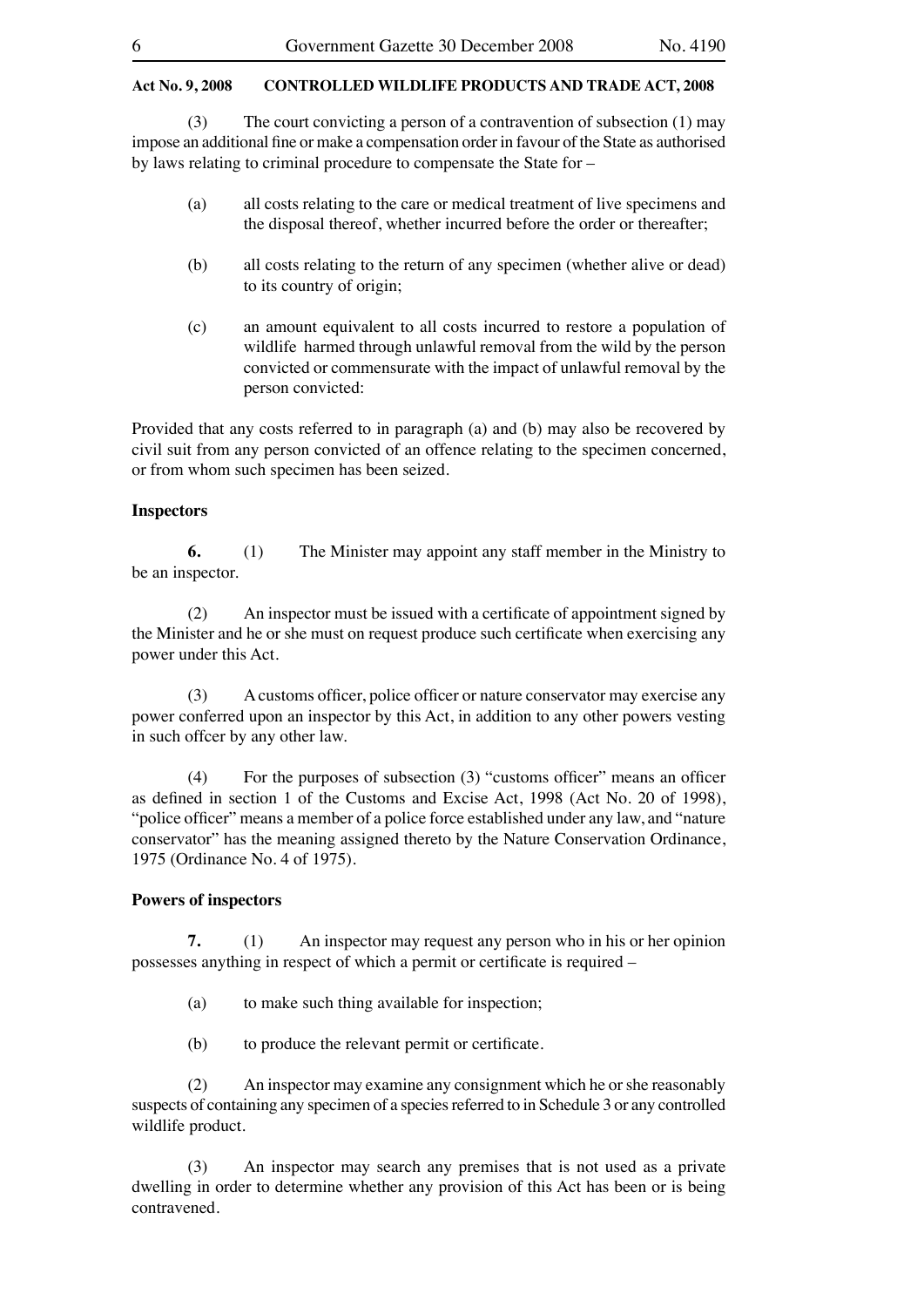(4) An inspector may request a police officer to accompany him or her while he or she is investigating any matter relating to this Act and the police officer may exercise any power vesting in that police officer in the presence of the inspector concerned: Provided that a police officer may not search a person of a different gender from the inspector concerned in the presence of that inspector.

(5) An inspector may request a veterinarian to examine any live animal to determine any question relevant for the exercise of a discretion under this Act.

- (6) An inspector may –
- (a) seize any specimen if the person in possession thereof does not produce the permit or certificate required by this Act in respect of that specimen;
- (b) seize anything used for, or in relation with the commission of any offence under this Act which includes a vehicle, firearm, trap, container, cage or other equipment associated with the hunting, transport, capturing, collecting, keeping, processing or manufacturing of the specimen concerned;
- (c) seize anything that may afford evidence of the commission of an offence under this Act;
- (d) take such samples from any specimen or anything relating to such specimen that may be relevant for the determination of a question relevant for the exercise of a discretion under this Act, or that may afford evidence for the commission of an offence under this Act;
- (e) examine any book, record, or document, as well as any computer system in which he or she reasonably believes anything relevant to an offence or duty contemplated in this Act is stored;
- (f ) instruct any person to afford such assistance as is reasonably required to interpret or extract relevant information from such book, record, document or computer system;
- (g) put any question to any person that in the opinion of the inspector is necessary in order to exercise any discretion conferred by this Act or to clarify any matter in any record or book or with relation to any specimen.

(7) When an inspector seizes anything in terms of this Act, he or she must issue a receipt for such item.

- (8) Any person who –
- (a) hinders or obstructs an inspector from exercising any power under this Act;
- (b) refuses or fails to comply with any request made by an inspector under this Act without a reasonable excuse; or
- (c) without a reasonable excuse, fails or refuses to answer a question put by an inspector under this Act,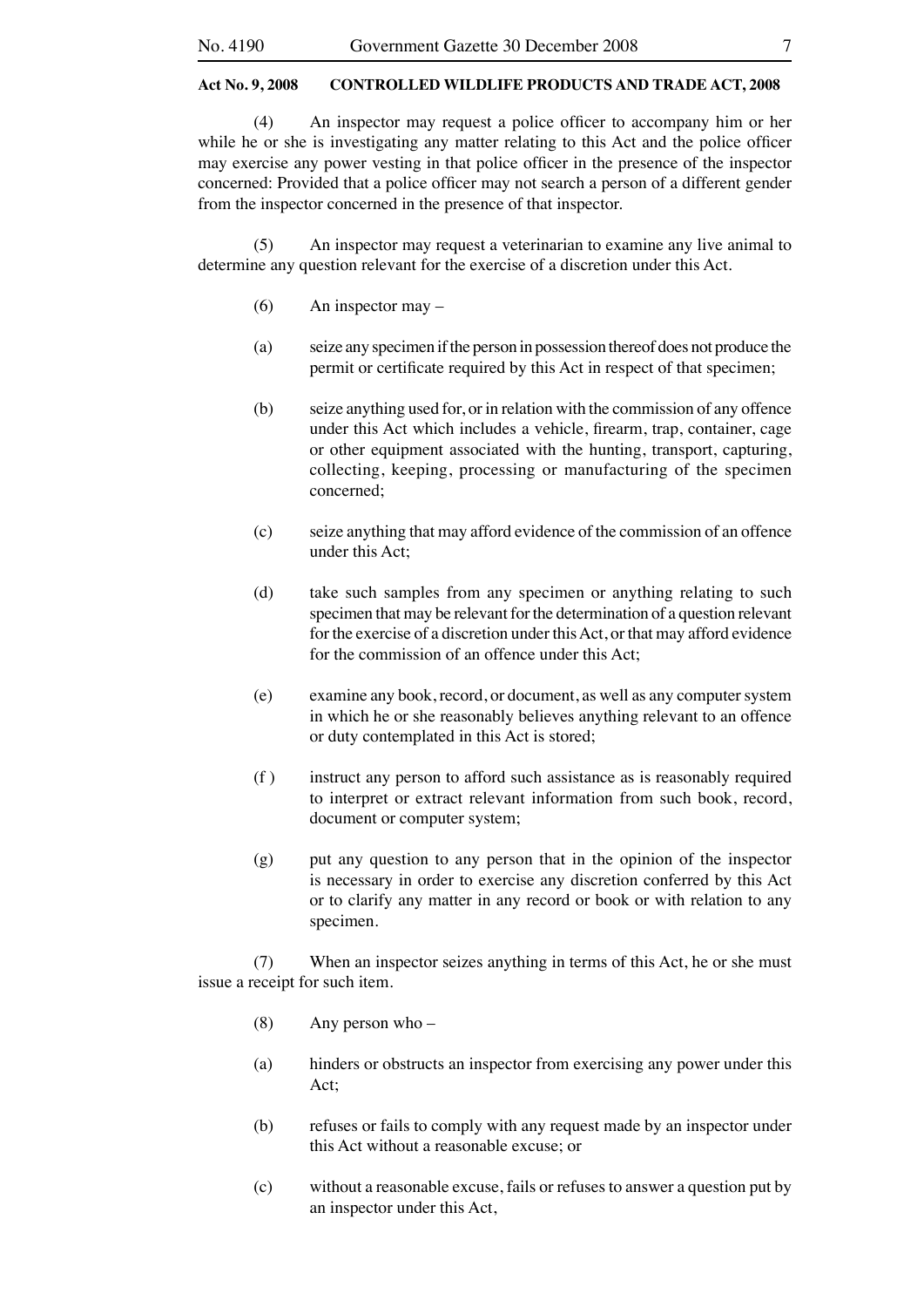commits an offence and is on conviction liable to a fine not exceeding N\$4 000 or imprisonment for a period not exceeding one year or to both such fine and such imprisonment.

#### **Forfeiture**

**8.** (1) Subject to subsection (2) the provisions of the Criminal Procedure Act, 1977 (Act No. 51 of 1977), relating to the seizure and the forfeiting to the State of a thing relating to an offence, by a police officer or peace officer including provisions relating to the forfeiture, handling and storage of anything seized under that Act, as well as the provisions relating to rights of third parties when anything is declared forfeited, is applicable to anything seized under this Act and a reference in that Act to a peace officer or police officer is construed as a reference to an inspector.

(2) If the thing seized is a living plant or animal, the inspector may return such animal to its country of origin or release that plant or animal in an appropriate place in Namibia or deal therewith in any manner conducive to the well-being thereof, regardless of any rights in that thing that has not been conclusively determined but this subsection does not affect a claim of compensation for an unlawful seizure or disposal.

(3) Anything forfeited to the State as contemplated in this section must, if circumstances permit –

- (a) be returned to the country of export or origin of the specimen as appropriate and any cost incurred in relation thereto may be recovered from any person convicted of an offence under this Act if the offence relates to the specimen concerned;
- (b) be deposited in an appropriate institution, collection or museum or otherwise disposed of in a manner that benefits conservation.

#### **Regulations**

- **9.** (1) The Minister may make regulations –
- (a) prescribing the forms on which application must be made for permits or certificates required by this Act;
- (b) prescribing the procedures with which an applicant for a permit or certificate must comply;
- (c) prescribing any matter relating to the packaging of any specimen;
- (d) prescribing requirements with which persons who keep live specimens must comply in order to promote the well-being of the specimen concerned;
- (e) prescribing any procedure that must be followed when any animal, plant or any part thereof or specimen thereof is imported, exported or introduced from the sea;
- (f ) prescribing that any person who possesses, deals in, manufactures, imports or exports any controlled wildlife product or specimen (whether that person requires a permit or not) must keep records in the prescribed form and manner;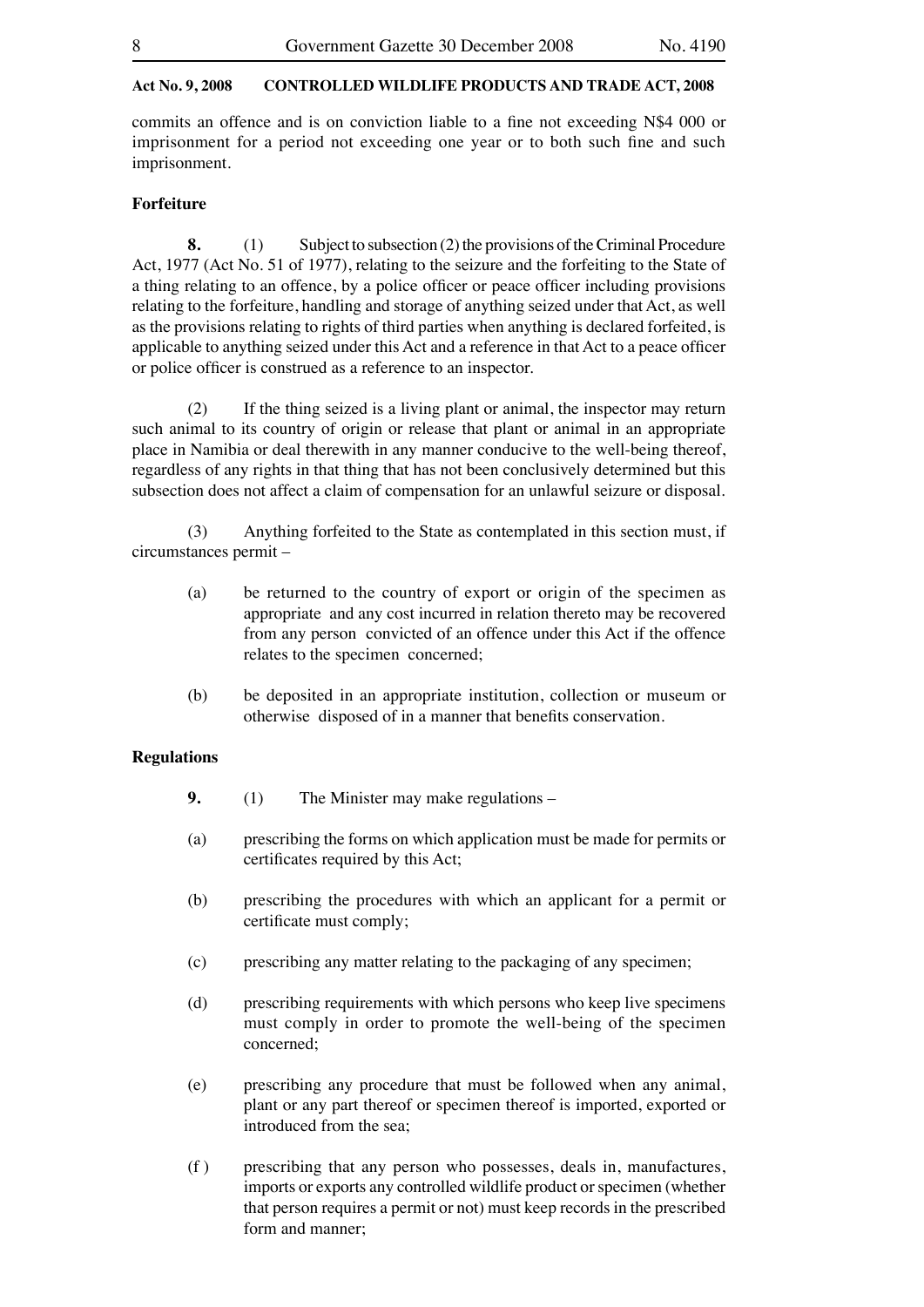- (g) prescribing the manner that a prescribed class of specimens may or must be marked, prohibiting the tampering with or the performance of any action with respect to such mark and prescribing any other matter relating to such mark;
- (h) prescribing fees for the issuing of permits, registration or other administrative actions connected with the implementation of this Act;
- (i) prescribing any matter that is necessary or expedient to prescribe in order to achieve the objects of this Act;

(2) Regulations made under subsection (1) may create offences with a penalty that does not exceed a fine of N\$8 000 or two years imprisonment or both such fine and such imprisonment.

#### **Delegation of powers**

**10.** (1) Any power –

- (a) vesting in the Minister (except the power to make regulations);
- (b) vesting in the committee,

may be delegated to any staff member in the Ministry.

(2) When a power is delegated under this section, the authority that delegates the power concerned, may delegate any class of the powers vesting in that authority under such conditions as may be expedient.

(3) When powers are delegated under this section, the authority that delegates such powers, may issue directives circumscribing any issue with relation to the exercise of that power as may appear expedient.

(4) A delegation in terms of this section may at any time be withdrawn or amended.

(5) The committee may assign the research of any technical question to any person (whether a member or not) under such conditions as may be agreed with that person.

(6) A person to whom the research of a technical matter has been assigned as contemplated in subsection (5), must prepare a report on the research conducted to be submitted to the committee.

(7) If the committee adopts the report referred to in subsection (6), it is deemed that the committee has conducted the research in question.

#### **Amendment of Schedules**

**11.** (1) Whenever Appendices I, II or III is amended, the Minister must by notice in the *Gazette* amend Schedule 3 accordingly.

(2) For the purpose of criminal liability or the seizure or forfeiture of any article, an amendment to Schedule 3 takes effect on the date when the notice is published as contemplated in subsection (1) or on a later date specified in that notice.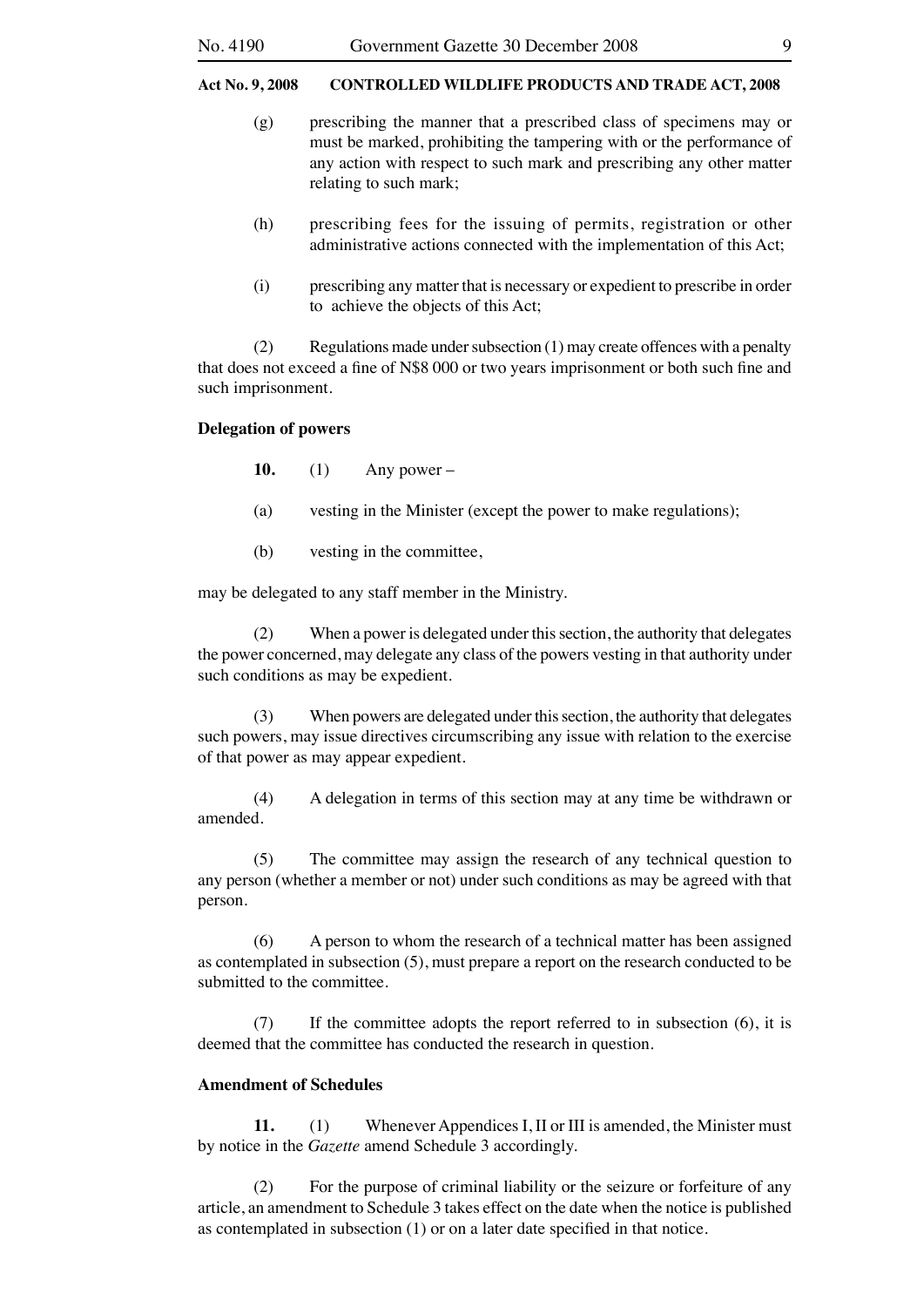(3) The Minister may amend Schedule 1 by notice in the *Gazette*.

(4) When the Minister amends Schedule 1, the Minister may specify in respect of any animal, plant, part, product or substance that –

- (a) the possession thereof is unlawful;
- (b) dealing therein is unlawful;
- (c) the import thereof is unlawful;
- (d) the export thereof is unlawful,

or that more than one of these actions are unlawful.

(5) When controlled wildlife products are specified as contemplated in this section, the Minister may distinguish between –

- (a) different species, varieties or populations of plants or animals;
- (b) the country or region from which the animal or plant originates;
- (c) the product or substance for which the act in question is specified;
- (d) the process used when the animal or plant has been caught or collected or the process used in extracting or manufacturing the product or substance; or
- (e) any other criterion that is relevant for the achievement of the objects of this Act.

(6) When the Minister amends Schedule 1, any act referred to in subsection (4), may be made conditional upon the compliance with any formalities relating to the registration, marking or any other action that will facilitate the identification of any specific specimen.

#### **Jurisdiction of magistrate's court**

**12.** Despite any provision of any other law, a magistrate's court has the power to impose any sentence or make any order in respect of an offence under this Act.

#### **Repeal of laws and transitional provisions**

**13.** (1) The Controlled Game Products Proclamation, 1980 (Proclamation AG. 42 of 1980), is repealed.

(2) Any person who has possessed anything lawfully before this Act comes into operation or before Schedule 1 or 3 is amended in such a manner that the person concerned would require a permit after such amendment, must apply for a permit authorising such possession within six months from such commencement or amendment.

(3) The provisions of subsection (2) apply to a person who is the holder of a permit issued in terms of the law repealed by subsection (1).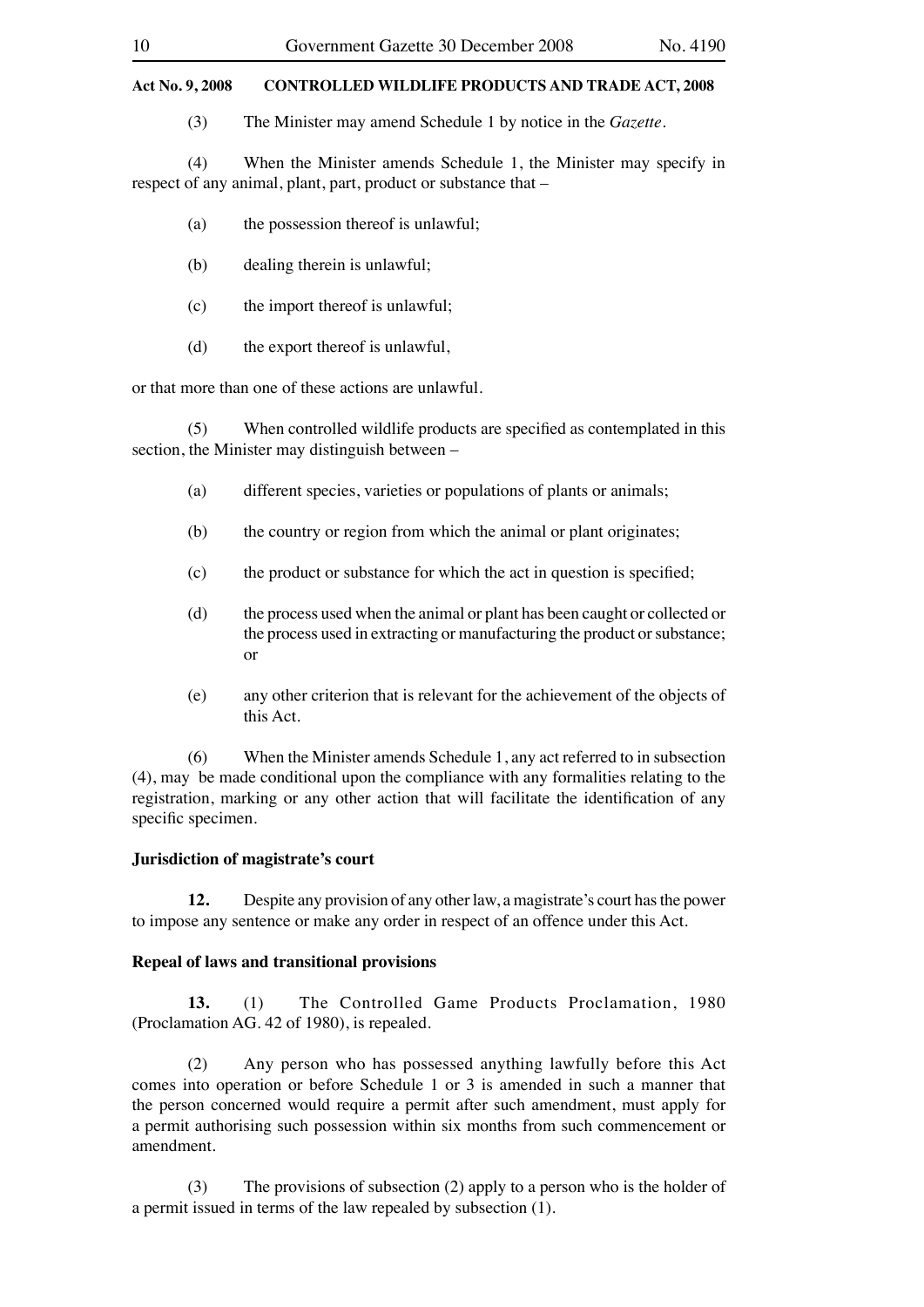(4) If a person contemplated in subsection (2) or (3) has failed to apply within the period provided for in subsection (2), the possession in question is deemed to be possession without a permit as contemplated in section 4(1).

#### **Short title and commencement**

**14.** This Act is called the Controlled Wildlife Products and Trade Act, 2008 and comes into operation on a date determined by the Minister by notice in the *Gazette*.

#### SCHEDULE 1 **CONTROLLED WILDLIFE PRODUCTS**

(Section 1)

1. Subject to paragraph 2 and 3 no person may possess, manufacture any object from, deal in, import into, or export from Namibia any tusk, horn, head, ear, trunk, skin, tail or foot or any part thereof, of any elephant or rhinoceros, or any part of any species or other specimen mentioned in Appendix I unless the action in question is authorised by a permit.

2. Paragraph 1 does not apply to the possession of up to five items of worked ivory with a total weight of less than 1 kg for personal use only.

3. Paragraph 1 does not apply to omakipa or other ivory carvings that are possessed or transferred in accordance with the customary law or the long-standing customs of any group of people indigenous to Namibia.

4. Paragraph 1 does not authorise the sale of the items referred to in that paragraph to any person who does not possess that item in accordance with such customary law or custom.

5. Subject to paragraph 7, no person may possess, deal in, import or export to or from Namibia any live mammal of the order carnivora, without a permit authorising the action in question.

6. Subject to paragraph 7, no person may import or export to or from Namibia any specimen derived from a mammal of the order carnivora without a permit authorising the action in question.

7. Paragraph 5 and 6 do not apply to any domesticated form of mammal of the order carnivora.

#### SCHEDULE 2 **TEXT OF CONVENTION**  (Section 1)

#### **The Contracting States,**

*Recognizing* that wild fauna and flora in their many beautiful and varied forms are an irreplaceable part of the natural systems of the earth which must be protected for this and the generations to come;

*Conscious* of the ever-growing value of wild fauna and flora from aesthetic, scientific, cultural, recreational and economic points of view;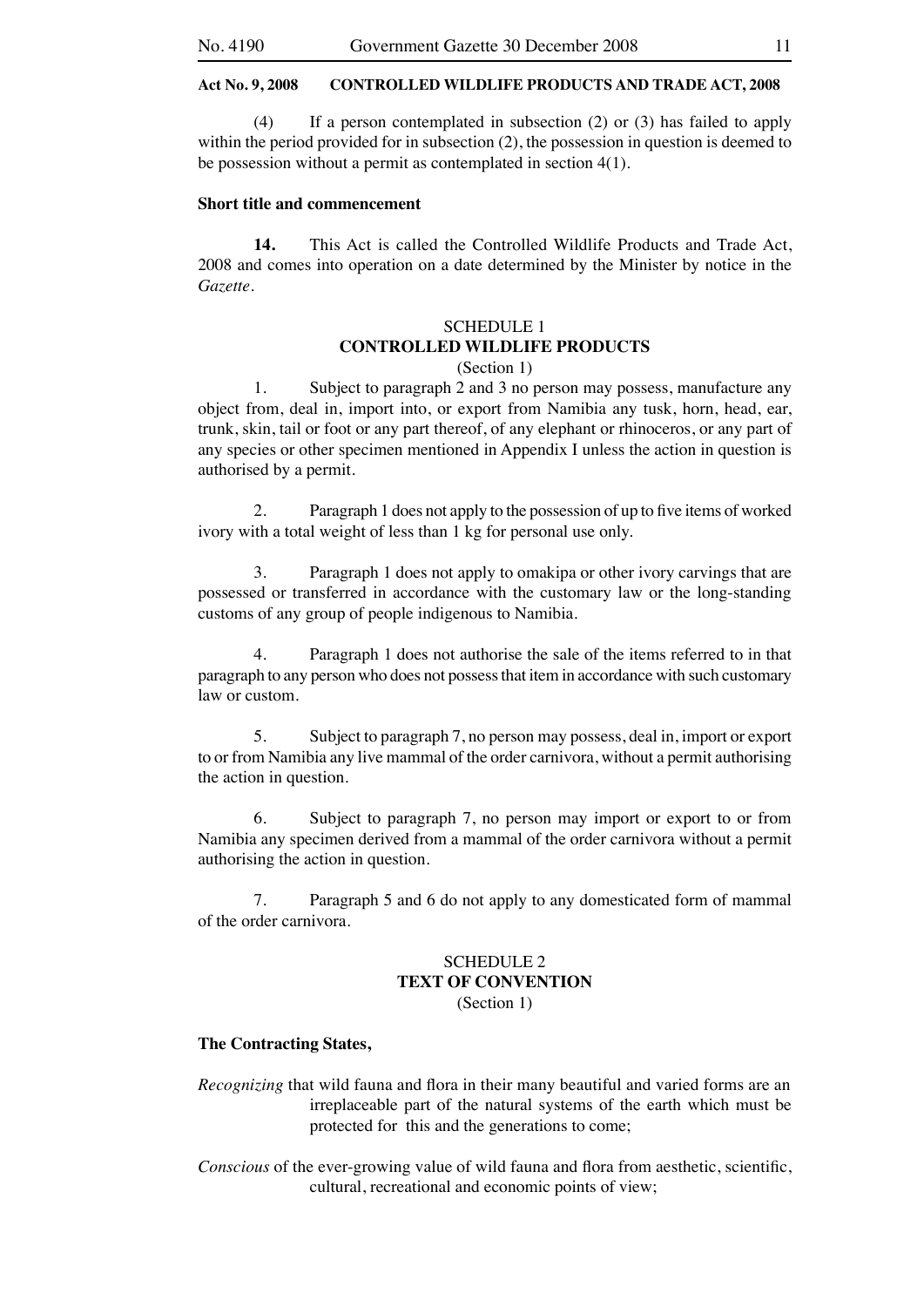- *Recognizing* that peoples and States are and should be the best protectors of their own wild fauna and flora;
- *Recognizing*, in addition, that international co-operation is essential for the protection of certain species of wild fauna and flora against over-exploitation through international trade; Convinced of the urgency of taking appropriate measures to this end; Have agreed as follows:

#### **Article I Definitions**

For the purpose of the present Convention, unless the context otherwise requires:

- (a) "Species" means any species, subspecies, or geographically separate population thereof;
- (b) "Specimen" means:
	- (i) any animal or plant, whether alive or dead;
	- (ii) in the case of an animal: for species included in Appendices I and II, any readily recognizable part or derivative thereof; and for species included in Appendix III, any readily recognizable part or derivative thereof specified in Appendix III in relation to the species; and
	- (iii) in the case of a plant: for species included in Appendix I, any readily recognizable part or derivative thereof; and for species included in Appendices II and III, any readily recognizable part or derivative thereof specified in Appendices II and III in relation to the species;
- (c) "Trade" means export, re-export, import and introduction from the sea;
- (d) "Re-export" means export of any specimen that has previously been imported;
- (e) "Introduction from the sea" means transportation into a State of specimens of any species which were taken in the marine environment not under the jurisdiction of any State;
- (f) "Scientific Authority" means a national scientific authority designated in accordance with Article IX;
- (g) "Management Authority" means a national management authority designated in accordance with Article IX;
- (h) "Party" means a State for which the present Convention has entered into force.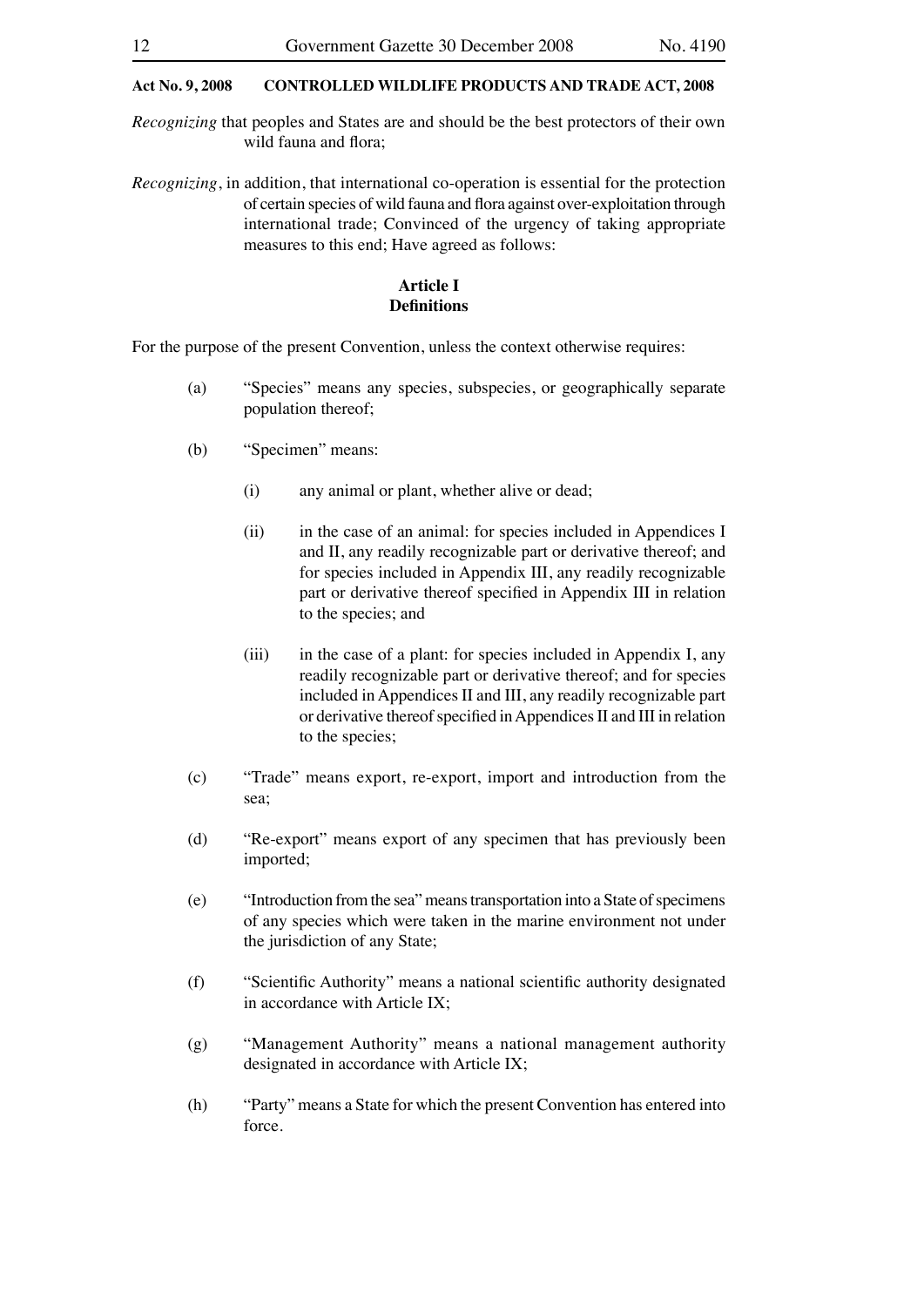#### **Article II Fundamental Principles**

1. Appendix I shall include all species threatened with extinction which are or may be affected by trade. Trade in specimens of these species must be subject to particularly strict regulation in order not to endanger further their survival and must only be authorized in exceptional circumstances.

- 2. Appendix II shall include:
- (a) all species which although not necessarily now threatened with extinction may become so unless trade in specimens of such species is subject to strict regulation in order to avoid utilization incompatible with their survival; and
- (b) other species which must be subject to regulation in order that trade in specimens of certain species referred to in sub-paragraph (a) of this paragraph may be brought under effective control.

3. Appendix III shall include all species which any Party identifies as being subject to regulation within its jurisdiction for the purpose of preventing or restricting exploitation, and as needing the co-operation of other Parties in the control of trade.

4. The Parties shall not allow trade in specimens of species included in Appendices I, II and III except in accordance with the provisions of the present Convention.

#### **Article III**

#### **Regulation of Trade in Specimens of Species Included in Appendix I**

1. All trade in specimens of species included in Appendix I shall be in accordance with the provisions of this Article.

2. The export of any specimen of a species included in Appendix I shall require the prior grant and presentation of an export permit. An export permit shall only be granted when the following conditions have been met:

- (a) a Scientific Authority of the State of export has advised that such export will not be detrimental to the survival of that species;
- (b) a Management Authority of the State of export is satisfied that the specimen was not obtained in contravention of the laws of that State for the protection of fauna and flora;
- (c) a Management Authority of the State of export is satisfied that any living specimen will be so prepared and shipped as to minimize the risk of injury, damage to health or cruel treatment; and
- (d) a Management Authority of the State of export is satisfied that an import permit has been granted for the specimen.

3. The import of any specimen of a species included in Appendix I shall require the prior grant and presentation of an import permit and either an export permit or a re-export certificate. An import permit shall only be granted when the following conditions have been met: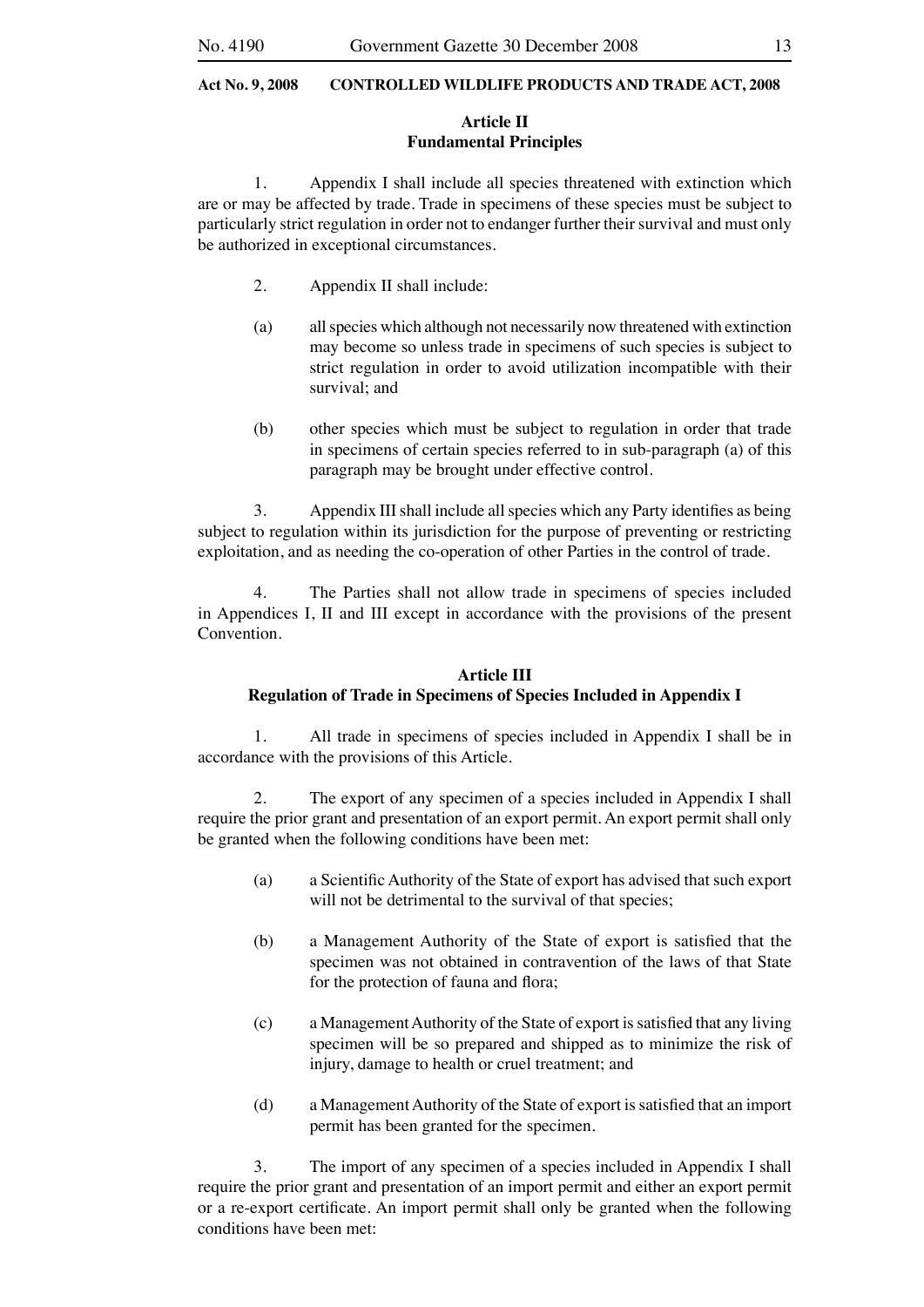- (a) a Scientific Authority of the State of import has advised that the import will be for purposes which are not detrimental to the survival of the species involved;
- (b) a Scientific Authority of the State of import is satisfied that the proposed recipient of a living specimen is suitably equipped to house and care for it; and
- (c) a Management Authority of the State of import is satisfied that the specimen is not to be used for primarily commercial purposes.

4. The re-export of any specimen of a species included in Appendix I shall require the prior grant and presentation of a re-export certificate. A re-export certificate shall only be granted when the following conditions have been met:

- (a) a Management Authority of the State of re-export is satisfied that the specimen was imported into that State in accordance with the provisions of the present Convention;
- (b) a Management Authority of the State of re-export is satisfied that any living specimen will be so prepared and shipped as to minimize the risk of injury, damage to health or cruel treatment; and
- (c) a Management Authority of the State of re-export is satisfied that an import permit has been granted for any living specimen.

5. The introduction from the sea of any specimen of a species included in Appendix I shall require the prior grant of a certificate from a Management Authority of the State of introduction. A certificate shall only be granted when the following conditions have been met:

- (a) a Scientific Authority of the State of introduction advises that the introduction will not be detrimental to the survival of the species involved;
- (b) a Management Authority of the State of introduction is satisfied that the proposed recipient of a living specimen is suitably equipped to house and care for it; and
- (c) a Management Authority of the State of introduction is satisfied that the specimen is not to be used for primarily commercial purposes.

#### **Article IV Regulation of Trade in Specimens of Species Included in Appendix II**

1. All trade in specimens of species included in Appendix II shall be in accordance with the provisions of this Article.

2. The export of any specimen of a species included in Appendix II shall require the prior grant and presentation of an export permit. An export permit shall only be granted when the following conditions have been met:

(a) a Scientific Authority of the State of export has advised that such export will not be detrimental to the survival of that species;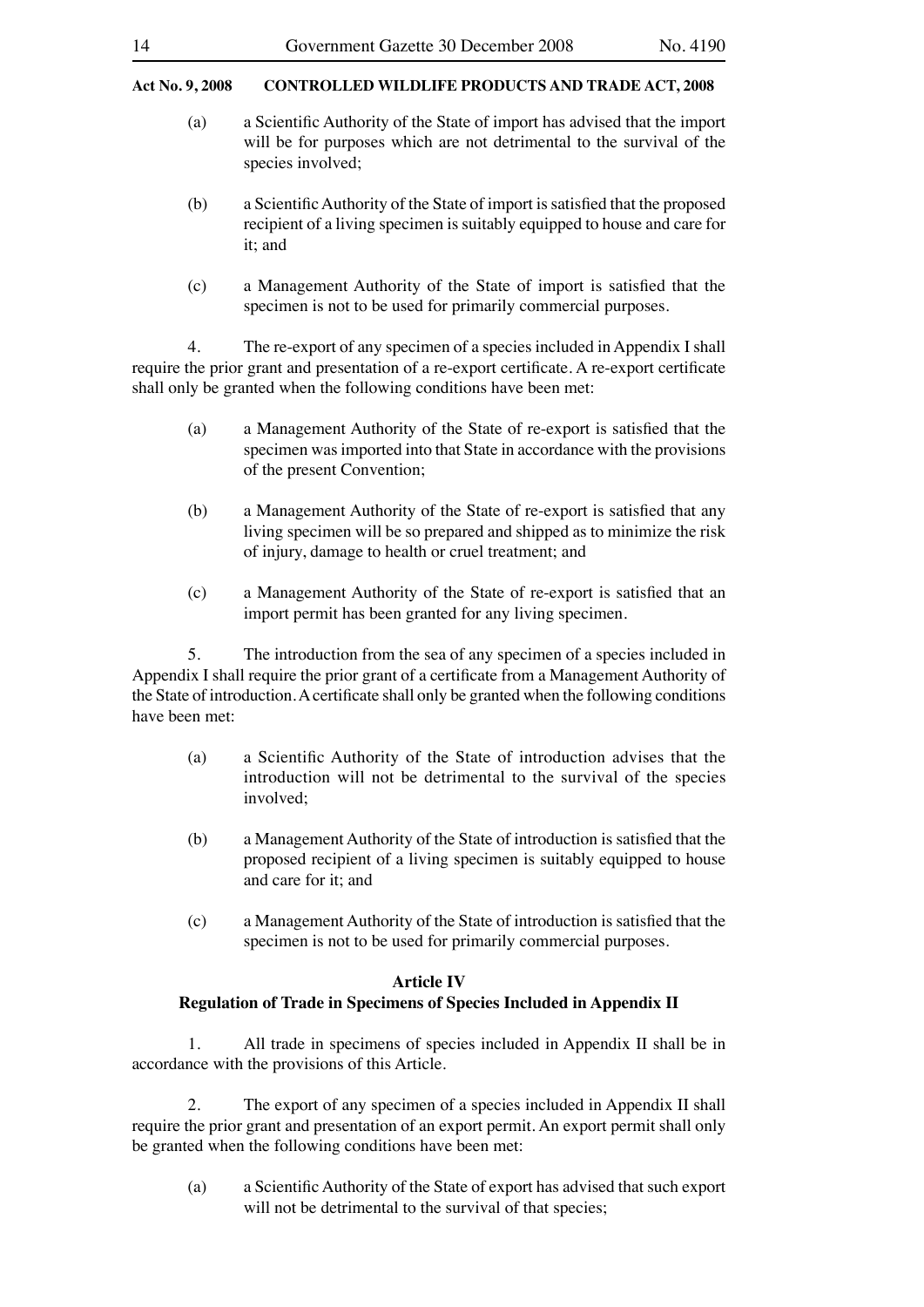- (b) a Management Authority of the State of export is satisfied that the specimen was not obtained in contravention of the laws of that State for the protection of fauna and flora; and
- (c) a Management Authority of the State of export is satisfied that any living specimen will be so prepared and shipped as to minimize the risk of injury, damage to health or cruel treatment.

3. A Scientific Authority in each Party shall monitor both the export permits granted by that State for specimens of species included in Appendix II and the actual exports of such specimens. Whenever a Scientific Authority determines that the export of specimens of any such species should be limited in order to maintain that species throughout its range at a level consistent with its role in the ecosystems in which it occurs and well above the level at which that species might become eligible for inclusion in Appendix I, the Scientific Authority shall advise the appropriate Management Authority of suitable measures to be taken to limit the grant of export permits for specimens of that species.

4. The import of any specimen of a species included in Appendix II shall require the prior presentation of either an export permit or a re-export certificate.

5. The re-export of any specimen of a species included in Appendix II shall require the prior grant and presentation of a re-export certificate. A re-export certificate shall only be granted when the following conditions have been met:

- (a) a Management Authority of the State of re-export is satisfied that the specimen was imported into that State in accordance with the provisions of the present Convention; and
- (b) a Management Authority of the State of re-export is satisfied that any living specimen will be so prepared and shipped as to minimize the risk of injury, damage to health or cruel treatment.

6. The introduction from the sea of any specimen of a species included in Appendix II shall require the prior grant of a certificate from a Management Authority of the State of introduction. A certificate shall only be granted when the following conditions have been met:

- (a) a Scientific Authority of the State of introduction advises that the introduction will not be detrimental to the survival of the species involved; and
- (b) a Management Authority of the State of introduction is satisfied that any living specimen will be so handled as to minimize the risk of injury, damage to health or cruel treatment.

7. Certificates referred to in paragraph 6 of this Article may be granted on the advice of a Scientific Authority, in consultation with other national scientific authorities or, when appropriate, international scientific authorities, in respect of periods not exceeding one year for total numbers of specimens to be introduced in such periods.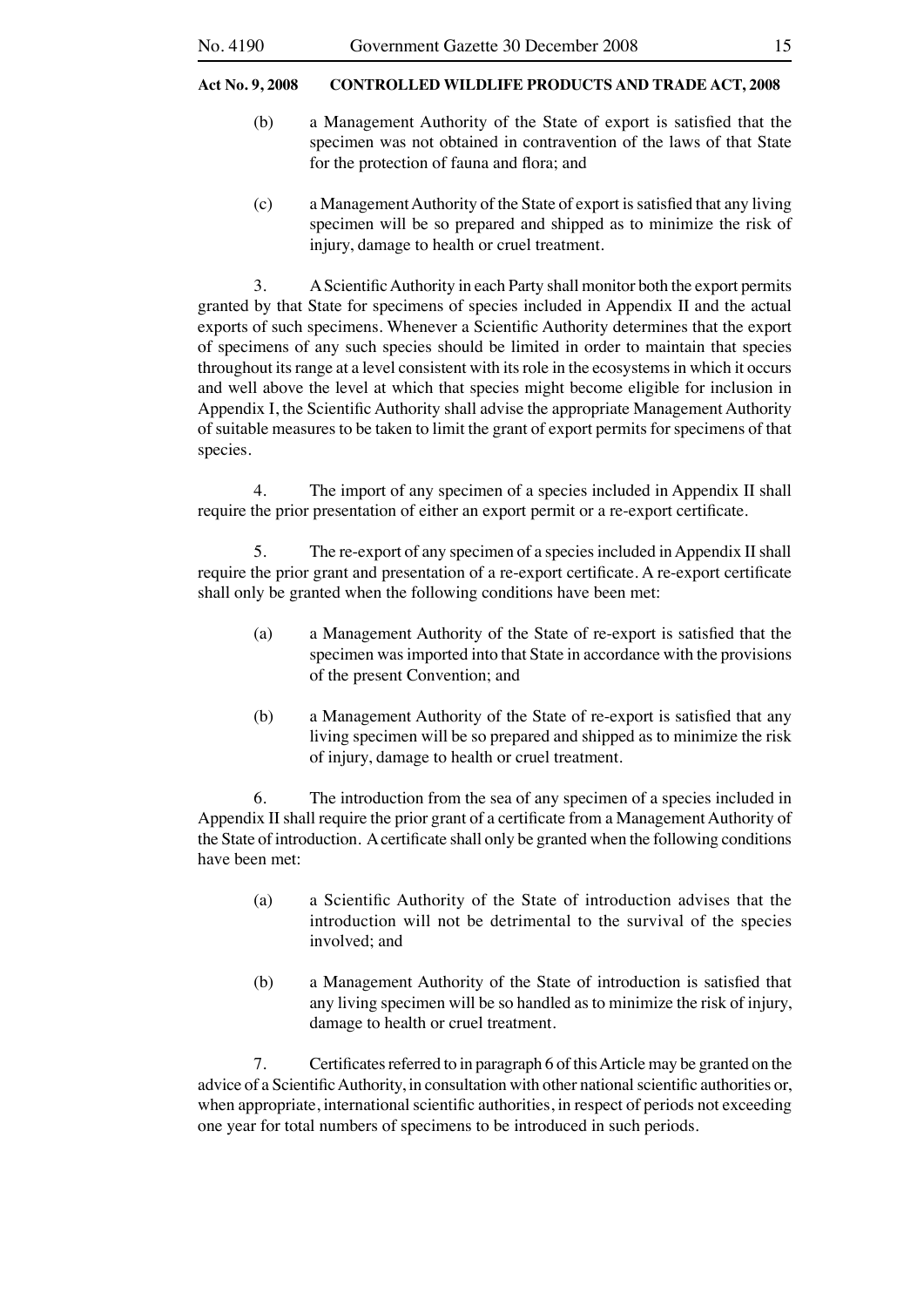#### **Article V**

#### **Regulation of Trade in Specimens of Species Included in Appendix III**

1. All trade in specimens of species included in Appendix III shall be in accordance with the provisions of this Article.

2. The export of any specimen of a species included in Appendix III from any State which has included that species in Appendix III shall require the prior grant and presentation of an export permit. An export permit shall only be granted when the following conditions have been met:

- (a) a Management Authority of the State of export is satisfied that the specimen was not obtained in contravention of the laws of that State for the protection of fauna and flora; and
- (b) a Management Authority of the State of export is satisfied that any living specimen will be so prepared and shipped as to minimize the risk of injury, damage to health or cruel treatment.

3. The import of any specimen of a species included in Appendix III shall require, except in circumstances to which paragraph 4 of this Article applies, the prior presentation of a certificate of origin and, where the import is from a State which has included that species in Appendix III, an export permit.

4. In the case of re-export, a certificate granted by the Management Authority of the State of re-export that the specimen was processed in that State or is being reexported shall be accepted by the State of import as evidence that the provisions of the present Convention have been complied with in respect of the specimen concerned.

#### **Article VI Permits and Certificates**

1. Permits and certificates granted under the provisions of Articles III, IV, and V shall be in accordance with the provisions of this Article.

2. An export permit shall contain the information specified in the model set forth in Appendix IV, and may only be used for export within a period of six months from the dateon which it was granted.

3. Each permit or certificate shall contain the title of the present Convention, the name and any identifying stamp of the Management Authority granting it and a control number assigned by the Management Authority.

4. Any copies of a permit or certificate issued by a Management Authority shall be clearly marked as copies only and no such copy may be used in place of the original, except to the extent endorsed thereon.

5. A separate permit or certificate shall be required for each consignment of specimens.

6. A Management Authority of the State of import of any specimen shall cancel and retain the export permit or re-export certificate and any corresponding import permit presented in respect of the import of that specimen.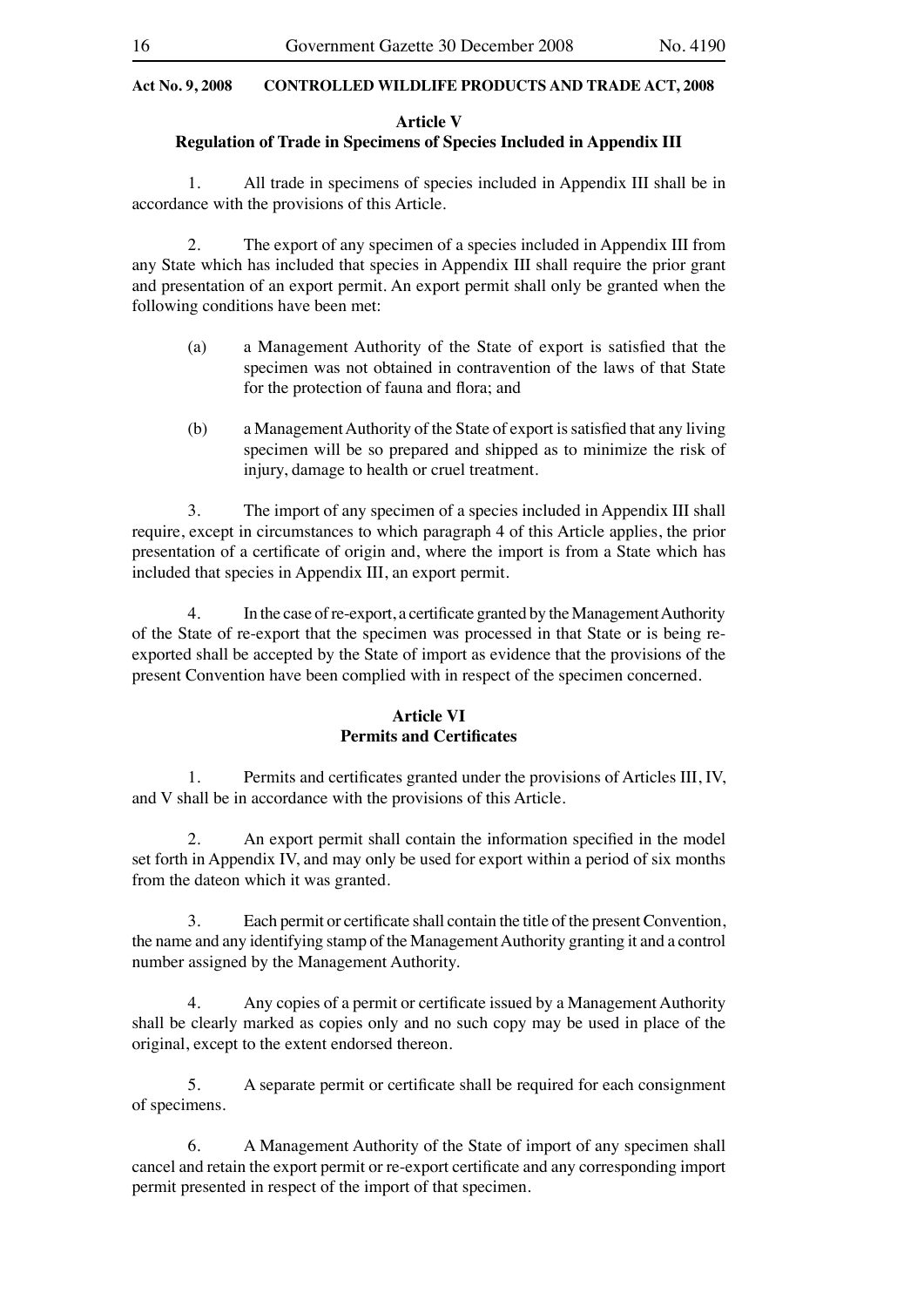7. Where appropriate and feasible a Management Authority may affix a mark upon any specimen to assist in identifying the specimen. For these purposes "mark" means any indelible imprint, lead seal or other suitable means of identifying a specimen, designed in such a way as to render its imitation by unauthorized persons as diffcult as possible.

#### **Article VII Exemptions and Other Special Provisions Relating to Trade**

1. The provisions of Articles III, IV and V shall not apply to the transit or transhipment of specimens through or in the territory of a Party while the specimens remain in Customs control.

2. Where a Management Authority of the State of export or re-export is satisfied that a specimen was acquired before the provisions of the present Convention applied to that specimen, the provisions of Articles III, IV and V shall not apply to that specimen where the Management Authority issues a certificate to that effect.

3. The provisions of Articles III, IV and V shall not apply to specimens that are personal or household effects. This exemption shall not apply where:

- (a) in the case of specimens of a species included in Appendix I, they were acquired by the owner outside his State of usual residence, and are being imported into that State; or
- (b) in the case of specimens of species included in Appendix II:
	- (i) they were acquired by the owner outside his State of usual residence and in a State where removal from the wild occurred;
	- (ii) they are being imported into the owner's State of usual residence; and
	- (iii) the State where removal from the wild occurred requires the prior grant of export permits before any export of such specimens; unless a Management Authority is satisfied that the specimens were acquired before the provisions of the present Convention applied to such specimens.

4. Specimens of an animal species included in Appendix I bred in captivity for commercial purposes, or of a plant species included in Appendix I artificially propagated for commercial purposes, shall be deemed to be specimens of species included in Appendix II.

5. Where a Management Authority of the State of export is satisfied that any specimen of an animal species was bred in captivity or any specimen of a plant species was artificially propagated, or is a part of such an animal or plant or was derived there from, a certificate by that Management Authority to that effect shall be accepted in lieu of any of the permits or certificates required under the provisions of Article III, IV or V. VII6 VII6

6. The provisions of Articles III, IV and V shall not apply to the noncommercial loan, donation or exchange between scientists or scientific institutions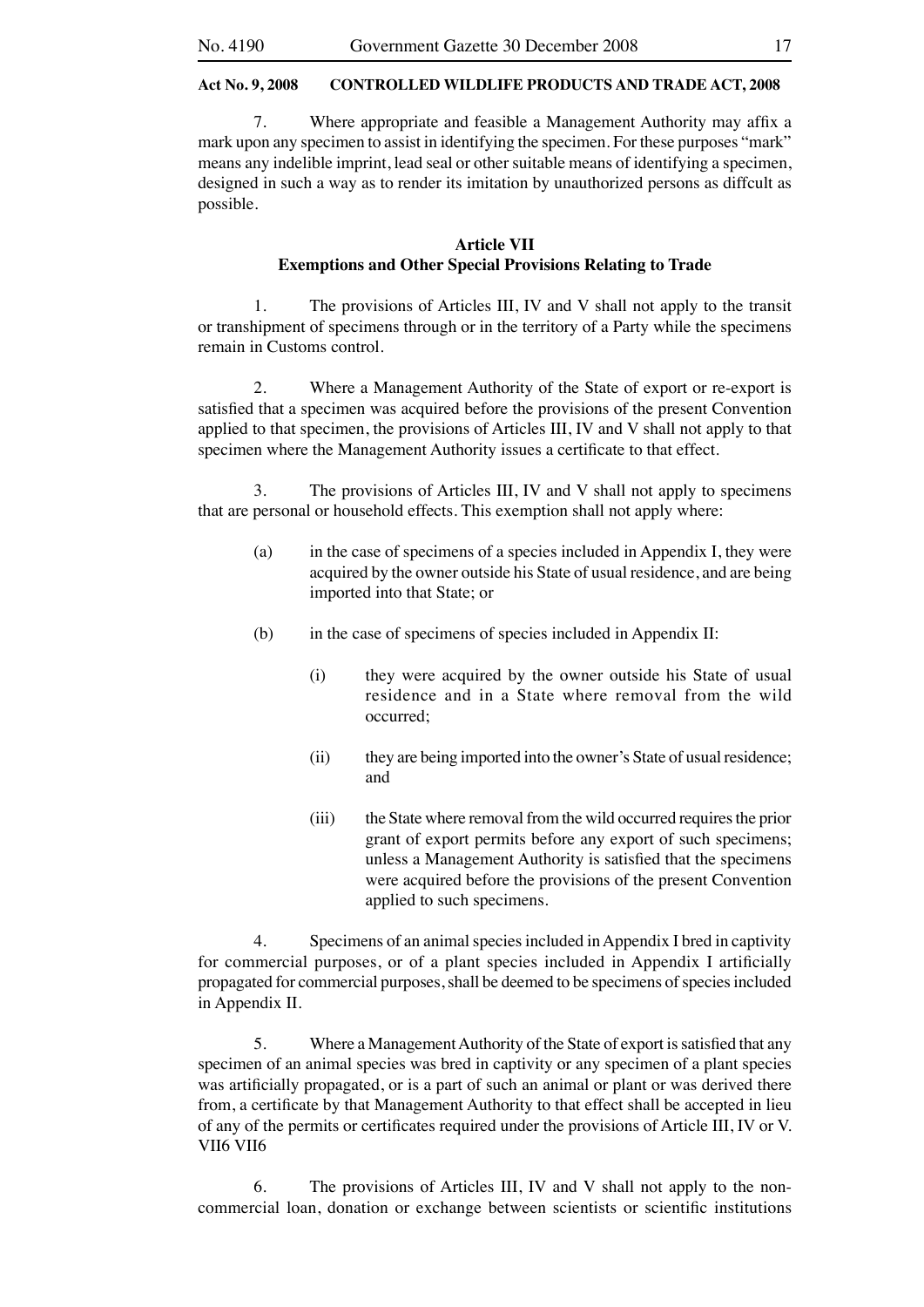registered by a Management Authority of their State, of herbarium specimens, other preserved, dried or embedded museum specimens, and live plant materials which carry a label issued or approved by a Management Authority.

7. A Management Authority of any State may waive the requirements of Articles III, IV and V and allow the movement without permits or certificates of specimens which form part of a travelling zoo, circus, menagerie, plant exhibition or other travelling exhibition provided that:

- (a) the exporter or importer registers full details of such specimens with that Management Authority;
- (b) the specimens are in either of the categories specified in paragraph 2 or 5 of this Article; and
- (c) the Management Authority is satisfied that any living specimen will be so transported and cared for as to minimize the risk of injury, damage to health or cruel treatment.

#### **Article VIII Measures to Be Taken by the Parties**

1. The Parties shall take appropriate measures to enforce the provisions of the present Convention and to prohibit trade in specimens in violation thereof. These shall include measures:

- (a) to penalize trade in, or possession of, such specimens, or both; and
- (b) to provide for the confiscation or return to the State of export of such specimens.

2. In addition to the measures taken under paragraph 1 of this Article, a Party may, when it deems it necessary, provide for any method of internal reimbursement for expenses incurred as a result of the confiscation of a specimen traded in violation of the measures taken in the application of the provisions of the present Convention.

3. As far as possible, the Parties shall ensure that specimens shall pass through any formalities required for trade with a minimum of delay. To facilitate such passage, a Party may designate ports of exit and ports of entry at which specimens must be presented for clearance. The Parties shall ensure further that all living specimens, during any period of transit, holding or shipment, are properly cared for so as to minimize the risk of injury, damage to health or cruel treatment.

4. Where a living specimen is confiscated as a result of measures referred to in paragraph 1 of this Article:

- (a) the specimen shall be entrusted to a Management Authority of the State of confiscation;
- (b) the Management Authority shall, after consultation with the State of export, return the specimen to that State at the expense of that State, or to a rescue centre or such other place as the Management Authority deems appropriate and consistent with the purposes of the present Convention; and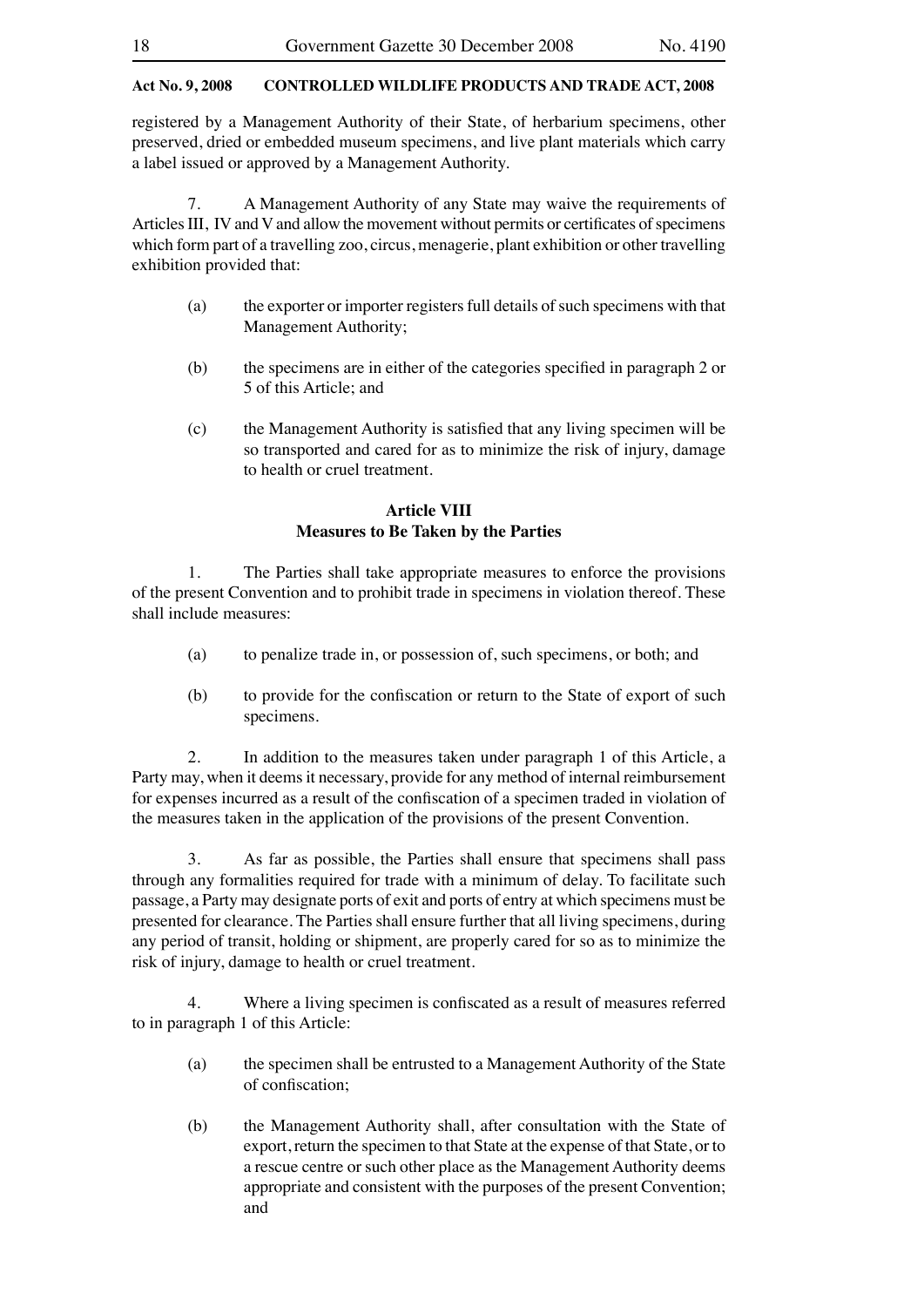(c) the Management Authority may obtain the advice of a Scientific Authority, or may, whenever it considers it desirable, consult the Secretariat in order to facilitate the decision under sub-paragraph (b) of this paragraph, including the choice of a rescue centre or other place.

5. A rescue centre as referred to in paragraph 4 of this Article means an institution designated by a Management Authority to look after the welfare of living specimens, particularly those that have been confiscated. VIII6 VIII6

6. Each Party shall maintain records of trade in specimens of species included in Appendices I, II and III which shall cover:

- (a) the names and addresses of exporters and importers; and
- (b) the number and type of permits and certificates granted; the States with which such trade occurred; the numbers or quantities and types of specimens, names of species as included in Appendices I, II and III and, where applicable, the size and sex of the specimens in question. VIII7 VIII7

7. Each Party shall prepare periodic reports on its implementation of the present Convention and shall transmit to the Secretariat:

- (a) an annual report containing a summary of the information specified in subparagraph (b) of paragraph 6 of this Article; and
- (b) a biennial report on legislative, regulatory and administrative measures taken to enforce the provisions of the present Convention.

8. The information referred to in paragraph 7 of this Article shall be available to the public where this is not inconsistent with the law of the Party concerned.

#### **Article IX Management and Scientific Authorities**

- 1. Each Party shall designate for the purposes of the present Convention:
- (a) one or more Management Authorities competent to grant permits or certificates on behalf of that Party; and
- (b) one or more Scientific Authorities.

2. A State depositing an instrument of ratification, acceptance, approval or accession shall at that time inform the Depositary Government of the name and address of the Management Authority authorized to communicate with other Parties and with the Secretariat.

3. Any changes in the designations or authorizations under the provisions of this Article shall be communicated by the Party concerned to the Secretariat for transmission to all other Parties.

4. Any Management Authority referred to in paragraph 2 of this Article shall, if so requested by the Secretariat or the Management Authority of another Party, communicate to it impression of stamps, seals or other devices used to authenticate permits or certificates.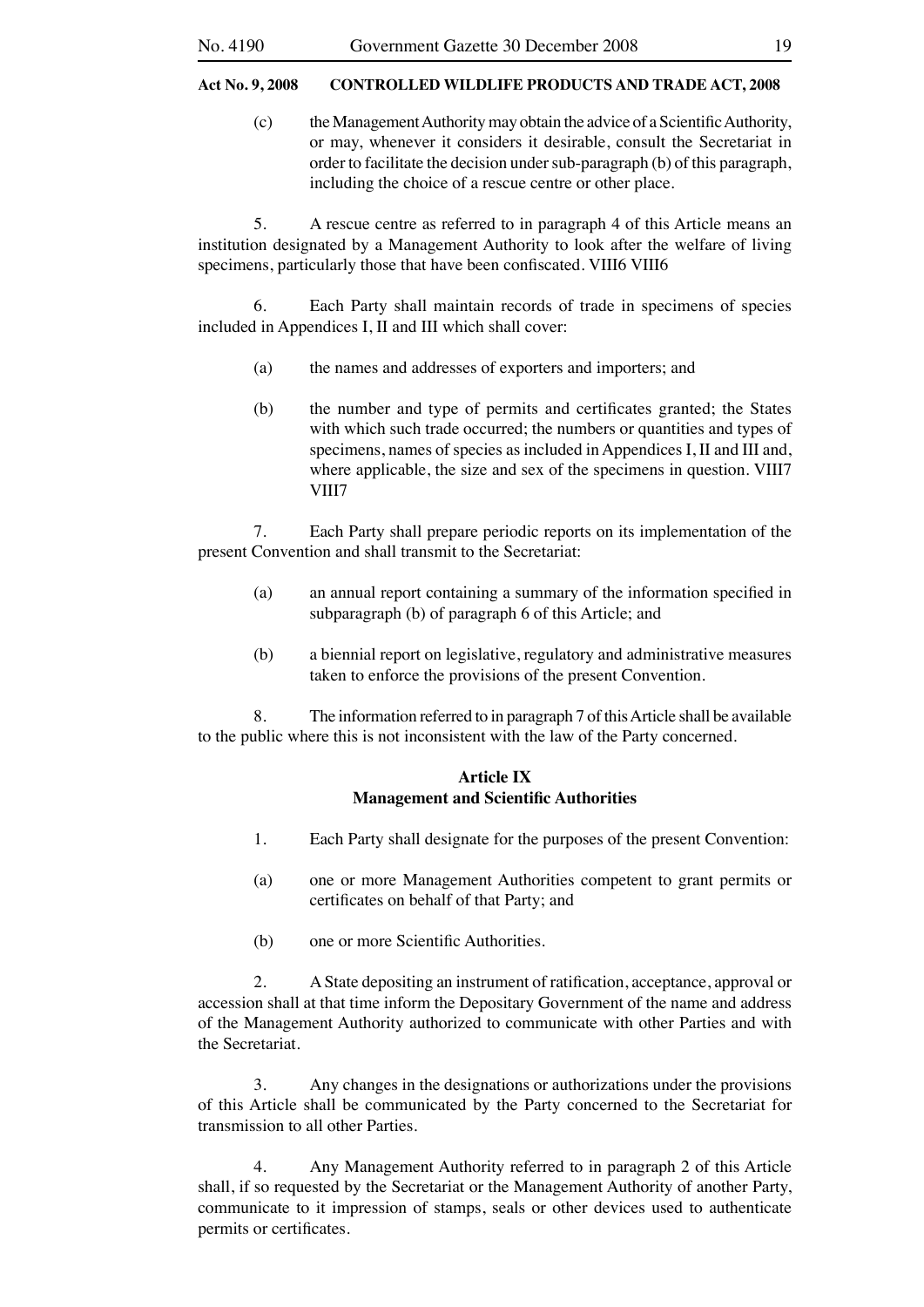#### **Article X Trade with States not Party to the Convention**

Where export or re-export is to, or import is from, a State not a Party to the present Convention, comparable documentation issued by the competent authorities in that State which substantially conforms with the requirements of the present Convention for permits and certificates may be accepted in lieu thereof by any Party.

#### **Article XI Conference of the Parties**

1. The Secretariat shall call a meeting of the Conference of the Parties not later than two years after the entry into force of the present Convention.

2. Thereafter the Secretariat shall convene regular meetings at least once every two years, unless the Conference decides otherwise and extraordinary meetings at any time on the written request of at least one-third of the Parties.

3. At meetings, whether regular or extraordinary, the Parties shall review the implementation of the present Convention and may:

- (a) make such provision as may be necessary to enable the Secretariat to carry out its duties, and adopt financial provisions;
- (b) consider and adopt amendments to Appendices I and II in accordance with Article XV;
- (c) review the progress made towards the restoration and conservation of the species included in Appendices I, II and III;
- (d) receive and consider any reports presented by the Secretariat or by any Party; and
- (e) where appropriate, make recommendations for improving the effectiveness of the present Convention.

4. At each regular meeting, the Parties may determine the time and venue of the next regular meeting to be held in accordance with the provisions of paragraph 2 of this Article.

5. At any meeting, the Parties may determine and adopt rules of procedure for the meeting.

6. The United Nations, its Specialized Agencies and the International Atomic Energy Agency, as well as any State not a Party to the present Convention, may be represented at meetings of the Conference by observers, who shall have the right to participate but not to vote.

7. Any body or agency technically qualified in protection, conservation or management of wild fauna and flora, in the following categories, which has informed the Secretariat of its desire to be represented at meetings of the Conference by observers, shall be admitted unless at least one-third of the Parties present object:

(a) international agencies or bodies, either governmental or nongovernmental, and national governmental agencies and bodies; and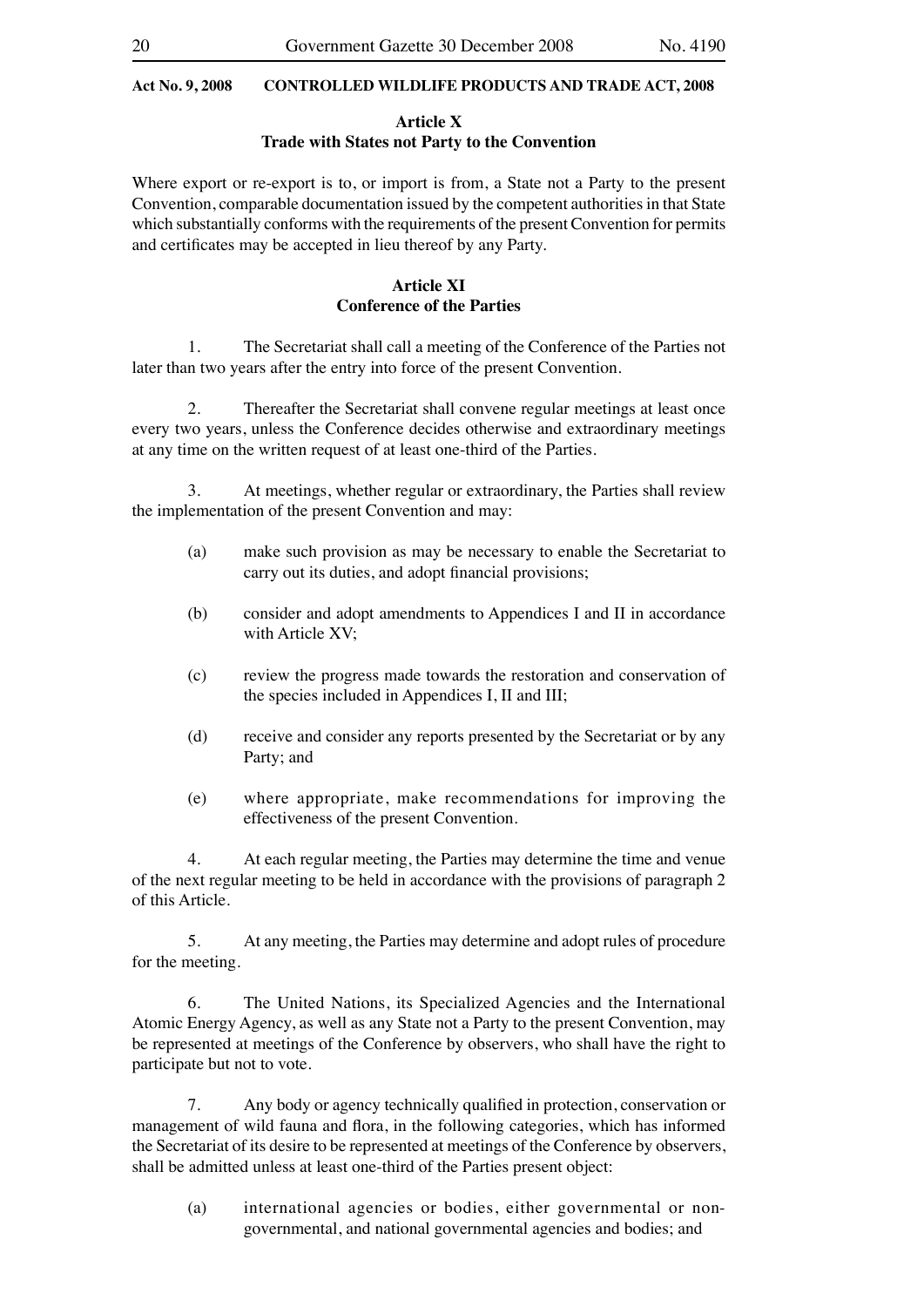(b) national non-governmental agencies or bodies which have been approved for this purpose by the State in which they are located. Once admitted, these observers shall have the right to participate but not to vote.

#### **Article XII The Secretariat**

1. Upon entry into force of the present Convention, a Secretariat shall be provided by the Executive Director of the United Nations Environment Programme. To the extent and in the manner he considers appropriate, he may be assisted by suitable inter-governmental or non-governmental international or national agencies and bodies technically qualified in protection, conservation and management of wild fauna and flora.

- 2. The functions of the Secretariat shall be:
- (a) to arrange for and service meetings of the Parties;
- (b) to perform the functions entrusted to it under the provisions of Articles XV and XVI of the present Convention;
- (c) to undertake scientific and technical studies in accordance with programmes authorized by the Conference of the Parties as will contribute to the implementation of the present Convention, including studies concerning standards for appropriate preparation and shipment of living specimens and the means of identifying specimens;
- (d) to study the reports of Parties and to request from Parties such further information with respect thereto as it deems necessary to ensure implementation of the present Convention;
- (e) to invite the attention of the Parties to any matter pertaining to the aims of the present Convention;
- (f) to publish periodically and distribute to the Parties current editions of Appendices I, II and III together with any information which will facilitate identification of specimens of species included in those Appendices;
- (g) to prepare annual reports to the Parties on its work and on the implementation of the present Convention and such other reports as meetings of the Parties may request;
- (h) to make recommendations for the implementation of the aims and provisions of the present Convention, including the exchange of information of a scientific or technical nature;
- (i) to perform any other function as may be entrusted to it by the Parties.

#### **Article XIII International Measures**

1. When the Secretariat in the light of information received is satisfied that any species included in Appendix I or II is being affected adversely by trade in specimens of that species or that the provisions of the present Convention are not being effectively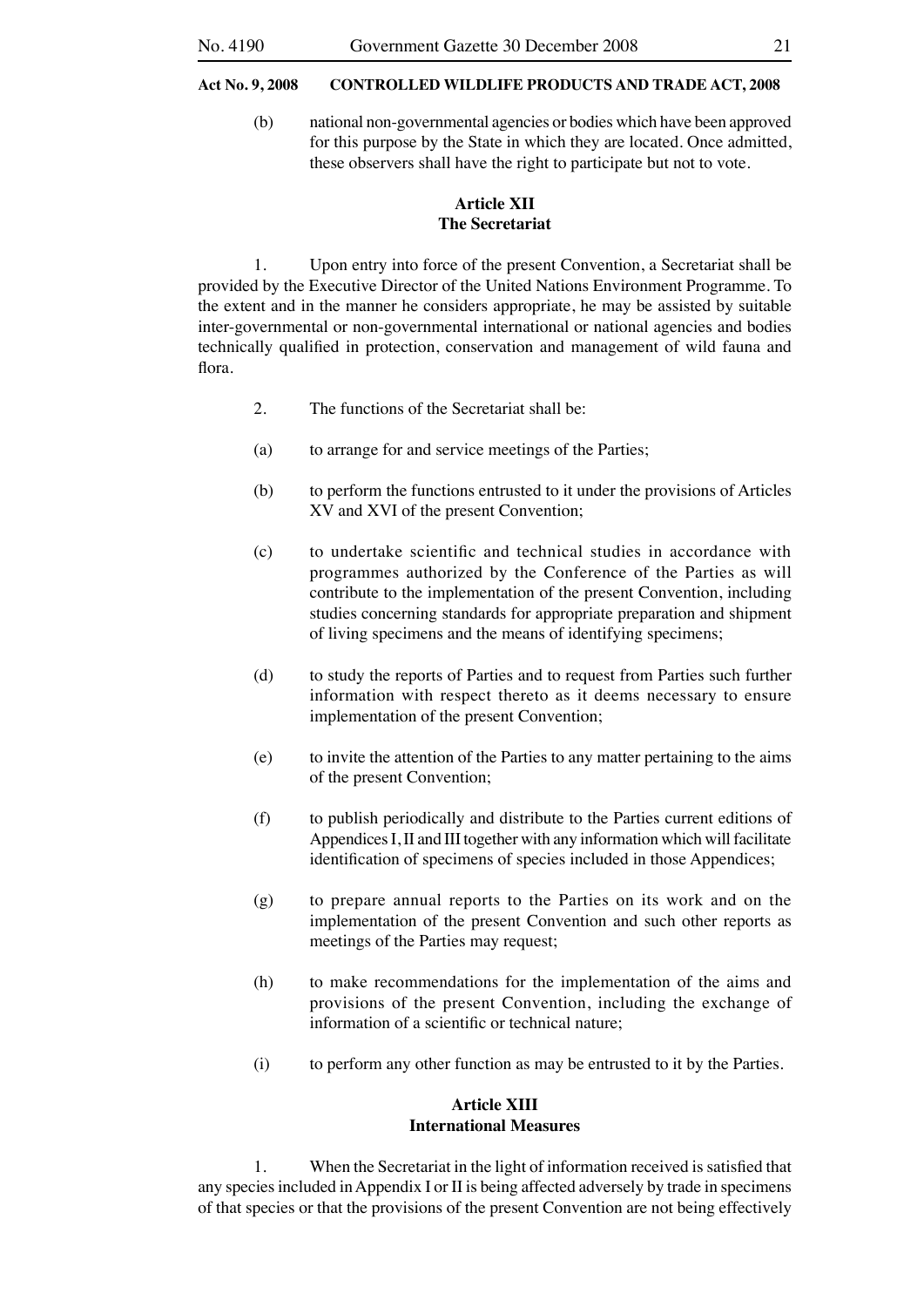implemented, it shall communicate such information to the authorized Management Authority of the Party or Parties concerned.

2. When any Party receives a communication as indicated in paragraph 1 of this Article, it shall, as soon as possible, inform the Secretariat of any relevant facts insofar as its laws permit and, where appropriate, propose remedial action. Where the Party considers that an inquiry is desirable, such inquiry may be carried out by one or more persons expressly authorized by the Party.

3. The information provided by the Party or resulting from any inquiry as specified in paragraph 2 of this Article shall be reviewed by the next Conference of the Parties which may make whatever recommendations it deems appropriate.

#### **Article XIV Effect on Domestic Legislation and International Conventions**

1. The provisions of the present Convention shall in no way affect the right of Parties to adopt:

- (a) stricter domestic measures regarding the conditions for trade, taking, possession or transport of specimens of species included in Appendices I, II and III, or the complete prohibition thereof; or
- (b) domestic measures restricting or prohibiting trade, taking, possession or transport of species not included in Appendix I, II or III.

2. The provisions of the present Convention shall in no way affect the provisions of any domestic measures or the obligations of Parties deriving from any treaty, convention, or international agreement relating to other aspects of trade, taking, possession or transport of specimens which is in force or subsequently may enter into force for any Party including any measure pertaining to the Customs, public health, veterinary or plant quarantine fields.

3. The provisions of the present Convention shall in no way affect the provisions of, or the obligations deriving from, any treaty, convention or international agreement concluded or which may be concluded between States creating a union or regional trade agreement establishing or maintaining a common external Customs control and removing Customs control between the parties thereto insofar as they relate to trade among the States members of that union or agreement.

4. A State party to the present Convention, which is also a party to any other treaty, convention or international agreement which is in force at the time of the coming into force of the present Convention and under the provisions of which protection is afforded to marine species included in Appendix II, shall be relieved of the obligations imposed on it under the provisions of the present Convention with respect to trade in specimens of species included in Appendix II that are taken by ships registered in that State and in accordance with the provisions of such other treaty, convention or international agreement.

5. Notwithstanding the provisions of Articles III, IV and V, any export of a specimen taken in accordance with paragraph 4 of this Article shall only require a certificate from a Management Authority of the State of introduction to the effect that the specimen was taken in accordance with the provisions of the other treaty, convention or international agreement in question.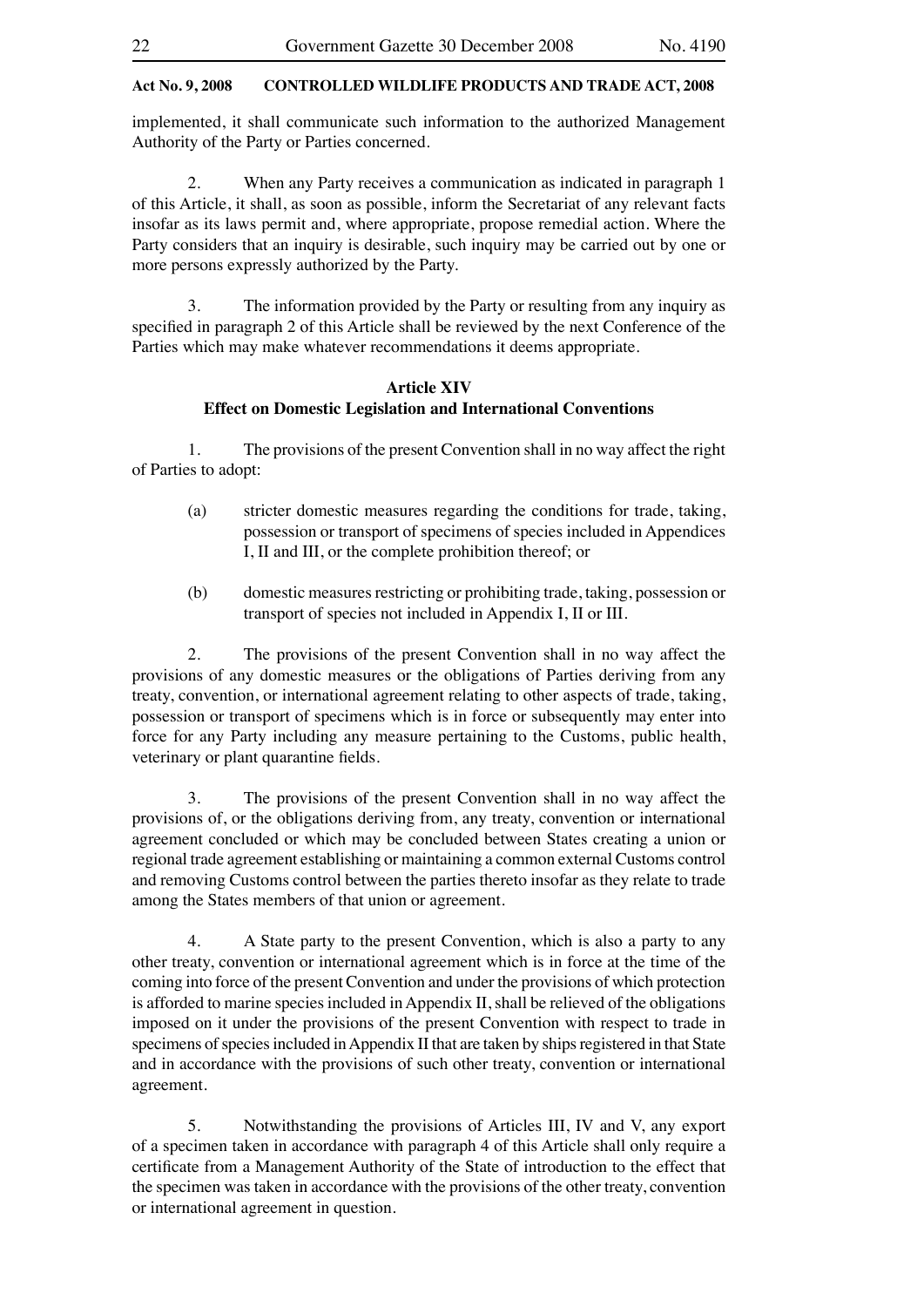6. Nothing in the present Convention shall prejudice the codification and development of the law of the sea by the United Nations Conference on the Law of the Sea convened pursuant to Resolution 2750 C (XXV) of the General Assembly of the United Nations nor the present or future claims and legal views of any State concerning the law of the sea and the nature and extent of coastal and flag State jurisdiction.

#### **Article XV Amendments to Appendices I and II**

1. The following provisions shall apply in relation to amendments to Appendices I and II at meetings of the Conference of the Parties:

- (a) Any Party may propose an amendment to Appendix I or II for consideration at the next meeting. The text of the proposed amendment shall be communicated to the Secretariat at least 150 days before the meeting. The Secretariat shall consult the other Parties and interested bodies on the amendment in accordance with the provisions of sub-paragraphs (b) and (c) of paragraph 2 of this Article and shall communicate the response to all Parties not later than 30 days before the meeting.
- (b) Amendments shall be adopted by a two-thirds majority of Parties present and voting. For these purposes "Parties present and voting" means Parties present and casting an affrmative or negative vote. Parties abstaining from voting shall not be counted among the two-thirds required for adopting an amendment.
- (c) Amendments adopted at a meeting shall enter into force 90 days after that meeting for all Parties except those which make a reservation in accordance with paragraph 3 of this Article.

2. The following provisions shall apply in relation to amendments to Appendices I and II between meetings of the Conference of the Parties:

- (a) Any Party may propose an amendment to Appendix I or II for consideration between meetings by the postal procedures set forth in this paragraph.
- (b) For marine species, the Secretariat shall, upon receiving the text of the proposed amendment, immediately communicate it to the Parties. It shall also consult inter-governmental bodies having a function in relation to those species especially with a view to obtaining scientific data these bodies may be able to provide and to ensuring co-ordination with any conservation measures enforced by such bodies. The Secretariat shall communicate the views expressed and data provided by these bodies and its own findings and recommendations to the Parties as soon as possible.
- (c) For species other than marine species, the Secretariat shall, upon receiving the text of the proposed amendment, immediately communicate it to the Parties, and, as soon as possible thereafter, its own recommendations.
- (d) Any Party may, within 60 days of the date on which the Secretariat communicated its recommendations to the Parties under sub-paragraph (b) or (c) of this paragraph, transmit to the Secretariat any comments on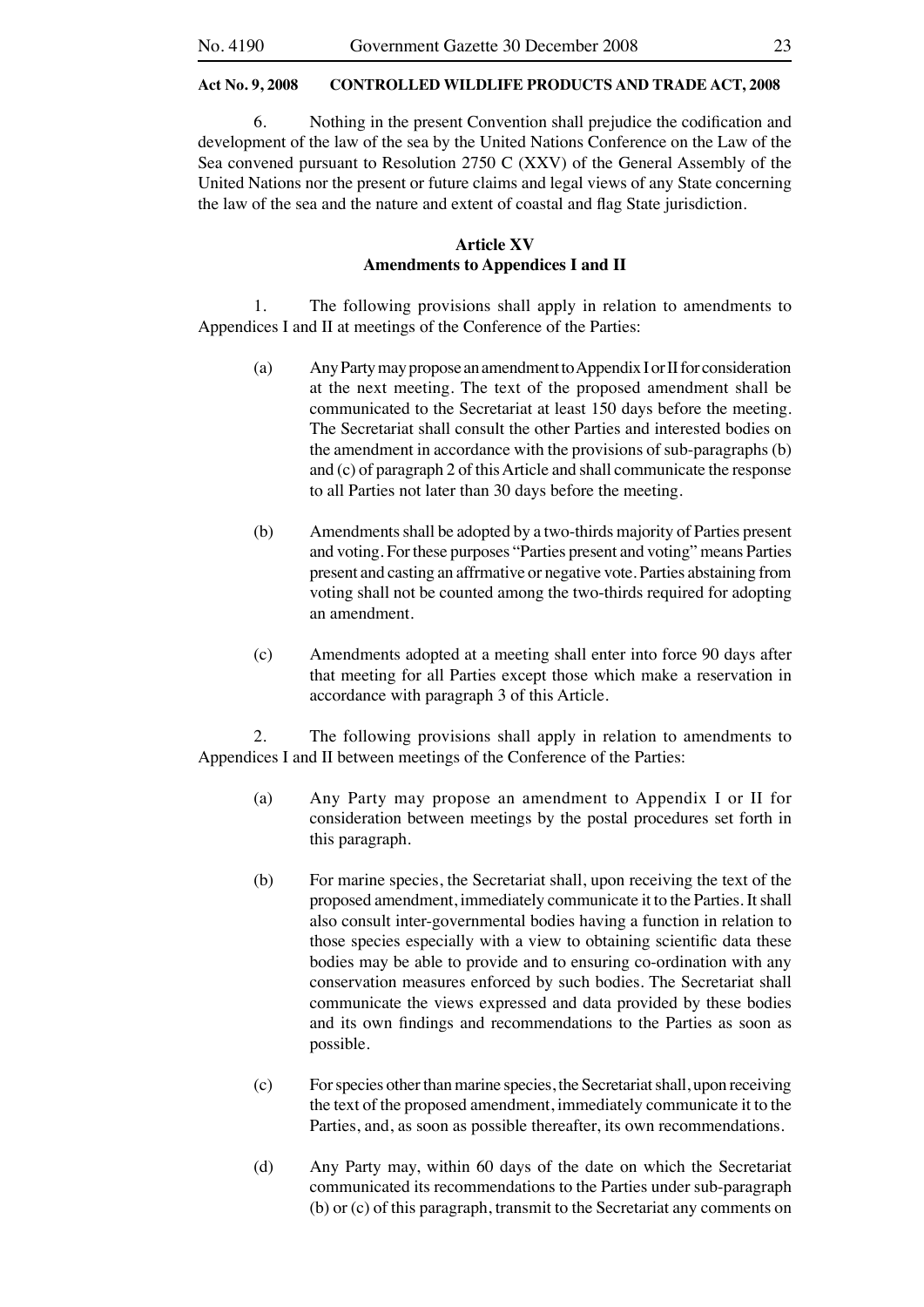the proposed amendment together with any relevant scientific data and information.

- (e) The Secretariat shall communicate the replies received together with its own recommendations to the Parties as soon as possible.
- (f) If no objection to the proposed amendment is received by the Secretariat within 30 days of the date the replies and recommendations were communicated under the provisions of sub-paragraph (e) of this paragraph, the amendment shall enter into force 90 days later for all Parties except those which make a reservation in accordance with paragraph 3 of this Article.
- (g) If an objection by any Party is received by the Secretariat, the proposed amendment shall be submitted to a postal vote in accordance with the provisions of sub-paragraphs (h) , (i) and (j) of this paragraph.
- (h) The Secretariat shall notify the Parties that notification of objection has been received.
- (i) Unless the Secretariat receives the votes for, against or in abstention from at least one-half of the Parties within 60 days of the date of notification under sub-paragraph (h) of this paragraph, the proposed amendment shall be referred to the next meeting of the Conference for further consideration.
- (j) Provided that votes are received from one-half of the Parties, the amendment shall be adopted by a two-thirds majority of Parties casting an affirmative or negative vote.
- (k) The Secretariat shall notify all Parties of the result of the vote.
- (l) If the proposed amendment is adopted it shall enter into force 90 days after the date of the notification by the Secretariat of its acceptance for all Parties except those which make a reservation in accordance with paragraph 3 of this Article.

3. During the period of 90 days provided for by sub-paragraph (c) of paragraph 1 or sub-paragraph (l) of paragraph 2 of this Article any Party may by notification in writing to the Depositary Government make a reservation with respect to the amendment. Until such reservation is withdrawn the Party shall be treated as a State not a Party to the present Convention with respect to trade in the species concerned.

#### **Article XVI Appendix III and Amendments thereto**

1. Any Party may at any time submit to the Secretariat a list of species which it identifies as being sub ject to regulation within its jurisdiction for the purpose mentioned in paragraph 3 of Article II. Appendix III shall include the names of the Parties submitting the species for inclusion therein, the scientific names of the species so submitted, and any parts or derivatives of the animals or plants concerned that are specified in relation to the species for the purposes of sub-paragraph (b) of Article I.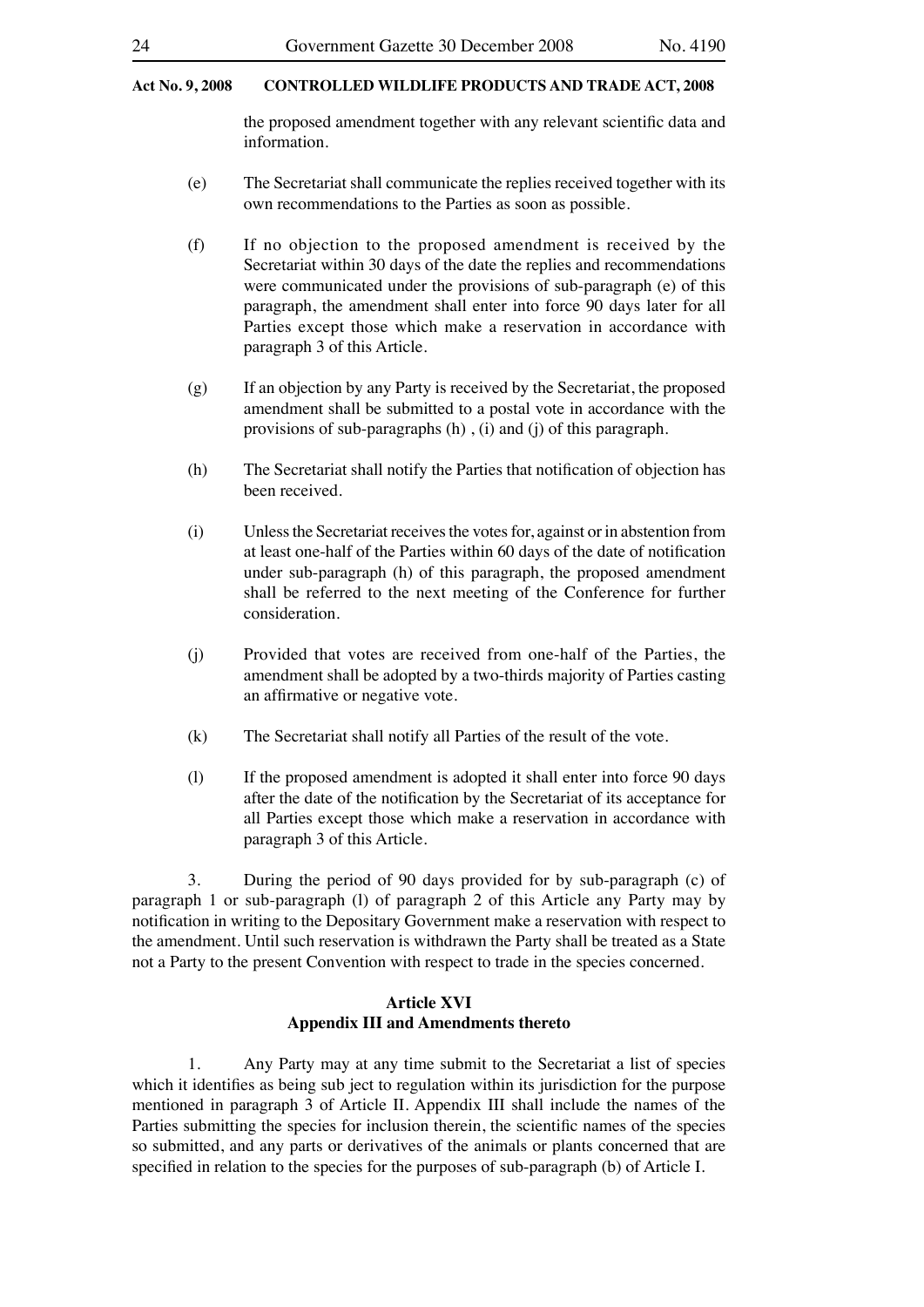2. Each list submitted under the provisions of paragraph 1 of this Article shall be communicated to the Parties by the Secretariat as soon as possible after receiving it. The list shall take effect as part of Appendix III 90 days after the date of such communication. At any time after the communication of such list, any Party may by notification in writing to the Depositary Government enter a reservation with respect to any species or any parts or derivatives, and until such reservation is withdrawn, the State shall be treated as a State not a Party to the present Convention with respect to trade in the species or part or derivative concerned.

3. A Party which has submitted a species for inclusion in Appendix III may withdraw it at any time by notification to the Secretariat which shall communicate the withdrawal to all Parties. The withdrawal shall take effect 30 days after the date of such communication.

4. Any Party submitting a list under the provisions of paragraph 1 of this Article shall submit to the Secretariat a copy of all domestic laws and regulations applicable to the protection of such species, together with any interpretations which the Party may deem appropriate or the Secretariat may request. The Party shall, for as long as the species in question is included in Appendix III, submit any amendments of such laws and regulations or any interpretations as they are adopted.

#### **Article XVII Amendment of the Convention**

1. An extraordinary meeting of the Conference of the Parties shall be convened by the Secretariat on the written request of at least one-third of the Parties to consider and adopt amendments to the present Convention. Such amendments shall be adopted by a two-thirds majority of Parties present and voting. For these purposes "Parties present and voting" means Parties present and casting an affrmative or negative vote. Parties abstaining from voting shall not be counted among the two-thirds required for adopting an amendment.

2. The text of any proposed amendment shall be communicated by the Secretariat to all Parties at least 90 days before the meeting.

3. An amendment shall enter into force for the Parties which have accepted it 60 days after two-thirds of the Parties have deposited an instrument of acceptance of the amendment with the Depositary Government. Thereafter, the amendment shall enter into force for any other Party 60 days after that Party deposits its instrument of acceptance of the amendment.

#### **Article XVIII Resolution of Disputes**

1. Any dispute which may arise between two or more Parties with respect to the interpretation or application of the provisions of the present Convention shall be sub ject to negotiation between the Parties involved in the dispute.

2. If the dispute can not be resolved in accordance with paragraph 1 of this Article, the Parties may, by mutual consent, submit the dispute to arbitration, in particular that of the Permanent Court of Arbitration at The Hague, and the Parties submitting the dispute shall be bound by the arbitral decision.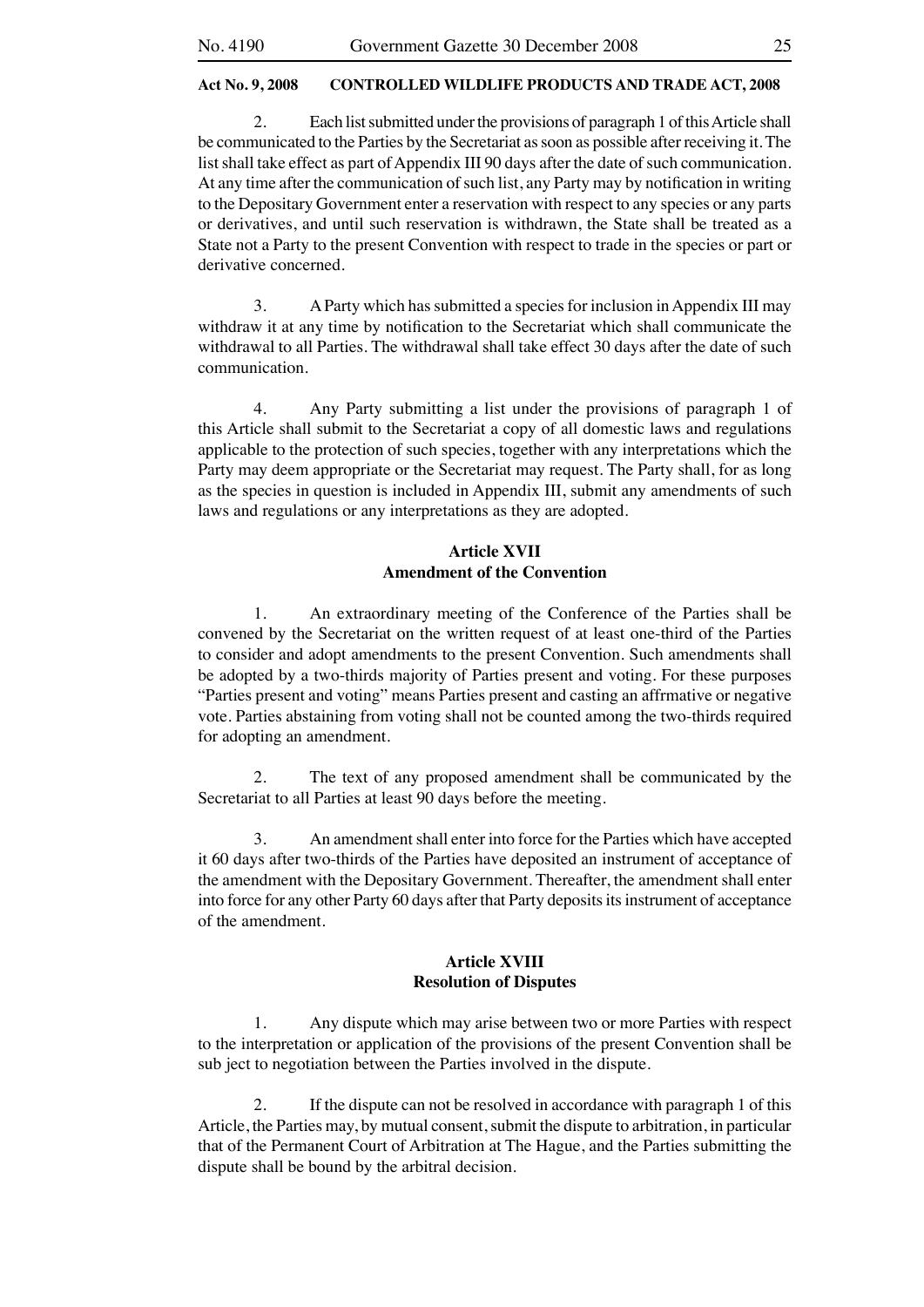#### **Article XIX Signature**

The present Convention shall be open for signature at Washington until 30th April 1973 and thereafter at Berne until 31st December 1974.

#### **Article XX Ratification, Acceptance, Approval**

The present Convention shall be subject to ratification, acceptance or approval. Instruments of ratification, acceptance or approval shall be deposited with the Government of the Swiss Confederation which shall be the Depositary Government.

#### **Article XXI**

#### **Accession**

The present Convention shall be open indefinitely for accession. Instruments of accession shall be deposited with the Depositary Government.

#### **Article XXII Entry into Force**

1. The present Convention shall enter into force 90 days after the date of deposit of the tenth instrument of ratification, acceptance, approval or accession, with the Depositary Government.

2. For each State which ratifies, accepts or approves the present Convention or accedes thereto after the deposit of the tenth instrument of ratification, acceptance, approval or accession, the present Convention shall enter into force 90 days after the deposit by such State of its instrument of ratification, acceptance, approval or accession.

#### **Article XXIII Reservations**

1. The provisions of the present Convention shall not be subject to general reservations. Specific reservations may be entered in accordance with the provisions of this Article and Articles XV and XVI.

2. Any State may, on depositing its instrument of ratification, acceptance, approval or accession, enter a specific reservation with regard to:

- (a) any species included in Appendix I, II or III; or
- (b) any parts or derivatives specified in relation to a species included in Appendix III.

3. Until a Party withdraws its reservation entered under the provisions of this Article, it shall be treated as a State not a Party to the present Convention with respect to trade in the particular species or parts or derivatives specified in such reservation.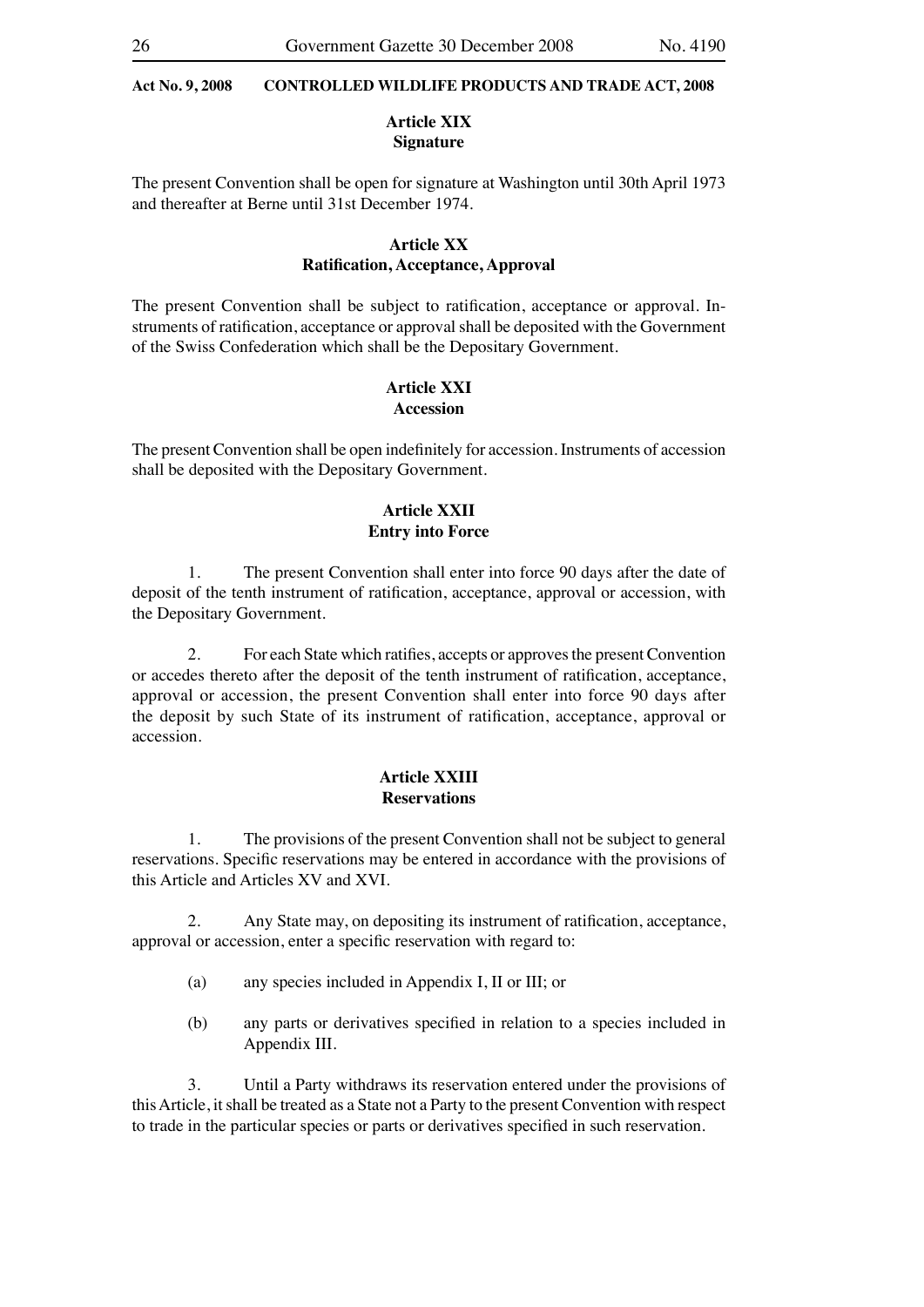#### **Article XXIV Denunciation**

Any Party may denounce the present Convention by written notification to the Depositary Government at any time. The denunciation shall take effect twelve months after the Depositary Government has received the notification.

#### **Article XXV Depositary**

1. The original of the present Convention, in the Chinese , English, French, Russian and Spanish languages, each version being equally authentic, shall be deposited with the Depositary Government, which shall transmit certified copies thereof to all States that have signed it or deposited instruments of accession to it.

2. The Depositary Government shall inform all signatory and acceding States and the Secretariat of signatures, deposit of instruments of ratification, acceptance, approval or accession, entry into force of the present Convention, amendments thereto, entry and withdrawal of reservations and notifications of denunciation.

3. As soon as the present Convention enters into force, a certified copy thereof shall be transmitted by the Depositary Government to the Secretariat of the United Nations for registration and publication in accordance with Article 102 of the Charter of the United Nations.

In witness whereof the undersigned Plenipotentiaries, being duly authorized to that effect, have signed the present Convention.

Done at Washington this third day of March, One Thousand Nine Hundred and Seventy-three.

#### SCHEDULE 3 **APPENDICES TO CONVENTION** (Section 1)

Species included in these Appendices are referred to:

- a) by the name of the species; or
- b) as being all of the species included in a higher taxon or designated part thereof.

The abbreviation "spp" is used to denote all species of a higher taxon.

Other references to taxa higher than species are for the purposes of information or classification only.

The common names included after the scientific names of families are for reference only. They are intended to indicate the species within the family concerned that are included in the Appendices. In most cases this is not all of the species within the family.

The following abbreviations are used for plant taxa below the level of species: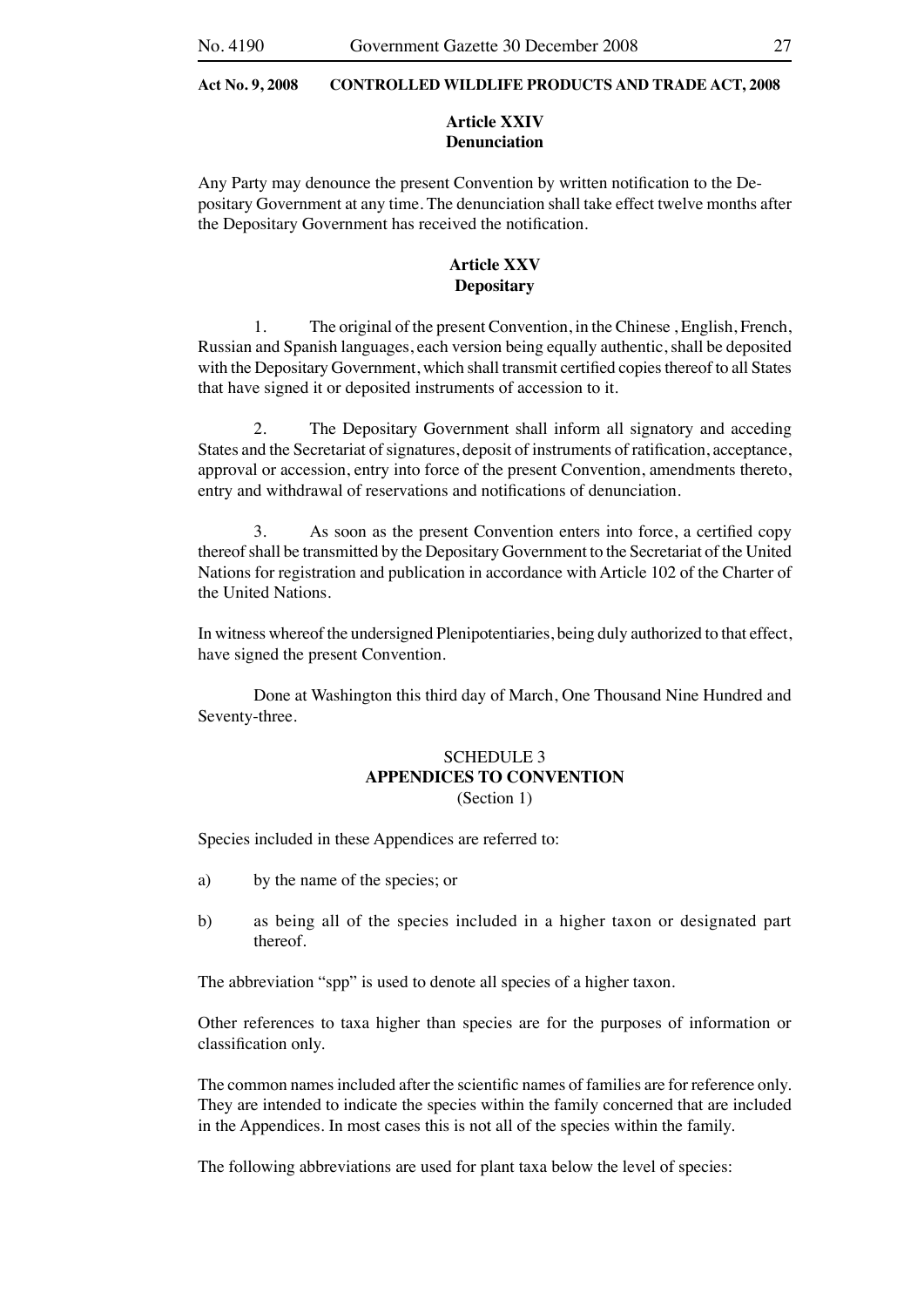- a) "ssp." is used to denote subspecies; and
- b) "var(s)" is used to denote variety (varieties).

As none of the species or higher taxa of FLORA included in Appendix I is annotated to the effect that its hybrids shall be treated in accordance with the provisions of Article III of the Convention, this means that artificially propagated hybrids produced from one or more of these species or taxa may be traded with a certificate of artificial propagation, and that seeds and pollen (including pollinia), cut flowers, seedling or tissue cultures obtained in vitro, in solid or liquid media, transported in sterile containers of these hybrids are not subject to the provisions of the Convention.

The names of the countries in parentheses placed against the names of species in Appendix III are those of the Parties submitting these species for inclusion in this Appendix.

When a species is included in one of the Appendices, all parts and derivatives of the species are also included in the same Appendix unless the species is annotated to indicate that only specific parts and derivatives are included. The symbol "#" followed by a number placed against the name of a species or higher taxon included in Appendix II or III refers to a footnote that indicates the parts or derivatives of plants that are designated as 'specimens' subject to the provisions of the Convention in accordance with Article I, paragraph (b), subparagraph (iii).

Any number following a species (that is not preceded with the sign "#" as contemplated in the previous paragraph) in the table below refers to the footnote with the corresponding number following the table.

| Appendix I                                                                                                                                                    | <b>Appendix II</b>              | <b>Appendix III</b>         |
|---------------------------------------------------------------------------------------------------------------------------------------------------------------|---------------------------------|-----------------------------|
|                                                                                                                                                               | FAUNA(ANIMALS)                  |                             |
|                                                                                                                                                               | <b>PHYLUMCHORDATA</b>           |                             |
|                                                                                                                                                               | <b>CLASS MAMMALIA (MAMMALS)</b> |                             |
| <b>ARTIODACTYLA</b>                                                                                                                                           |                                 |                             |
| Antilocapridae Pronghorn                                                                                                                                      |                                 |                             |
| Antilocapra americana (Only<br>the population of Mexico; no<br>other population is included in<br>the Appendices)                                             |                                 |                             |
| Bovidae Antelopes, cattle, duikers, gazelles, goats, sheep, etc.                                                                                              |                                 |                             |
| Addax nasomaculatus                                                                                                                                           |                                 |                             |
|                                                                                                                                                               | Ammotragus lervia               |                             |
|                                                                                                                                                               |                                 | Antilope cervicapra (Nepal) |
|                                                                                                                                                               | Bison bison athabascae          |                             |
| Bos gaurus (Excludes the<br>domesticated form, which is<br>referenced as <i>Bos frontalis</i> ,<br>and is not subject to the<br>provisions of the Convention) |                                 |                             |

These notes are also part of the Schedule and must be read with the table below.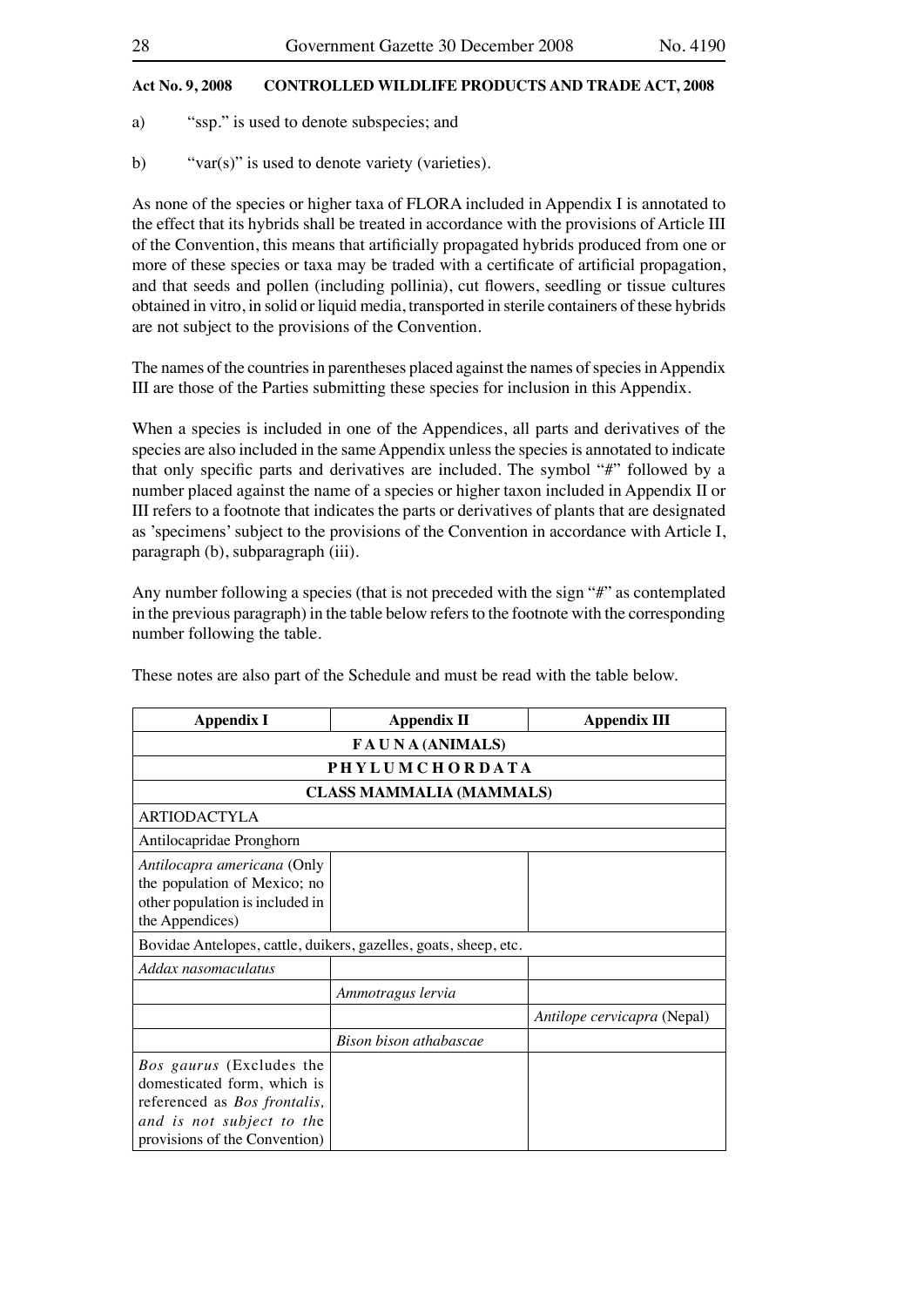| Bos mutus (Excludes the<br>domesticated form, which is     |                                                                       |                                                                                       |
|------------------------------------------------------------|-----------------------------------------------------------------------|---------------------------------------------------------------------------------------|
| referenced as Bos grunniens,                               |                                                                       |                                                                                       |
| and is not subject to the<br>provisions of the Convention) |                                                                       |                                                                                       |
| Bos sauveli                                                |                                                                       |                                                                                       |
|                                                            |                                                                       | <b>Bubalus arnee (Nepal)</b>                                                          |
|                                                            |                                                                       | (Excludes the domesticated<br>form, which is referenced as<br><b>Bubalus</b> bubalis) |
| <b>Bubalus</b> depressicornis                              |                                                                       |                                                                                       |
| <b>Bubalus mindorensis</b>                                 |                                                                       |                                                                                       |
| Bubalus quarlesi                                           |                                                                       |                                                                                       |
|                                                            | <b>Budorcas</b> taxicolor                                             |                                                                                       |
| Capra falconeri                                            |                                                                       |                                                                                       |
| Capricornis milneedwardsii                                 |                                                                       |                                                                                       |
| Capricornis rubidus                                        |                                                                       |                                                                                       |
| Capricornis sumatraensis                                   |                                                                       |                                                                                       |
| Capricornis thar                                           |                                                                       |                                                                                       |
|                                                            | Cephalophus brookei                                                   |                                                                                       |
|                                                            | Cephalophus dorsalis                                                  |                                                                                       |
| Cephalophus jentinki                                       |                                                                       |                                                                                       |
|                                                            | Cephalophus ogilbyi                                                   |                                                                                       |
|                                                            | Cephalophus silvicultor                                               |                                                                                       |
|                                                            | Cephalophus zebra                                                     |                                                                                       |
|                                                            | Damaliscus pygargus<br>pygargus                                       |                                                                                       |
| Gazel la cuvieri                                           |                                                                       |                                                                                       |
|                                                            |                                                                       | Gazel la dorcas (Algeria,<br>Tunisia)                                                 |
| Gazel la leptoceros                                        |                                                                       |                                                                                       |
| Hippotragus niger variani                                  |                                                                       |                                                                                       |
|                                                            | Kobus leche                                                           |                                                                                       |
| Naemorhedus baileyi                                        |                                                                       |                                                                                       |
| Naemorhedus caudatus                                       |                                                                       |                                                                                       |
| Naemorhedus goral                                          |                                                                       |                                                                                       |
| Naemorhedus griseus                                        |                                                                       |                                                                                       |
| Nanger dama                                                |                                                                       |                                                                                       |
| Oryx dammah                                                |                                                                       |                                                                                       |
| Oryx leucoryx                                              |                                                                       |                                                                                       |
|                                                            | Ovis ammon (Except the<br>subspecies<br>included<br>1n<br>Appendix I) |                                                                                       |
| Ovis ammon hodgsonii                                       |                                                                       |                                                                                       |
| Ovis ammon nigrimontana                                    |                                                                       |                                                                                       |
|                                                            | Ovis canadensis (Only the                                             |                                                                                       |
|                                                            | population of Mexico; no                                              |                                                                                       |
|                                                            | other population is included<br>in the Appendices)                    |                                                                                       |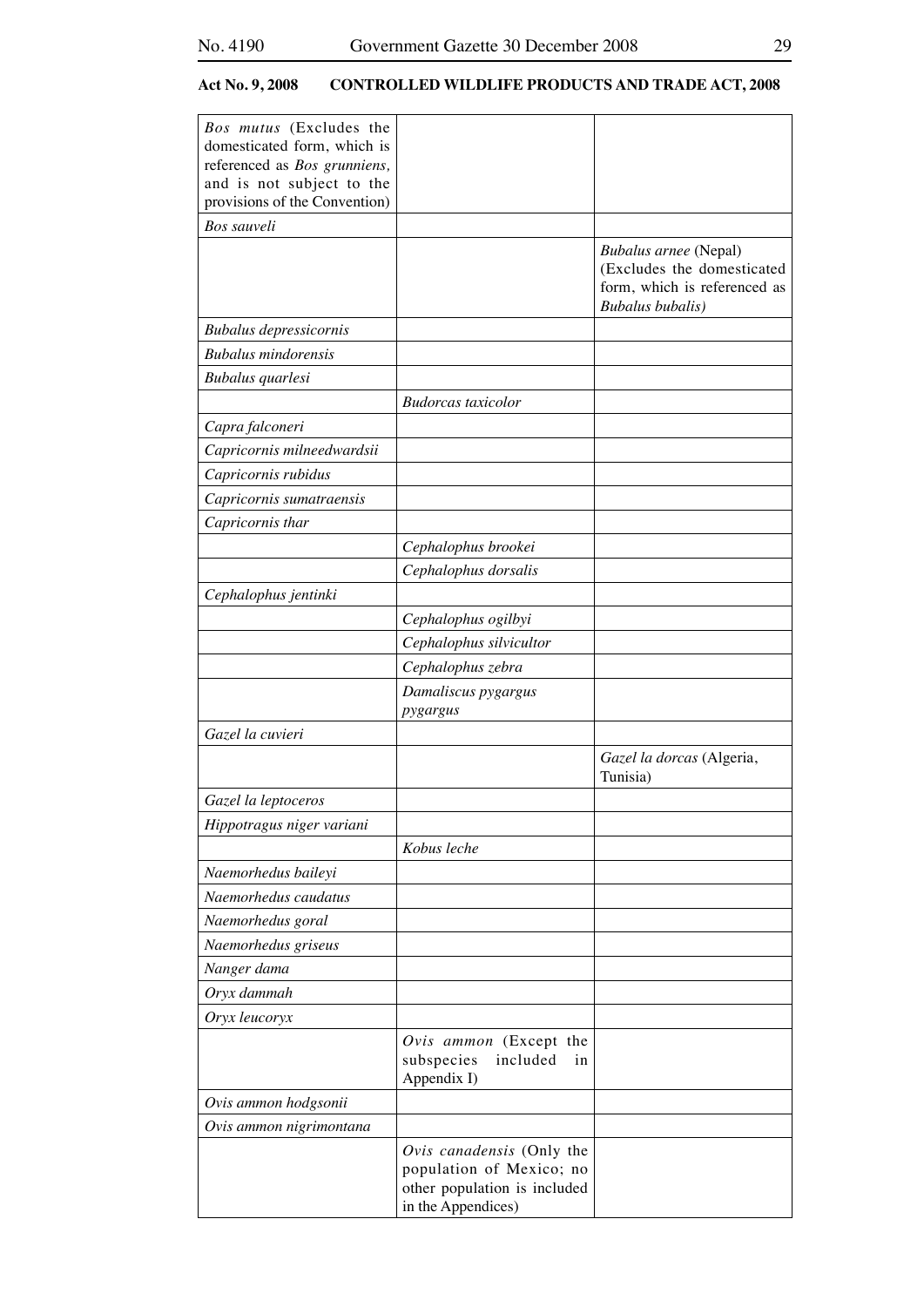| Ovis orientalis ophion                                                                                                                                                                                                                                                                                                                                                                                           |                                                                                                                                                                                                                                                                                                                                                                                                                         |                                               |
|------------------------------------------------------------------------------------------------------------------------------------------------------------------------------------------------------------------------------------------------------------------------------------------------------------------------------------------------------------------------------------------------------------------|-------------------------------------------------------------------------------------------------------------------------------------------------------------------------------------------------------------------------------------------------------------------------------------------------------------------------------------------------------------------------------------------------------------------------|-----------------------------------------------|
|                                                                                                                                                                                                                                                                                                                                                                                                                  | Ovis vignei (Except the sub-<br>species included in Appendix<br>I)                                                                                                                                                                                                                                                                                                                                                      |                                               |
| Ovis vignei vignei                                                                                                                                                                                                                                                                                                                                                                                               |                                                                                                                                                                                                                                                                                                                                                                                                                         |                                               |
| Pantholops hodgsonii                                                                                                                                                                                                                                                                                                                                                                                             |                                                                                                                                                                                                                                                                                                                                                                                                                         |                                               |
|                                                                                                                                                                                                                                                                                                                                                                                                                  | Philantomba monticola                                                                                                                                                                                                                                                                                                                                                                                                   |                                               |
| Pseudoryx nghetinhensis                                                                                                                                                                                                                                                                                                                                                                                          |                                                                                                                                                                                                                                                                                                                                                                                                                         |                                               |
| Rupicapra pyrenaica ornata                                                                                                                                                                                                                                                                                                                                                                                       |                                                                                                                                                                                                                                                                                                                                                                                                                         |                                               |
|                                                                                                                                                                                                                                                                                                                                                                                                                  | Saiga borealis                                                                                                                                                                                                                                                                                                                                                                                                          |                                               |
|                                                                                                                                                                                                                                                                                                                                                                                                                  | Saiga tatarica                                                                                                                                                                                                                                                                                                                                                                                                          |                                               |
|                                                                                                                                                                                                                                                                                                                                                                                                                  |                                                                                                                                                                                                                                                                                                                                                                                                                         | Tetracerus quadricornis<br>(Nepal)            |
| Camelidae Guanaco, vicuna                                                                                                                                                                                                                                                                                                                                                                                        |                                                                                                                                                                                                                                                                                                                                                                                                                         |                                               |
|                                                                                                                                                                                                                                                                                                                                                                                                                  | Lama glama guanicoe                                                                                                                                                                                                                                                                                                                                                                                                     |                                               |
| Vicugna vicugna (Except the<br>populations of: Argentina [the<br>populations of the Provinces of<br>Jujuy and Catamarca and the<br>semi-captive populations of<br>the Provinces of Jujuy, Salta,<br>Catamarca, La Rio ja and<br>San Juan]; Bolivia [the whole<br>population]; Chile [population<br>of the Primera Regiön]; and<br>Peru [the whole population];<br>which<br>included<br>are<br>in<br>Appendix II) | Vicugna vicugna (Only the<br>populations of <b>Argentina</b> <sup>1</sup> [the<br>populations of the Provinces of<br>Jujuy and Cata-marca and the<br>semi-captive populations of<br>the Provinces of Jujuy, Salta,<br>Catamarca, La Rio ja and San<br>Juan]; Bolivia <sup>2</sup> [the whole<br>population]; Chile <sup>3</sup> [population<br>of the Primera Región]; Peru <sup>4</sup><br>[the whole population]; all |                                               |
|                                                                                                                                                                                                                                                                                                                                                                                                                  | other populations are included                                                                                                                                                                                                                                                                                                                                                                                          |                                               |
| Cervidae Deer, guemals, muntjacs, pudus                                                                                                                                                                                                                                                                                                                                                                          | in Appendix I)                                                                                                                                                                                                                                                                                                                                                                                                          |                                               |
| Axis calamianensis                                                                                                                                                                                                                                                                                                                                                                                               |                                                                                                                                                                                                                                                                                                                                                                                                                         |                                               |
| Axis kuhlii                                                                                                                                                                                                                                                                                                                                                                                                      |                                                                                                                                                                                                                                                                                                                                                                                                                         |                                               |
| Axis porcinus annamiticus                                                                                                                                                                                                                                                                                                                                                                                        |                                                                                                                                                                                                                                                                                                                                                                                                                         |                                               |
| <b>Blastocerus</b> dichotomus                                                                                                                                                                                                                                                                                                                                                                                    |                                                                                                                                                                                                                                                                                                                                                                                                                         |                                               |
|                                                                                                                                                                                                                                                                                                                                                                                                                  | Cervus elaphus bactrianus                                                                                                                                                                                                                                                                                                                                                                                               |                                               |
|                                                                                                                                                                                                                                                                                                                                                                                                                  |                                                                                                                                                                                                                                                                                                                                                                                                                         | Cervus elaphus barbarus<br>(Algeria, Tunisia) |
| Cervus elaphus hanglu                                                                                                                                                                                                                                                                                                                                                                                            |                                                                                                                                                                                                                                                                                                                                                                                                                         |                                               |
| Dama dama mesopotamica                                                                                                                                                                                                                                                                                                                                                                                           |                                                                                                                                                                                                                                                                                                                                                                                                                         |                                               |
| Hippocamelus spp.                                                                                                                                                                                                                                                                                                                                                                                                |                                                                                                                                                                                                                                                                                                                                                                                                                         |                                               |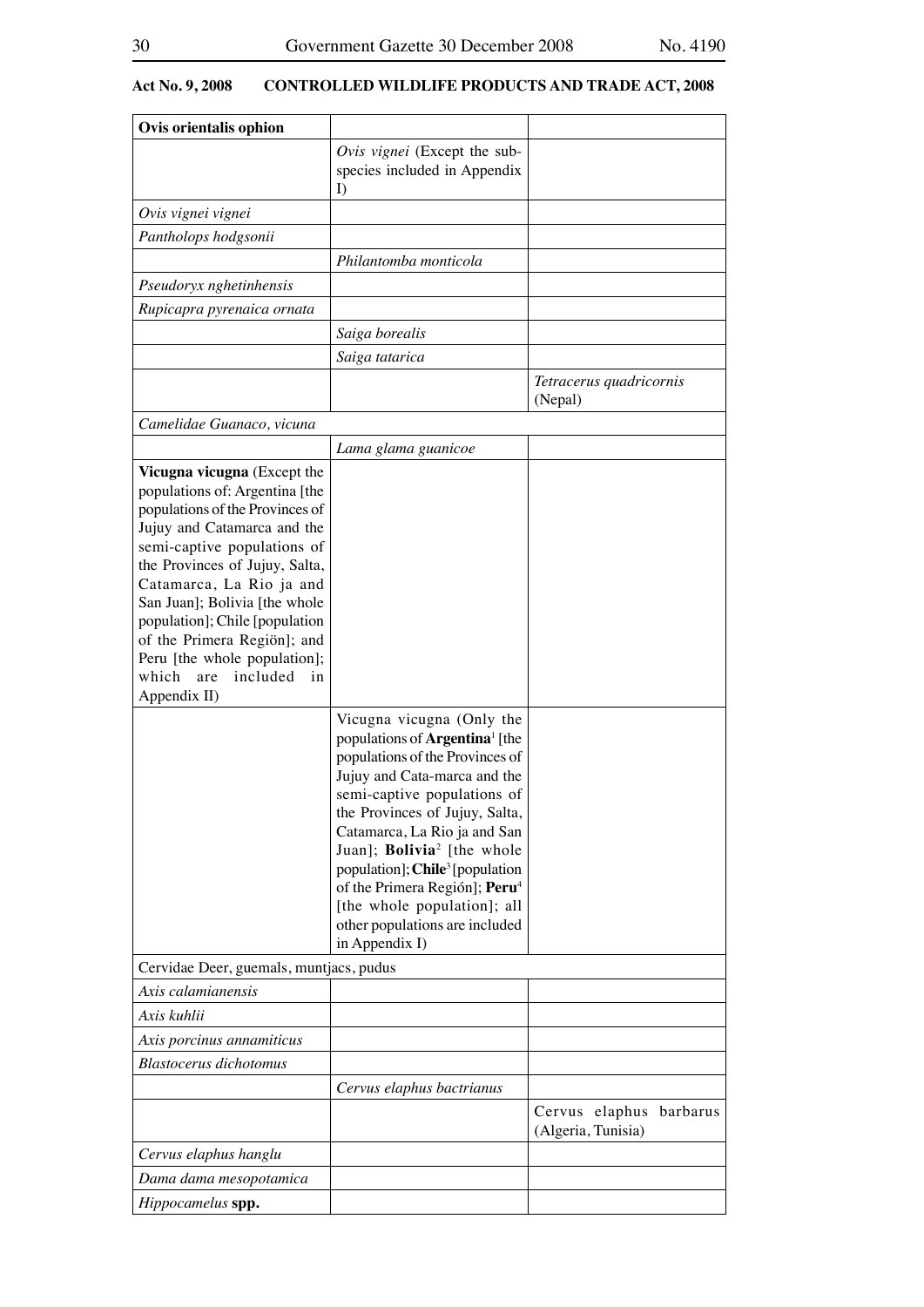|                                                                                                                                                                 |                                                                                                                                                                                                         | Mazama temama cerasina<br>(Guatemala)          |
|-----------------------------------------------------------------------------------------------------------------------------------------------------------------|---------------------------------------------------------------------------------------------------------------------------------------------------------------------------------------------------------|------------------------------------------------|
| Muntiacus crinifrons                                                                                                                                            |                                                                                                                                                                                                         |                                                |
| Muntiacus vuquangensis                                                                                                                                          |                                                                                                                                                                                                         |                                                |
|                                                                                                                                                                 |                                                                                                                                                                                                         | Odocoileus virginianus<br>mayensis (Guatemala) |
| <b>Ozotoceros</b> bezoarticus                                                                                                                                   |                                                                                                                                                                                                         |                                                |
|                                                                                                                                                                 | Pudu mephistophiles                                                                                                                                                                                     |                                                |
| Pudu puda                                                                                                                                                       |                                                                                                                                                                                                         |                                                |
| Rucervus duvaucelii                                                                                                                                             |                                                                                                                                                                                                         |                                                |
| Rucervus eldii                                                                                                                                                  |                                                                                                                                                                                                         |                                                |
| Hippopotamidae Hippopotamuses                                                                                                                                   |                                                                                                                                                                                                         |                                                |
|                                                                                                                                                                 | Hexaprotodon liberiensis                                                                                                                                                                                |                                                |
|                                                                                                                                                                 | Hippopotamus amphibius                                                                                                                                                                                  |                                                |
| Moschidae Musk deer                                                                                                                                             |                                                                                                                                                                                                         |                                                |
| Moschusspp. (Only the<br>populations of Afghanistan,<br>Bhutan, India, Myanmar,<br>Nepal and Pakistan; all other<br>populations are included in<br>Appendix II) |                                                                                                                                                                                                         |                                                |
|                                                                                                                                                                 | Moschus spp. (Except the<br>populations of Afghanistan,<br>Bhutan, India, Myanmar,<br>Nepal and Pakistan, which<br>are included in AppendixI)                                                           |                                                |
| Suidae Babirusa, pygmy hog                                                                                                                                      |                                                                                                                                                                                                         |                                                |
| Babyrousa babyrussa                                                                                                                                             |                                                                                                                                                                                                         |                                                |
| Babyrousa bolabatuensis                                                                                                                                         |                                                                                                                                                                                                         |                                                |
| Babyrousa celebensis                                                                                                                                            |                                                                                                                                                                                                         |                                                |
| Babyrousa togeanensis                                                                                                                                           |                                                                                                                                                                                                         |                                                |
| Sus salvanius                                                                                                                                                   |                                                                                                                                                                                                         |                                                |
| Tayassuidae Peccaries                                                                                                                                           |                                                                                                                                                                                                         |                                                |
|                                                                                                                                                                 | Tayassuidae spp. (Except the<br>species included in AppendixI<br>and the populations of Pecari<br>tajacu of Mexico and the<br>United States of America,<br>which are not included in the<br>Appendices) |                                                |
| Catagonus wagneri                                                                                                                                               |                                                                                                                                                                                                         |                                                |
| <b>CARNIVORA</b>                                                                                                                                                |                                                                                                                                                                                                         |                                                |
| Ailuridae Red panda                                                                                                                                             |                                                                                                                                                                                                         |                                                |
| Ailurus fulgens                                                                                                                                                 |                                                                                                                                                                                                         |                                                |
| Canidae Bush dog, foxes, wolves                                                                                                                                 |                                                                                                                                                                                                         |                                                |
|                                                                                                                                                                 |                                                                                                                                                                                                         | Canis aureus (India)                           |
| Canis lupus (Only the<br>populations of Bhutan, India,<br>Nepal and Pakistan; all other<br>populations are included in<br>Appendix II)                          |                                                                                                                                                                                                         |                                                |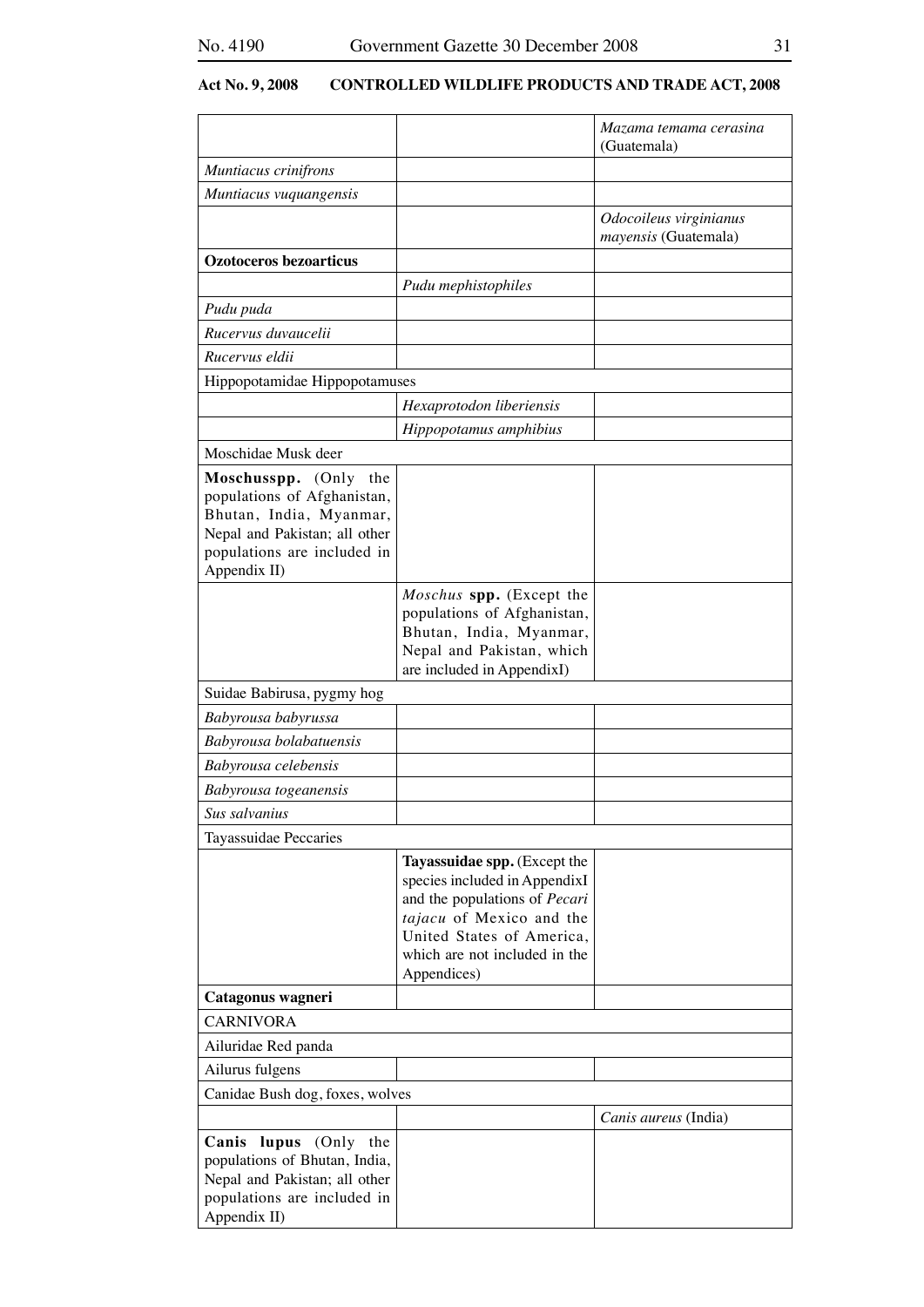|                                                                              | Canis lupus (Except the<br>populations of Bhutan, India,<br>Nepal and Pakistan, which are<br>included in AppendixI)                                          |                                |
|------------------------------------------------------------------------------|--------------------------------------------------------------------------------------------------------------------------------------------------------------|--------------------------------|
|                                                                              | Cerdocyon thous                                                                                                                                              |                                |
|                                                                              | Chrysocyon brachyurus                                                                                                                                        |                                |
|                                                                              | Cuon alpinus                                                                                                                                                 |                                |
|                                                                              | Lycalopex culpaeus                                                                                                                                           |                                |
|                                                                              | Lycalopex fulvipes                                                                                                                                           |                                |
|                                                                              | Lycalopex griseus                                                                                                                                            |                                |
|                                                                              | Lycalopex gymnocercus                                                                                                                                        |                                |
| Speothos venaticus                                                           |                                                                                                                                                              |                                |
|                                                                              |                                                                                                                                                              | Vulpes bengalensis (India)     |
|                                                                              | Vulpes cana                                                                                                                                                  |                                |
|                                                                              |                                                                                                                                                              | Vulpes vulpes griffthi (India) |
|                                                                              |                                                                                                                                                              | Vulpes vulpes montana          |
|                                                                              |                                                                                                                                                              | (India)                        |
|                                                                              |                                                                                                                                                              | Vulpes vulpes pusilla (India)  |
|                                                                              | Vulpes zerda                                                                                                                                                 |                                |
| Eupleridae Fossa, falanouc, Malagasy civet                                   |                                                                                                                                                              |                                |
|                                                                              | Cryptoprocta ferox                                                                                                                                           |                                |
|                                                                              | Eupleres goudotii                                                                                                                                            |                                |
|                                                                              | Fossa fossana                                                                                                                                                |                                |
| Felidae Cats                                                                 |                                                                                                                                                              |                                |
|                                                                              | Felidae spp. (Except the<br>species included in Appendix I.<br>Specimens of the domesticated<br>form are not subject to the<br>provisions of the Convention) |                                |
| Acinonyx jubatus (Annual                                                     |                                                                                                                                                              |                                |
| export quotas for live speci-                                                |                                                                                                                                                              |                                |
| mens and hunting trophies<br>are granted as follows:                         |                                                                                                                                                              |                                |
| Botswana: 5; Namibia: 150;                                                   |                                                                                                                                                              |                                |
| Zimbabwe: 50. The trade in                                                   |                                                                                                                                                              |                                |
| such specimens is subject to                                                 |                                                                                                                                                              |                                |
| the provisions of Article III of<br>the Convention)                          |                                                                                                                                                              |                                |
| Caracal caracal (Only the                                                    |                                                                                                                                                              |                                |
| population of Asia; all other<br>populations are included in<br>Appendix II) |                                                                                                                                                              |                                |
| Catopuma temminckii                                                          |                                                                                                                                                              |                                |
| Felis nigripes                                                               |                                                                                                                                                              |                                |
| Leopardus geoffroyi                                                          |                                                                                                                                                              |                                |
| Leopardus jacobitus                                                          |                                                                                                                                                              |                                |
| Leopardus pardalis                                                           |                                                                                                                                                              |                                |
| Leopardus tigrinus                                                           |                                                                                                                                                              |                                |
| Leopardus wiedii                                                             |                                                                                                                                                              |                                |
| Lynx pardinus                                                                |                                                                                                                                                              |                                |
|                                                                              |                                                                                                                                                              |                                |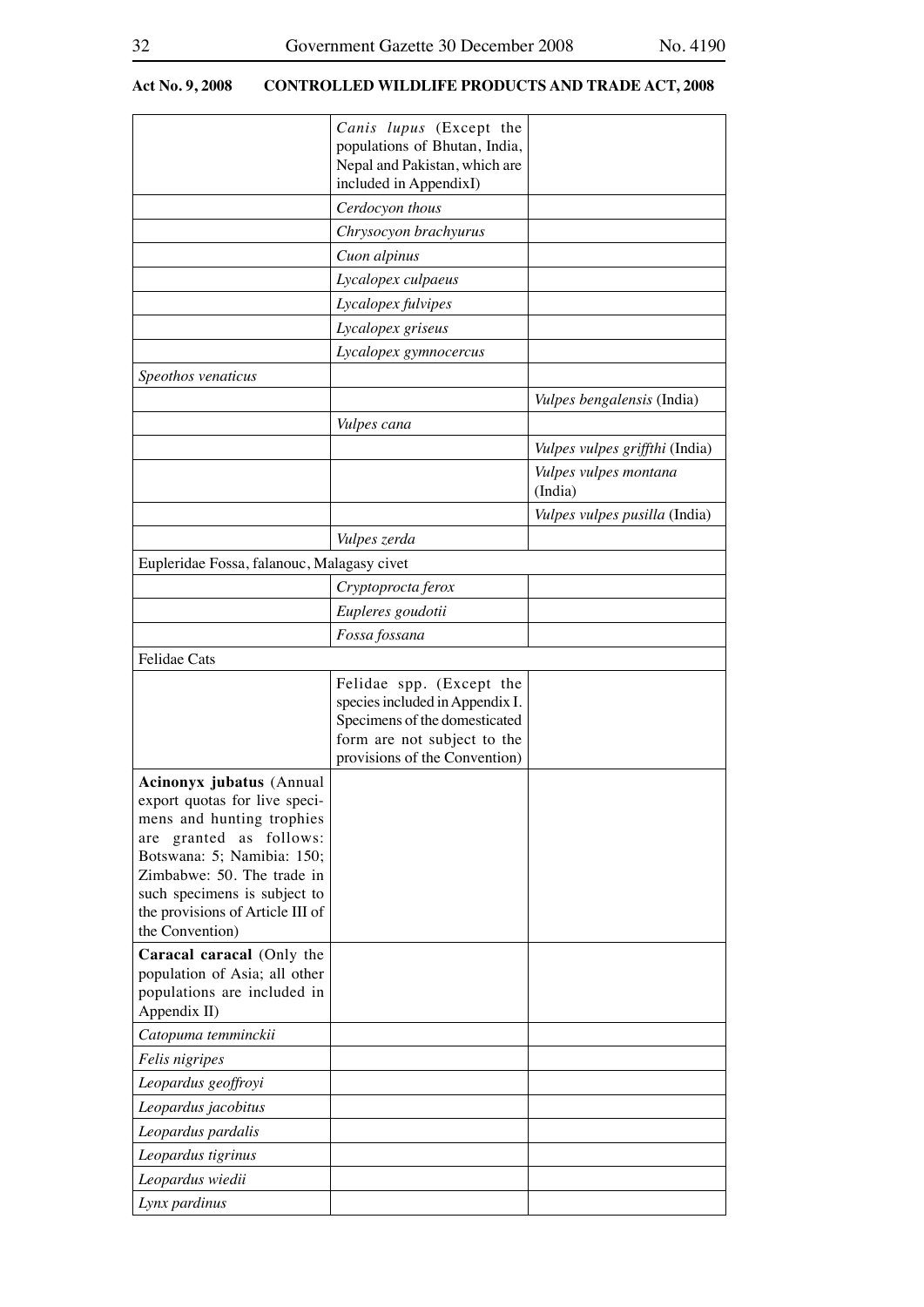| Neofelis nebulosa                                               |                                                           |                                                       |
|-----------------------------------------------------------------|-----------------------------------------------------------|-------------------------------------------------------|
| Panthera leo persica                                            |                                                           |                                                       |
| Panthera onca                                                   |                                                           |                                                       |
| Panthera pardus                                                 |                                                           |                                                       |
| Panthera tigris                                                 |                                                           |                                                       |
| Pardofelis marmorata                                            |                                                           |                                                       |
| Prionailurus bengalensis                                        |                                                           |                                                       |
| bengalensis (Only the po-                                       |                                                           |                                                       |
| pulations of Bangladesh,<br>India and Thailand; all other       |                                                           |                                                       |
| populations are included in                                     |                                                           |                                                       |
| Appendix II)                                                    |                                                           |                                                       |
| Prionailurus planiceps                                          |                                                           |                                                       |
| Prionailurus rubiginosus                                        |                                                           |                                                       |
| (Only the population of India;<br>all other populations are in- |                                                           |                                                       |
| cluded in Appendix II)                                          |                                                           |                                                       |
| Puma concolor coryi                                             |                                                           |                                                       |
| Puma concolor costaricensis                                     |                                                           |                                                       |
| Puma concolor couguar                                           |                                                           |                                                       |
| Puma yagouaroundi (Only                                         |                                                           |                                                       |
| the populations of Central                                      |                                                           |                                                       |
| and North America; all other                                    |                                                           |                                                       |
| populations are included in                                     |                                                           |                                                       |
| Appendix II)                                                    |                                                           |                                                       |
| Uncia uncia                                                     |                                                           |                                                       |
| Herpestidae Mongooses                                           |                                                           |                                                       |
|                                                                 |                                                           | Herpestes edwardsi (India)                            |
|                                                                 |                                                           | Herpestes fuscus (India)                              |
|                                                                 |                                                           | Herpestes javanicus auro-<br><i>punctatus</i> (India) |
|                                                                 |                                                           | Herpestes smithii (India)                             |
|                                                                 |                                                           | Herpestes urva (India)                                |
|                                                                 |                                                           | Herpestes vitticollis (India)                         |
| Hyaenidae Aardwolf                                              |                                                           |                                                       |
|                                                                 |                                                           | Proteles cristata (Botswana)                          |
| Mephitidae Hog-nosed skunk                                      |                                                           |                                                       |
|                                                                 | Conepatus humboldtii                                      |                                                       |
| Mustelidae Badgers, martens, weasels, etc.                      |                                                           |                                                       |
| Lutrinae Otters                                                 |                                                           |                                                       |
|                                                                 | Lutrinae spp. (Except the<br>species included in Appendix |                                                       |
|                                                                 | I)                                                        |                                                       |
| Aonyx capensis microdon                                         |                                                           |                                                       |
| (Only the populations of                                        |                                                           |                                                       |
| Cameroon and Nigeria; all                                       |                                                           |                                                       |
| other populations are included<br>in Appendix II)               |                                                           |                                                       |
|                                                                 |                                                           |                                                       |
| Enhydra lutris nereis                                           |                                                           |                                                       |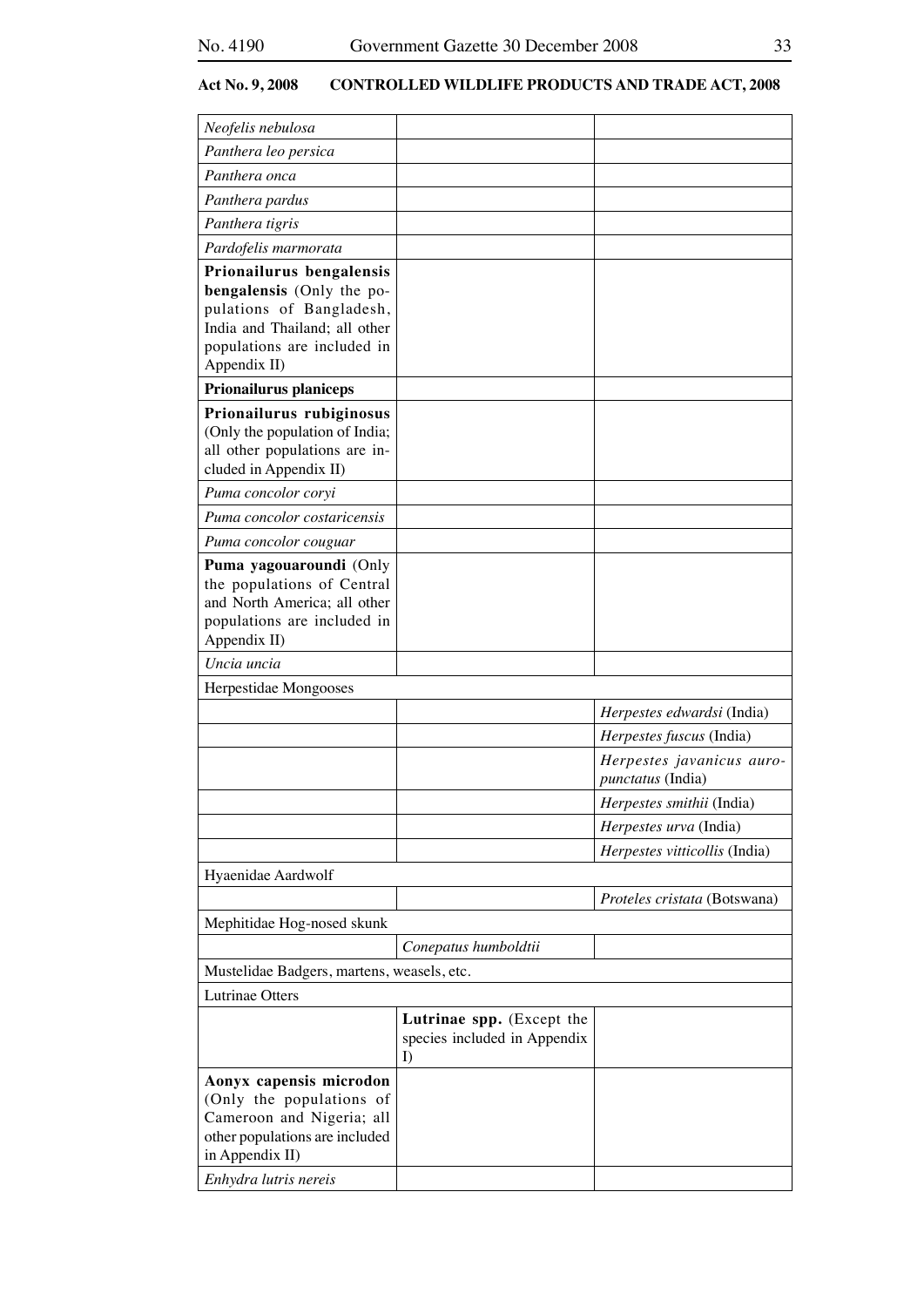| Lontra felina                                             |                                                                      |                                         |
|-----------------------------------------------------------|----------------------------------------------------------------------|-----------------------------------------|
| Lontra longicaudis                                        |                                                                      |                                         |
| Lontra provocax                                           |                                                                      |                                         |
| Lutra lutra                                               |                                                                      |                                         |
| Lutra nippon                                              |                                                                      |                                         |
| Pteronura brasiliensis                                    |                                                                      |                                         |
| Mustelinae Grisons, honey badger, martens, tayra, weasels |                                                                      |                                         |
|                                                           |                                                                      | Eira barbara (Honduras)                 |
|                                                           |                                                                      | Galictis vittata (Costa Rica)           |
|                                                           |                                                                      | Martes flavigula (India)                |
|                                                           |                                                                      | Martes foina intermedia<br>(India)      |
|                                                           |                                                                      | Martes gwatkinsii (India)               |
|                                                           |                                                                      | Mel livora capensis<br>(Botswana)       |
|                                                           |                                                                      | Mustela altaica (India)                 |
|                                                           |                                                                      | Mustela erminea ferghanae<br>(India)    |
|                                                           |                                                                      | Mustela kathiah (India)                 |
| <b>Mustela nigripes</b>                                   |                                                                      |                                         |
|                                                           |                                                                      | Mustela sibirica (India)                |
| Odobenidae Walrus                                         |                                                                      |                                         |
|                                                           |                                                                      | Odobenus rosmarus (Canada)              |
| Otariidae Fur seals, sealions                             |                                                                      |                                         |
|                                                           | Arctocephalus spp. (Except the<br>species included in Appendix<br>I) |                                         |
| Arctocephalus townsendi                                   |                                                                      |                                         |
| Phocidae Seals                                            |                                                                      |                                         |
|                                                           | Mirounga leonina                                                     |                                         |
| Monachus spp.                                             |                                                                      |                                         |
| Procyonidae Coatis, kinkajou, olingos                     |                                                                      |                                         |
|                                                           |                                                                      | Bassaricyon gabbii (Costa<br>Rica)      |
|                                                           |                                                                      | Bassariscus sumichrasti<br>(Costa Rica) |
|                                                           |                                                                      | Nasua narica (Honduras)                 |
|                                                           |                                                                      | Nasua nasua solitaria<br>(Uruguay)      |
|                                                           |                                                                      | Potos flavus (Honduras)                 |
| Ursidae Bears, giant panda                                |                                                                      |                                         |
|                                                           |                                                                      |                                         |
|                                                           | Ursidae spp. (Except the spe-<br>cies included in Appendix I)        |                                         |
| Ailuropoda melanoleuca                                    |                                                                      |                                         |
| Helarctos malayanus                                       |                                                                      |                                         |
| Melursus ursinus                                          |                                                                      |                                         |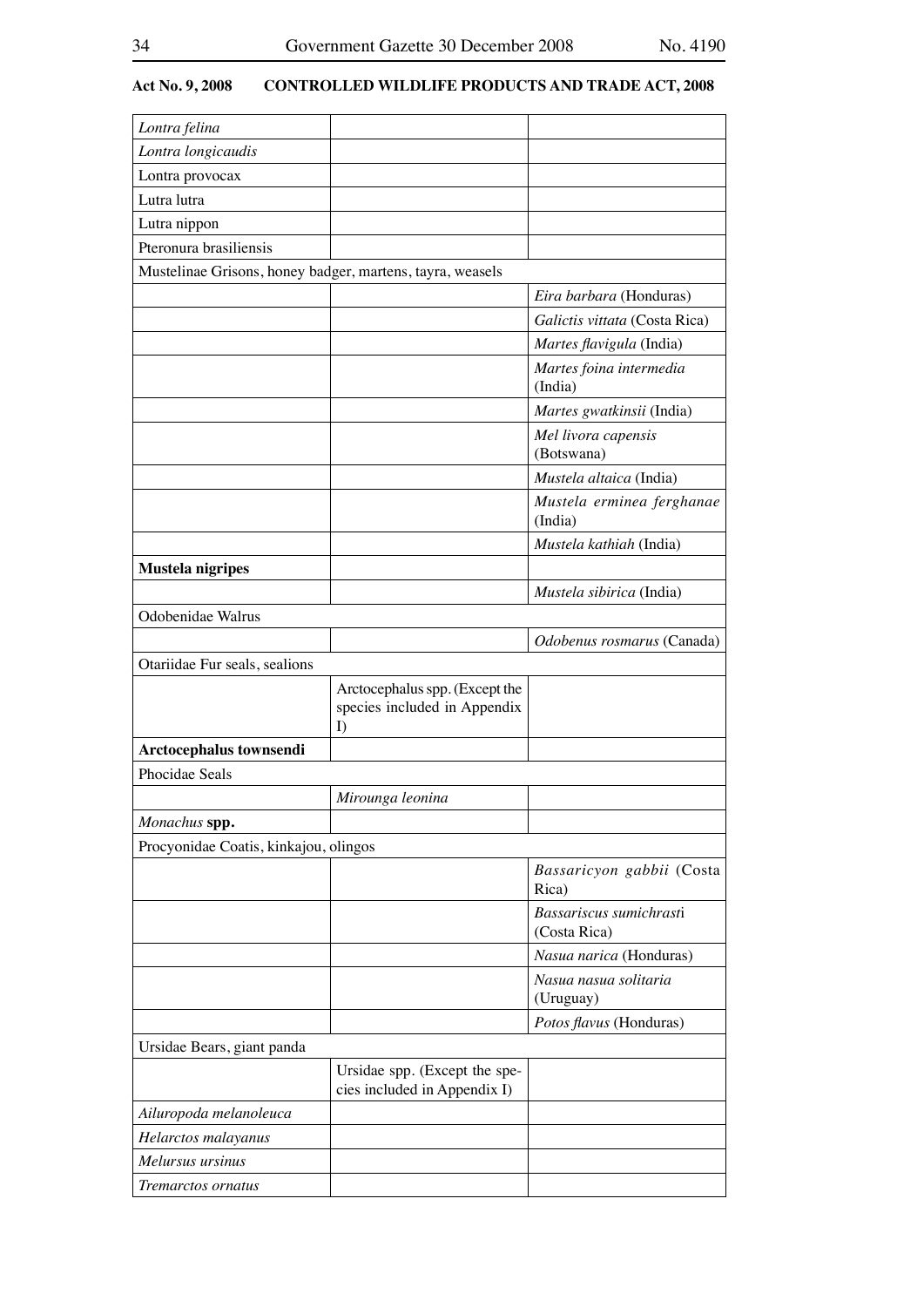| Ursus arctos (Only the popu-<br>lations of Bhutan, China,<br>Mexico and Mongolia; all<br>other populations are included<br>in Appendix II) |                                                                                                                            |                                       |
|--------------------------------------------------------------------------------------------------------------------------------------------|----------------------------------------------------------------------------------------------------------------------------|---------------------------------------|
| Ursus arctos isabel linus                                                                                                                  |                                                                                                                            |                                       |
| Ursus thibetanus                                                                                                                           |                                                                                                                            |                                       |
|                                                                                                                                            | Viverridae Binturong, civets, linsangs, otter-civet, palm civets                                                           |                                       |
|                                                                                                                                            |                                                                                                                            | Arctictis binturong (India)           |
|                                                                                                                                            |                                                                                                                            | Civettictis civetta (Botswana)        |
|                                                                                                                                            | Cynogale bennettii                                                                                                         |                                       |
|                                                                                                                                            | Hemigalus derbyanus                                                                                                        |                                       |
|                                                                                                                                            |                                                                                                                            | Paguma larvata (India)                |
|                                                                                                                                            |                                                                                                                            | Paradoxurus hermaphroditus<br>(India) |
|                                                                                                                                            |                                                                                                                            | Paradoxurus jerdoni (India)           |
|                                                                                                                                            | Prionodon linsang                                                                                                          |                                       |
| Prionodon pardicolor                                                                                                                       |                                                                                                                            |                                       |
|                                                                                                                                            |                                                                                                                            | Viverra civettina (India)             |
|                                                                                                                                            |                                                                                                                            | Viverra zibetha (India)               |
|                                                                                                                                            |                                                                                                                            | Viverricula indica (India)            |
| CETACEA Dolphins, porpoises, whales                                                                                                        |                                                                                                                            |                                       |
|                                                                                                                                            | <b>CETACEA</b> spp. (Except the                                                                                            |                                       |
|                                                                                                                                            | species included in Appendix<br>I. A zero annual export quota<br>has been established for live<br>specimens from the Black |                                       |
|                                                                                                                                            | Sea population of Tursiops<br>truncatus removed from the<br>wild and traded for primarily<br>commercial purposes)          |                                       |
| Balaenidae Bowhead whale, right whales                                                                                                     |                                                                                                                            |                                       |
| Balaena mysticetus                                                                                                                         |                                                                                                                            |                                       |
| Eubalaena spp.                                                                                                                             |                                                                                                                            |                                       |
| Balaenopteridae Humpback whale, rorquals                                                                                                   |                                                                                                                            |                                       |
| Balaenoptera acutorostrata<br>(Except the population of West<br>Greenland, which is included<br>in Appendix II)                            |                                                                                                                            |                                       |
| <b>Balaenoptera bonaerensis</b>                                                                                                            |                                                                                                                            |                                       |
| Balaenoptera borealis                                                                                                                      |                                                                                                                            |                                       |
| Balaenoptera edeni                                                                                                                         |                                                                                                                            |                                       |
| Balaenoptera musculus                                                                                                                      |                                                                                                                            |                                       |
| Balaenoptera physalus                                                                                                                      |                                                                                                                            |                                       |
| Megaptera novaeangliae                                                                                                                     |                                                                                                                            |                                       |
| Delphinidae Dolphins                                                                                                                       |                                                                                                                            |                                       |
| Orcael la brevirostris                                                                                                                     |                                                                                                                            |                                       |
| Sotalia spp.                                                                                                                               |                                                                                                                            |                                       |
| Sousa spp.                                                                                                                                 |                                                                                                                            |                                       |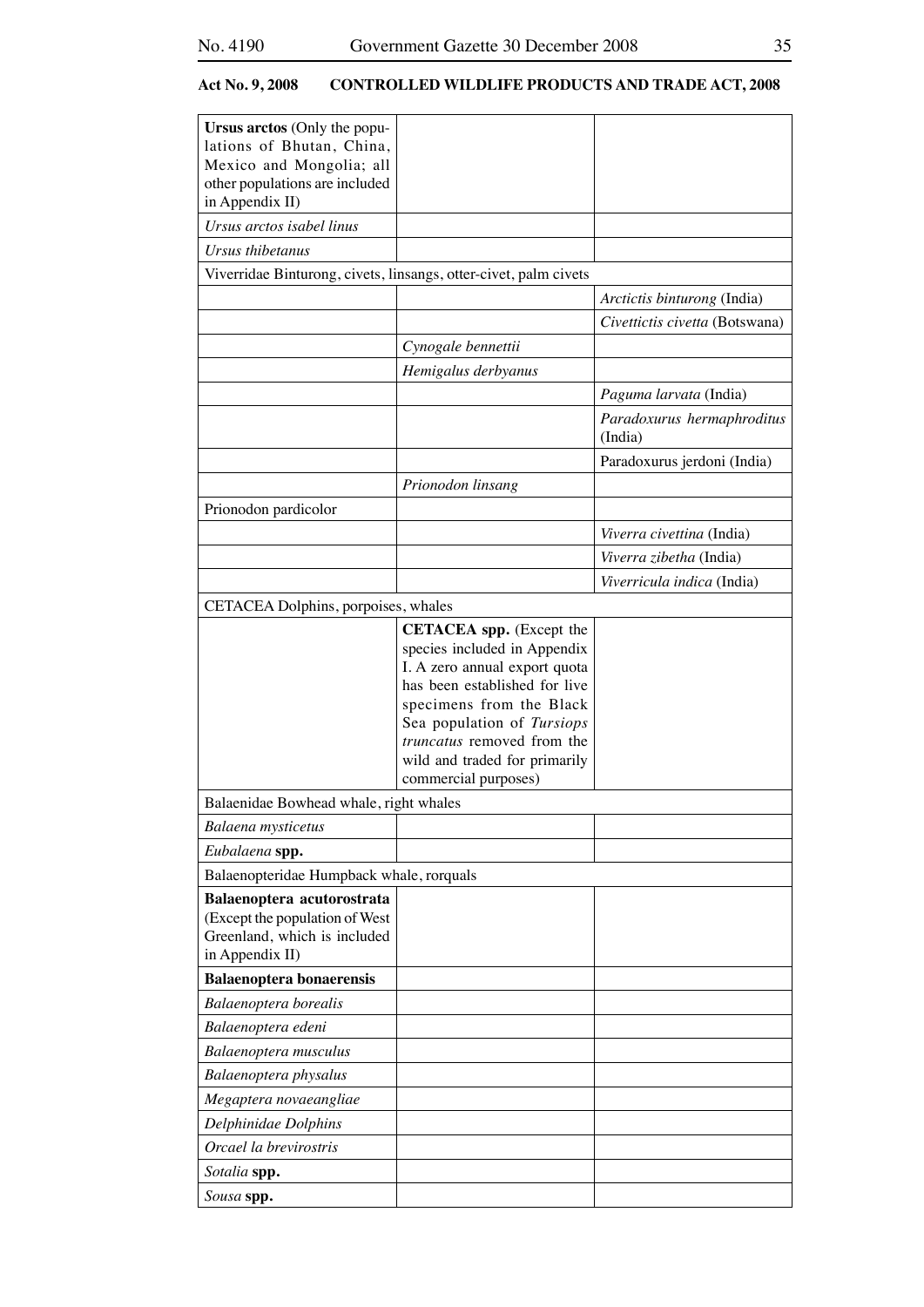| Eschrichtiidae Grey whale                    |                                                                         |                                     |
|----------------------------------------------|-------------------------------------------------------------------------|-------------------------------------|
| Eschrichtius robustus                        |                                                                         |                                     |
| Iniidae River dolphins                       |                                                                         |                                     |
| <b>Lipotes vexillifer</b>                    |                                                                         |                                     |
| Neobalaenidae Pygmy right whale              |                                                                         |                                     |
| Caperea marginata                            |                                                                         |                                     |
| Phocoenidae Porpoises                        |                                                                         |                                     |
| Neophocaena phocaenoides                     |                                                                         |                                     |
| Phocoena sinus                               |                                                                         |                                     |
| Physeteridae Sperm whales                    |                                                                         |                                     |
| Physeter catodon                             |                                                                         |                                     |
| Platanistidae River dolphins                 |                                                                         |                                     |
| Platanistaspp.                               |                                                                         |                                     |
| Ziphiidae Beaked whales, bottle-nosed whales |                                                                         |                                     |
| Berardius spp.                               |                                                                         |                                     |
| Hyperoodonspp.                               |                                                                         |                                     |
| <b>CHIROPTERA</b>                            |                                                                         |                                     |
| Phyllostomidae Broad-nosed bat               |                                                                         |                                     |
|                                              |                                                                         | Platyrrhinus lineatus               |
|                                              |                                                                         | (Uruguay)                           |
| Pteropodidae Fruit bats, flying foxes        |                                                                         |                                     |
|                                              |                                                                         |                                     |
|                                              | Acerodon spp. (Except the<br>species included in Appendix               |                                     |
|                                              | $_{\rm D}$                                                              |                                     |
| Acerodon jubatus                             |                                                                         |                                     |
|                                              | Pteropus spp. (Except the<br>species included in Appendix<br>$_{\rm D}$ |                                     |
| Pteropus insularis                           |                                                                         |                                     |
| Pteropus loochoensis                         |                                                                         |                                     |
| Pteropus mariannus                           |                                                                         |                                     |
| Pteropus molossinus                          |                                                                         |                                     |
| Pteropus pelewensis                          |                                                                         |                                     |
| Pteropus pilosus                             |                                                                         |                                     |
| Pteropus samoensis                           |                                                                         |                                     |
| Pteropus tonganus                            |                                                                         |                                     |
| Pteropus ualanus                             |                                                                         |                                     |
| Pteropus yapensis                            |                                                                         |                                     |
| <b>CINGULATA</b>                             |                                                                         |                                     |
| Dasypodidae Armadillos                       |                                                                         |                                     |
|                                              |                                                                         | Cabassous centralis (Costa<br>Rica) |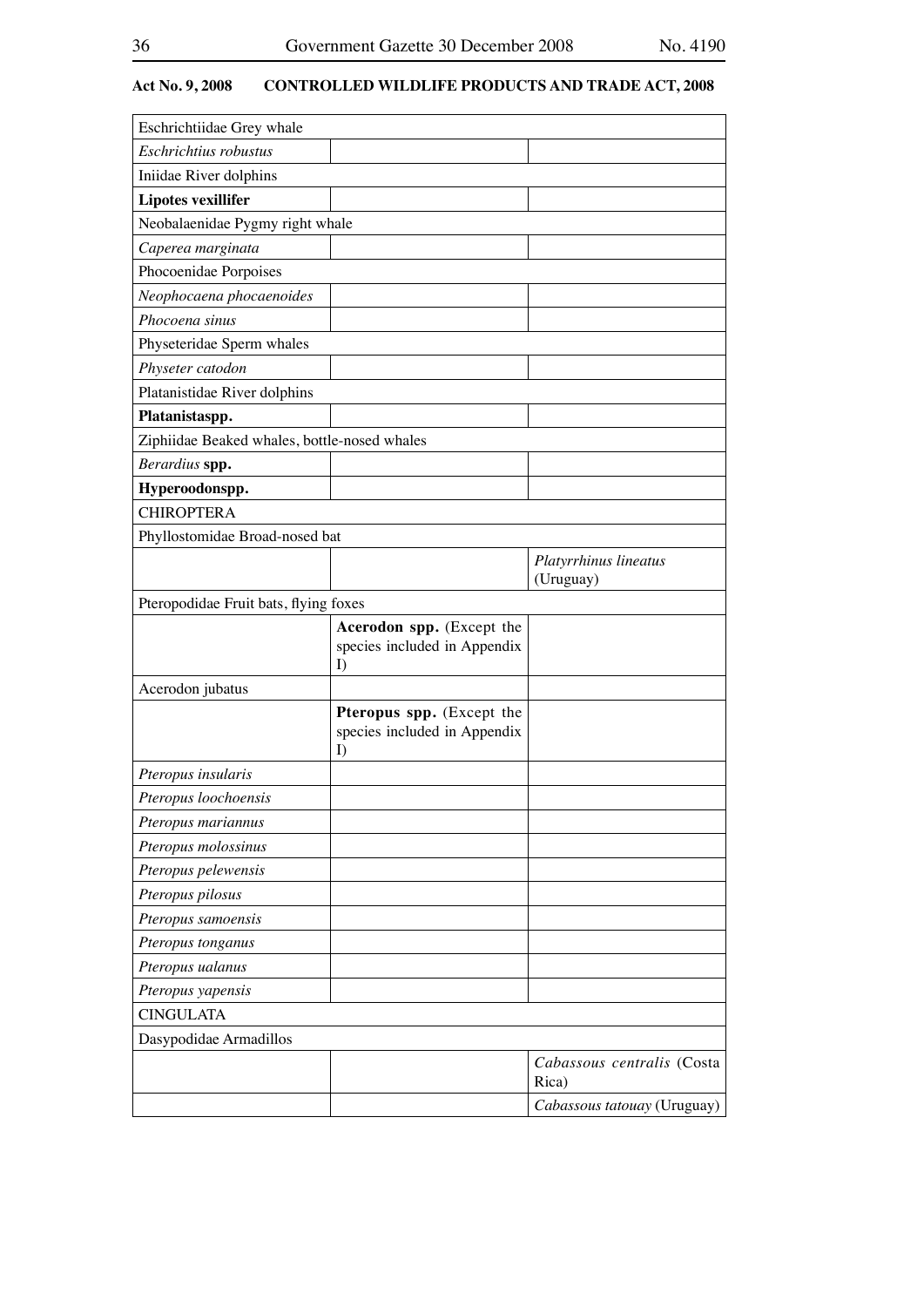|                                              | Chaetophractus nationi (A<br>zero annual export quota<br>has been established. All<br>specimens shall be deemed<br>to be specimens of species<br>included in AppendixI and the<br>trade in them shall be regulated<br>accordingly) |  |
|----------------------------------------------|------------------------------------------------------------------------------------------------------------------------------------------------------------------------------------------------------------------------------------|--|
| Priodontes maximus                           |                                                                                                                                                                                                                                    |  |
| <b>DASYUROMORPHIA</b>                        |                                                                                                                                                                                                                                    |  |
| Dasyuridae Dunnarts                          |                                                                                                                                                                                                                                    |  |
| Sminthopsis longicaudata                     |                                                                                                                                                                                                                                    |  |
| Sminthopsis psammophila                      |                                                                                                                                                                                                                                    |  |
| Thylacinidae Tasmanian wolf, thylacine       |                                                                                                                                                                                                                                    |  |
| Thylacinus cynocephalus                      |                                                                                                                                                                                                                                    |  |
| (possibly extinct)                           |                                                                                                                                                                                                                                    |  |
| <b>DIPROTODONTIA</b>                         |                                                                                                                                                                                                                                    |  |
| Macropodidae Kangaroos, wallabies            |                                                                                                                                                                                                                                    |  |
|                                              | Dendrolagus inustus                                                                                                                                                                                                                |  |
|                                              | Dendrolagus ursinus                                                                                                                                                                                                                |  |
| Lagorchestes hirsutus                        |                                                                                                                                                                                                                                    |  |
| Lagostrophus fasciatus                       |                                                                                                                                                                                                                                    |  |
| Onychogalea fraenata                         |                                                                                                                                                                                                                                    |  |
| Onychogalea lunata                           |                                                                                                                                                                                                                                    |  |
| Phalangeridae Cuscuses                       |                                                                                                                                                                                                                                    |  |
|                                              | Phalanger intercastellanus                                                                                                                                                                                                         |  |
|                                              | Phalanger mimicus                                                                                                                                                                                                                  |  |
|                                              | Phalanger orientalis                                                                                                                                                                                                               |  |
|                                              | Spilocuscus kraemeri                                                                                                                                                                                                               |  |
|                                              | Spilocuscus maculatus                                                                                                                                                                                                              |  |
|                                              | Spilocuscus papuensis                                                                                                                                                                                                              |  |
| Potoroidae Rat-kangaroos                     |                                                                                                                                                                                                                                    |  |
| Bettongia spp.                               |                                                                                                                                                                                                                                    |  |
| Caloprymnus campestris<br>(possibly extinct) |                                                                                                                                                                                                                                    |  |
| Vombatidae Northern hairy-nosed wombat       |                                                                                                                                                                                                                                    |  |
| Lasiorhinus krefftii                         |                                                                                                                                                                                                                                    |  |
| <b>LAGOMORPHA</b>                            |                                                                                                                                                                                                                                    |  |
| Leporidae Hispid hare, volcano rabbit        |                                                                                                                                                                                                                                    |  |
| Caprolagus hispidus                          |                                                                                                                                                                                                                                    |  |
| Romerolagus diazi                            |                                                                                                                                                                                                                                    |  |
| <b>MONOTREMATA</b>                           |                                                                                                                                                                                                                                    |  |
| Tachyglossidae Echidnas, spiny anteaters     |                                                                                                                                                                                                                                    |  |
|                                              | Zaglossus spp.                                                                                                                                                                                                                     |  |
| PERAMELEMORPHIA                              |                                                                                                                                                                                                                                    |  |
| Chaeropodidae Pig-footed bandicoots          |                                                                                                                                                                                                                                    |  |
| Chaeropus ecaudatus (possibly<br>extinct)    |                                                                                                                                                                                                                                    |  |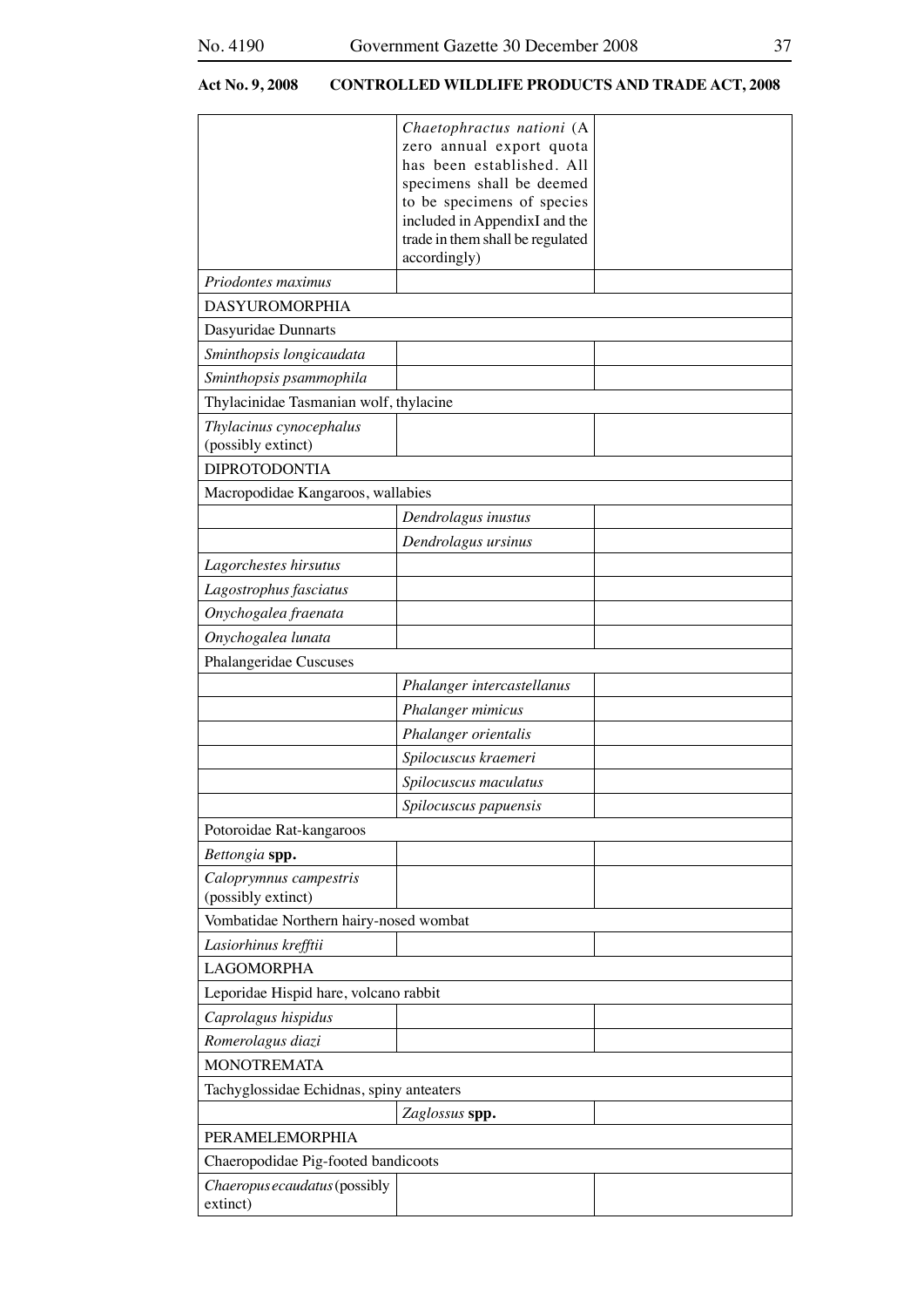| Peramelidae Bandicoots, echymiperas                                                                                                                       |                                                                                                                                                                                                                                                                                                                                                                                                                                                                  |  |
|-----------------------------------------------------------------------------------------------------------------------------------------------------------|------------------------------------------------------------------------------------------------------------------------------------------------------------------------------------------------------------------------------------------------------------------------------------------------------------------------------------------------------------------------------------------------------------------------------------------------------------------|--|
| Perameles bougainville                                                                                                                                    |                                                                                                                                                                                                                                                                                                                                                                                                                                                                  |  |
| Thylacomyidae Bilbies                                                                                                                                     |                                                                                                                                                                                                                                                                                                                                                                                                                                                                  |  |
| Macrotis lagotis                                                                                                                                          |                                                                                                                                                                                                                                                                                                                                                                                                                                                                  |  |
| Macrotis leucura                                                                                                                                          |                                                                                                                                                                                                                                                                                                                                                                                                                                                                  |  |
| <b>PERISSODACTYLA</b>                                                                                                                                     |                                                                                                                                                                                                                                                                                                                                                                                                                                                                  |  |
| Equidae Horses, wild asses, zebras                                                                                                                        |                                                                                                                                                                                                                                                                                                                                                                                                                                                                  |  |
| Equus africanus (Excludes<br>the domesticated form, which<br>is referenced as Equus asinus,<br>and is not subject to the<br>provisions of the Convention) |                                                                                                                                                                                                                                                                                                                                                                                                                                                                  |  |
| Equus grevyi                                                                                                                                              |                                                                                                                                                                                                                                                                                                                                                                                                                                                                  |  |
|                                                                                                                                                           | Equus hemionus (Except<br>the subspecies included in<br>Appendix I)                                                                                                                                                                                                                                                                                                                                                                                              |  |
| <b>Equus hemionus hemionus</b>                                                                                                                            |                                                                                                                                                                                                                                                                                                                                                                                                                                                                  |  |
| Equus hemionus khur                                                                                                                                       |                                                                                                                                                                                                                                                                                                                                                                                                                                                                  |  |
|                                                                                                                                                           | Equus kiang                                                                                                                                                                                                                                                                                                                                                                                                                                                      |  |
| Equus przewalskii                                                                                                                                         |                                                                                                                                                                                                                                                                                                                                                                                                                                                                  |  |
|                                                                                                                                                           | Equus zebra hartmannae                                                                                                                                                                                                                                                                                                                                                                                                                                           |  |
| Equus zebra zebra                                                                                                                                         |                                                                                                                                                                                                                                                                                                                                                                                                                                                                  |  |
| Rhinocerotidae Rhinoceroses                                                                                                                               |                                                                                                                                                                                                                                                                                                                                                                                                                                                                  |  |
| Rhinocerotidae spp. (Except<br>the subspecies included in<br>Appendix II)                                                                                 |                                                                                                                                                                                                                                                                                                                                                                                                                                                                  |  |
| Tapiridae Tapirs                                                                                                                                          | Ceratotherium simum simum<br>(Only the populations of<br>South Africa and Swaziland;<br>all other populations are<br>included in Appendix I. For<br>the exclusive purpose of<br>allowing international trade<br>in live animals to appropriate<br>and acceptable destinations<br>and hunting trophies. All other<br>specimens shall be deemed<br>to be specimens of species<br>included in AppendixI and the<br>trade in them shall be regulated<br>accordingly) |  |
| Tapiridae spp. (Except the                                                                                                                                |                                                                                                                                                                                                                                                                                                                                                                                                                                                                  |  |
| species included in Appendix<br>II)                                                                                                                       |                                                                                                                                                                                                                                                                                                                                                                                                                                                                  |  |
|                                                                                                                                                           | Tapirus terrestris                                                                                                                                                                                                                                                                                                                                                                                                                                               |  |
| <b>PHOLIDOTA</b>                                                                                                                                          |                                                                                                                                                                                                                                                                                                                                                                                                                                                                  |  |
| Manidae Pangolins                                                                                                                                         |                                                                                                                                                                                                                                                                                                                                                                                                                                                                  |  |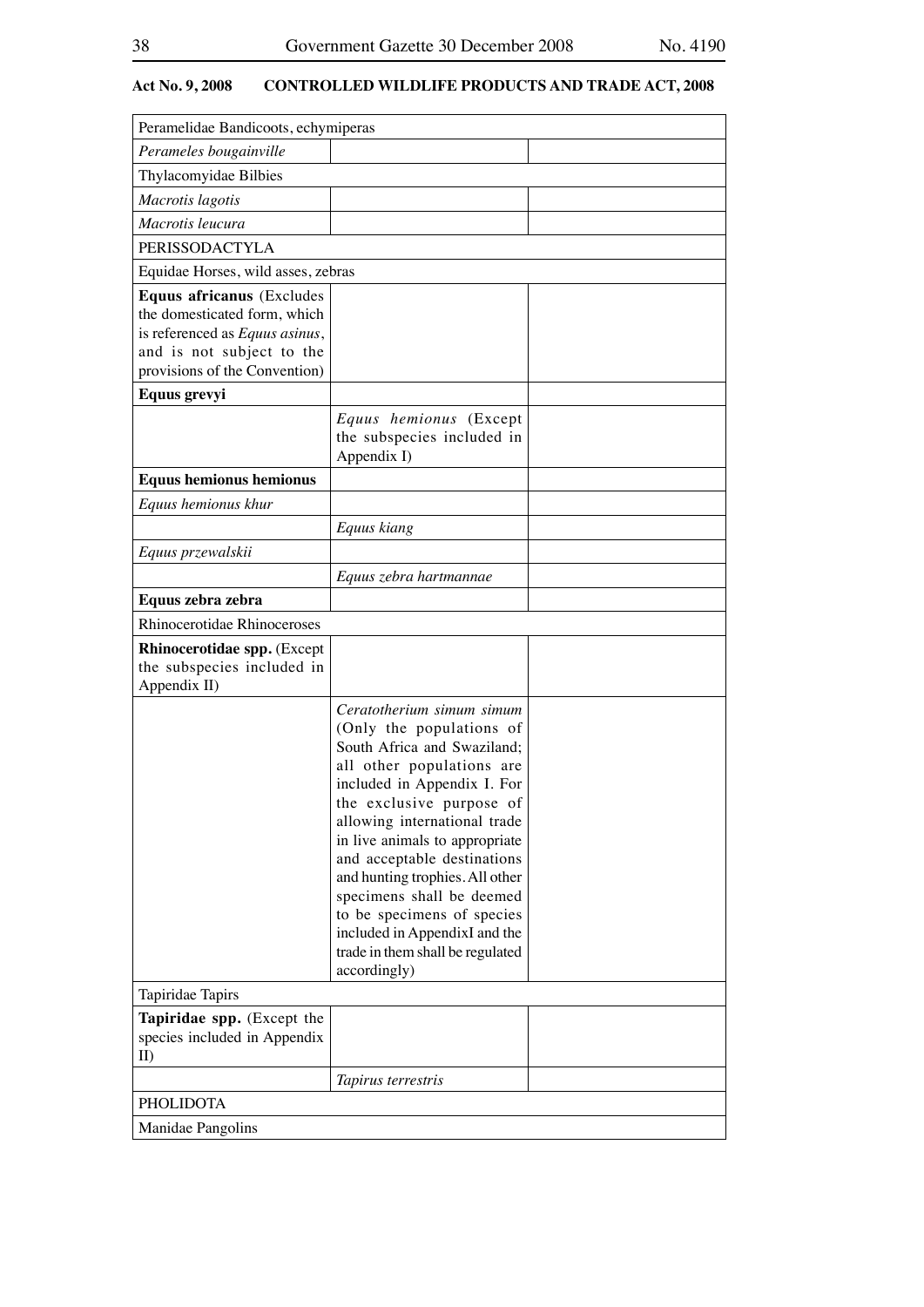|                                               | Manis spp. (A zero annual ex-<br>port quota has been established<br>for Manis crassicaudata,<br>M. culionensis, M. javanica<br>and M. pentadactyla for<br>specimens removed from the<br>wild and traded for primarily<br>commercial purposes) |                                     |
|-----------------------------------------------|-----------------------------------------------------------------------------------------------------------------------------------------------------------------------------------------------------------------------------------------------|-------------------------------------|
| <b>PILOSA</b>                                 |                                                                                                                                                                                                                                               |                                     |
| Bradypodidae Three-toed sloth                 |                                                                                                                                                                                                                                               |                                     |
|                                               | Bradypus variegatus                                                                                                                                                                                                                           |                                     |
| Megalonychidae Two-toed sloth                 |                                                                                                                                                                                                                                               |                                     |
|                                               |                                                                                                                                                                                                                                               | Choloepus hoffmanni (Costa<br>Rica) |
| Myrmecophagidae American anteaters            |                                                                                                                                                                                                                                               |                                     |
|                                               | Myrmecophaga tridactyla                                                                                                                                                                                                                       |                                     |
|                                               |                                                                                                                                                                                                                                               | Tamandua mexicana<br>(Guatemala)    |
| PRIMATES Apes, monkeys                        |                                                                                                                                                                                                                                               |                                     |
|                                               | <b>PRIMATES spp.</b> (Except the<br>species included in Appendix<br>I)                                                                                                                                                                        |                                     |
| Atelidae Howler and prehensile-tailed monkeys |                                                                                                                                                                                                                                               |                                     |
| Alouatta coibensis                            |                                                                                                                                                                                                                                               |                                     |
| Alouatta pal liata                            |                                                                                                                                                                                                                                               |                                     |
| Alouatta pigra                                |                                                                                                                                                                                                                                               |                                     |
| Ateles geoffroyi frontatus                    |                                                                                                                                                                                                                                               |                                     |
| Ateles geoffroyi panamensis                   |                                                                                                                                                                                                                                               |                                     |
| Brachyteles arachnoides                       |                                                                                                                                                                                                                                               |                                     |
| Brachyteles hypoxanthus                       |                                                                                                                                                                                                                                               |                                     |
| Oreonax flavicauda                            |                                                                                                                                                                                                                                               |                                     |
| Cebidae New World monkeys                     |                                                                                                                                                                                                                                               |                                     |
| Cal limico goeldii                            |                                                                                                                                                                                                                                               |                                     |
| Cal lithrix aurita                            |                                                                                                                                                                                                                                               |                                     |
| Cal lithrix flaviceps                         |                                                                                                                                                                                                                                               |                                     |
| Leontopithecus spp.                           |                                                                                                                                                                                                                                               |                                     |
| Saguinus bicolor                              |                                                                                                                                                                                                                                               |                                     |
| Saguinus geoffroyi                            |                                                                                                                                                                                                                                               |                                     |
| Saguinus leucopus                             |                                                                                                                                                                                                                                               |                                     |
| Saguinus martinsi                             |                                                                                                                                                                                                                                               |                                     |
| Saguinus oedipus                              |                                                                                                                                                                                                                                               |                                     |
| Saimiri oerstedii                             |                                                                                                                                                                                                                                               |                                     |
| Cercopithecidae Old World monkeys             |                                                                                                                                                                                                                                               |                                     |
| Cercocebus galeritus                          |                                                                                                                                                                                                                                               |                                     |
| Cercopithecus diana                           |                                                                                                                                                                                                                                               |                                     |
| Cercopithecus roloway                         |                                                                                                                                                                                                                                               |                                     |
| Macaca silenus                                |                                                                                                                                                                                                                                               |                                     |
| Mandrillus leucophaeus                        |                                                                                                                                                                                                                                               |                                     |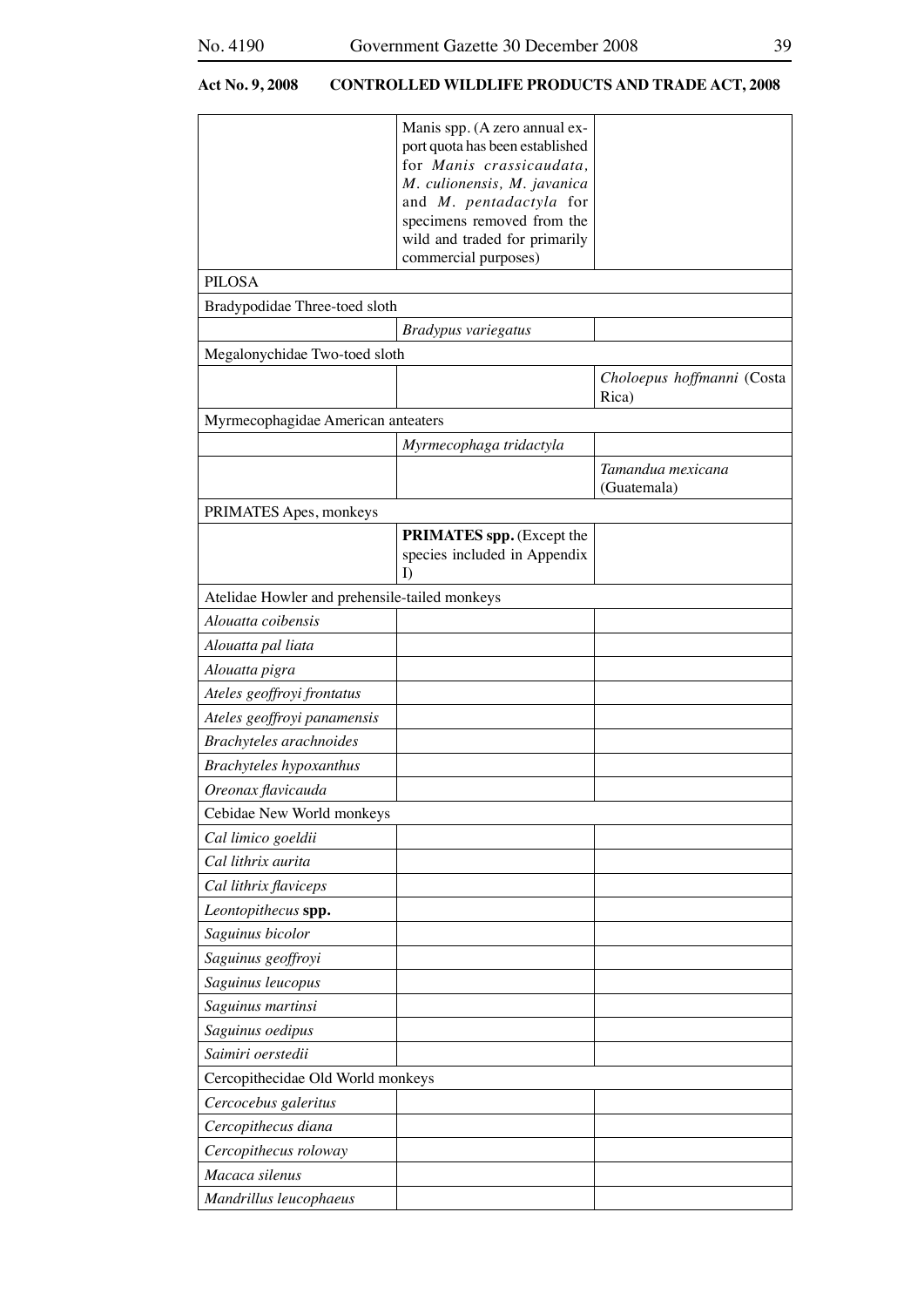| Mandril lus sphinx                              |  |
|-------------------------------------------------|--|
| Nasalis larvatus                                |  |
| Piliocolobus kirkii                             |  |
| Piliocolobus rufomitratus                       |  |
| Presbytis potenziani                            |  |
| Pygathrix spp.                                  |  |
| Rhinopithecus spp.                              |  |
| Semnopithecus ajax                              |  |
| Semnopithecus dussumieri                        |  |
| Semnopithecus entel lus                         |  |
| Semnopithecus hector                            |  |
| Semnopithecus hypoleucos                        |  |
| Semnopithecus priam                             |  |
| Semnopithecus schistaceus                       |  |
| Simias concolor                                 |  |
| Trachypithecus geei                             |  |
| Trachypithecus pileatus                         |  |
| Trachypithecus shortridgei                      |  |
| Cheirogaleidae Dwarf lemurs                     |  |
| Cheirogaleidae spp.                             |  |
| Daubentoniidae Aye-aye                          |  |
| Daubentonia madagascarien-                      |  |
| sis                                             |  |
| Hominidae Chimpanzees, gorilla, orang-utan      |  |
| Goril la beringei                               |  |
| Goril la goril la                               |  |
| Pan spp.                                        |  |
| Pongo abelii                                    |  |
| Pongo pygmaeus                                  |  |
| Hylobatidae Gibbons                             |  |
| Hylobatidae spp.                                |  |
| Indriidae Avahi, indris, sifakas, woolly lemurs |  |
| Indriidae spp.                                  |  |
| Lemuridae Large lemurs                          |  |
| Lemuridae spp.                                  |  |
| Lepilemuridae Sportive lemurs                   |  |
| Lepilemuridae spp.                              |  |
| Lorisidae Lorises                               |  |
| Nycticebus spp.                                 |  |
| Pithecidae Sakis and uakaris                    |  |
| Cacajao spp.                                    |  |
| Chiropotes albinasus                            |  |
| <b>PROBOSCIDEA</b>                              |  |
| Elephantidae Elephants                          |  |
| Elephas maximus                                 |  |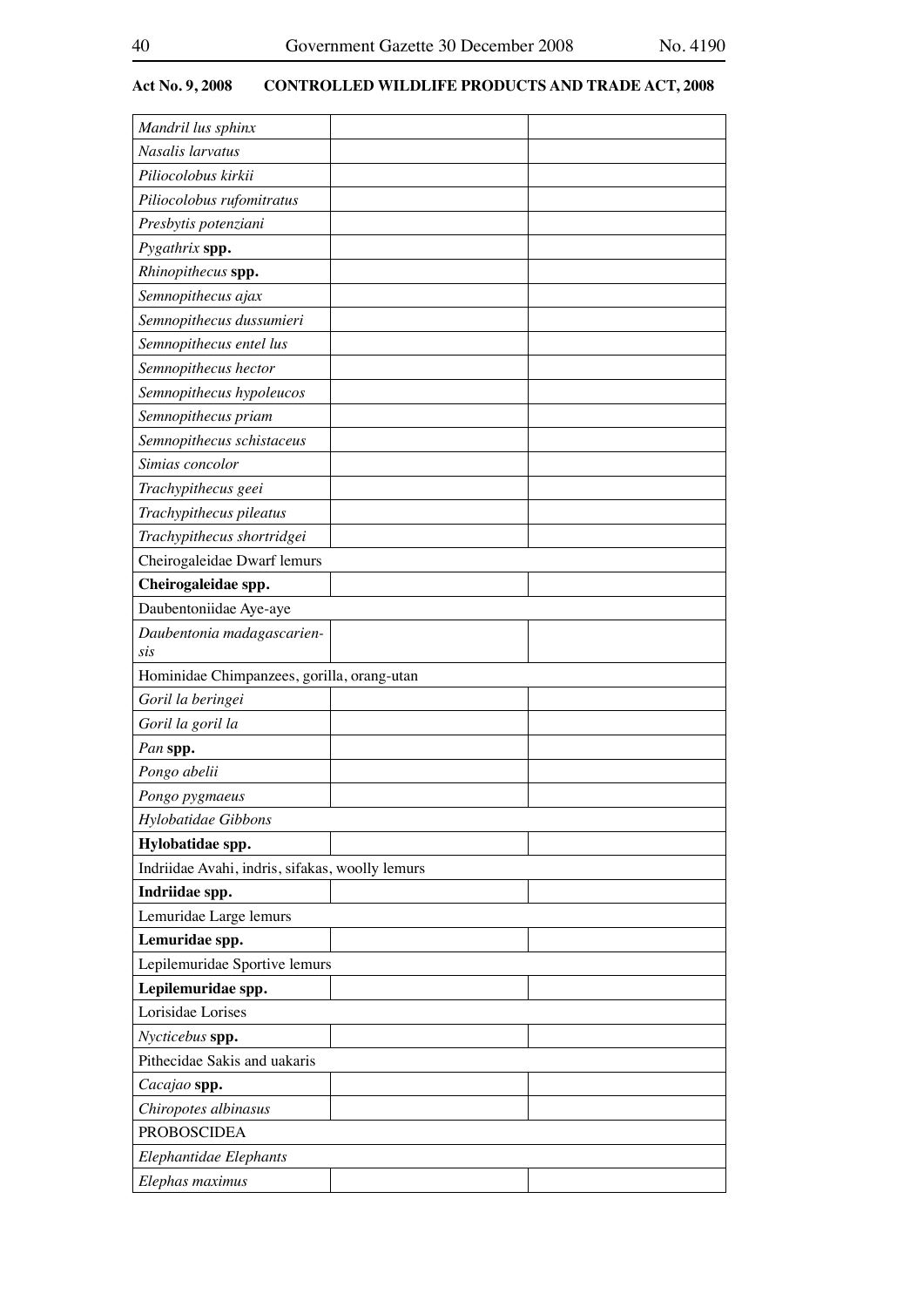| Loxodonta africana (Except<br>the populations of Botswana,<br>Namibia, South Africa and<br>Zimbabwe, which are included |                                                                       |                                    |
|-------------------------------------------------------------------------------------------------------------------------|-----------------------------------------------------------------------|------------------------------------|
| in Appendix II)                                                                                                         |                                                                       |                                    |
|                                                                                                                         | Loxodonta africana <sup>5</sup> (Only<br>the populations of Botswana, |                                    |
|                                                                                                                         | Namibia, South<br>Africa                                              |                                    |
|                                                                                                                         | and Zimbabwe; all other                                               |                                    |
|                                                                                                                         | populations are included in<br>Appendix I)                            |                                    |
| <b>RODENTIA</b>                                                                                                         |                                                                       |                                    |
| Chinchillidae Chinchillas                                                                                               |                                                                       |                                    |
| <b>Chinchillaspp.</b> (Specimens of<br>the domesticated form are not<br>subject to the provisions of the<br>Convention) |                                                                       |                                    |
| Cuniculidae Paca                                                                                                        |                                                                       |                                    |
|                                                                                                                         |                                                                       | Cuniculus paca (Honduras)          |
| Dasyproctidae Agouti                                                                                                    |                                                                       |                                    |
|                                                                                                                         |                                                                       | Dasyprocta punctata                |
|                                                                                                                         |                                                                       | (Honduras)                         |
| Erethizontidae New World porcupines                                                                                     |                                                                       |                                    |
|                                                                                                                         |                                                                       | Sphiggurus mexicanus<br>(Honduras) |
|                                                                                                                         |                                                                       | Sphiggurus spinosus<br>(Uruguay)   |
| Muridae Mice, rats                                                                                                      |                                                                       |                                    |
| Leporil lus conditor                                                                                                    |                                                                       |                                    |
| Pseudomys fieldi praeconis                                                                                              |                                                                       |                                    |
| Xeromys myoides                                                                                                         |                                                                       |                                    |
| Zyzomys pedunculatus                                                                                                    |                                                                       |                                    |
| Sciuridae Ground squirrels, tree squirrels                                                                              |                                                                       |                                    |
| Cynomys mexicanus                                                                                                       |                                                                       |                                    |
|                                                                                                                         |                                                                       | Marmota caudata (India)            |
|                                                                                                                         |                                                                       | Marmota himalayana (India)         |
|                                                                                                                         | Ratufa spp.                                                           |                                    |
|                                                                                                                         |                                                                       | Sciurus deppei (Costa Rica)        |
| <b>SCANDENTIA</b>                                                                                                       |                                                                       |                                    |
| Tupaiidae Tree shrews                                                                                                   |                                                                       |                                    |
|                                                                                                                         | Tupaiidae spp.                                                        |                                    |
| <b>SIRENIA</b>                                                                                                          |                                                                       |                                    |
| Dugongidae Dugong                                                                                                       |                                                                       |                                    |
| Dugong dugon                                                                                                            |                                                                       |                                    |
| <b>Trichechidae Manatees</b>                                                                                            |                                                                       |                                    |
| Trichechus inunguis                                                                                                     |                                                                       |                                    |
| Trichechus manatus                                                                                                      |                                                                       |                                    |
|                                                                                                                         | Trichechus senegalensis                                               |                                    |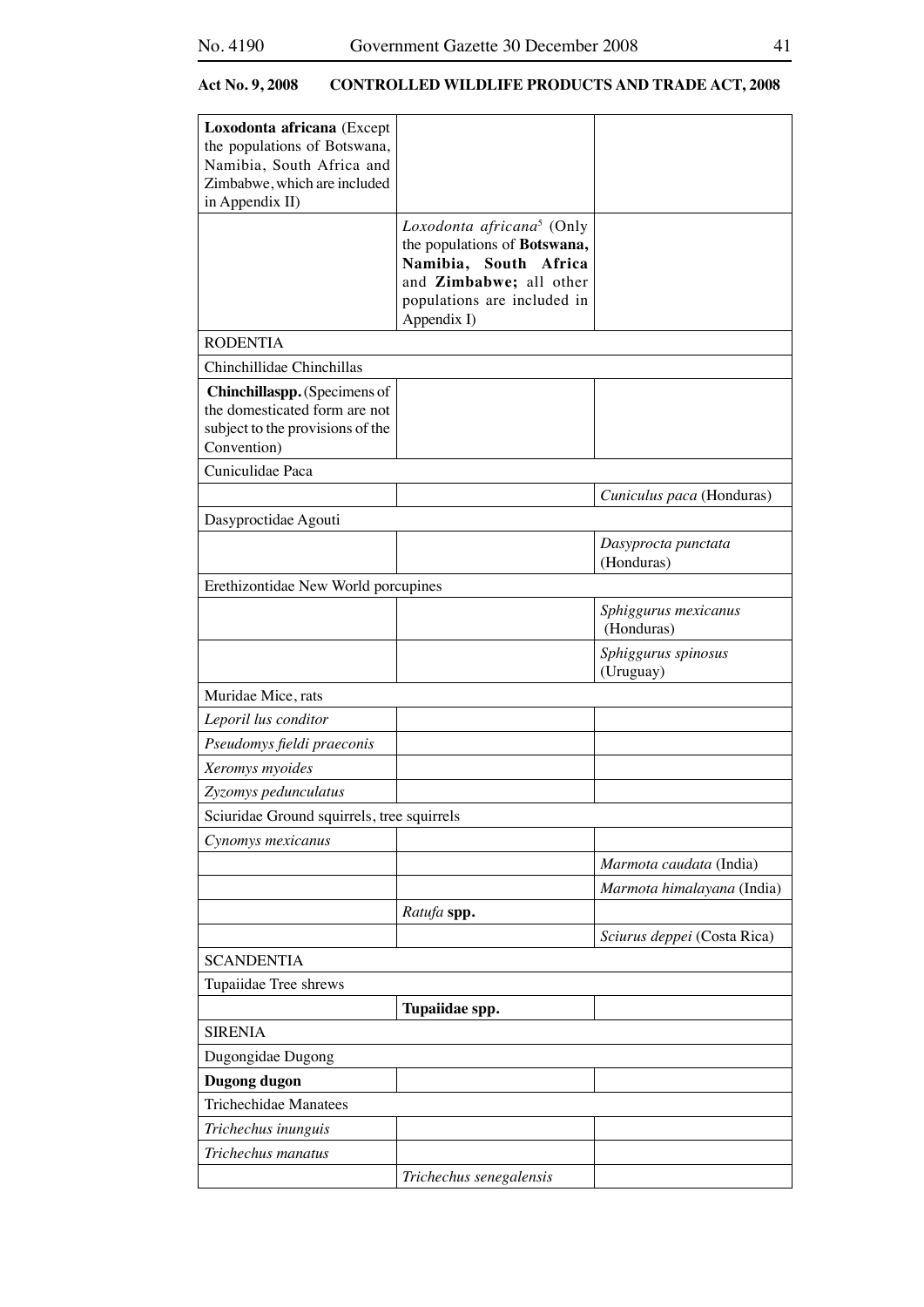| <b>CLASS AVES (BIRDS)</b>                       |                                                                    |                                           |  |
|-------------------------------------------------|--------------------------------------------------------------------|-------------------------------------------|--|
| <b>ANSERIFORMES</b>                             |                                                                    |                                           |  |
| Anatidae Ducks, geese, swans, etc.              |                                                                    |                                           |  |
| Anas aucklandica                                |                                                                    |                                           |  |
|                                                 | Anas bernieri                                                      |                                           |  |
| <b>Anas chlorotis</b>                           |                                                                    |                                           |  |
|                                                 | Anas formosa                                                       |                                           |  |
| Anas laysanensis                                |                                                                    |                                           |  |
| Anas nesiotis                                   |                                                                    |                                           |  |
| Anas oustaleti                                  |                                                                    |                                           |  |
| Branta canadensis leuco-<br>pareia              |                                                                    |                                           |  |
|                                                 | Branta ruficollis                                                  |                                           |  |
| Branta sandvicensis                             |                                                                    |                                           |  |
|                                                 |                                                                    | Cairina moschata (Honduras)               |  |
| Cairina scutulata                               |                                                                    |                                           |  |
|                                                 | Coscoroba coscoroba                                                |                                           |  |
|                                                 | Cygnus melancoryphus                                               |                                           |  |
|                                                 | Dendrocygna arborea                                                |                                           |  |
|                                                 |                                                                    | Dendrocygna autumnalis<br>(Honduras)      |  |
|                                                 |                                                                    | Dendrocygna bicolor<br>(Honduras)         |  |
|                                                 | Oxyura leucocephala                                                |                                           |  |
| Rhodonessa caryophyllacea<br>(possibly extinct) |                                                                    |                                           |  |
|                                                 | Sarkidiornis melanotos                                             |                                           |  |
| <b>APODIFORMES</b>                              |                                                                    |                                           |  |
| Trochilidae Hummingbirds                        |                                                                    |                                           |  |
|                                                 | Trochilidae spp. (Except the<br>species included in Appendix<br>I) |                                           |  |
| Glaucis dohrnii                                 |                                                                    |                                           |  |
| <b>CHARADRIIFORMES</b>                          |                                                                    |                                           |  |
| <b>Burhinidae Thick-knee</b>                    |                                                                    |                                           |  |
|                                                 |                                                                    | <b>Burhinus bistriatus</b><br>(Guatemala) |  |
| Laridae Gull                                    |                                                                    |                                           |  |
| Larus relictus                                  |                                                                    |                                           |  |
| Scolopacidae Curlews, greenshanks               |                                                                    |                                           |  |
| Numenius borealis                               |                                                                    |                                           |  |
| Numenius tenuirostris                           |                                                                    |                                           |  |
| Tringa guttifer                                 |                                                                    |                                           |  |
| <b>CICONIIFORMES</b>                            |                                                                    |                                           |  |
| Balaenicipitidae Shoebill, whale-headed stork   |                                                                    |                                           |  |
|                                                 | <b>Balaeniceps rex</b>                                             |                                           |  |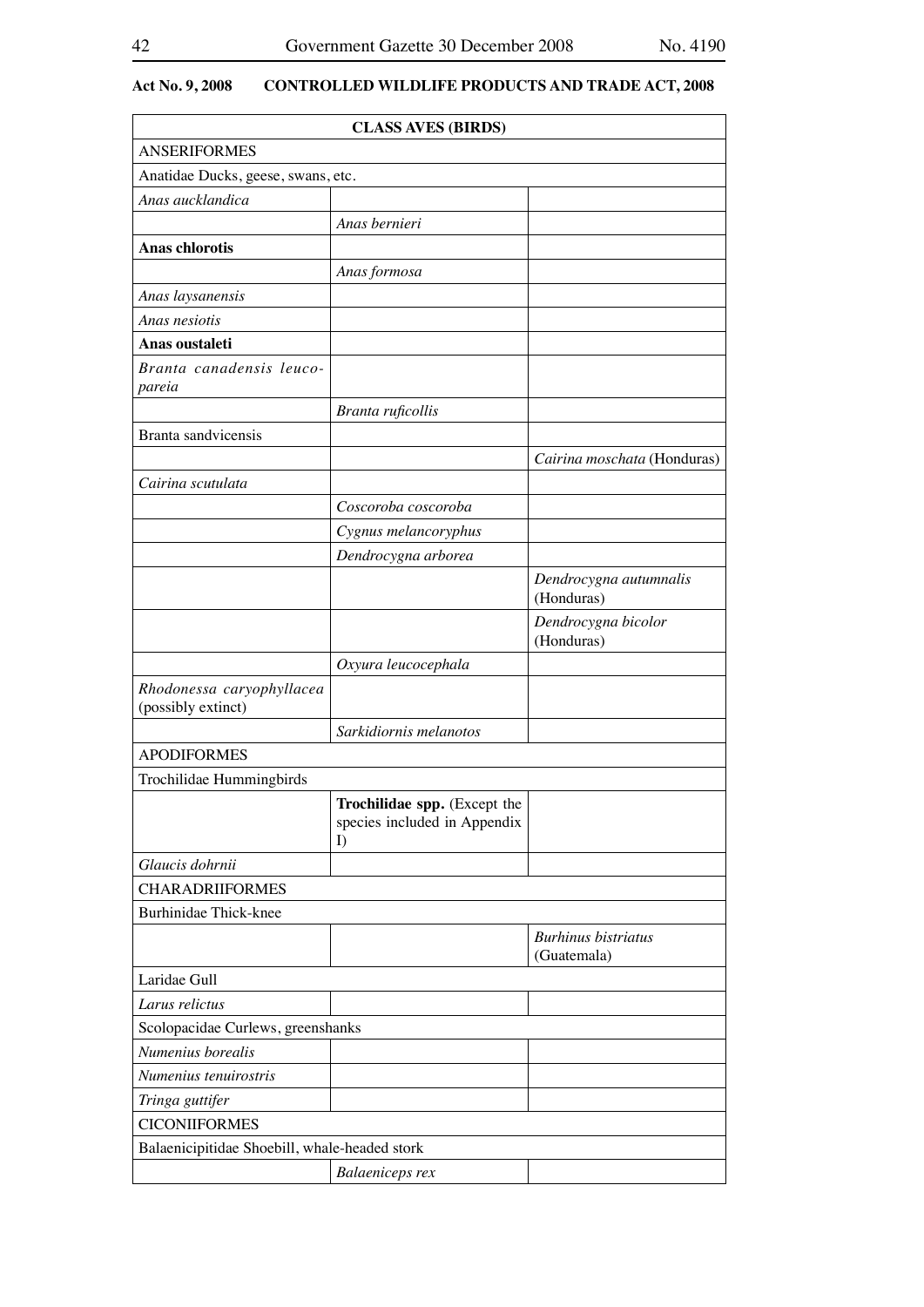| Ciconiidae Storks                              |                                                                                                                               |                             |
|------------------------------------------------|-------------------------------------------------------------------------------------------------------------------------------|-----------------------------|
| Ciconia boyciana                               |                                                                                                                               |                             |
|                                                | Ciconia nigra                                                                                                                 |                             |
| Jabiru mycteria                                |                                                                                                                               |                             |
| Mycteria cinerea                               |                                                                                                                               |                             |
| Phoenicopteridae Flamingos                     |                                                                                                                               |                             |
|                                                | Phoenicopteridae spp.                                                                                                         |                             |
| Threskiornithidae Ibises, spoonbills           |                                                                                                                               |                             |
|                                                | Eudocimus ruber                                                                                                               |                             |
|                                                | Geronticus calvus                                                                                                             |                             |
| Geronticus eremita                             |                                                                                                                               |                             |
| Nipponia nippon                                |                                                                                                                               |                             |
|                                                | Platalea leucorodia                                                                                                           |                             |
| <b>COLUMBIFORMES</b>                           |                                                                                                                               |                             |
| Columbidae Doves, pigeons                      |                                                                                                                               |                             |
| Caloenas nicobarica                            |                                                                                                                               |                             |
| Ducula mindorensis                             |                                                                                                                               |                             |
|                                                | Gal licolumba luzonica                                                                                                        |                             |
|                                                | Goura spp.                                                                                                                    |                             |
|                                                |                                                                                                                               | Nesoenas mayeri (Mauritius) |
| <b>CORACIIFORMES</b>                           |                                                                                                                               |                             |
| <b>Bucerotidae Hornbills</b>                   |                                                                                                                               |                             |
|                                                | Aceros spp. (Except the species<br>included in Appendix I)                                                                    |                             |
| Aceros nipalensis                              |                                                                                                                               |                             |
|                                                | Anorrhinus spp.                                                                                                               |                             |
|                                                | Anthracoceros spp.                                                                                                            |                             |
|                                                | Berenicornis spp.                                                                                                             |                             |
|                                                | Buceros spp. (Except the<br>species included in Appendix<br>I)                                                                |                             |
| <b>Buceros</b> bicornis                        |                                                                                                                               |                             |
|                                                | Penelopides spp.                                                                                                              |                             |
| Rhinoplax vigil                                |                                                                                                                               |                             |
|                                                | Rhyticeros spp. (Except the<br>species included in Appendix<br>I)                                                             |                             |
| Rhyticeros subruficollis                       |                                                                                                                               |                             |
| <b>CUCULIFORMES</b>                            |                                                                                                                               |                             |
| Musophagidae Turacos                           |                                                                                                                               |                             |
|                                                | Tauraco spp.                                                                                                                  |                             |
| FALCONIFORMES Eagles, falcons, hawks, vultures |                                                                                                                               |                             |
|                                                | FALCONIFORMES spp.<br>(Except the species included<br>in AppendicesI and III and<br>the species of the family<br>Cathartidae) |                             |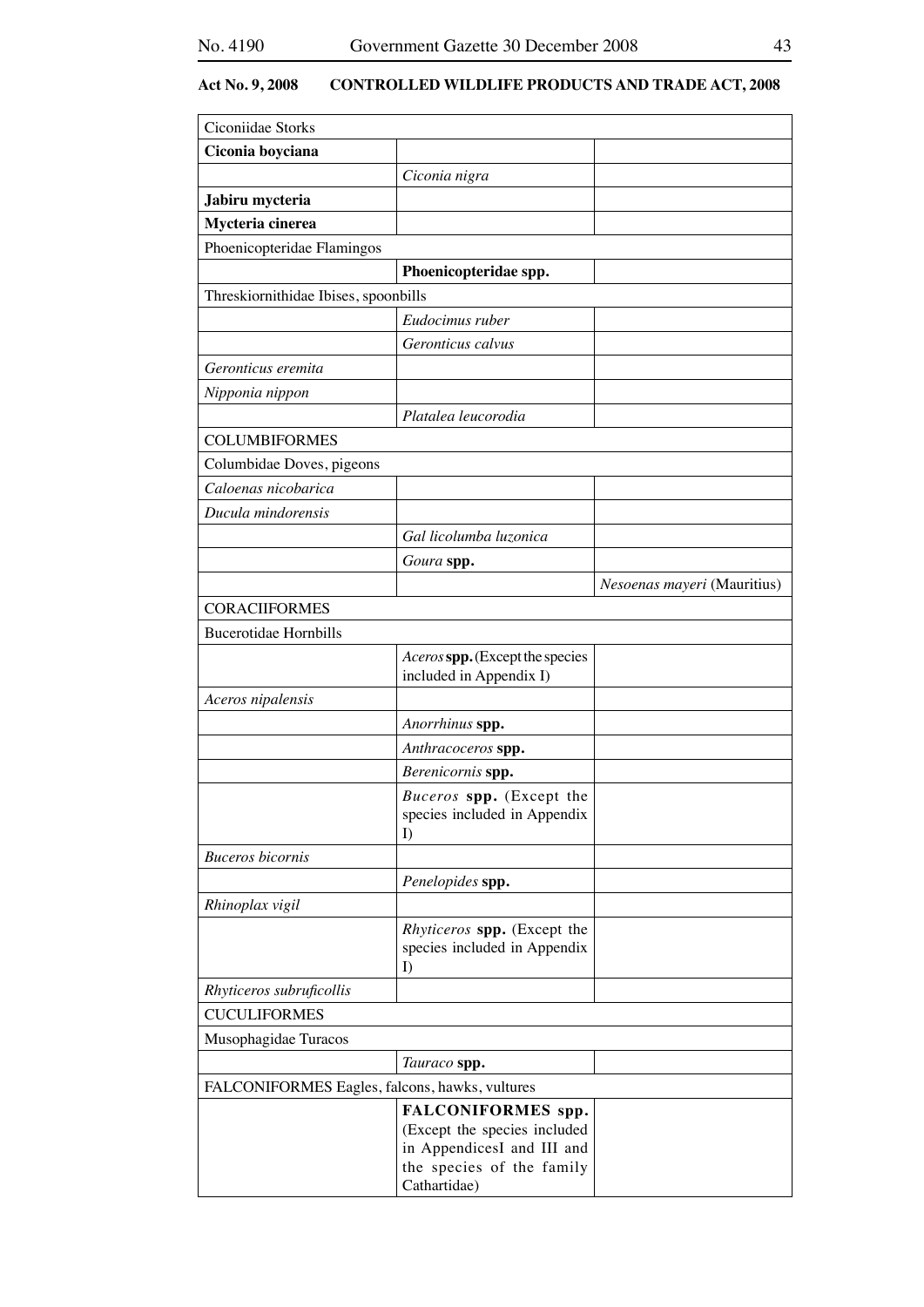| Accipitridae Hawks, eagles                             |                                                                  |                                                           |
|--------------------------------------------------------|------------------------------------------------------------------|-----------------------------------------------------------|
| Aquila adalberti                                       |                                                                  |                                                           |
| Aquila heliaca                                         |                                                                  |                                                           |
| Chondrohierax uncinatus                                |                                                                  |                                                           |
| wilsonii                                               |                                                                  |                                                           |
| Haliaeetus albicilla                                   |                                                                  |                                                           |
| Harpia harpyja                                         |                                                                  |                                                           |
| Pithecophaga jefferyi                                  |                                                                  |                                                           |
| Cathartidae New World vultures                         |                                                                  |                                                           |
| Gymnogyps californianus                                |                                                                  |                                                           |
|                                                        |                                                                  | Sarcoramphus papa<br>(Honduras)                           |
| Vultur gryphus                                         |                                                                  |                                                           |
| Falconidae Falcons                                     |                                                                  |                                                           |
| Falco araeus                                           |                                                                  |                                                           |
| Falco jugger                                           |                                                                  |                                                           |
| Falco newtoni (Only the po-<br>pulation of Seychelles) |                                                                  |                                                           |
| Falco pelegrinoides                                    |                                                                  |                                                           |
| Falco peregrinus                                       |                                                                  |                                                           |
| Falco punctatus                                        |                                                                  |                                                           |
| Falco rusticolus                                       |                                                                  |                                                           |
| <b>GALLIFORMES</b>                                     |                                                                  |                                                           |
| Cracidae Chachalacas, currassows, guans                |                                                                  |                                                           |
|                                                        |                                                                  | Crax alberti (Colombia)                                   |
| Crax blumenbachii                                      |                                                                  |                                                           |
|                                                        |                                                                  | Crax daubentoni (Colombia)                                |
|                                                        |                                                                  | Crax globulosa (Colombia)                                 |
|                                                        |                                                                  | Crax rubra (Colombia, Costa<br>Rica, Guatemala, Honduras) |
| Mitu mitu                                              |                                                                  |                                                           |
| Oreophasis derbianus                                   |                                                                  |                                                           |
|                                                        |                                                                  | Ortalis vetula (Guatemala,<br>Honduras)                   |
|                                                        |                                                                  | Pauxi pauxi (Colombia)                                    |
| Penelope albipennis                                    |                                                                  |                                                           |
|                                                        |                                                                  | Penelope purpurascens<br>(Honduras)                       |
|                                                        |                                                                  | Penelopina nigra                                          |
|                                                        |                                                                  | (Guatemala)                                               |
| Pipile jacutinga                                       |                                                                  |                                                           |
| Pipile pipile                                          |                                                                  |                                                           |
| Megapodiidae Megapodes, scrubfowl                      |                                                                  |                                                           |
| Macrocephalon maleo                                    |                                                                  |                                                           |
|                                                        | Phasianidae Grouse, guineafowl, partridges, pheasants, tragopans |                                                           |
|                                                        |                                                                  | Arborophila campbelli<br>(Malaysia)                       |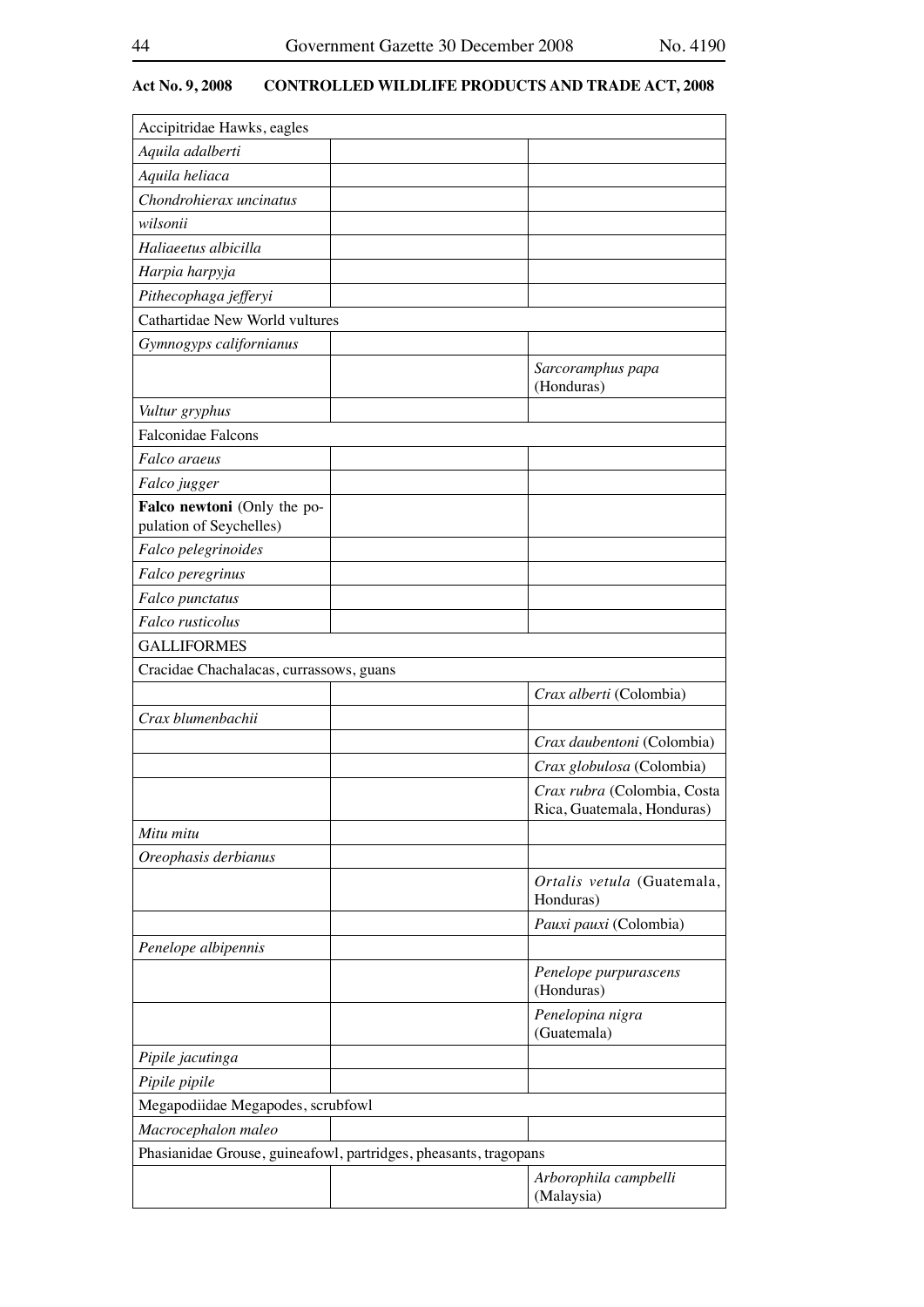|                              |                              | Arborophila charltonii<br>(Malaysia)  |
|------------------------------|------------------------------|---------------------------------------|
|                              | Argusianus argus             |                                       |
|                              |                              | Caloperdix oculeus<br>(Malaysia)      |
| Catreus wal lichii           |                              |                                       |
| Colinus virginianus ridgwayi |                              |                                       |
| Crossoptilon crossoptilon    |                              |                                       |
| Crossoptilon mantchuricum    |                              |                                       |
|                              | Gal lus sonneratii           |                                       |
|                              | Ithaginis cruentus           |                                       |
| Lophophorus impejanus        |                              |                                       |
| Lophophorus lhuysii          |                              |                                       |
| Lophophorus sclateri         |                              |                                       |
| Lophura edwardsi             |                              |                                       |
|                              |                              | Lophura erythrophthalma<br>(Malaysia) |
|                              |                              | Lophura ignita (Malaysia)             |
| Lophura imperialis           |                              |                                       |
| Lophura swinhoii             |                              |                                       |
|                              |                              | Melanoperdix niger<br>(Malaysia)      |
|                              |                              | Meleagris ocellata<br>(Guatemala)     |
|                              | Pavo muticus                 |                                       |
|                              | Polyplectron bicalcaratum    |                                       |
|                              | Polyplectron germaini        |                                       |
|                              |                              | Polyplectron inopinatum<br>(Malaysia) |
|                              | Polyplectron malacense       |                                       |
| Polyplectron napoleonis      |                              |                                       |
|                              | Polyplectron schleiermacheri |                                       |
| Rheinardia ocellata          |                              |                                       |
|                              |                              | Rhizothera dulitensis<br>(Malaysia)   |
|                              |                              | Rhizothera longirostris<br>(Malaysia) |
|                              |                              | Rollulus rouloul (Malaysia)           |
| Syrmaticus el lioti          |                              |                                       |
| Syrmaticus humiae            |                              |                                       |
| Syrmaticus mikado            |                              |                                       |
| Tetraogal lus caspius        |                              |                                       |
| Tetraogal lus tibetanus      |                              |                                       |
| Tragopan blythii             |                              |                                       |
| Tragopan caboti              |                              |                                       |
| Tragopan melanocephalus      |                              |                                       |
|                              |                              | Tragopan satyra (Nepal)               |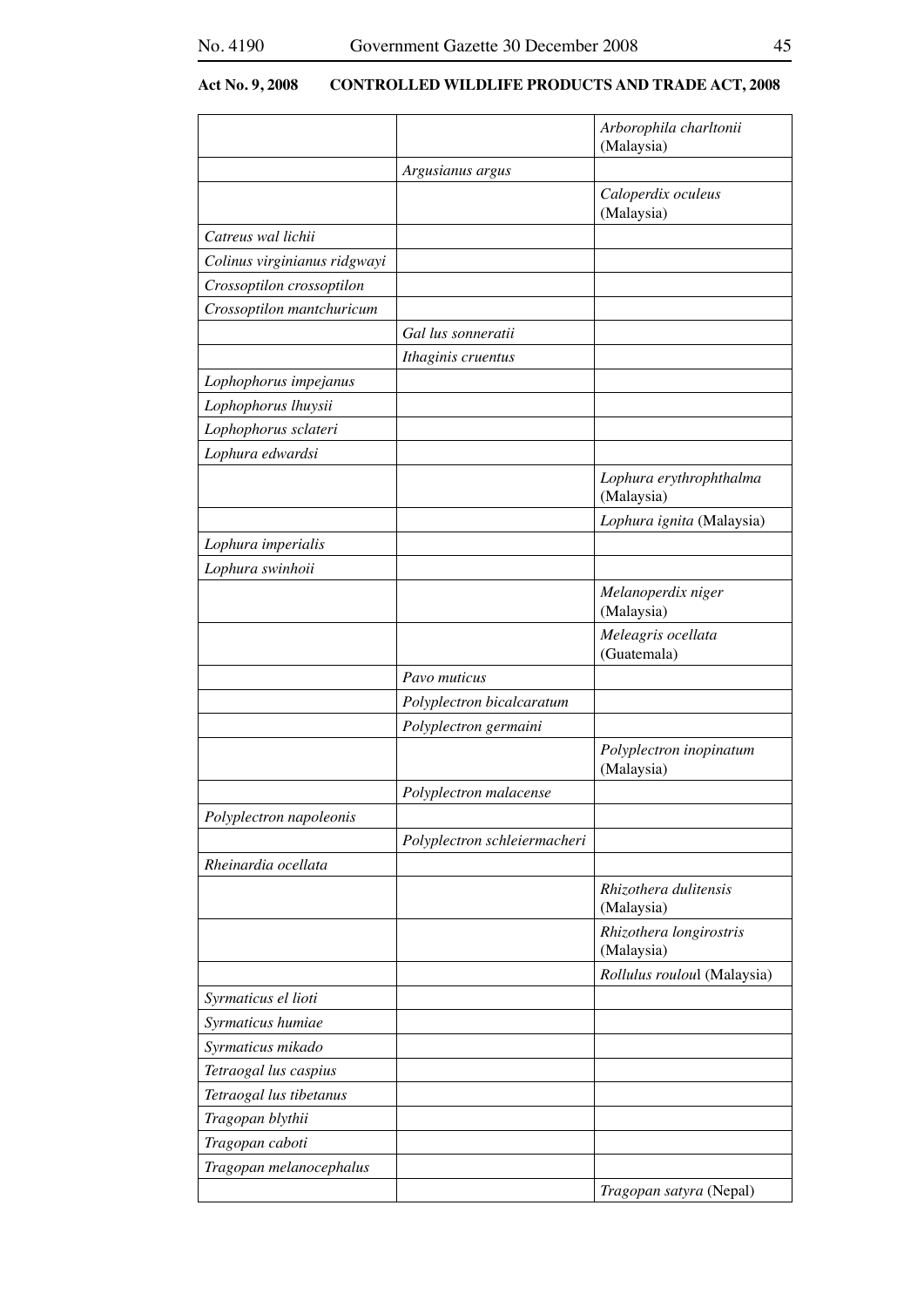| Tympanuchus cupido              |                                                                 |                                        |
|---------------------------------|-----------------------------------------------------------------|----------------------------------------|
| attwateri                       |                                                                 |                                        |
| <b>GRUIFORMES</b>               |                                                                 |                                        |
| Gruidae Cranes                  |                                                                 |                                        |
|                                 | Gruidae spp. (Except the spe-<br>cies included in Appendix I)   |                                        |
| Grus americana                  |                                                                 |                                        |
| Grus canadensis nesiotes        |                                                                 |                                        |
| Grus canadensis pul la          |                                                                 |                                        |
| Grus japonensis                 |                                                                 |                                        |
| Grus leucogeranus               |                                                                 |                                        |
| Grus monacha                    |                                                                 |                                        |
| Grus nigricol lis               |                                                                 |                                        |
| Grus vipio                      |                                                                 |                                        |
| Otididae Bustards               |                                                                 |                                        |
|                                 | Otididae spp. (Except the<br>species included in Appendix<br>I) |                                        |
| Ardeotis nigriceps              |                                                                 |                                        |
| Chlamydotis macqueenii          |                                                                 |                                        |
| Chlamydotis undulata            |                                                                 |                                        |
| Houbaropsis bengalensis         |                                                                 |                                        |
| Rallidae Rail                   |                                                                 |                                        |
| Gallirallus sylvestris          |                                                                 |                                        |
| Rhynochetidae Kagu              |                                                                 |                                        |
| Rhynochetos jubatus             |                                                                 |                                        |
| <b>PASSERIFORMES</b>            |                                                                 |                                        |
| Atrichornithidae Scrub-bird     |                                                                 |                                        |
| Atrichornis clamosus            |                                                                 |                                        |
| Cotingidae Cotingas             |                                                                 |                                        |
|                                 |                                                                 | Cephalopterus ornatus<br>(Colombia)    |
|                                 |                                                                 | Cephalopterus penduliger<br>(Colombia) |
| Cotinga maculata                |                                                                 |                                        |
|                                 | Rupicola spp.                                                   |                                        |
| Xipholena atropurpurea          |                                                                 |                                        |
| Emberizidae Cardinals, tanagers |                                                                 |                                        |
|                                 | Gubernatrix cristata                                            |                                        |
|                                 | Paroaria capitata                                               |                                        |
|                                 | Paroaria coronata                                               |                                        |
|                                 | Tangara fastuosa                                                |                                        |
| Estrildidae Mannikins, waxbills |                                                                 |                                        |
|                                 | Amandava formosa                                                |                                        |
|                                 | Lonchura oryzivora                                              |                                        |
|                                 | Poephila cincta cincta                                          |                                        |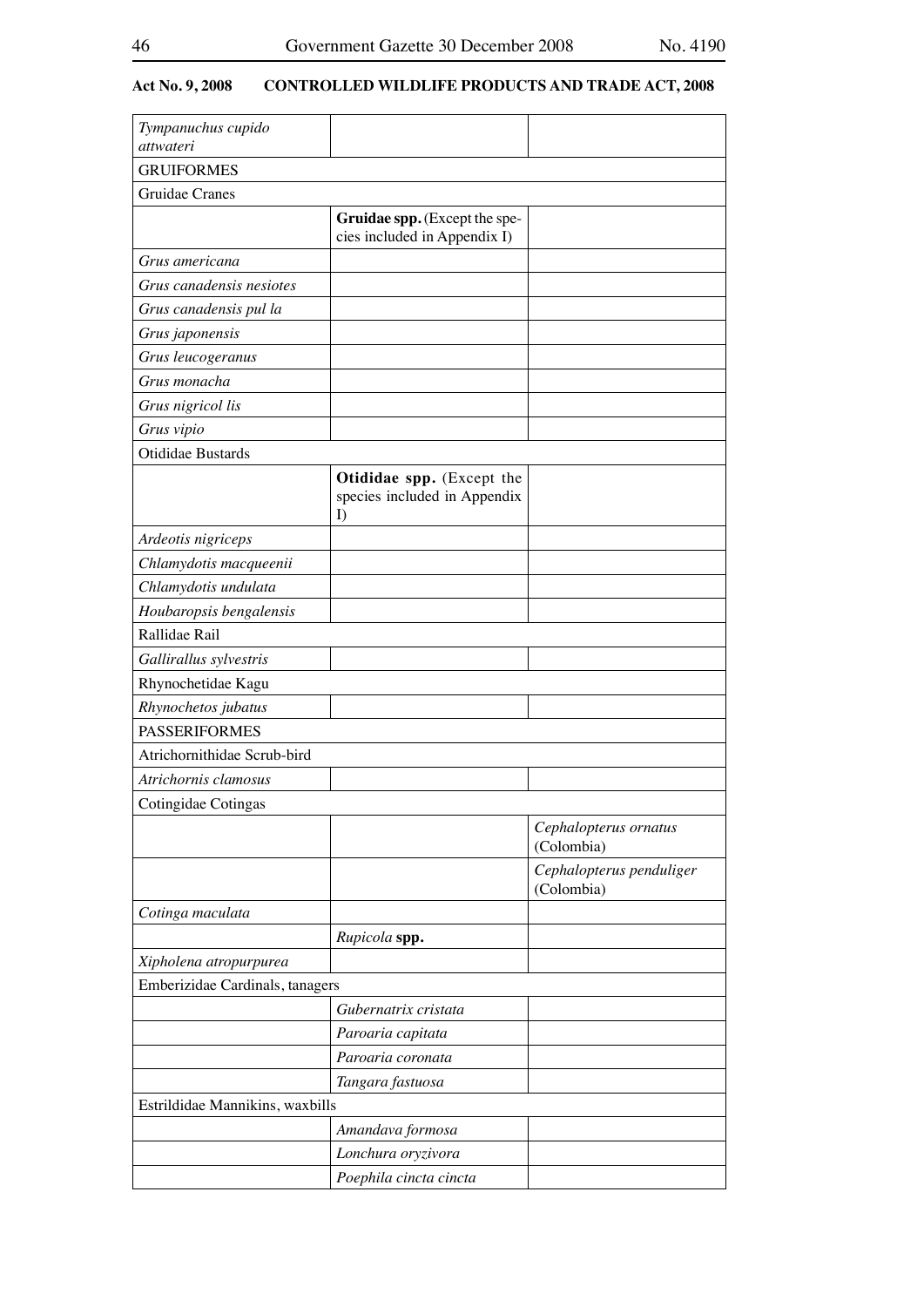| Fringillidae Finches                                 |                       |                                          |
|------------------------------------------------------|-----------------------|------------------------------------------|
| Carduelis cucul lata                                 |                       |                                          |
|                                                      | Carduelis yarrellii   |                                          |
| Hirundinidae Martin                                  |                       |                                          |
| Pseudochelidon sirintarae                            |                       |                                          |
| Icteridae Blackbird                                  |                       |                                          |
| Xanthopsar flavus                                    |                       |                                          |
| Meliphagidae Honeyeater                              |                       |                                          |
| Lichenostomus melanops<br>cassidix                   |                       |                                          |
| Muscicapidae Old World flycatchers                   |                       |                                          |
|                                                      |                       | Acrocephalus rodericanus<br>(Mauritius)  |
|                                                      | Cyornis ruckii        |                                          |
| Dasyornis broadbenti litoralis<br>(possibly extinct) |                       |                                          |
| Dasyornis longirostris                               |                       |                                          |
|                                                      | Garrulax canorus      |                                          |
|                                                      | Leiothrix argentauris |                                          |
|                                                      | Leiothrix lutea       |                                          |
|                                                      | Liocichla omeiensis   |                                          |
| Picathartes gymnocephalus                            |                       |                                          |
| Picathartes oreas                                    |                       |                                          |
|                                                      |                       |                                          |
|                                                      |                       | Terpsiphone bourbonnensis<br>(Mauritius) |
| Paradisaeidae Birds of paradise                      |                       |                                          |
|                                                      | Paradisaeidae spp.    |                                          |
| Pittidae Pittas                                      |                       |                                          |
|                                                      | Pitta guajana         |                                          |
| Pitta gurneyi                                        |                       |                                          |
| Pitta kochi                                          |                       |                                          |
|                                                      | Pitta nympha          |                                          |
| Pycnonotidae Bulbul                                  |                       |                                          |
|                                                      | Pycnonotus zeylanicus |                                          |
| Sturnidae Mynahs (Starlings)                         |                       |                                          |
|                                                      | Gracula religiosa     |                                          |
| Leucopsar rothschildi                                |                       |                                          |
| Zosteropidae White-eye                               |                       |                                          |
| Zosterops albogularis                                |                       |                                          |
| <b>PELECANIFORMES</b>                                |                       |                                          |
| Fregatidae Frigatebird                               |                       |                                          |
| Fregata andrewsi                                     |                       |                                          |
| Pelecanidae Pelican                                  |                       |                                          |
| Pelecanus crispus                                    |                       |                                          |
| Sulidae Booby<br>Papasula abbotti                    |                       |                                          |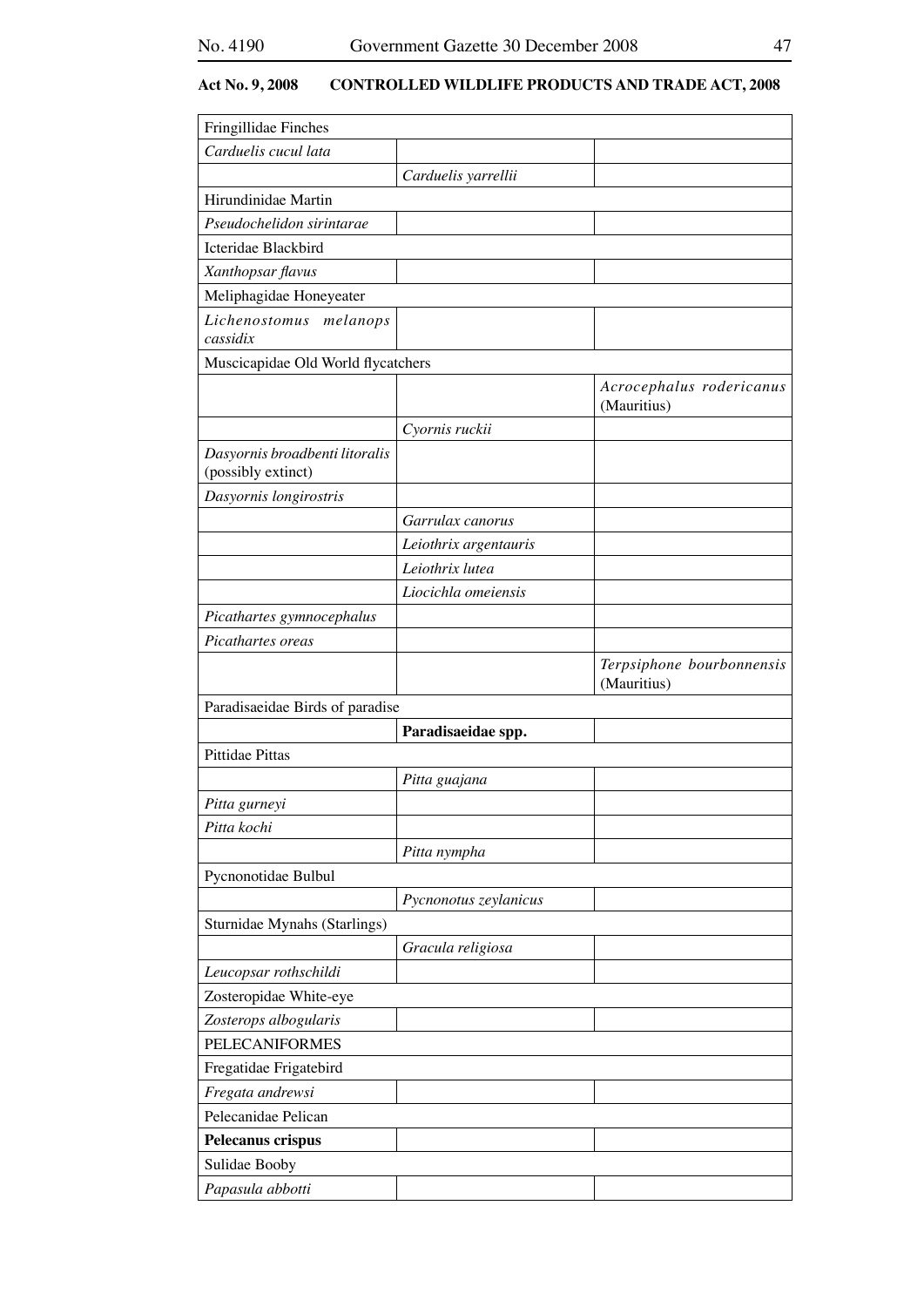| <b>PICIFORMES</b>                               |                                                                                                                                                                                                                                    |                                         |  |
|-------------------------------------------------|------------------------------------------------------------------------------------------------------------------------------------------------------------------------------------------------------------------------------------|-----------------------------------------|--|
| Capitonidae Barbet                              |                                                                                                                                                                                                                                    |                                         |  |
|                                                 |                                                                                                                                                                                                                                    | Semnornis ramphastinus<br>(Colombia)    |  |
| Picidae Woodpeckers                             |                                                                                                                                                                                                                                    |                                         |  |
| Campephilus imperialis                          |                                                                                                                                                                                                                                    |                                         |  |
| Dryocopus javensis richardsi                    |                                                                                                                                                                                                                                    |                                         |  |
| Ramphastidae Toucans                            |                                                                                                                                                                                                                                    |                                         |  |
|                                                 |                                                                                                                                                                                                                                    | Baillonius bailloni<br>(Argentina)      |  |
|                                                 | Pteroglossus aracari                                                                                                                                                                                                               |                                         |  |
|                                                 |                                                                                                                                                                                                                                    | Pteroglossus castanotis<br>(Argentina)  |  |
|                                                 | Pteroglossus viridis                                                                                                                                                                                                               |                                         |  |
|                                                 |                                                                                                                                                                                                                                    | Ramphastos dicolorus<br>(Argentina)     |  |
|                                                 | Ramphastos sulfuratus                                                                                                                                                                                                              |                                         |  |
|                                                 | Ramphastos toco                                                                                                                                                                                                                    |                                         |  |
|                                                 | Ramphastos tucanus                                                                                                                                                                                                                 |                                         |  |
|                                                 | Ramphastos vitellinus                                                                                                                                                                                                              |                                         |  |
|                                                 |                                                                                                                                                                                                                                    | Selenidera maculirostris<br>(Argentina) |  |
| <b>PODICIPEDIFORMES</b>                         |                                                                                                                                                                                                                                    |                                         |  |
| Podicipedidae Grebe                             |                                                                                                                                                                                                                                    |                                         |  |
| Podilymbus gigas                                |                                                                                                                                                                                                                                    |                                         |  |
| <b>PROCELLARIIFORMES</b>                        |                                                                                                                                                                                                                                    |                                         |  |
| Diomedeidae Albatross                           |                                                                                                                                                                                                                                    |                                         |  |
| Phoebastria albatrus                            |                                                                                                                                                                                                                                    |                                         |  |
| <b>PSITTACIFORMES</b>                           |                                                                                                                                                                                                                                    |                                         |  |
|                                                 | PSITTACIFORMES spp.<br>(Except the species included<br>in Appendix I and Agapornis<br>roseicollis, Melopsittacus<br>undulatus, Nymphicus hol<br>landicus and Psittacula kra-<br>meri, which are not included<br>in the Appendices) |                                         |  |
| Cacatuidae Cockatoos                            |                                                                                                                                                                                                                                    |                                         |  |
| Cacatua goffni                                  |                                                                                                                                                                                                                                    |                                         |  |
| Cacatua haematuropygia                          |                                                                                                                                                                                                                                    |                                         |  |
| Cacatua moluccensis                             |                                                                                                                                                                                                                                    |                                         |  |
| Cacatua sulphurea                               |                                                                                                                                                                                                                                    |                                         |  |
| Probosciger aterrimus                           |                                                                                                                                                                                                                                    |                                         |  |
| Loriidae Lories, lorikeets                      |                                                                                                                                                                                                                                    |                                         |  |
| Eos histrio                                     |                                                                                                                                                                                                                                    |                                         |  |
| Vini ultramarina                                |                                                                                                                                                                                                                                    |                                         |  |
| Psittacidae Amazons, macaws, parakeets, parrots |                                                                                                                                                                                                                                    |                                         |  |
| Amazona arausiaca                               |                                                                                                                                                                                                                                    |                                         |  |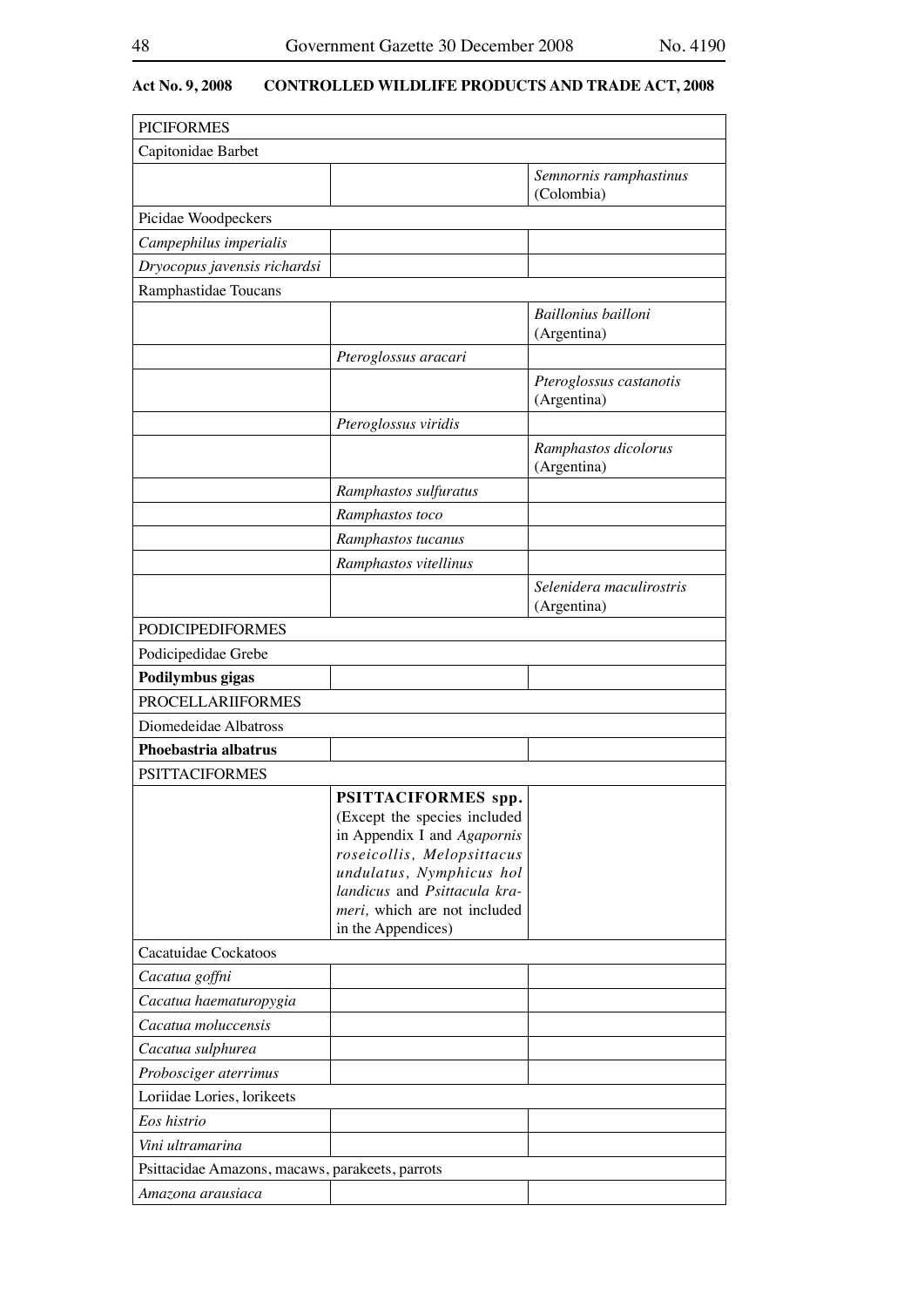| Amazona auropal liata                           |  |
|-------------------------------------------------|--|
| Amazona barbadensis                             |  |
| Amazona brasiliensis                            |  |
| Amazona finschi                                 |  |
| Amazona guildingii                              |  |
| Amazona imperialis                              |  |
| Amazona leucocephala                            |  |
| Amazona oratrix                                 |  |
| Amazona pretrei                                 |  |
| Amazona rhodocorytha                            |  |
| Amazona tucumana                                |  |
| Amazona versicolor                              |  |
| Amazona vinacea                                 |  |
| Amazona viridigenalis                           |  |
| Amazona vittata                                 |  |
| Anodorhynchus spp.                              |  |
| Ara ambiguus                                    |  |
| Ara glaucogularis (Often                        |  |
| traded under the incorrect                      |  |
| designation Ara caninde)                        |  |
| Ara macao                                       |  |
| Ara militaris                                   |  |
| Ara rubrogenys                                  |  |
| Cyanopsitta spixii                              |  |
| Cyanoramphus cookii                             |  |
| Cyanoramphus forbesi                            |  |
| Cyanoramphus novaezelan-<br>diae                |  |
| Cyanoramphus saisseti                           |  |
| Cyclopsitta diophthalma co-<br>xeni             |  |
| Eunymphicus cornutus                            |  |
| Geopsittacus occidentalis<br>(possibly extinct) |  |
| Guarouba guarouba                               |  |
|                                                 |  |
| Neophema chrysogaster                           |  |
| Ognorhynchus icterotis                          |  |
| Pezoporus wal licus                             |  |
| Pionopsitta pileata                             |  |
| Primolius couloni                               |  |
| Primolius maracana                              |  |
| Psephotus chrysopterygius                       |  |
| Psephotus dissimilis                            |  |
| Psephotus pulcherrimus<br>(possibly extinct)    |  |
| Psittacula echo                                 |  |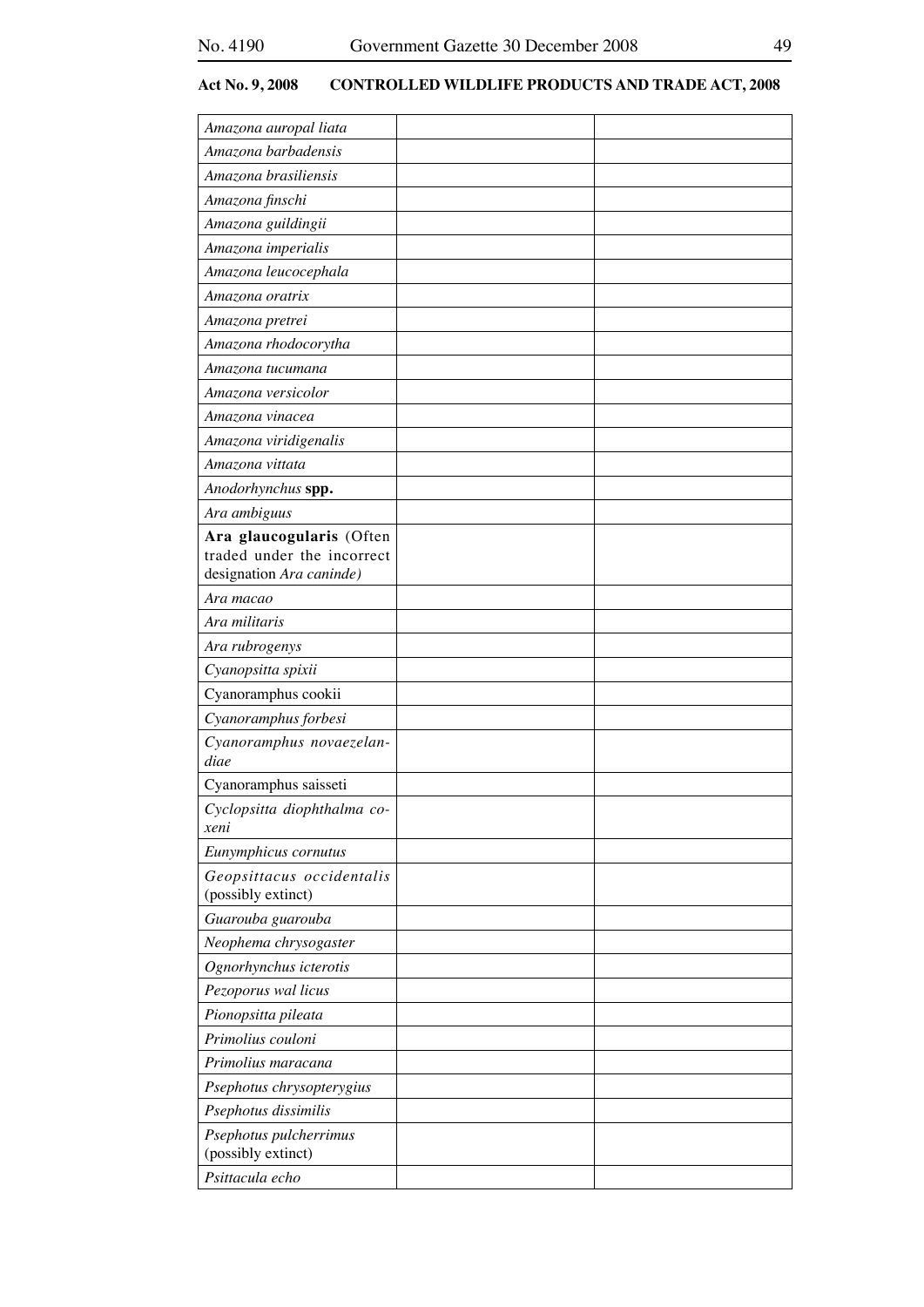| Rhynchopsitta spp.<br>Strigops habroptilus<br><b>RHEIFORMES</b><br><b>Rheidae Rheas</b><br>Pterocnemia pennata (Except<br>Pterocnemia pennata pennata<br>which is included in Appendix<br>$\mathbf{I}$<br>Pterocnemia pennata pennata<br>Rhea americana<br><b>SPHENISCIFORMES</b><br>Spheniscidae Penguins<br>Spheniscus demersus<br>Spheniscus humboldti<br><b>STRIGIFORMES Owls</b><br><b>STRIGIFORMES</b> spp. (Ex-<br>cept the species included in<br>Appendix I)<br>Strigidae Owls<br>Heteroglaux blewitti<br>Mimizuku gurneyi<br>Ninox natalis<br>Ninox novaeseelandiae undu-<br>lata<br>Tytonidae Barn owls<br>Tyto soumagnei<br><b>STRUTHIONIFORMES</b><br>Struthionidae Ostrich<br>Struthio camelus (Only<br>the populations of Algeria,<br>Burkina Faso, Cameroon,<br>the Central African Republic,<br>Chad, Mali, Mauritania,<br>Morocco, the Niger, Nigeria,<br>Senegal and the Sudan; all<br>other populations are not<br>included in the Appendices)<br><b>TINAMIFORMES</b><br>Tinamidae Tinamous | Pyrrhura cruentata |  |
|-----------------------------------------------------------------------------------------------------------------------------------------------------------------------------------------------------------------------------------------------------------------------------------------------------------------------------------------------------------------------------------------------------------------------------------------------------------------------------------------------------------------------------------------------------------------------------------------------------------------------------------------------------------------------------------------------------------------------------------------------------------------------------------------------------------------------------------------------------------------------------------------------------------------------------------------------------------------------------------------------------------------|--------------------|--|
|                                                                                                                                                                                                                                                                                                                                                                                                                                                                                                                                                                                                                                                                                                                                                                                                                                                                                                                                                                                                                 |                    |  |
|                                                                                                                                                                                                                                                                                                                                                                                                                                                                                                                                                                                                                                                                                                                                                                                                                                                                                                                                                                                                                 |                    |  |
|                                                                                                                                                                                                                                                                                                                                                                                                                                                                                                                                                                                                                                                                                                                                                                                                                                                                                                                                                                                                                 |                    |  |
|                                                                                                                                                                                                                                                                                                                                                                                                                                                                                                                                                                                                                                                                                                                                                                                                                                                                                                                                                                                                                 |                    |  |
|                                                                                                                                                                                                                                                                                                                                                                                                                                                                                                                                                                                                                                                                                                                                                                                                                                                                                                                                                                                                                 |                    |  |
|                                                                                                                                                                                                                                                                                                                                                                                                                                                                                                                                                                                                                                                                                                                                                                                                                                                                                                                                                                                                                 |                    |  |
|                                                                                                                                                                                                                                                                                                                                                                                                                                                                                                                                                                                                                                                                                                                                                                                                                                                                                                                                                                                                                 |                    |  |
|                                                                                                                                                                                                                                                                                                                                                                                                                                                                                                                                                                                                                                                                                                                                                                                                                                                                                                                                                                                                                 |                    |  |
|                                                                                                                                                                                                                                                                                                                                                                                                                                                                                                                                                                                                                                                                                                                                                                                                                                                                                                                                                                                                                 |                    |  |
|                                                                                                                                                                                                                                                                                                                                                                                                                                                                                                                                                                                                                                                                                                                                                                                                                                                                                                                                                                                                                 |                    |  |
|                                                                                                                                                                                                                                                                                                                                                                                                                                                                                                                                                                                                                                                                                                                                                                                                                                                                                                                                                                                                                 |                    |  |
|                                                                                                                                                                                                                                                                                                                                                                                                                                                                                                                                                                                                                                                                                                                                                                                                                                                                                                                                                                                                                 |                    |  |
|                                                                                                                                                                                                                                                                                                                                                                                                                                                                                                                                                                                                                                                                                                                                                                                                                                                                                                                                                                                                                 |                    |  |
|                                                                                                                                                                                                                                                                                                                                                                                                                                                                                                                                                                                                                                                                                                                                                                                                                                                                                                                                                                                                                 |                    |  |
|                                                                                                                                                                                                                                                                                                                                                                                                                                                                                                                                                                                                                                                                                                                                                                                                                                                                                                                                                                                                                 |                    |  |
|                                                                                                                                                                                                                                                                                                                                                                                                                                                                                                                                                                                                                                                                                                                                                                                                                                                                                                                                                                                                                 |                    |  |
|                                                                                                                                                                                                                                                                                                                                                                                                                                                                                                                                                                                                                                                                                                                                                                                                                                                                                                                                                                                                                 |                    |  |
|                                                                                                                                                                                                                                                                                                                                                                                                                                                                                                                                                                                                                                                                                                                                                                                                                                                                                                                                                                                                                 |                    |  |
|                                                                                                                                                                                                                                                                                                                                                                                                                                                                                                                                                                                                                                                                                                                                                                                                                                                                                                                                                                                                                 |                    |  |
|                                                                                                                                                                                                                                                                                                                                                                                                                                                                                                                                                                                                                                                                                                                                                                                                                                                                                                                                                                                                                 |                    |  |
|                                                                                                                                                                                                                                                                                                                                                                                                                                                                                                                                                                                                                                                                                                                                                                                                                                                                                                                                                                                                                 |                    |  |
|                                                                                                                                                                                                                                                                                                                                                                                                                                                                                                                                                                                                                                                                                                                                                                                                                                                                                                                                                                                                                 |                    |  |
|                                                                                                                                                                                                                                                                                                                                                                                                                                                                                                                                                                                                                                                                                                                                                                                                                                                                                                                                                                                                                 |                    |  |
|                                                                                                                                                                                                                                                                                                                                                                                                                                                                                                                                                                                                                                                                                                                                                                                                                                                                                                                                                                                                                 |                    |  |
|                                                                                                                                                                                                                                                                                                                                                                                                                                                                                                                                                                                                                                                                                                                                                                                                                                                                                                                                                                                                                 |                    |  |
|                                                                                                                                                                                                                                                                                                                                                                                                                                                                                                                                                                                                                                                                                                                                                                                                                                                                                                                                                                                                                 |                    |  |
|                                                                                                                                                                                                                                                                                                                                                                                                                                                                                                                                                                                                                                                                                                                                                                                                                                                                                                                                                                                                                 |                    |  |
|                                                                                                                                                                                                                                                                                                                                                                                                                                                                                                                                                                                                                                                                                                                                                                                                                                                                                                                                                                                                                 |                    |  |
|                                                                                                                                                                                                                                                                                                                                                                                                                                                                                                                                                                                                                                                                                                                                                                                                                                                                                                                                                                                                                 |                    |  |
|                                                                                                                                                                                                                                                                                                                                                                                                                                                                                                                                                                                                                                                                                                                                                                                                                                                                                                                                                                                                                 |                    |  |
|                                                                                                                                                                                                                                                                                                                                                                                                                                                                                                                                                                                                                                                                                                                                                                                                                                                                                                                                                                                                                 |                    |  |
|                                                                                                                                                                                                                                                                                                                                                                                                                                                                                                                                                                                                                                                                                                                                                                                                                                                                                                                                                                                                                 |                    |  |
|                                                                                                                                                                                                                                                                                                                                                                                                                                                                                                                                                                                                                                                                                                                                                                                                                                                                                                                                                                                                                 |                    |  |
|                                                                                                                                                                                                                                                                                                                                                                                                                                                                                                                                                                                                                                                                                                                                                                                                                                                                                                                                                                                                                 |                    |  |
|                                                                                                                                                                                                                                                                                                                                                                                                                                                                                                                                                                                                                                                                                                                                                                                                                                                                                                                                                                                                                 |                    |  |
|                                                                                                                                                                                                                                                                                                                                                                                                                                                                                                                                                                                                                                                                                                                                                                                                                                                                                                                                                                                                                 |                    |  |
|                                                                                                                                                                                                                                                                                                                                                                                                                                                                                                                                                                                                                                                                                                                                                                                                                                                                                                                                                                                                                 |                    |  |
| <b>Tinamus solitarius</b>                                                                                                                                                                                                                                                                                                                                                                                                                                                                                                                                                                                                                                                                                                                                                                                                                                                                                                                                                                                       |                    |  |
| <b>TROGONIFORMES</b>                                                                                                                                                                                                                                                                                                                                                                                                                                                                                                                                                                                                                                                                                                                                                                                                                                                                                                                                                                                            |                    |  |
| Trogonidae Quetzals                                                                                                                                                                                                                                                                                                                                                                                                                                                                                                                                                                                                                                                                                                                                                                                                                                                                                                                                                                                             |                    |  |
| Pharomachrus mocinno                                                                                                                                                                                                                                                                                                                                                                                                                                                                                                                                                                                                                                                                                                                                                                                                                                                                                                                                                                                            |                    |  |
| <b>CLASS REPTILIA (REPTILES)</b>                                                                                                                                                                                                                                                                                                                                                                                                                                                                                                                                                                                                                                                                                                                                                                                                                                                                                                                                                                                |                    |  |
| CROCODYLIA Alligators, caimans, crocodiles                                                                                                                                                                                                                                                                                                                                                                                                                                                                                                                                                                                                                                                                                                                                                                                                                                                                                                                                                                      |                    |  |
| <b>CROCODYLIA</b> spp. (Ex-                                                                                                                                                                                                                                                                                                                                                                                                                                                                                                                                                                                                                                                                                                                                                                                                                                                                                                                                                                                     |                    |  |
| cept the species included in<br>Appendix I)                                                                                                                                                                                                                                                                                                                                                                                                                                                                                                                                                                                                                                                                                                                                                                                                                                                                                                                                                                     |                    |  |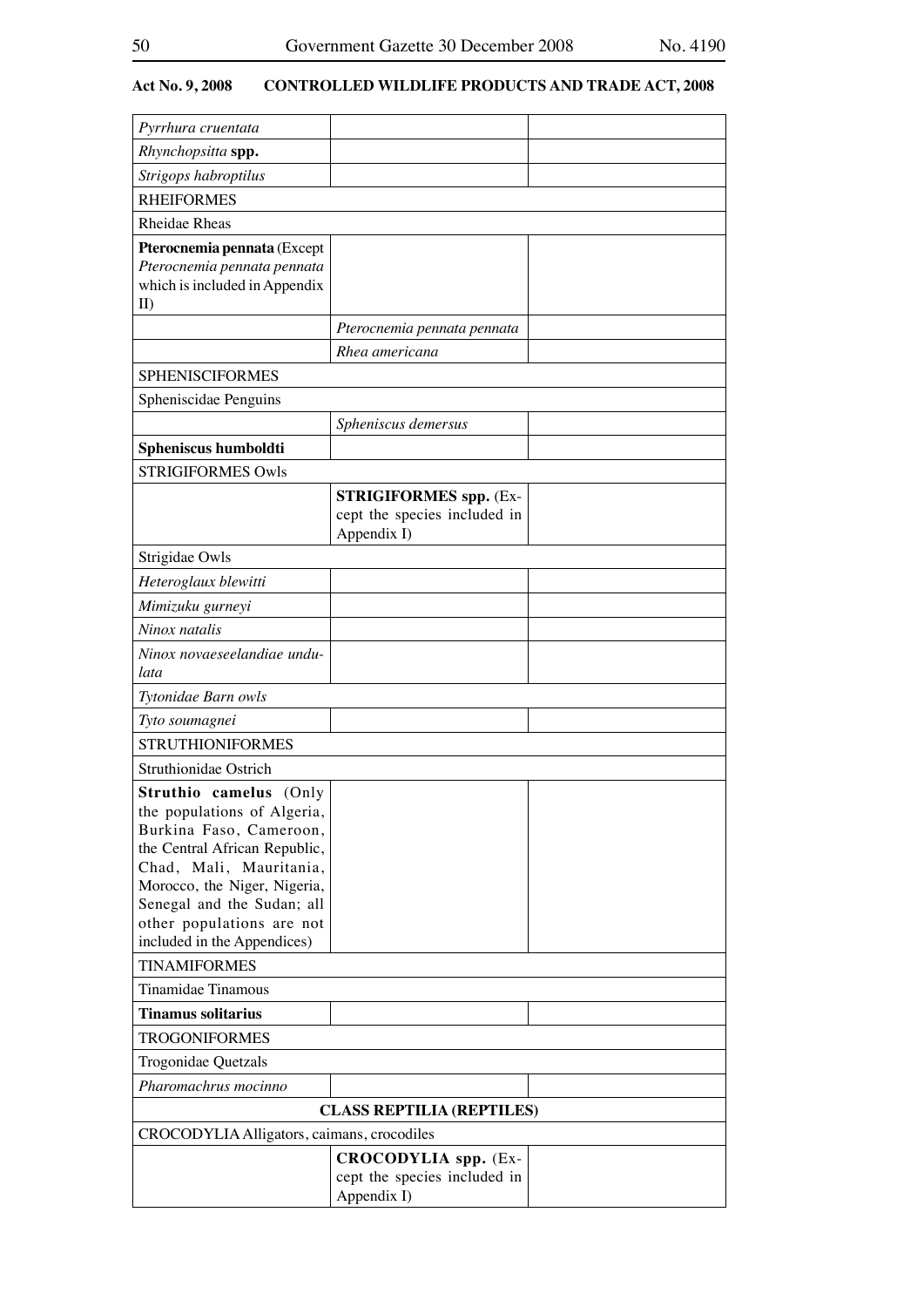| Alligatoridae Alligators, caimans                                                                                                                                                                                                                                                                                                                                                                                |  |  |
|------------------------------------------------------------------------------------------------------------------------------------------------------------------------------------------------------------------------------------------------------------------------------------------------------------------------------------------------------------------------------------------------------------------|--|--|
| Al ligator sinensis                                                                                                                                                                                                                                                                                                                                                                                              |  |  |
| Caiman crocodilus apaporien-<br>sis                                                                                                                                                                                                                                                                                                                                                                              |  |  |
| Caiman latirostris (Except<br>the population of Argentina,<br>which is included in Appendix<br>$_{\rm II)}$                                                                                                                                                                                                                                                                                                      |  |  |
| <b>Melanosuchus niger (Except</b><br>the population of Brazil,<br>which is included in Appendix<br>II, and the population of<br>Ecuador, which is included in<br>AppendixII and is subject to a<br>zero annual export quota until<br>an annual export quota has<br>been approved by the CITES<br>Secretariat and the IUCN/SSC<br>Crocodile Specialist Group)                                                     |  |  |
|                                                                                                                                                                                                                                                                                                                                                                                                                  |  |  |
| Crocodylidae Crocodiles<br>Crocodylus acutus (Except the<br>population of Cuba, which is<br>included in Appendix II)                                                                                                                                                                                                                                                                                             |  |  |
| Crocodylus cataphractus                                                                                                                                                                                                                                                                                                                                                                                          |  |  |
| Crocodylus intermedius                                                                                                                                                                                                                                                                                                                                                                                           |  |  |
| Crocodylus mindorensis                                                                                                                                                                                                                                                                                                                                                                                           |  |  |
| Crocodylus moreletii                                                                                                                                                                                                                                                                                                                                                                                             |  |  |
| Crocodylus niloticus [Ex-<br>cept the populations of<br>Botswana, Ethiopia, Kenya,<br>Madagascar, Malawi, Mozam-<br>bique, Namibia, South Africa,<br>Uganda, the United Republic<br>of Tanzania (subject to an<br>annual export quota of no more<br>than 1,600 wild specimens<br>including hunting trophies, in<br>addition to ranched specimens),<br>Zambia and Zimbabwe, which<br>are included in Appendix II] |  |  |
| Crocodylus palustris                                                                                                                                                                                                                                                                                                                                                                                             |  |  |
| Crocodylus porosus (Except<br>the populations of Australia,<br>Indonesia and Papua New<br>Guinea, which are included in<br>Appendix II)                                                                                                                                                                                                                                                                          |  |  |
| Crocodylus rhombifer                                                                                                                                                                                                                                                                                                                                                                                             |  |  |
| Crocodylus siamensis                                                                                                                                                                                                                                                                                                                                                                                             |  |  |
| Osteolaemus tetraspis                                                                                                                                                                                                                                                                                                                                                                                            |  |  |
| Tomistoma schlegelii                                                                                                                                                                                                                                                                                                                                                                                             |  |  |
| Gavialidae Gavial                                                                                                                                                                                                                                                                                                                                                                                                |  |  |
| Gavialis gangeticus                                                                                                                                                                                                                                                                                                                                                                                              |  |  |
|                                                                                                                                                                                                                                                                                                                                                                                                                  |  |  |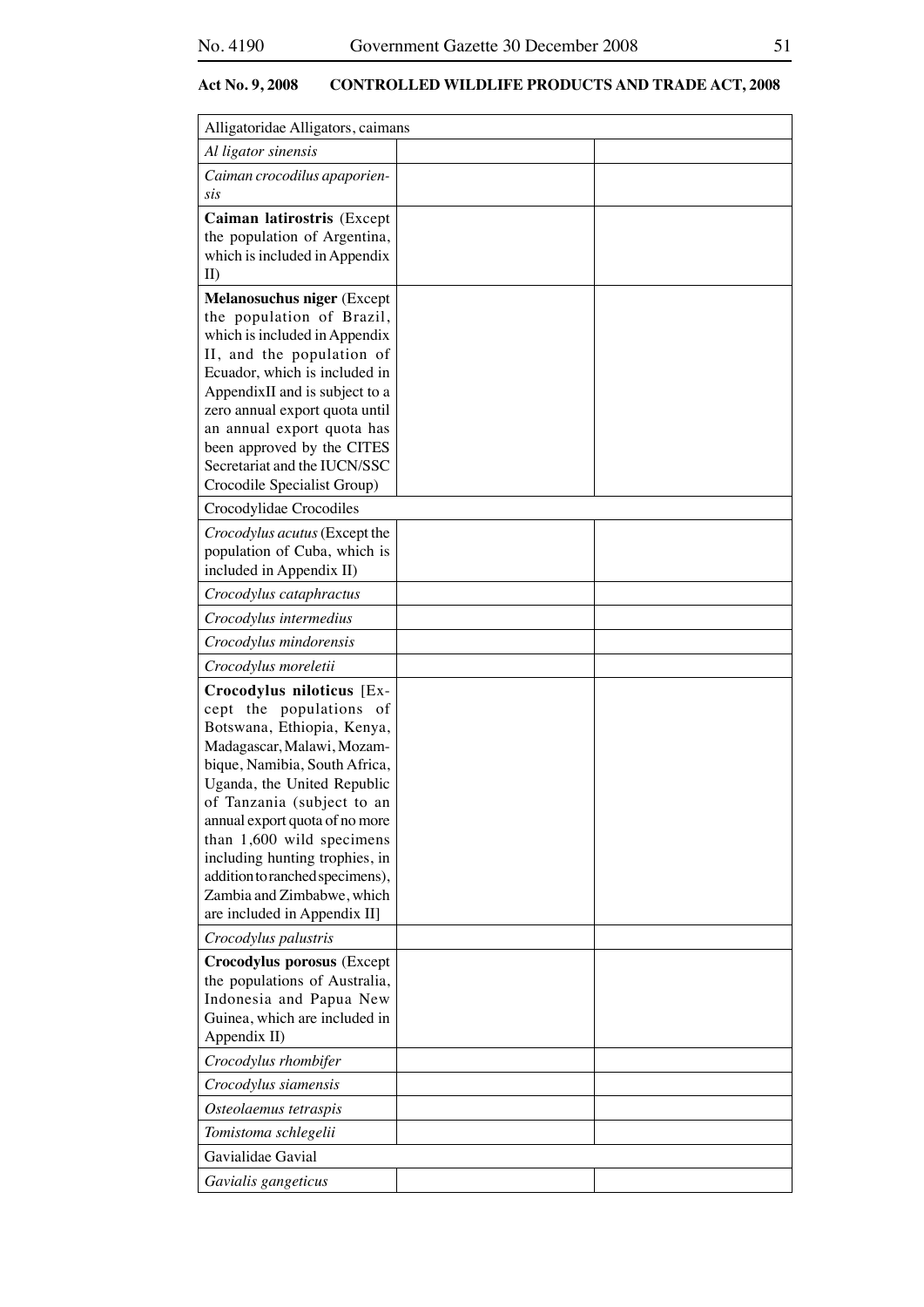| RHYNCHOCEPHALIA                            |                                                                     |                                     |
|--------------------------------------------|---------------------------------------------------------------------|-------------------------------------|
| Sphenodontidae Tuatara                     |                                                                     |                                     |
| Sphenodon spp.                             |                                                                     |                                     |
| <b>SAURIA</b>                              |                                                                     |                                     |
| Agamidae Agamas, mastigures                |                                                                     |                                     |
|                                            | Uromastyx spp.                                                      |                                     |
| Chamaeleonidae Chameleons                  |                                                                     |                                     |
|                                            | Bradypodion spp.                                                    |                                     |
|                                            | Brookesia spp. (Except the<br>species included in Appendix<br>I)    |                                     |
| Brookesia perarmata                        |                                                                     |                                     |
|                                            | Calumma spp.                                                        |                                     |
|                                            | Chamaeleo spp.                                                      |                                     |
|                                            | Furcifer spp.                                                       |                                     |
| Cordylidae Spiny-tailed lizards            |                                                                     |                                     |
|                                            | Cordylus spp.                                                       |                                     |
| Gekkonidae Geckos                          |                                                                     |                                     |
|                                            | Cyrtodactylus serpensinsula                                         |                                     |
|                                            |                                                                     | Hoplodactylus spp. (New<br>Zealand) |
|                                            |                                                                     | Naultinus spp. (New<br>Zealand)     |
|                                            | Phelsuma spp.                                                       |                                     |
|                                            | Uroplatus spp.                                                      |                                     |
| Helodermatidae Beaded lizard, gila monster |                                                                     |                                     |
|                                            | Heloderma spp. (Except<br>the subspecies included in<br>Appendix I) |                                     |
| Heloderma horridum char-<br>lesbogerti     |                                                                     |                                     |
| Iguanidae Iguanas                          |                                                                     |                                     |
|                                            | Amblyrhynchus cristatus                                             |                                     |
| Brachylophus spp.                          |                                                                     |                                     |
|                                            | Conolophus spp.                                                     |                                     |
| Cyclura spp.                               |                                                                     |                                     |
|                                            | Iguana spp.                                                         |                                     |
|                                            | Phrynosoma coronatum                                                |                                     |
| Sauromalus varius                          |                                                                     |                                     |
| Lacertidae Lizards                         |                                                                     |                                     |
| Gallotia simonyi                           |                                                                     |                                     |
|                                            | Podarcis lilfordi                                                   |                                     |
|                                            | Podarcis pityusensis                                                |                                     |
| Scincidae Skinks                           |                                                                     |                                     |
|                                            | Corucia zebrata                                                     |                                     |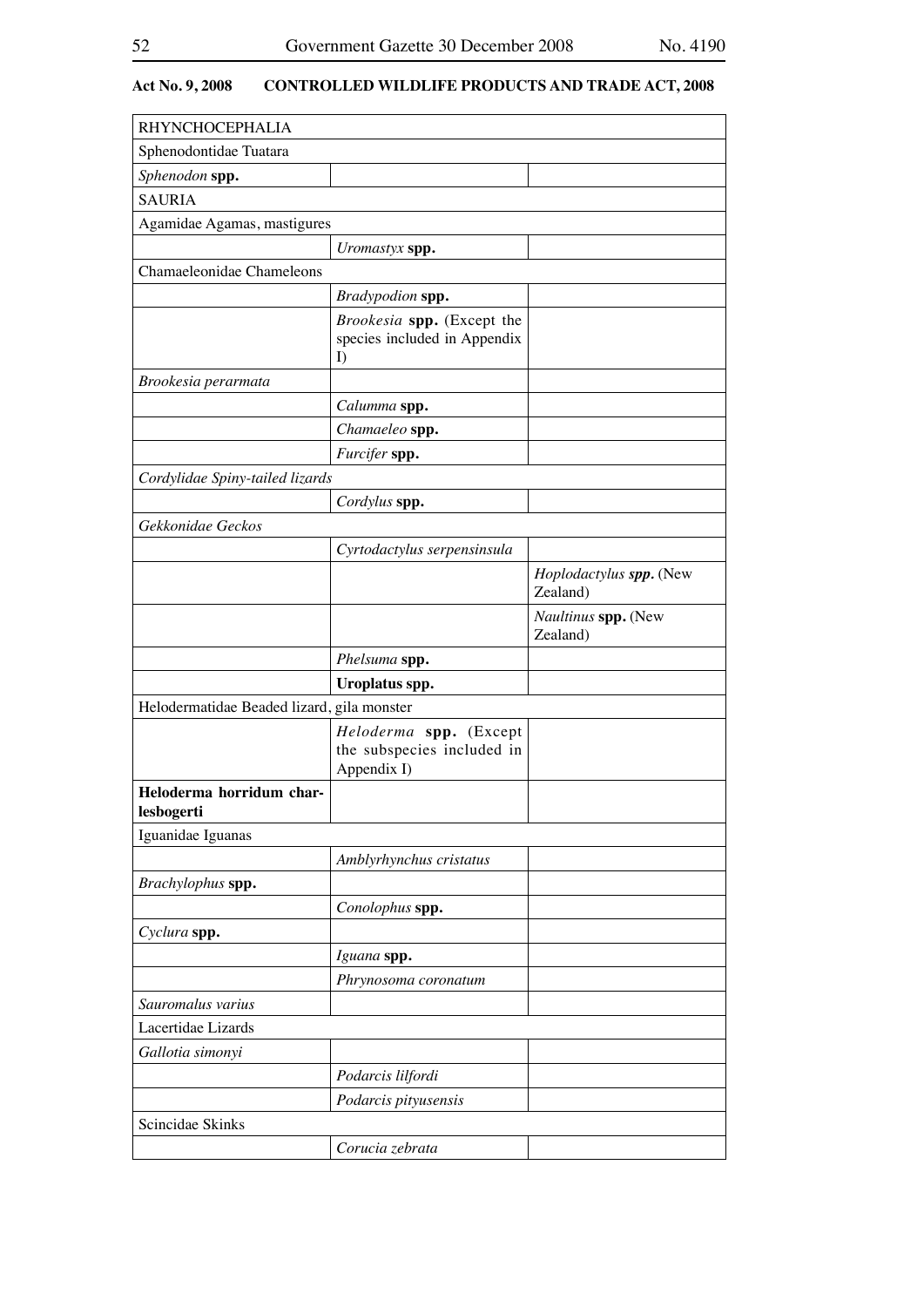| Teiidae Caiman lizards, tegu lizards                |                                                                    |                                  |
|-----------------------------------------------------|--------------------------------------------------------------------|----------------------------------|
|                                                     | Crocodilurus amazonicus                                            |                                  |
|                                                     | Dracaena spp.                                                      |                                  |
|                                                     | Tupinambis spp.                                                    |                                  |
| Varanidae Monitor lizards                           |                                                                    |                                  |
|                                                     | Varanus spp. (Except the spe-<br>cies included in Appendix I)      |                                  |
| Varanus bengalensis                                 |                                                                    |                                  |
| Varanus flavescens                                  |                                                                    |                                  |
|                                                     |                                                                    |                                  |
| Varanus griseus<br>Varanus komodoensis              |                                                                    |                                  |
| Varanus nebulosus                                   |                                                                    |                                  |
| Xenosauridae Chinese crocodile lizard               |                                                                    |                                  |
|                                                     | Shinisaurus crocodilurus                                           |                                  |
|                                                     |                                                                    |                                  |
| <b>SERPENTES Snakes</b>                             |                                                                    |                                  |
| <b>Boidae Boas</b>                                  |                                                                    |                                  |
|                                                     | Boidae spp. (Except the spe-<br>cies included in Appendix I)       |                                  |
| Acrantophis spp.                                    |                                                                    |                                  |
| Boa constrictor occidentalis                        |                                                                    |                                  |
| Epicrates inornatus                                 |                                                                    |                                  |
| Epicrates monensis                                  |                                                                    |                                  |
| Epicrates subflavus                                 |                                                                    |                                  |
| Sanzinia madagascariensis                           |                                                                    |                                  |
| Bolyeriidae Round Island boas                       |                                                                    |                                  |
|                                                     | Bolyeriidae spp. (Except the<br>species included in Appendix<br>I) |                                  |
| Bolyeria multocarinata                              |                                                                    |                                  |
| Casarea dussumieri                                  |                                                                    |                                  |
| Colubridae Typical snakes, water snakes, whipsnakes |                                                                    |                                  |
|                                                     |                                                                    | Atretium schistosum (India)      |
|                                                     |                                                                    | Cerberus rynchops (India)        |
|                                                     | Clelia clelia                                                      |                                  |
|                                                     | Cyclagras gigas                                                    |                                  |
|                                                     | Elachistodon westermanni                                           |                                  |
|                                                     | Ptyas mucosus                                                      |                                  |
|                                                     |                                                                    | Xenochrophis piscator<br>(India) |
| Elapidae Cobras, coral snakes                       |                                                                    |                                  |
|                                                     | Hoplocephalus bungaroides                                          |                                  |
|                                                     |                                                                    | Micrurus diastema<br>(Honduras)  |
|                                                     |                                                                    | Micrurus nigrocinctus            |
|                                                     |                                                                    | (Honduras)                       |
|                                                     | Naja atra                                                          |                                  |
|                                                     | Naja kaouthia                                                      |                                  |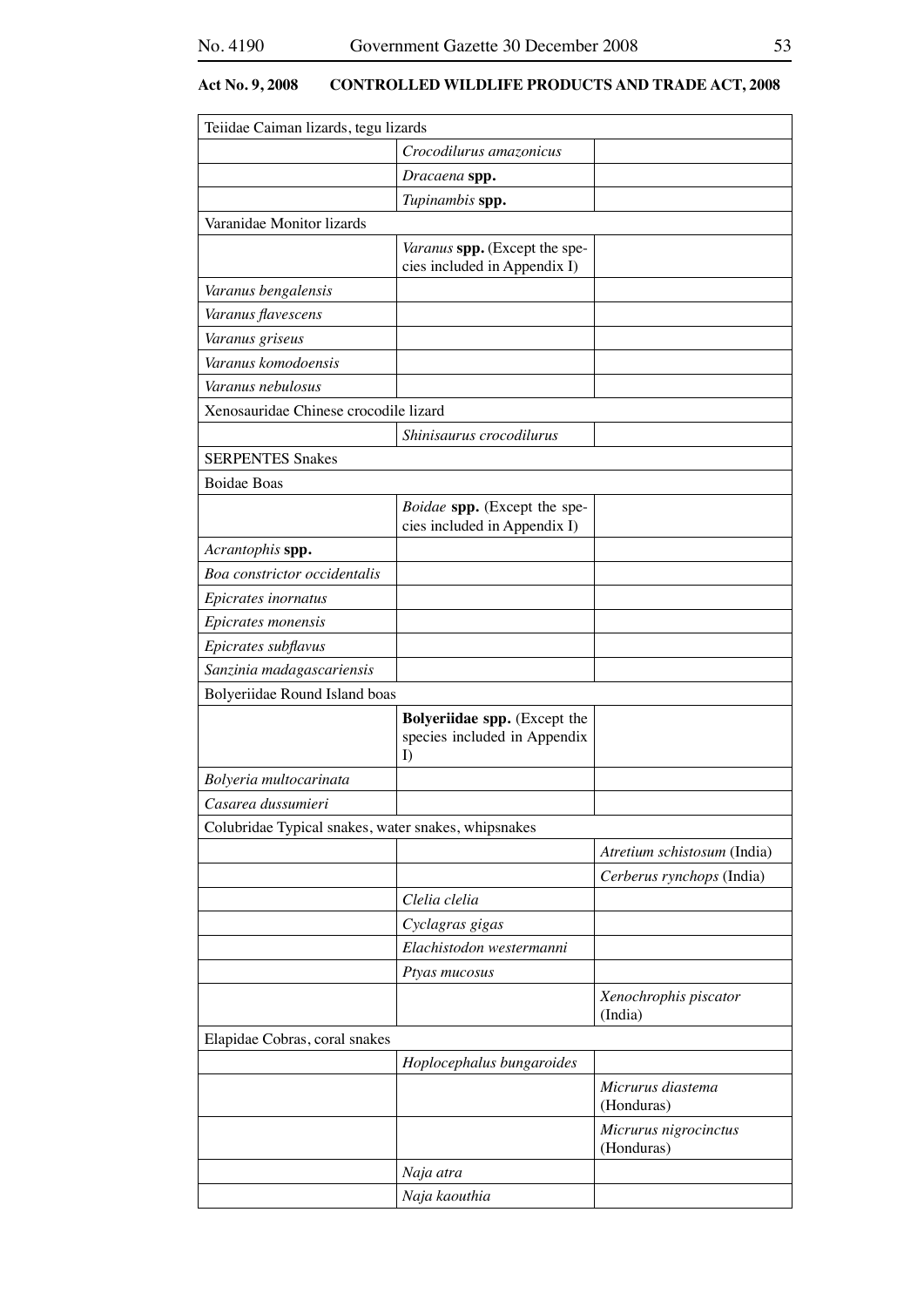|                                                                      | Naja mandalayensis         |                                                      |
|----------------------------------------------------------------------|----------------------------|------------------------------------------------------|
|                                                                      | Naja naja                  |                                                      |
|                                                                      | Naja oxiana                |                                                      |
|                                                                      | Naja philippinensis        |                                                      |
|                                                                      | Naja sagittifera           |                                                      |
|                                                                      | Naja samarensis            |                                                      |
|                                                                      | Naja siamensis             |                                                      |
|                                                                      | Naja sputatrix             |                                                      |
|                                                                      | Naja sumatrana             |                                                      |
|                                                                      | Ophiophagus hannah         |                                                      |
| Loxocemidae Mexican dwarf boa                                        |                            |                                                      |
|                                                                      | Loxocemidae spp.           |                                                      |
| Pythonidae Pythons                                                   |                            |                                                      |
|                                                                      | Pythonidae spp. (Except    |                                                      |
|                                                                      | the subspecies included in |                                                      |
|                                                                      | Appendix I)                |                                                      |
| Python molurus molurus                                               |                            |                                                      |
| Tropidophiidae Wood boas                                             |                            |                                                      |
|                                                                      | Tropidophiidae spp.        |                                                      |
| Viperidae Vipers                                                     |                            |                                                      |
|                                                                      |                            | Crotalus durissus (Honduras)                         |
|                                                                      |                            | Daboia russelii (India)                              |
| Vipera ursinii (Only the                                             |                            |                                                      |
| population of Europe, except                                         |                            |                                                      |
| the area which formerly                                              |                            |                                                      |
| constituted the Union of Soviet                                      |                            |                                                      |
| Socialist Republics; these latter<br>populations are not included in |                            |                                                      |
| the Appendices)                                                      |                            |                                                      |
|                                                                      | Vipera wagneri             |                                                      |
| <b>TESTUDINES</b>                                                    |                            |                                                      |
| Carettochelyidae Pig-nosed turtles                                   |                            |                                                      |
|                                                                      | Carettochelys insculpta    |                                                      |
| Chelidae Austro-American side-necked turtles                         |                            |                                                      |
|                                                                      | Chelodina mccordi          |                                                      |
| Pseudemydura umbrina                                                 |                            |                                                      |
| Cheloniidae Marine turtles                                           |                            |                                                      |
| Cheloniidae spp.                                                     |                            |                                                      |
|                                                                      |                            |                                                      |
| Chelydridae Snapping turtles                                         |                            |                                                      |
|                                                                      |                            | Macrochelys temminckii<br>(United States of America) |
| Dermatemydidae Central American river turtle                         |                            |                                                      |
|                                                                      | Dermatemys mawii           |                                                      |
| Dermochelyidae Leatherback turtle                                    |                            |                                                      |
| Dermochelys coriacea                                                 |                            |                                                      |
| Emydidae Box turtles, freshwater turtles                             |                            |                                                      |
|                                                                      | Glyptemys insculpta        |                                                      |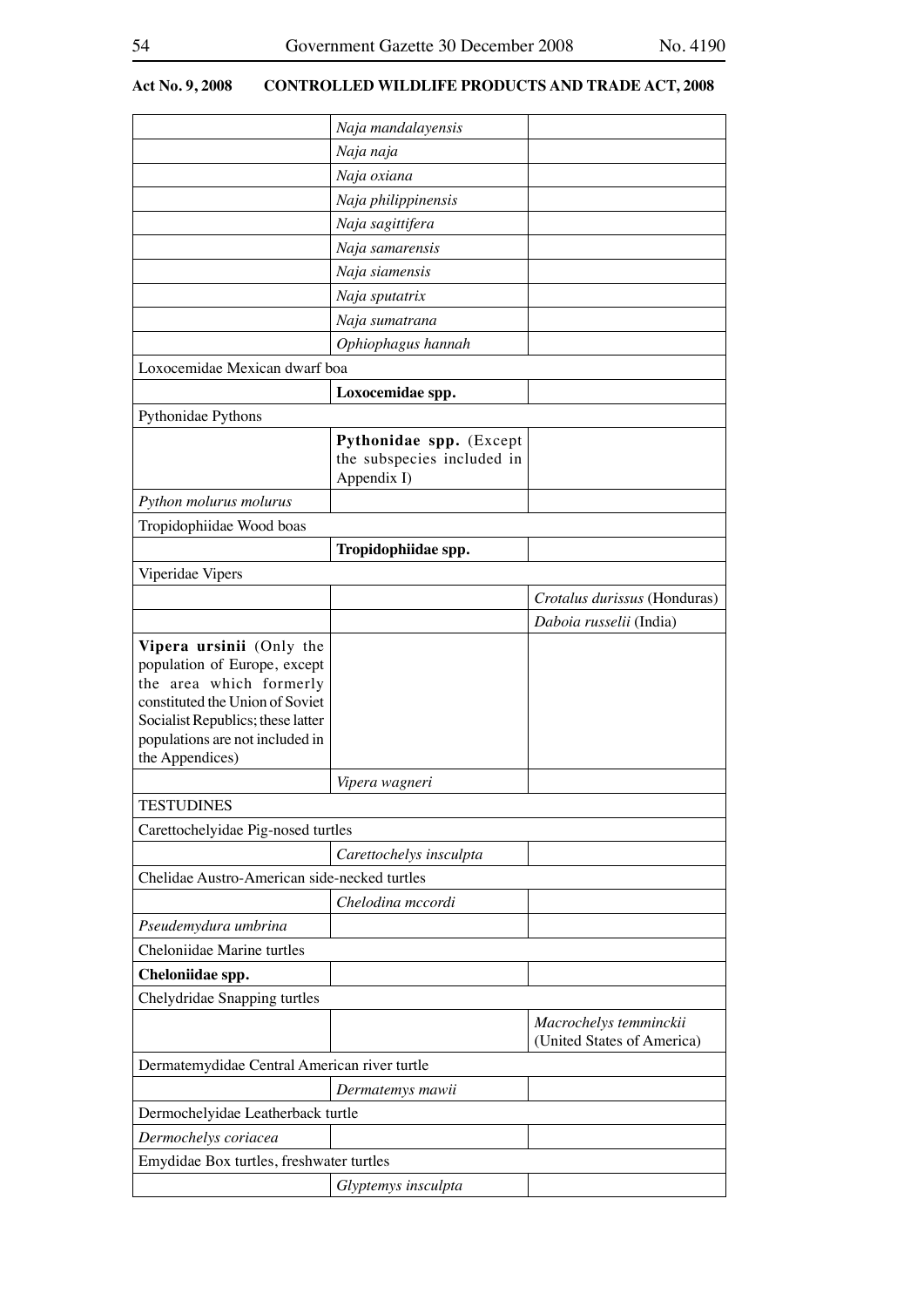| Glyptemys muhlenbergii                      |                                                                           |                                              |
|---------------------------------------------|---------------------------------------------------------------------------|----------------------------------------------|
|                                             |                                                                           | Graptemys spp. (United States<br>of America) |
|                                             | Terrapene spp. (Except the<br>species included in Appendix<br>$_{\rm I)}$ |                                              |
| Terrapene coahuila                          |                                                                           |                                              |
| Geoemydidae Box turtles, freshwater turtles |                                                                           |                                              |
| Batagur baska                               |                                                                           |                                              |
|                                             | Cal lagur borneoensis                                                     |                                              |
|                                             | Cuora spp.                                                                |                                              |
| Geoclemys hamiltonii                        |                                                                           |                                              |
|                                             |                                                                           | Geoemyda spengleri (China)                   |
|                                             | Heosemys annandalii                                                       |                                              |
|                                             | Heosemys depressa                                                         |                                              |
|                                             | Heosemys grandis                                                          |                                              |
|                                             | Heosemys spinosa                                                          |                                              |
|                                             | Kachuga spp.                                                              |                                              |
|                                             | Leucocephalon yuwonoi                                                     |                                              |
|                                             | Malayemys macrocephala                                                    |                                              |
|                                             | Malayemys subtrijuga                                                      |                                              |
|                                             | Mauremys annamensis                                                       |                                              |
|                                             |                                                                           | Mauremys iversoni (China)                    |
|                                             |                                                                           | Mauremys megalocephala<br>(China)            |
|                                             | Mauremys mutica                                                           |                                              |
|                                             |                                                                           | Mauremys nigricans (China)                   |
|                                             |                                                                           | Mauremys pritchardi (China)                  |
|                                             |                                                                           | Mauremys reevesii (China)                    |
|                                             |                                                                           | Mauremys sinensis (China)                    |
| Melanochelys tricarinata                    |                                                                           |                                              |
| Morenia ocellata                            |                                                                           |                                              |
|                                             | Notochelys platynota                                                      |                                              |
|                                             |                                                                           | Ocadia glyphistoma (China)                   |
|                                             |                                                                           | Ocadia philippeni (China)                    |
|                                             | Orlitia borneensis                                                        |                                              |
|                                             | Pangshura spp. (Except the<br>species included in Appendix<br>$_{\rm I}$  |                                              |
| Pangshura tecta                             |                                                                           |                                              |
|                                             |                                                                           | Sacalia bealei (China)                       |
|                                             |                                                                           | Sacalia pseudocel lata<br>(China)            |
|                                             |                                                                           | Sacalia quadriocel lata                      |
|                                             |                                                                           | (China)                                      |
|                                             | Siebenrockiella crassicollis                                              |                                              |
|                                             | Siebenrockiella leytensis                                                 |                                              |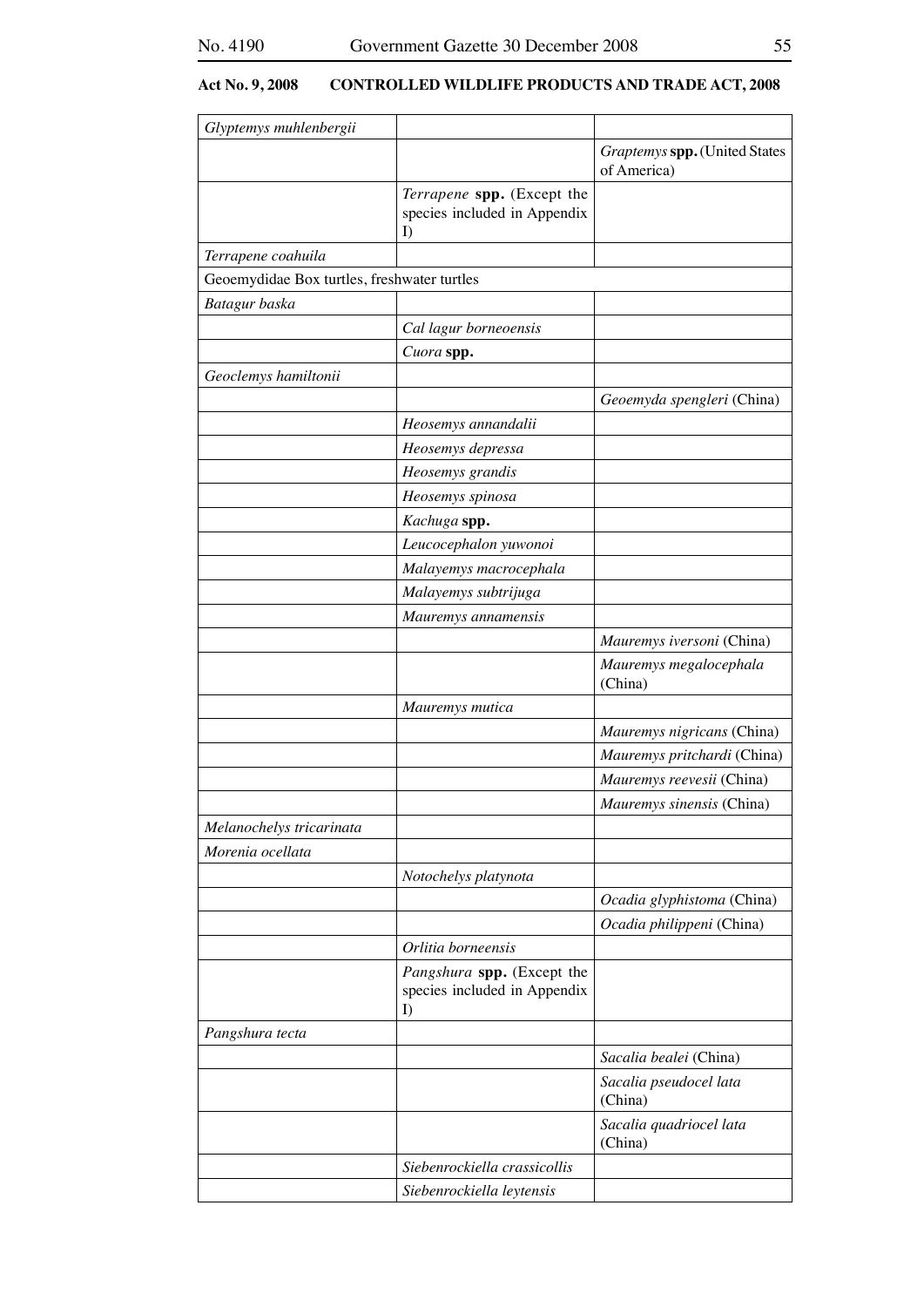| Platysternidae Big-headed turtle                 |                                                                                                                                                                                                                                             |                                   |
|--------------------------------------------------|---------------------------------------------------------------------------------------------------------------------------------------------------------------------------------------------------------------------------------------------|-----------------------------------|
|                                                  | Platysternon megacephalum                                                                                                                                                                                                                   |                                   |
| Podocnemididae Afro-American side-necked turtles |                                                                                                                                                                                                                                             |                                   |
|                                                  | Erymnochelys madagasca-<br>riensis                                                                                                                                                                                                          |                                   |
|                                                  | Peltocephalus dumerilianus                                                                                                                                                                                                                  |                                   |
|                                                  | Podocnemis spp.                                                                                                                                                                                                                             |                                   |
| <b>Testudinidae Tortoises</b>                    |                                                                                                                                                                                                                                             |                                   |
|                                                  | Testudinidae spp. (Except the<br>species included in Appendix<br>I. A zero annual export<br>quota has been established<br>for Geochelone sulcata for<br>specimens removed from the<br>wild and traded for primarily<br>commercial purposes) |                                   |
| Astrochelys radiata                              |                                                                                                                                                                                                                                             |                                   |
| Astrochelys yniphora                             |                                                                                                                                                                                                                                             |                                   |
| Chelonoidis nigra                                |                                                                                                                                                                                                                                             |                                   |
| Gopherus flavomarginatus                         |                                                                                                                                                                                                                                             |                                   |
| Psammobates geometricus                          |                                                                                                                                                                                                                                             |                                   |
| Pyxis arachnoides                                |                                                                                                                                                                                                                                             |                                   |
| Pyxis planicauda                                 |                                                                                                                                                                                                                                             |                                   |
| Testudo kleinmanni                               |                                                                                                                                                                                                                                             |                                   |
| Trionychidae Softshell turtles, terrapins        |                                                                                                                                                                                                                                             |                                   |
|                                                  | Amyda cartilaginea                                                                                                                                                                                                                          |                                   |
| Apalone spinifera atra                           |                                                                                                                                                                                                                                             |                                   |
| Aspideretes gangeticus                           |                                                                                                                                                                                                                                             |                                   |
| Aspideretes hurum                                |                                                                                                                                                                                                                                             |                                   |
| Aspideretes nigricans                            |                                                                                                                                                                                                                                             |                                   |
|                                                  | Chitra spp.                                                                                                                                                                                                                                 |                                   |
|                                                  | Lissemys punctata                                                                                                                                                                                                                           |                                   |
|                                                  | Lissemys scutata                                                                                                                                                                                                                            |                                   |
|                                                  |                                                                                                                                                                                                                                             | Palea steindachneri (China)       |
|                                                  | Pelochelys spp.                                                                                                                                                                                                                             |                                   |
|                                                  |                                                                                                                                                                                                                                             | Pelodiscus axenaria (China)       |
|                                                  |                                                                                                                                                                                                                                             | Pelodiscus maackii (China)        |
|                                                  |                                                                                                                                                                                                                                             | Pelodiscus parviformis<br>(China) |
|                                                  |                                                                                                                                                                                                                                             | Rafetus swinhoei (China)          |
|                                                  | <b>CLASS AMPHIBIA (AMPHIBIANS)</b>                                                                                                                                                                                                          |                                   |
| <b>ANURA</b>                                     |                                                                                                                                                                                                                                             |                                   |
| <b>Bufonidae Toads</b>                           |                                                                                                                                                                                                                                             |                                   |
| Altiphrynoides spp.                              |                                                                                                                                                                                                                                             |                                   |
| Atelopus zeteki                                  |                                                                                                                                                                                                                                             |                                   |
| <b>Bufo</b> periglenes                           |                                                                                                                                                                                                                                             |                                   |
| <b>Bufo</b> superciliaris                        |                                                                                                                                                                                                                                             |                                   |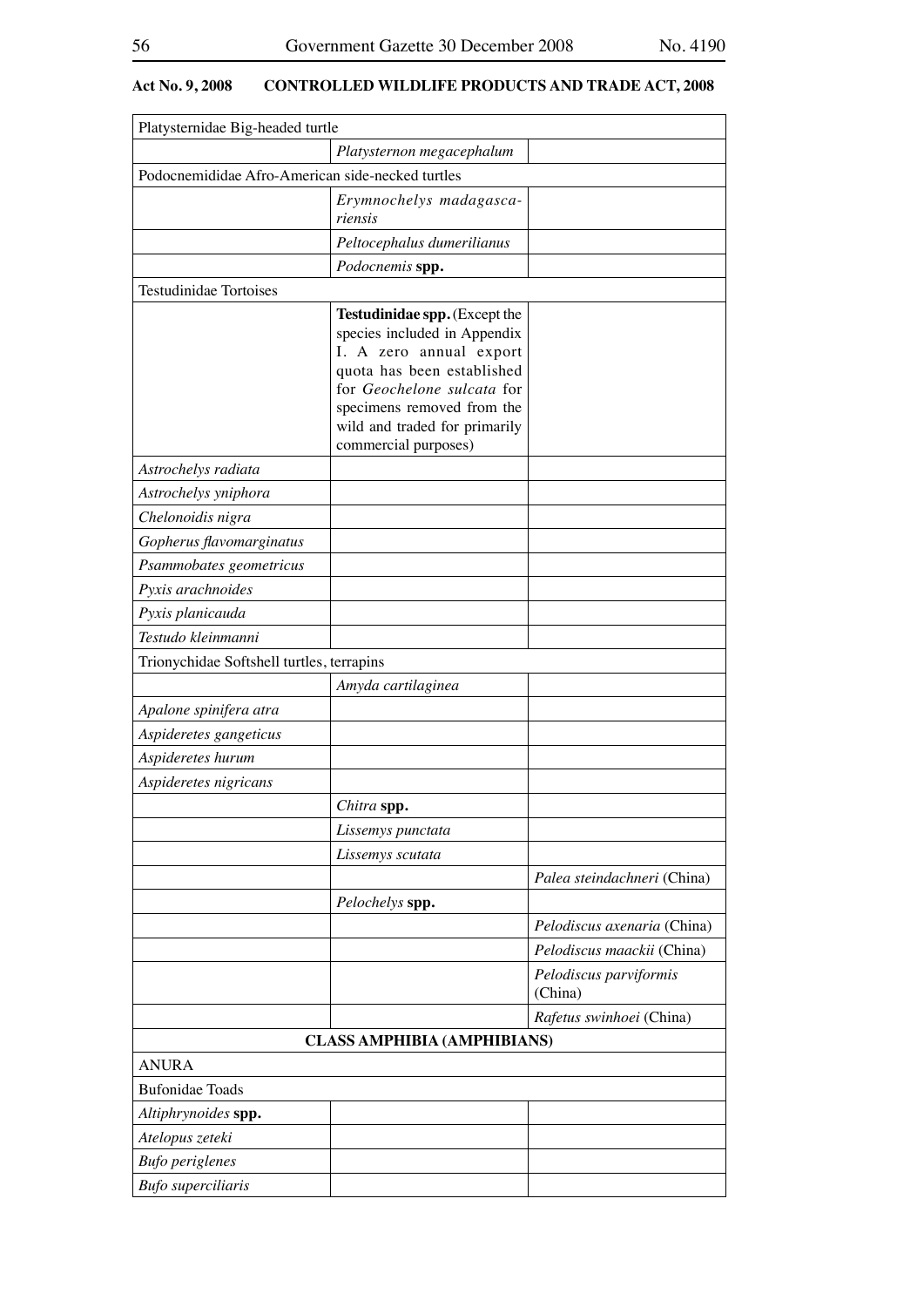| Nectophrynoides spp.                                              |                                                                                                                                                                                       |  |
|-------------------------------------------------------------------|---------------------------------------------------------------------------------------------------------------------------------------------------------------------------------------|--|
| Nimbaphrynoides spp.                                              |                                                                                                                                                                                       |  |
| Spinophrynoides spp.                                              |                                                                                                                                                                                       |  |
| Dendrobatidae Poison frogs                                        |                                                                                                                                                                                       |  |
|                                                                   | Allobates femoralis                                                                                                                                                                   |  |
|                                                                   | Cryptophyllobates azurei-<br>ventris                                                                                                                                                  |  |
|                                                                   | Allobates zaparo                                                                                                                                                                      |  |
|                                                                   | Dendrobates spp.                                                                                                                                                                      |  |
|                                                                   | Epipedobates spp.                                                                                                                                                                     |  |
|                                                                   | Phyllobates spp.                                                                                                                                                                      |  |
| Mantellidae Mantellas                                             |                                                                                                                                                                                       |  |
|                                                                   | Mantella spp.                                                                                                                                                                         |  |
| Microhylidae Red rain frog, tomato frog                           |                                                                                                                                                                                       |  |
| Dyscophus antongilii                                              |                                                                                                                                                                                       |  |
|                                                                   | Scaphiophryne gottlebei                                                                                                                                                               |  |
| Myobatrachidae Gastric-brooding frogs                             |                                                                                                                                                                                       |  |
|                                                                   | Rheobatrachus spp.                                                                                                                                                                    |  |
| Ranidae Frogs                                                     |                                                                                                                                                                                       |  |
|                                                                   | Euphlyctis hexadactylus                                                                                                                                                               |  |
|                                                                   | Hoplobatrachus tigerinus                                                                                                                                                              |  |
| <b>CAUDATA</b>                                                    |                                                                                                                                                                                       |  |
| Ambystomatidae Axolotls                                           |                                                                                                                                                                                       |  |
|                                                                   | Ambystoma dumerilii                                                                                                                                                                   |  |
|                                                                   | Ambystoma mexicanum                                                                                                                                                                   |  |
| Cryptobranchidae Giant salamanders                                |                                                                                                                                                                                       |  |
| Andrias spp.                                                      |                                                                                                                                                                                       |  |
|                                                                   | <b>CLASS ELASMOBRANCHII (SHARKS)</b>                                                                                                                                                  |  |
| <b>LAMNIFORMES</b>                                                |                                                                                                                                                                                       |  |
| Cetorhinidae Basking shark                                        |                                                                                                                                                                                       |  |
|                                                                   | Cetorhinus maximus                                                                                                                                                                    |  |
| Lamnidae Great white shark                                        |                                                                                                                                                                                       |  |
|                                                                   | Carcharodon carcharias                                                                                                                                                                |  |
| <b>ORECTOLOBIFORMES</b>                                           |                                                                                                                                                                                       |  |
| Rhincodontidae Whale shark                                        |                                                                                                                                                                                       |  |
|                                                                   | Rhincodon typus                                                                                                                                                                       |  |
| <b>RAJIFORMES</b>                                                 |                                                                                                                                                                                       |  |
| Pristidae Sawfishes                                               |                                                                                                                                                                                       |  |
| Pristidae spp. (Except the<br>species included in Appendix<br>II) |                                                                                                                                                                                       |  |
|                                                                   | Pristis microdon (For the<br>exclusive purpose of allowing<br>international trade in live<br>animals to appropriate and<br>acceptable aquaria for primarily<br>conservation purposes) |  |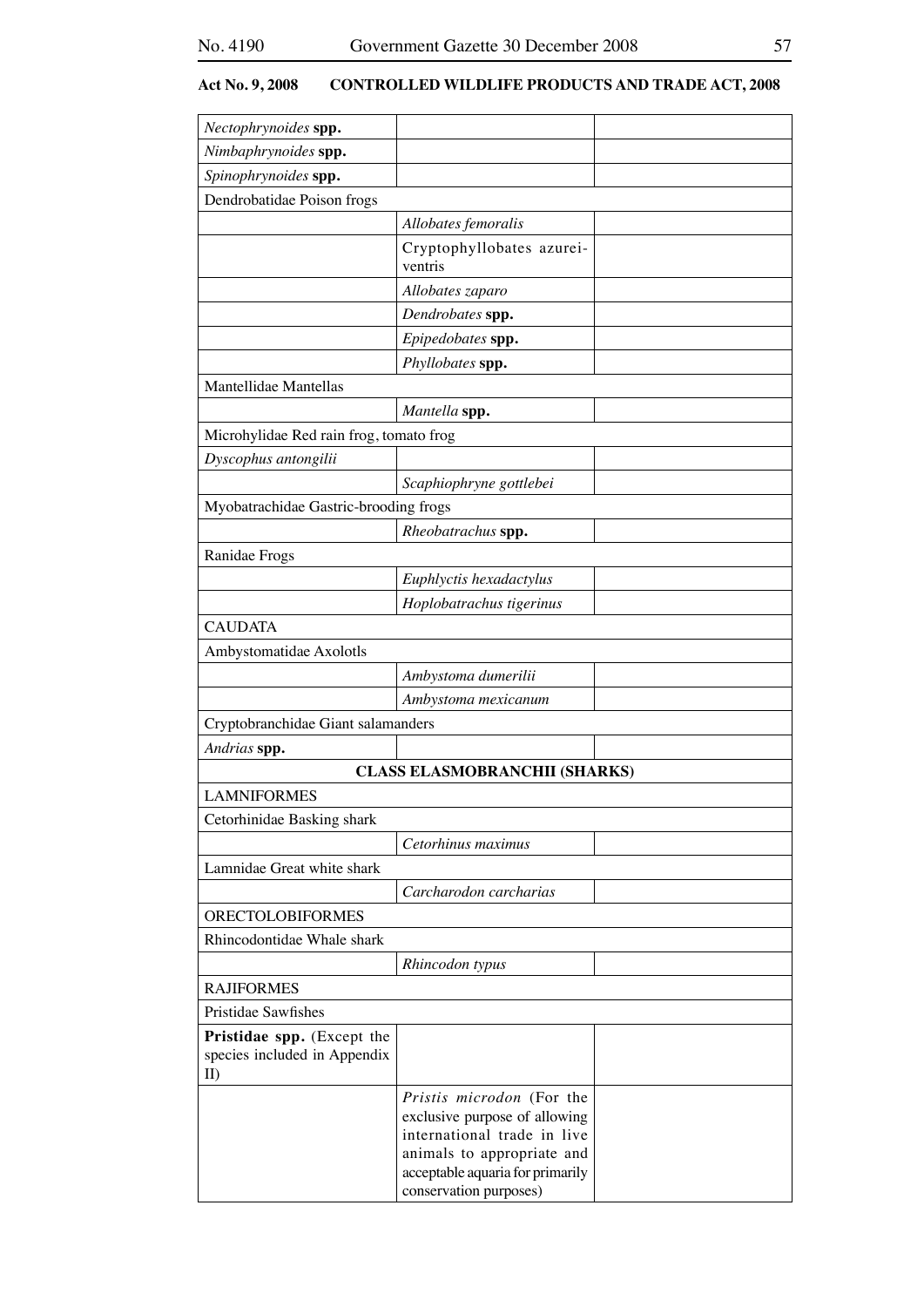| <b>CLASS ACTINOPTERYGII (FISHES)</b>       |                                                                                        |                                  |  |
|--------------------------------------------|----------------------------------------------------------------------------------------|----------------------------------|--|
|                                            | ACIPENSERIFORMES Paddlefishes, sturgeons                                               |                                  |  |
|                                            | <b>ACIPENSERIFORMES</b> spp.<br>(Except the species included in<br>Appendix I)         |                                  |  |
| Acipenseridae Sturgeons                    |                                                                                        |                                  |  |
| Acipenser brevirostrum                     |                                                                                        |                                  |  |
| Acipenser sturio                           |                                                                                        |                                  |  |
| <b>ANGUILLIFORMES</b>                      |                                                                                        |                                  |  |
| Anguillidae Freshwater eels                |                                                                                        |                                  |  |
|                                            | Anguilla anguilla (Entry into<br>force delayed 18 months, i.e.<br>until 13 March 2009) |                                  |  |
| <b>CYPRINIFORMES</b>                       |                                                                                        |                                  |  |
| Catostomidae Cui-ui                        |                                                                                        |                                  |  |
| Chasmistes cujus                           |                                                                                        |                                  |  |
| Cyprinidae Blind carps, plaeesok           |                                                                                        |                                  |  |
|                                            | Caecobarbus geertsi                                                                    |                                  |  |
| Probarbus jullieni                         |                                                                                        |                                  |  |
| <b>OSTEOGLOSSIFORMES</b>                   |                                                                                        |                                  |  |
| Osteoglossidae Arapaima, bonytongue        |                                                                                        |                                  |  |
|                                            | Arapaima gigas                                                                         |                                  |  |
| Scleropages formosus                       |                                                                                        |                                  |  |
| <b>PERCIFORMES</b>                         |                                                                                        |                                  |  |
| Labridae Wrasses                           |                                                                                        |                                  |  |
|                                            | Cheilinus undulatus                                                                    |                                  |  |
| Sciaenidae Totoaba                         |                                                                                        |                                  |  |
| Totoaba macdonaldi                         |                                                                                        |                                  |  |
| <b>SILURIFORMES</b>                        |                                                                                        |                                  |  |
| Pangasiidae Pangasid catfish               |                                                                                        |                                  |  |
| Pangasianodon gigas                        |                                                                                        |                                  |  |
| <b>SYNGNATHIFORMES</b>                     |                                                                                        |                                  |  |
| Syngnathidae Pipefishes, seahorses         |                                                                                        |                                  |  |
|                                            | Hippocampus spp.                                                                       |                                  |  |
|                                            | <b>CLASS SARCOPTERYGII (LUNGFISHES)</b>                                                |                                  |  |
| <b>CERATODONTIFORMES</b>                   |                                                                                        |                                  |  |
| Ceratodontidae Australian lungfish         |                                                                                        |                                  |  |
|                                            | Neoceratodus forsteri                                                                  |                                  |  |
| <b>COELACANTHIFORMES</b>                   |                                                                                        |                                  |  |
| Latimeriidae Coelacanths                   |                                                                                        |                                  |  |
| Latimeria spp.                             |                                                                                        |                                  |  |
| PHYLUMECHINODERMATA                        |                                                                                        |                                  |  |
| <b>CLASS HOLOTHUROIDEA (SEA CUCUMBERS)</b> |                                                                                        |                                  |  |
| <b>ASPIDOCHIROTIDA</b>                     |                                                                                        |                                  |  |
| Stichopodidae Sea cucumbers                |                                                                                        |                                  |  |
|                                            |                                                                                        | Isostichopus fuscus<br>(Ecuador) |  |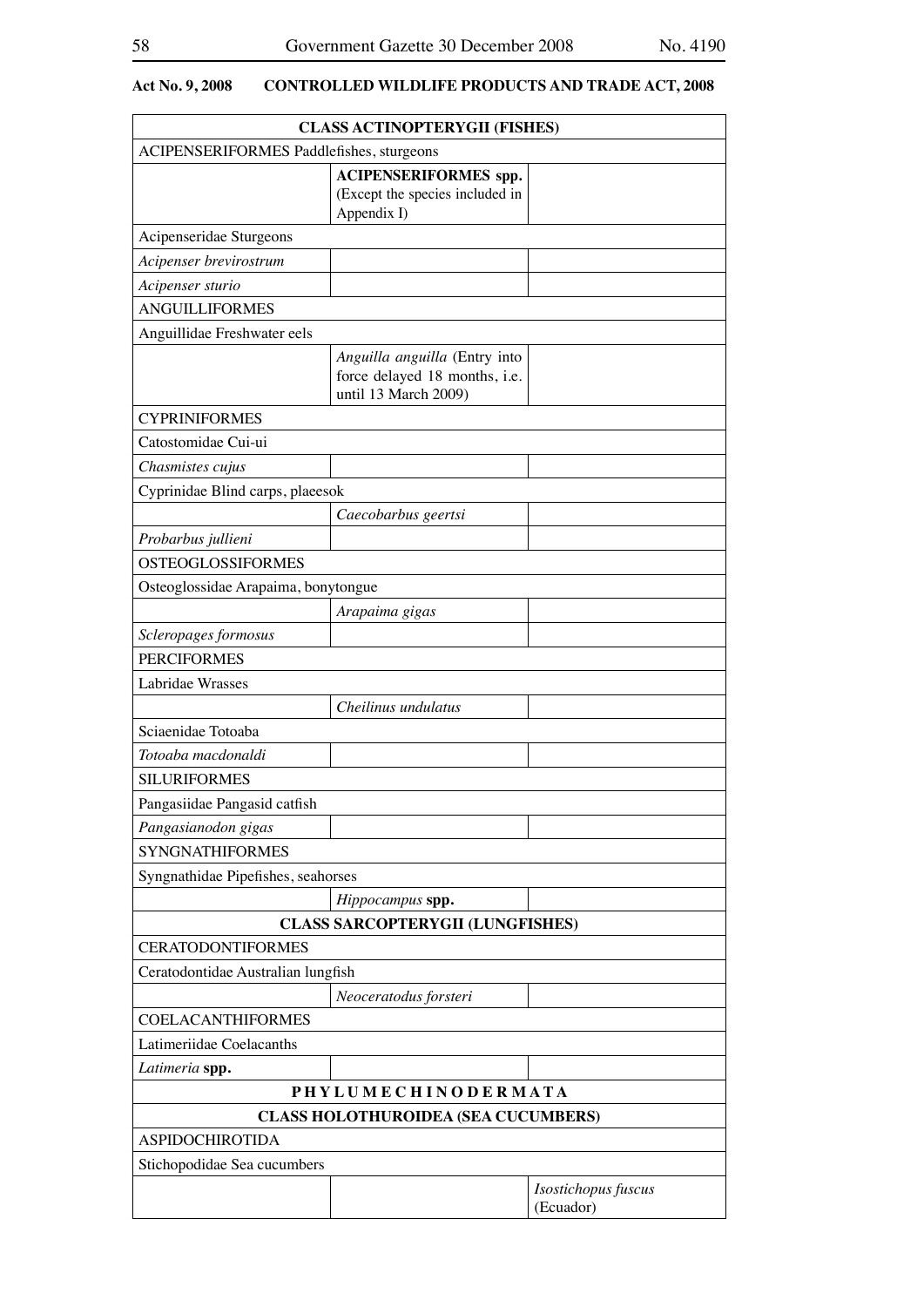|                                                            | <b>PHYLUMARTHROPODA</b>                   |                              |
|------------------------------------------------------------|-------------------------------------------|------------------------------|
| <b>CLASS ARACHNIDA (SCORPIONS AND SPIDERS)</b>             |                                           |                              |
| <b>ARANEAE</b>                                             |                                           |                              |
| Theraphosidae Red-kneed tarantulas, tarantulas             |                                           |                              |
|                                                            | Aphonopelma albiceps                      |                              |
|                                                            | Aphonopelma pal lidum                     |                              |
|                                                            | Brachypelma spp.                          |                              |
| <b>SCORPIONES</b>                                          |                                           |                              |
| Scorpionidae Scorpions                                     |                                           |                              |
|                                                            | Pandinus dictator                         |                              |
|                                                            | Pandinus gambiensis                       |                              |
|                                                            | Pandinus imperator                        |                              |
|                                                            | <b>CLASS INSECTA (INSECTS)</b>            |                              |
| <b>COLEOPTERA</b>                                          |                                           |                              |
| Lucanidae Cape stag beetles                                |                                           |                              |
|                                                            |                                           | Colophon spp. (South Africa) |
| <b>LEPIDOPTERA</b>                                         |                                           |                              |
| Papilionidae Birdwing butterflies, swallowtail butterflies |                                           |                              |
|                                                            | Atrophaneura jophon                       |                              |
|                                                            | Atrophaneura pandiyana                    |                              |
|                                                            | Bhutanitis spp.                           |                              |
|                                                            | Ornithoptera spp. (Except the             |                              |
|                                                            | species included in Appendix              |                              |
|                                                            | I)                                        |                              |
| Ornithoptera alexandrae                                    |                                           |                              |
| Papilio chikae                                             |                                           |                              |
| Papilio homerus                                            |                                           |                              |
| Papilio hospiton                                           |                                           |                              |
|                                                            | Parnassius apollo                         |                              |
|                                                            | Teinopalpus spp.                          |                              |
|                                                            | Trogonoptera spp.                         |                              |
|                                                            | Troides spp.                              |                              |
|                                                            | PHYLUMANNELIDA                            |                              |
|                                                            | <b>CLASS HIRUDINOIDEA (LEECHES)</b>       |                              |
| ARHYNCHOBDELLIDA                                           |                                           |                              |
| Hirudinidae Medicinal leech                                |                                           |                              |
|                                                            | Hirudo medicinalis                        |                              |
|                                                            | PHYLUMMOLLUSCA                            |                              |
|                                                            | <b>CLASS BIVALVIA (CLAMS AND MUSSELS)</b> |                              |
| <b>MYTILOIDA</b>                                           |                                           |                              |
| Mytilidae Marine mussels                                   |                                           |                              |
|                                                            | Lithophaga lithophaga                     |                              |
| <b>UNIONOIDA</b>                                           |                                           |                              |
| Unionidae Freshwater mussels, pearly mussels               |                                           |                              |
| Conradil la caelata                                        |                                           |                              |
|                                                            | Cyprogenia aberti                         |                              |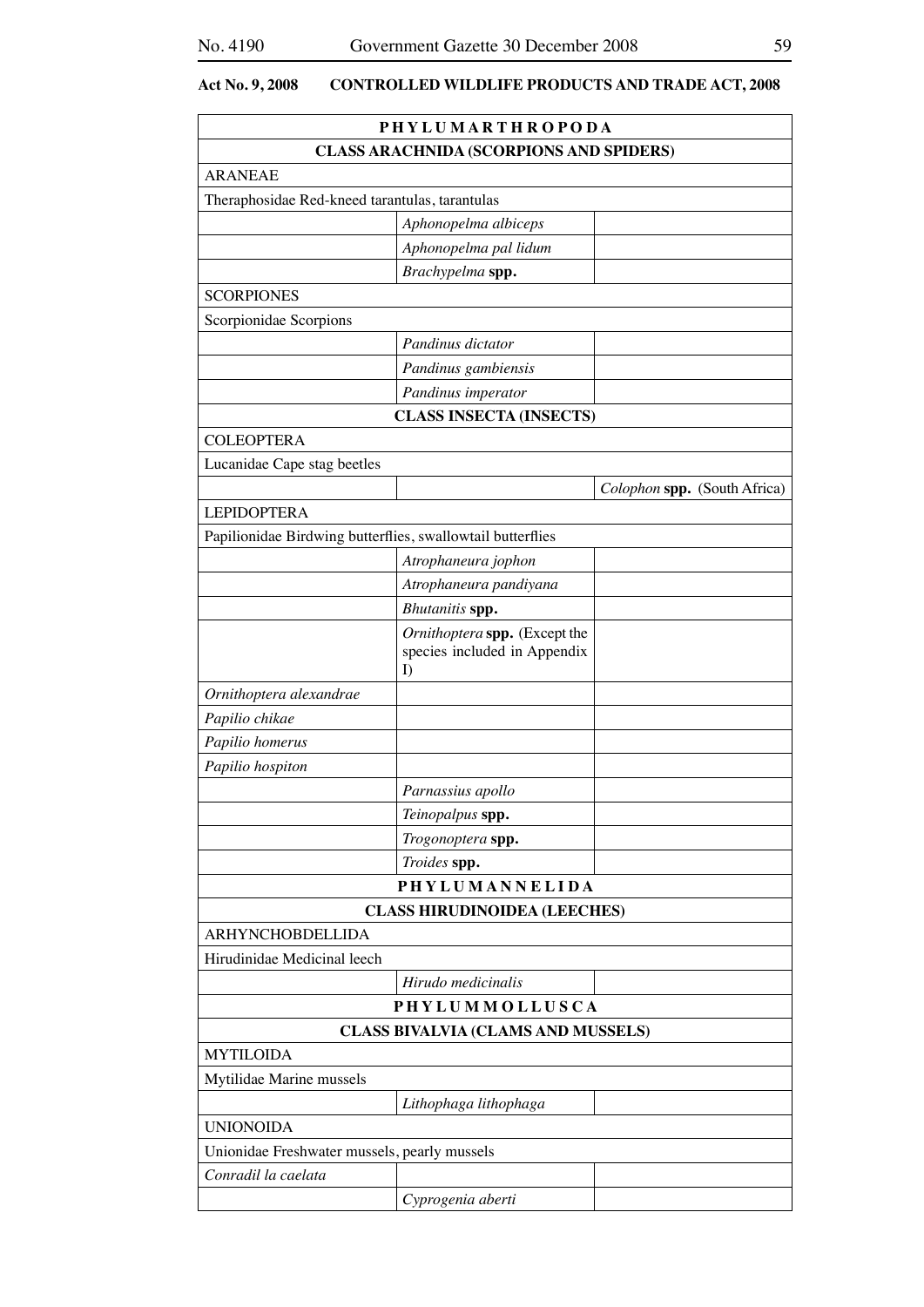| Dromus dromas                                 |                                              |                               |
|-----------------------------------------------|----------------------------------------------|-------------------------------|
| Epioblasma curtisi                            |                                              |                               |
| Epioblasma florentina                         |                                              |                               |
| Epioblasma sampsonii                          |                                              |                               |
| Epioblasma sulcata perobli-<br>qua            |                                              |                               |
| Epioblasma torulosa guberna-<br>culum         |                                              |                               |
|                                               | Epioblasma torulosa ran-<br>giana            |                               |
| Epioblasma torulosa torulosa                  |                                              |                               |
| Epioblasma turgidula                          |                                              |                               |
| Epioblasma walkeri                            |                                              |                               |
| Fusconaia cuneolus                            |                                              |                               |
| Fusconaia edgariana                           |                                              |                               |
| Lampsilis higginsii                           |                                              |                               |
| Lampsilis orbiculata orbicu-<br>lata          |                                              |                               |
| Lampsilis satur                               |                                              |                               |
| Lampsilis virescens                           |                                              |                               |
| Plethobasus cicatricosus                      |                                              |                               |
| Plethobasus cooperianus                       |                                              |                               |
|                                               | Pleurobema clava                             |                               |
| Pleurobema plenum                             |                                              |                               |
| Potamilus capax                               |                                              |                               |
| Quadrula intermedia                           |                                              |                               |
| Quadrula sparsa                               |                                              |                               |
| Toxolasma cylindrella                         |                                              |                               |
| Unio nickliniana                              |                                              |                               |
| Unio tampicoensis tecomaten-<br>sis           |                                              |                               |
| Vil losa trabalis                             |                                              |                               |
| <b>VENEROIDA</b>                              |                                              |                               |
| Tridacnidae Giant clams                       |                                              |                               |
|                                               | Tridacnidae spp.                             |                               |
|                                               | <b>CLASS GASTROPODA (SNAILS AND CONCHES)</b> |                               |
| <b>ARCHAEOGASTROPODA</b>                      |                                              |                               |
| Haliotidae Abalones                           |                                              |                               |
|                                               |                                              | Haliotis midae (South Africa) |
| MESOGASTROPODA                                |                                              |                               |
| Strombidae Queen conch                        |                                              |                               |
|                                               | Strombus gigas                               |                               |
| <b>STYLOMMATOPHORA</b>                        |                                              |                               |
| Achatinellidae Agate snails, oahu tree snails |                                              |                               |
| Achatinella spp.                              |                                              |                               |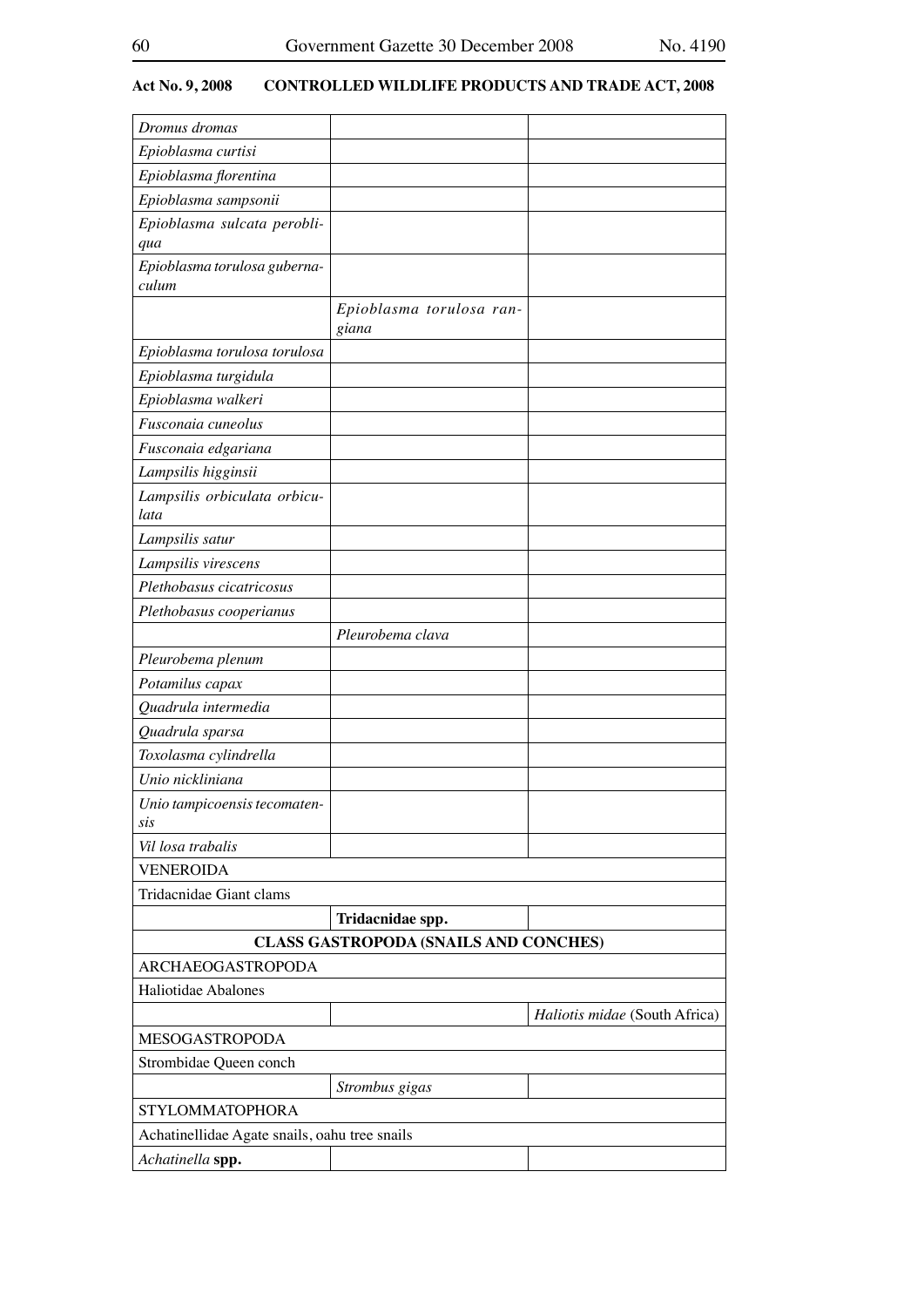| Camaenidae Green tree snail            |                                                           |                             |  |
|----------------------------------------|-----------------------------------------------------------|-----------------------------|--|
|                                        | Papustyla pulcherrima                                     |                             |  |
|                                        | PHYLUMCNIDARIA                                            |                             |  |
|                                        | <b>CLASS ANTHOZOA (CORALS, SEA ANEMONES)</b>              |                             |  |
| <b>ANTIPATHARIA Black corals</b>       |                                                           |                             |  |
|                                        | <b>ANTIPATHARIA spp.</b>                                  |                             |  |
| <b>GORGONACEAE</b>                     |                                                           |                             |  |
| Coralliidae                            |                                                           |                             |  |
|                                        |                                                           | Corallium elatius (China)   |  |
|                                        |                                                           | Corallium japonicum (China) |  |
|                                        |                                                           | Corallium konjoi (China)    |  |
|                                        |                                                           | Corallium secundum (China)  |  |
| <b>HELIOPORACEA</b>                    |                                                           |                             |  |
| Helioporidae Blue corals               |                                                           |                             |  |
|                                        | Helioporidae spp. (Includes                               |                             |  |
|                                        | only the species Heliopora                                |                             |  |
|                                        | coerulea. Fossils are not<br>subject to the provisions of |                             |  |
|                                        | the Convention)                                           |                             |  |
| <b>SCLERACTINIA Stony corals</b>       |                                                           |                             |  |
|                                        | <b>SCLERACTINIA</b><br>spp.                               |                             |  |
|                                        | (Fossils are not subject to the                           |                             |  |
|                                        | provisions of the Convention)                             |                             |  |
| <b>STOLONIFERA</b>                     |                                                           |                             |  |
| Tubiporidae Organ-pipe corals          |                                                           |                             |  |
|                                        | Tubiporidae spp. (Fossils are                             |                             |  |
|                                        | not subject to the provisions of<br>the Convention)       |                             |  |
|                                        | <b>CLASS HYDROZOA</b>                                     |                             |  |
|                                        | (SEA FERNS, FIRE CORALS, STINGING MEDUSAE)                |                             |  |
| <b>MILLEPORINA</b>                     |                                                           |                             |  |
| Milleporidae Fire corals               |                                                           |                             |  |
|                                        | Milleporidae spp. (Fossils are                            |                             |  |
|                                        | not subject to the provisions of                          |                             |  |
|                                        | the Convention)                                           |                             |  |
| <b>STYLASTERINA</b>                    |                                                           |                             |  |
| Stylasteridae Lace corals              |                                                           |                             |  |
|                                        | Stylasteridae spp. (Fossils are                           |                             |  |
|                                        | not subject to the provisions of<br>the Convention)       |                             |  |
|                                        | FLORA (PLANTS)                                            |                             |  |
| <b>AGAVACEAE Agaves</b>                |                                                           |                             |  |
| Agave parviflora                       |                                                           |                             |  |
|                                        | Agave victoriae-reginae #1                                |                             |  |
|                                        | Nolina interrata                                          |                             |  |
|                                        |                                                           |                             |  |
| AMARYLLIDACEAE Snowdrops, sternbergias |                                                           |                             |  |
|                                        | Galanthus spp. #1                                         |                             |  |
|                                        | Sternbergia spp. #1                                       |                             |  |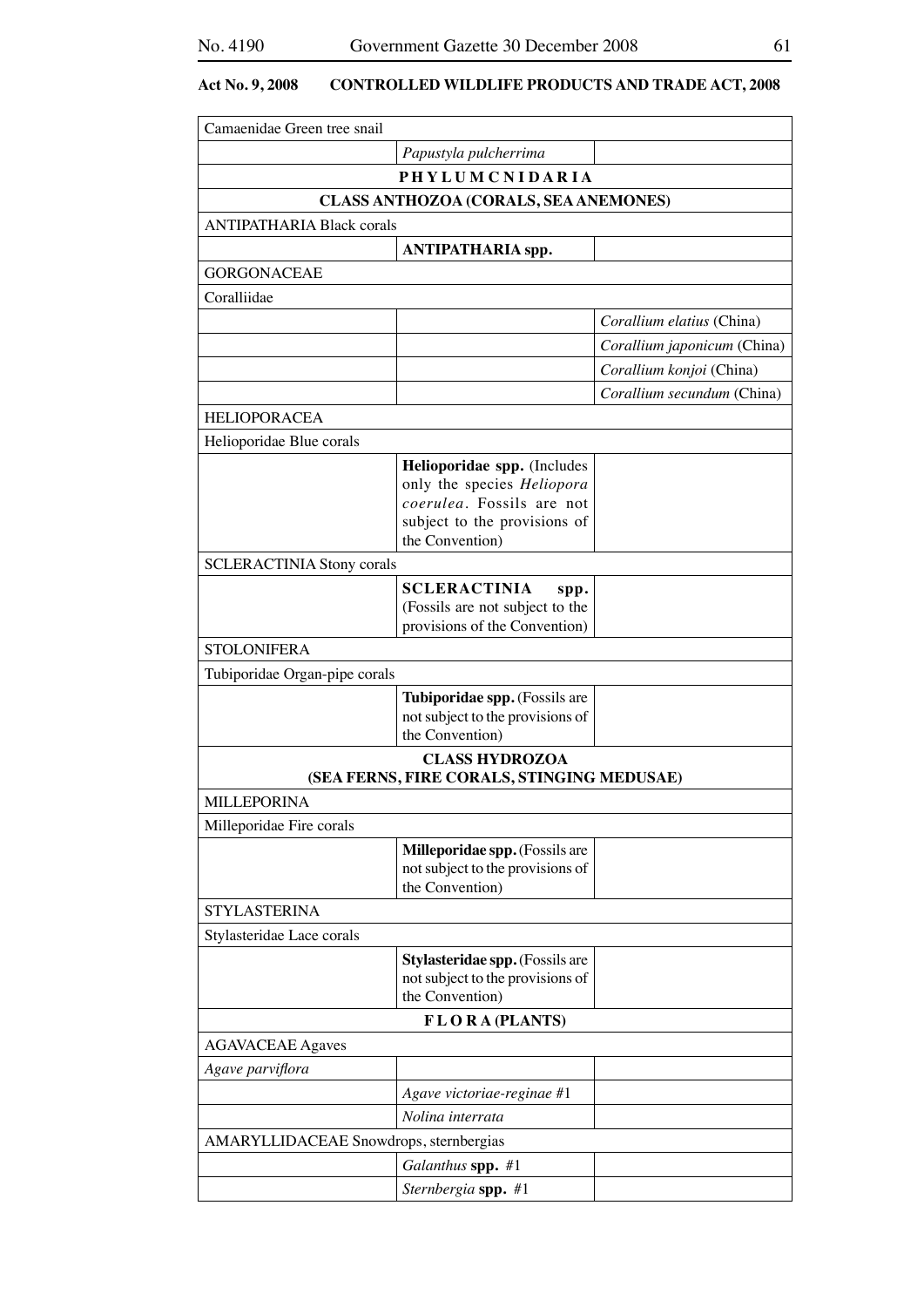| APOCYNACEAE Elephant trunks, hoodias |                                                                                                                                                        |  |
|--------------------------------------|--------------------------------------------------------------------------------------------------------------------------------------------------------|--|
|                                      | Hoodia spp. #9                                                                                                                                         |  |
|                                      | Pachypodium spp. #1 (Ex-<br>cept the species included in<br>Appendix I)                                                                                |  |
| Pachypodium ambongense               |                                                                                                                                                        |  |
| Pachypodium baronii                  |                                                                                                                                                        |  |
| Pachypodium decaryi                  |                                                                                                                                                        |  |
|                                      | Rauvolfia serpentina #2                                                                                                                                |  |
| <b>ARALIACEAE Ginseng</b>            |                                                                                                                                                        |  |
|                                      | Panax ginseng #3 Only the<br>population of the Russian<br>Federation; no other popu-<br>lation is included in the Ap-<br>pendices)                     |  |
|                                      | Panax quinquefolius #3                                                                                                                                 |  |
| ARAUCARIACEAE Monkey-puzzle tree     |                                                                                                                                                        |  |
| Araucaria araucana                   |                                                                                                                                                        |  |
| BERBERIDACEAE May-apple              |                                                                                                                                                        |  |
|                                      | Podophyllum hexandrum #2                                                                                                                               |  |
| BROMELIACEAE Air plants, bromelias   |                                                                                                                                                        |  |
|                                      | Tillandsia harrisii #1                                                                                                                                 |  |
|                                      | Tillandsia kammii #1                                                                                                                                   |  |
|                                      | Tillandsia kautskyi #1                                                                                                                                 |  |
|                                      | Tillandsia mauryana #1                                                                                                                                 |  |
|                                      | Tillandsia sprengeliana #1                                                                                                                             |  |
|                                      | Tillandsia sucrei #1                                                                                                                                   |  |
|                                      | Tillandsia xerographica #1                                                                                                                             |  |
| <b>CACTACEAE Cacti</b>               |                                                                                                                                                        |  |
|                                      | CACTACEAE spp. <sup>6</sup> #4<br>(Except the species included<br>in Appendix I and except<br>Pereskia spp., Pereskiopsis<br>spp. and Quiabentia spp.) |  |
| Ariocarpus spp.                      |                                                                                                                                                        |  |
| Astrophytum asterias                 |                                                                                                                                                        |  |
| Aztekium ritteri                     |                                                                                                                                                        |  |
| Coryphantha werdermannii             |                                                                                                                                                        |  |
| Discocactus spp.                     |                                                                                                                                                        |  |
| Echinocereus ferreirianus<br>spp.    |                                                                                                                                                        |  |
| lindsayi                             |                                                                                                                                                        |  |
| Echinocereus schmollii               |                                                                                                                                                        |  |
| Escobaria minima                     |                                                                                                                                                        |  |
| Escobaria sneedii                    |                                                                                                                                                        |  |
| Mammillaria pectinifera              |                                                                                                                                                        |  |
| Mammillaria solisioides              |                                                                                                                                                        |  |
| Melocactus conoideus                 |                                                                                                                                                        |  |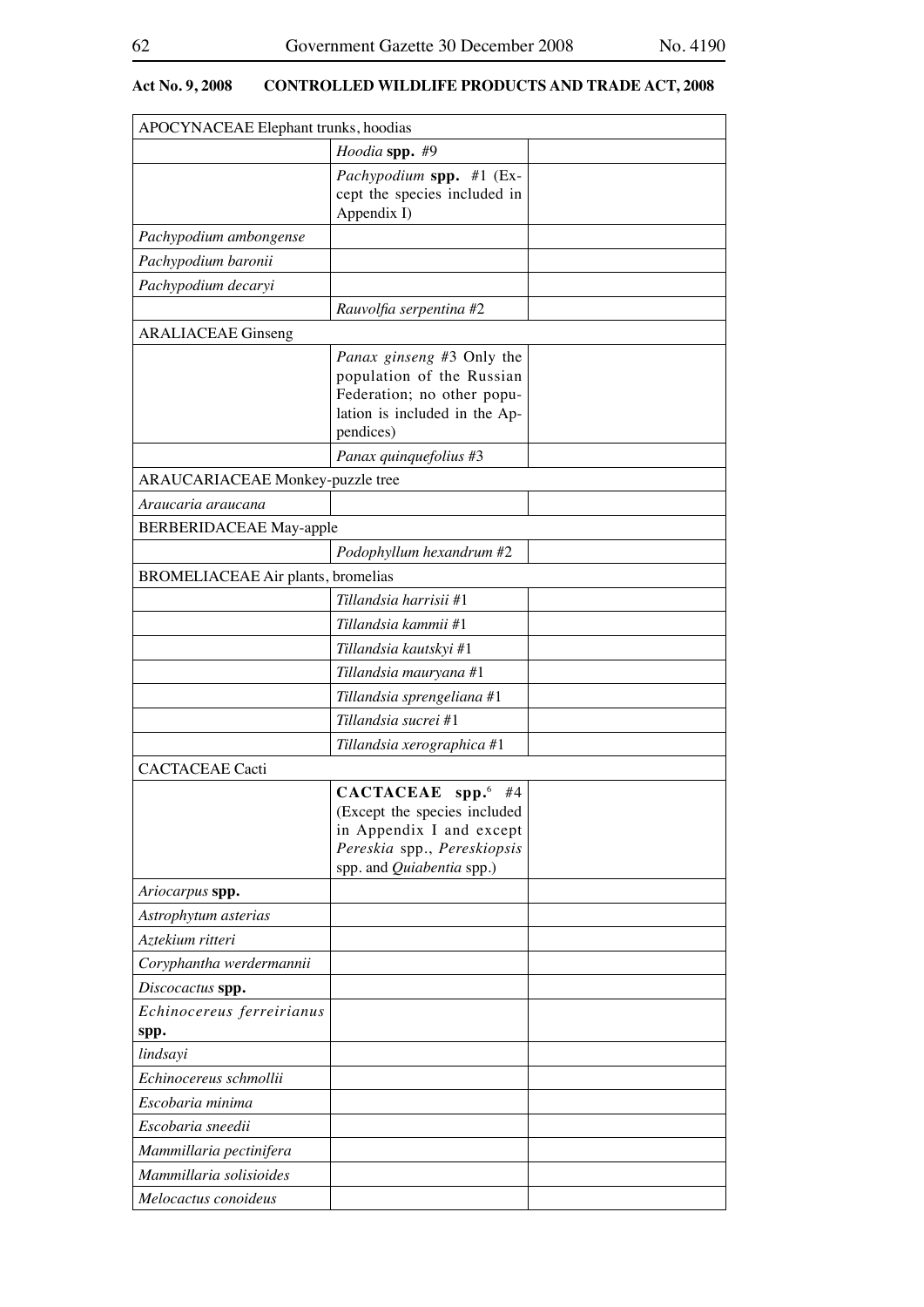| Melocactus deinacanthus                     |                                                                                                                      |  |
|---------------------------------------------|----------------------------------------------------------------------------------------------------------------------|--|
| Melocactus glaucescens                      |                                                                                                                      |  |
| Melocactus paucispinus                      |                                                                                                                      |  |
| Obregonia denegrii                          |                                                                                                                      |  |
| Pachycereus militaris                       |                                                                                                                      |  |
| Pediocactus bradyi                          |                                                                                                                      |  |
| Pediocactus knowltonii                      |                                                                                                                      |  |
| Pediocactus paradinei                       |                                                                                                                      |  |
| Pediocactus peeblesianus                    |                                                                                                                      |  |
| Pediocactus sileri                          |                                                                                                                      |  |
| Pelecyphora spp.                            |                                                                                                                      |  |
| Sclerocactus brevihamatus<br>spp. tobuschii |                                                                                                                      |  |
| Sclerocactus erectocentrus                  |                                                                                                                      |  |
| Sclerocactus glaucus                        |                                                                                                                      |  |
| Sclerocactus mariposensis                   |                                                                                                                      |  |
| Sclerocactus mesae-verdae                   |                                                                                                                      |  |
| Sclerocactus nyensis                        |                                                                                                                      |  |
| Sclerocactus papyracanthus                  |                                                                                                                      |  |
| Sclerocactus pubispinus                     |                                                                                                                      |  |
| Sclerocactus wrightiae                      |                                                                                                                      |  |
| Strombocactus spp.                          |                                                                                                                      |  |
| Turbinicarpus spp.                          |                                                                                                                      |  |
| Uebelmannia spp.                            |                                                                                                                      |  |
| CARYOCARACEAE Ajo                           |                                                                                                                      |  |
|                                             | Caryocar costaricense #1                                                                                             |  |
| COMPOSITAE (Asteraceae) Kuth                |                                                                                                                      |  |
| Saussurea costus                            |                                                                                                                      |  |
| <b>CRASSULACEAE Dudleyas</b>                |                                                                                                                      |  |
|                                             | Dudleya stolonifera                                                                                                  |  |
|                                             | Dudleya traskiae                                                                                                     |  |
| <b>CUPRESSACEAE Alerce, cypresses</b>       |                                                                                                                      |  |
| Fitzroya cupressoides                       |                                                                                                                      |  |
| Pilgerodendron uviferum                     |                                                                                                                      |  |
| <b>CYATHEACEAE</b> Tree-ferns               |                                                                                                                      |  |
|                                             | Cyathea spp. #1                                                                                                      |  |
| <b>CYCADACEAE</b> Cycads                    |                                                                                                                      |  |
|                                             | CYCADACEAE spp. #1                                                                                                   |  |
|                                             | (Except the species included<br>in Appendix I)                                                                       |  |
| Cycas beddomei                              |                                                                                                                      |  |
| DICKSONIACEAE Tree-ferns                    |                                                                                                                      |  |
|                                             | Cibotium barometz #1                                                                                                 |  |
|                                             | Dicksonia spp. #1 (Only the<br>populations of the Americas;<br>no other population is included<br>in the Appendices) |  |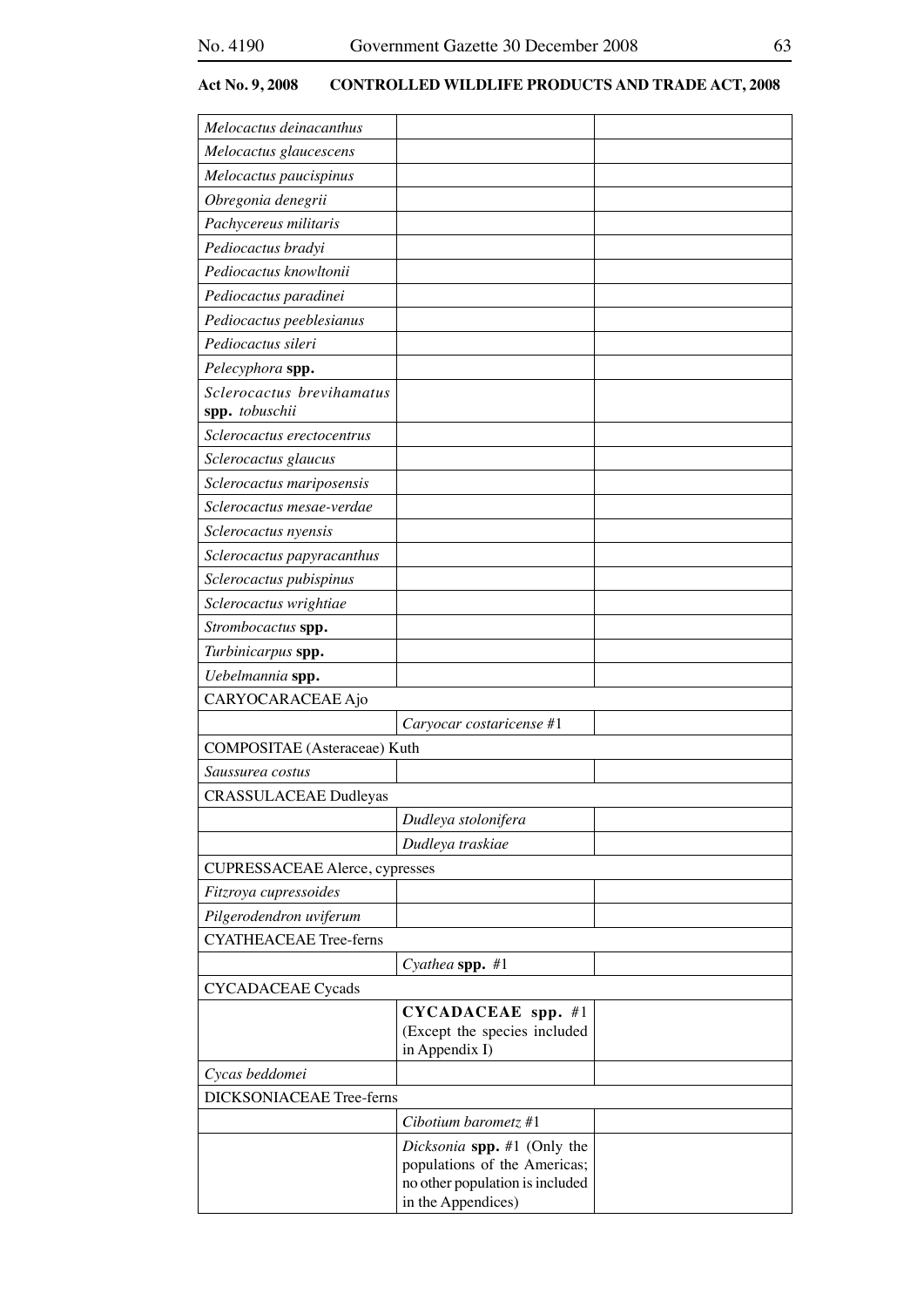| DIDIEREACEAE Alluaudias, didiereas                                                                                    |                                                                                                                                                                                                                                                                                                                                                                                                                                                                                                                                                                                                                                                 |                               |  |
|-----------------------------------------------------------------------------------------------------------------------|-------------------------------------------------------------------------------------------------------------------------------------------------------------------------------------------------------------------------------------------------------------------------------------------------------------------------------------------------------------------------------------------------------------------------------------------------------------------------------------------------------------------------------------------------------------------------------------------------------------------------------------------------|-------------------------------|--|
|                                                                                                                       | <b>DIDIEREACEAE</b> spp. #1                                                                                                                                                                                                                                                                                                                                                                                                                                                                                                                                                                                                                     |                               |  |
| DIOSCOREACEAE Elephants foot, kniss                                                                                   |                                                                                                                                                                                                                                                                                                                                                                                                                                                                                                                                                                                                                                                 |                               |  |
|                                                                                                                       | Dioscorea deltoidea #1                                                                                                                                                                                                                                                                                                                                                                                                                                                                                                                                                                                                                          |                               |  |
| DROSERACEAE Venus flytrap                                                                                             |                                                                                                                                                                                                                                                                                                                                                                                                                                                                                                                                                                                                                                                 |                               |  |
|                                                                                                                       | Dionaea muscipula #1                                                                                                                                                                                                                                                                                                                                                                                                                                                                                                                                                                                                                            |                               |  |
| EUPHORBIACEAE Spurges                                                                                                 |                                                                                                                                                                                                                                                                                                                                                                                                                                                                                                                                                                                                                                                 |                               |  |
|                                                                                                                       | Euphorbia spp. #1 (Succulent<br>species only except the<br>species included in Appendix<br>I. Artificially propagated<br>specimens of cultivars of<br>Euphorbia trigona, artificially<br>propagated specimens of crested,<br>fanshaped or colour mutants of<br>Euphorbia lactea, when grafted<br>on artificially propagated root<br>stock of Euphorbia neriifolia,<br>and artificially propagated<br>specimens of cultivars of<br>Euphorbia Milii when they<br>are traded in shipments of 100<br>or more plants and readily<br>recognizable as artificially<br>propagated specimens, are not<br>subject to the provisions of the<br>Convention) |                               |  |
| Euphorbia ambovombensis                                                                                               |                                                                                                                                                                                                                                                                                                                                                                                                                                                                                                                                                                                                                                                 |                               |  |
| Euphorbia capsaintemarien-<br>sis                                                                                     |                                                                                                                                                                                                                                                                                                                                                                                                                                                                                                                                                                                                                                                 |                               |  |
| Euphorbia cremersii (In-<br>cludes the forma viridifolia<br>and the var. rakotozafyi)<br>Euphorbia cylindrifolia (In- |                                                                                                                                                                                                                                                                                                                                                                                                                                                                                                                                                                                                                                                 |                               |  |
| cludes the ssp. tuberifera)                                                                                           |                                                                                                                                                                                                                                                                                                                                                                                                                                                                                                                                                                                                                                                 |                               |  |
| Euphorbia decaryi (Includes<br>the vars. ampanihyensis,<br>robinsonii and spirosticha)                                |                                                                                                                                                                                                                                                                                                                                                                                                                                                                                                                                                                                                                                                 |                               |  |
| Euphorbia francoisii                                                                                                  |                                                                                                                                                                                                                                                                                                                                                                                                                                                                                                                                                                                                                                                 |                               |  |
| Euphorbia moratii (Includes<br>the vars.antsingiensis, bemara-<br>hensis and multiflora)                              |                                                                                                                                                                                                                                                                                                                                                                                                                                                                                                                                                                                                                                                 |                               |  |
| Euphorbia parvicyathophora                                                                                            |                                                                                                                                                                                                                                                                                                                                                                                                                                                                                                                                                                                                                                                 |                               |  |
| Euphorbia quartziticola                                                                                               |                                                                                                                                                                                                                                                                                                                                                                                                                                                                                                                                                                                                                                                 |                               |  |
| Euphorbia tulearensis                                                                                                 |                                                                                                                                                                                                                                                                                                                                                                                                                                                                                                                                                                                                                                                 |                               |  |
| <b>FOUQUIERIACEAE Ocotillos</b>                                                                                       |                                                                                                                                                                                                                                                                                                                                                                                                                                                                                                                                                                                                                                                 |                               |  |
|                                                                                                                       | Fouquieria columnaris #1                                                                                                                                                                                                                                                                                                                                                                                                                                                                                                                                                                                                                        |                               |  |
| Fouquieria fasciculata                                                                                                |                                                                                                                                                                                                                                                                                                                                                                                                                                                                                                                                                                                                                                                 |                               |  |
| Fouquieria purpusii                                                                                                   |                                                                                                                                                                                                                                                                                                                                                                                                                                                                                                                                                                                                                                                 |                               |  |
| <b>GNETACEAE Gnetums</b>                                                                                              |                                                                                                                                                                                                                                                                                                                                                                                                                                                                                                                                                                                                                                                 |                               |  |
|                                                                                                                       |                                                                                                                                                                                                                                                                                                                                                                                                                                                                                                                                                                                                                                                 | Gnetum montanum #1<br>(Nepal) |  |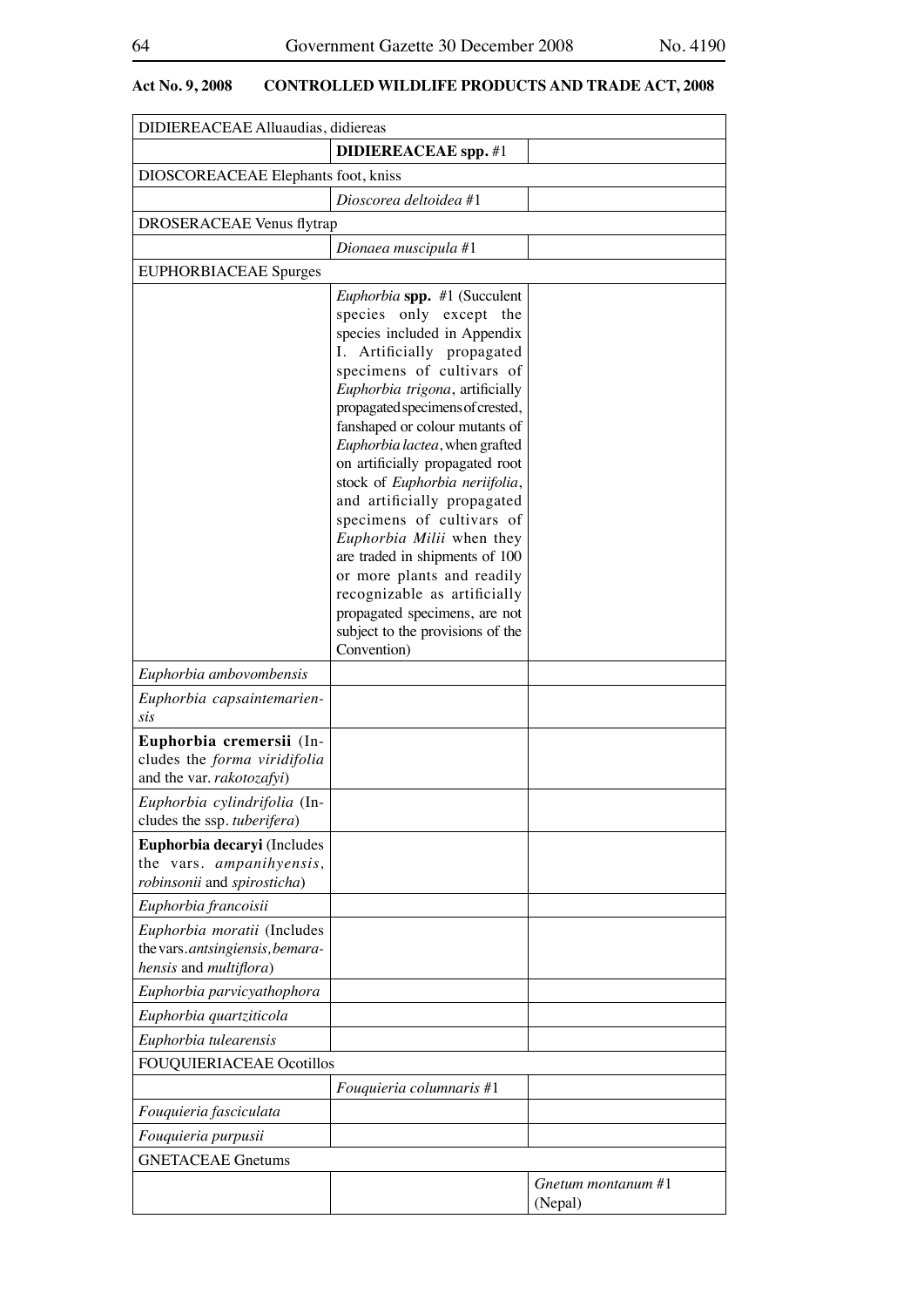| <b>JUGLANDACEAE Gavilan</b>                                                                    |                                                                                                                                                                               |                                                                                                                                                                                            |  |
|------------------------------------------------------------------------------------------------|-------------------------------------------------------------------------------------------------------------------------------------------------------------------------------|--------------------------------------------------------------------------------------------------------------------------------------------------------------------------------------------|--|
|                                                                                                | Oreomunnea pterocarpa #1                                                                                                                                                      |                                                                                                                                                                                            |  |
| LEGUMINOSAE (Fabaceae) Afrormosia, cristobal, rosewood, sandalwood                             |                                                                                                                                                                               |                                                                                                                                                                                            |  |
|                                                                                                | Caesalpinia echinata #10                                                                                                                                                      |                                                                                                                                                                                            |  |
| Dalbergia nigra                                                                                |                                                                                                                                                                               |                                                                                                                                                                                            |  |
|                                                                                                |                                                                                                                                                                               | Dalbergia retusa #5<br>[population of Guatemala<br>(Guatemala)]Dalbergia<br>stevensonii #5<br>[population of Guatemala<br>$(Guatemala)]$ Dipteryx<br>panamensis (Costa Rica,<br>Nicaragua) |  |
|                                                                                                | Pericopsis elata #5                                                                                                                                                           |                                                                                                                                                                                            |  |
|                                                                                                | Platymiscium pleiostachyum<br>#1                                                                                                                                              |                                                                                                                                                                                            |  |
|                                                                                                | Pterocarpus santalinus #7                                                                                                                                                     |                                                                                                                                                                                            |  |
| <b>LILIACEAE</b> Aloes                                                                         |                                                                                                                                                                               |                                                                                                                                                                                            |  |
|                                                                                                | Aloe spp. #1 (Except the<br>species included in Appendix<br>I. Also excludes Aloe vera, also<br>referenced as Aloe barbadensis<br>which is not included in the<br>Appendices) |                                                                                                                                                                                            |  |
| Aloe albida                                                                                    |                                                                                                                                                                               |                                                                                                                                                                                            |  |
| Aloe albiflora                                                                                 |                                                                                                                                                                               |                                                                                                                                                                                            |  |
| Aloe alfredii                                                                                  |                                                                                                                                                                               |                                                                                                                                                                                            |  |
| Aloe bakeri                                                                                    |                                                                                                                                                                               |                                                                                                                                                                                            |  |
| Aloe bel latula                                                                                |                                                                                                                                                                               |                                                                                                                                                                                            |  |
| Aloe calcairophila                                                                             |                                                                                                                                                                               |                                                                                                                                                                                            |  |
| Aloe compressa (Includes<br>the vars. paucituberculata,<br>rugosquamosa and schisto-<br>phila) |                                                                                                                                                                               |                                                                                                                                                                                            |  |
| Aloe delphinensis                                                                              |                                                                                                                                                                               |                                                                                                                                                                                            |  |
| Aloe descoingsii                                                                               |                                                                                                                                                                               |                                                                                                                                                                                            |  |
| Aloe fragilis                                                                                  |                                                                                                                                                                               |                                                                                                                                                                                            |  |
| Aloe haworthioides (Includes<br>the var. aurantiaca)                                           |                                                                                                                                                                               |                                                                                                                                                                                            |  |
| Aloe helenae                                                                                   |                                                                                                                                                                               |                                                                                                                                                                                            |  |
| Aloe laeta (Includes the var.<br>maniaensis)                                                   |                                                                                                                                                                               |                                                                                                                                                                                            |  |
| Aloe paral lelifolia                                                                           |                                                                                                                                                                               |                                                                                                                                                                                            |  |
| Aloe parvula                                                                                   |                                                                                                                                                                               |                                                                                                                                                                                            |  |
| Aloe pil lansii                                                                                |                                                                                                                                                                               |                                                                                                                                                                                            |  |
| Aloe polyphyl la                                                                               |                                                                                                                                                                               |                                                                                                                                                                                            |  |
| Aloe rauhii                                                                                    |                                                                                                                                                                               |                                                                                                                                                                                            |  |
| Aloe suzannae                                                                                  |                                                                                                                                                                               |                                                                                                                                                                                            |  |
| Aloe versicolor                                                                                |                                                                                                                                                                               |                                                                                                                                                                                            |  |
| Aloe vossii                                                                                    |                                                                                                                                                                               |                                                                                                                                                                                            |  |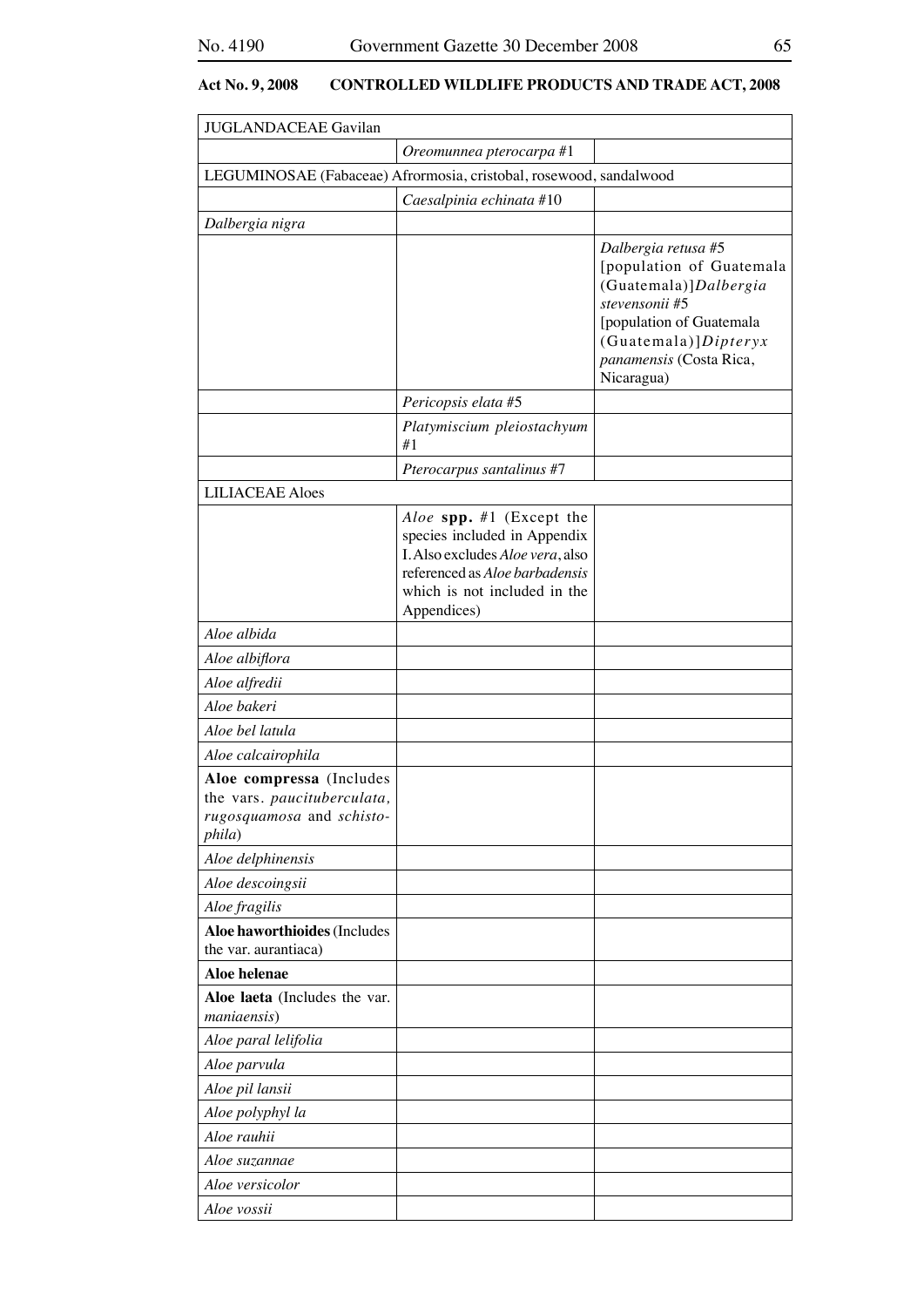| MAGNOLIACEAE Magnolia                                                                                                                                                                                                           |                                                                                           |                                                                                                                                |  |
|---------------------------------------------------------------------------------------------------------------------------------------------------------------------------------------------------------------------------------|-------------------------------------------------------------------------------------------|--------------------------------------------------------------------------------------------------------------------------------|--|
|                                                                                                                                                                                                                                 |                                                                                           | Magnolia liliifera var. obovata<br>#1(Nepal)                                                                                   |  |
| MELIACEAE Mahoganies, Spanish cedar                                                                                                                                                                                             |                                                                                           |                                                                                                                                |  |
|                                                                                                                                                                                                                                 |                                                                                           | Cedrelaodorata#5 [Population<br>of Colombia (Colombia)<br>Population of Guatemala<br>(Guatemala) Population of<br>Peru (Peru)] |  |
|                                                                                                                                                                                                                                 | Swietenia humilis #1                                                                      |                                                                                                                                |  |
|                                                                                                                                                                                                                                 | Swietenia macrophylla #6<br>(Populations of the Neotropics)                               |                                                                                                                                |  |
|                                                                                                                                                                                                                                 | Swietenia mahagoni #5                                                                     |                                                                                                                                |  |
| NEPENTHACEAE Pitcher-plants (Old World)                                                                                                                                                                                         |                                                                                           |                                                                                                                                |  |
|                                                                                                                                                                                                                                 | Nepenthes spp. #1 (Except the<br>species included in Appendix<br>I)                       |                                                                                                                                |  |
| Nepenthes khasiana                                                                                                                                                                                                              |                                                                                           |                                                                                                                                |  |
| Nepenthes rajah                                                                                                                                                                                                                 |                                                                                           |                                                                                                                                |  |
| <b>ORCHIDACEAE Orchids</b>                                                                                                                                                                                                      |                                                                                           |                                                                                                                                |  |
|                                                                                                                                                                                                                                 | <b>ORCHIDACEAE</b> spp. <sup>7</sup> #1<br>(Except the species included<br>in Appendix I) |                                                                                                                                |  |
| (For all of the following<br>Appendix-I species, seedling<br>or tissue cultures obtained in<br>vitro, in solid or liquid media,<br>transported in sterile containers<br>are not subject to the provisions<br>of the Convention) |                                                                                           |                                                                                                                                |  |
| Aerangis el lisii                                                                                                                                                                                                               |                                                                                           |                                                                                                                                |  |
| Dendrobium cruentum                                                                                                                                                                                                             |                                                                                           |                                                                                                                                |  |
| Laelia jongheana                                                                                                                                                                                                                |                                                                                           |                                                                                                                                |  |
| Laelia lobata                                                                                                                                                                                                                   |                                                                                           |                                                                                                                                |  |
| Paphiopedilum spp.                                                                                                                                                                                                              |                                                                                           |                                                                                                                                |  |
| Peristeria elata                                                                                                                                                                                                                |                                                                                           |                                                                                                                                |  |
| Phragmipedium spp.                                                                                                                                                                                                              |                                                                                           |                                                                                                                                |  |
| Renanthera imschootiana                                                                                                                                                                                                         |                                                                                           |                                                                                                                                |  |
| OROBANCHACEAE Broomrape                                                                                                                                                                                                         |                                                                                           |                                                                                                                                |  |
|                                                                                                                                                                                                                                 | Cistanche deserticola #1                                                                  |                                                                                                                                |  |
| PALMAE (Arecaceae) Palms                                                                                                                                                                                                        |                                                                                           |                                                                                                                                |  |
|                                                                                                                                                                                                                                 | Beccariophoenix madagasca-<br>riensis#1                                                   |                                                                                                                                |  |
| Chrysalidocarpus decipiens                                                                                                                                                                                                      |                                                                                           |                                                                                                                                |  |
|                                                                                                                                                                                                                                 | Lemurophoenix hal leuxii                                                                  |                                                                                                                                |  |
|                                                                                                                                                                                                                                 | Marojejya darianii                                                                        |                                                                                                                                |  |
|                                                                                                                                                                                                                                 | Neodypsis decaryi #1                                                                      |                                                                                                                                |  |
|                                                                                                                                                                                                                                 | Ravenea louvelii                                                                          |                                                                                                                                |  |
|                                                                                                                                                                                                                                 | Ravenea rivularis                                                                         |                                                                                                                                |  |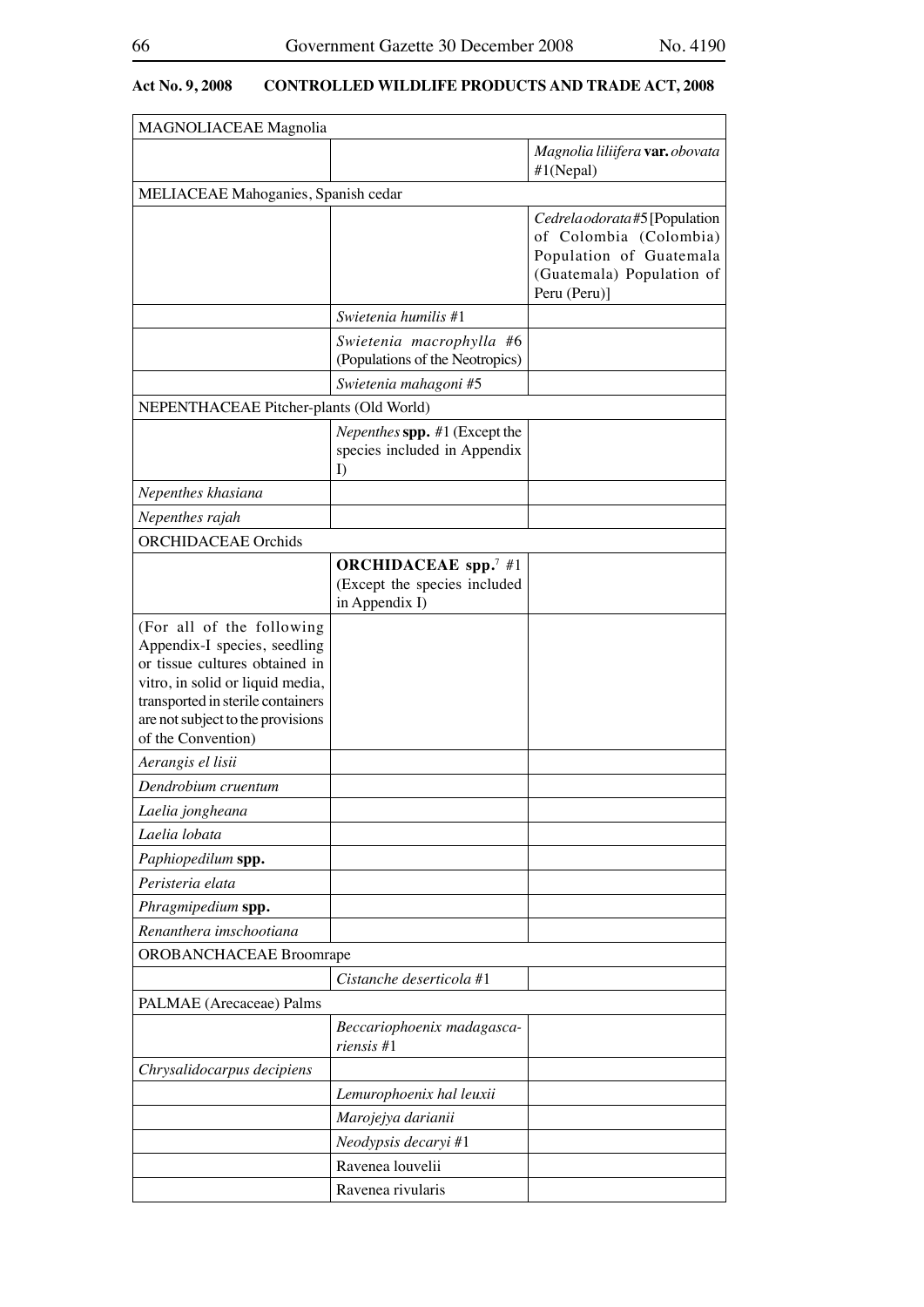|                                               | Satranala decussilvae                                                   |                                      |  |
|-----------------------------------------------|-------------------------------------------------------------------------|--------------------------------------|--|
|                                               | Voanioala gerardii                                                      |                                      |  |
| PAPAVERACEAE Poppy                            |                                                                         |                                      |  |
|                                               |                                                                         | Meconopsis regia #1 (Nepal)          |  |
| PINACEAE Guatemala fir                        |                                                                         |                                      |  |
| Abies guatemalensis                           |                                                                         |                                      |  |
| PODOCARPACEAE Podocarps                       |                                                                         |                                      |  |
|                                               |                                                                         | Podocarpus neriifolius #1<br>(Nepal) |  |
| Podocarpus parlatorei                         |                                                                         |                                      |  |
| PORTULACACEAE Lewisias, portulacas, purslanes |                                                                         |                                      |  |
|                                               | Anacampseros spp. #1                                                    |                                      |  |
|                                               | Avonia spp. #1                                                          |                                      |  |
|                                               | Lewisia serrata #1                                                      |                                      |  |
| PRIMULACEAE Cyclamens                         |                                                                         |                                      |  |
|                                               | Cyclamen spp. $8#1$                                                     |                                      |  |
| PROTEACEAE Proteas                            |                                                                         |                                      |  |
|                                               | Orothamnus zeyheri #1                                                   |                                      |  |
|                                               | Protea odorata #1                                                       |                                      |  |
|                                               | RANUNCULACEAE Golden seals, yellow adonis, yellow root                  |                                      |  |
|                                               | Adonis vernalis #2                                                      |                                      |  |
|                                               | Hydrastis canadensis #8                                                 |                                      |  |
| ROSACEAE African cherry, stinkwood            |                                                                         |                                      |  |
|                                               | Prunus africana #1                                                      |                                      |  |
| RUBIACEAE Ayugue                              |                                                                         |                                      |  |
| Balmea stormiae                               |                                                                         |                                      |  |
| SARRACENIACEAE Pitcher-plants (New World)     |                                                                         |                                      |  |
|                                               | Sarracenia spp. #1 (Except<br>the species included in Ap-<br>pendix I)  |                                      |  |
| Sarracenia oreophila                          |                                                                         |                                      |  |
| Sarracenia rubra spp. alaba-<br>mensis        |                                                                         |                                      |  |
| Sarracenia rubra spp. jo-<br>nesii            |                                                                         |                                      |  |
| <b>SCROPHULARIACEAE Kutki</b>                 |                                                                         |                                      |  |
|                                               | Picrorhiza kurrooa #2 (Ex-<br>cludes Picrorhiza scrophula-<br>riiflora) |                                      |  |
|                                               | STANGERIACEAE Stangerias                                                |                                      |  |
|                                               | Bowenia spp. #1                                                         |                                      |  |
| Stangeria eriopus                             |                                                                         |                                      |  |
| TAXACEAE Himalayan yew                        |                                                                         |                                      |  |
|                                               | Taxus chinensis and infra-<br>specific taxa of this species<br>#2       |                                      |  |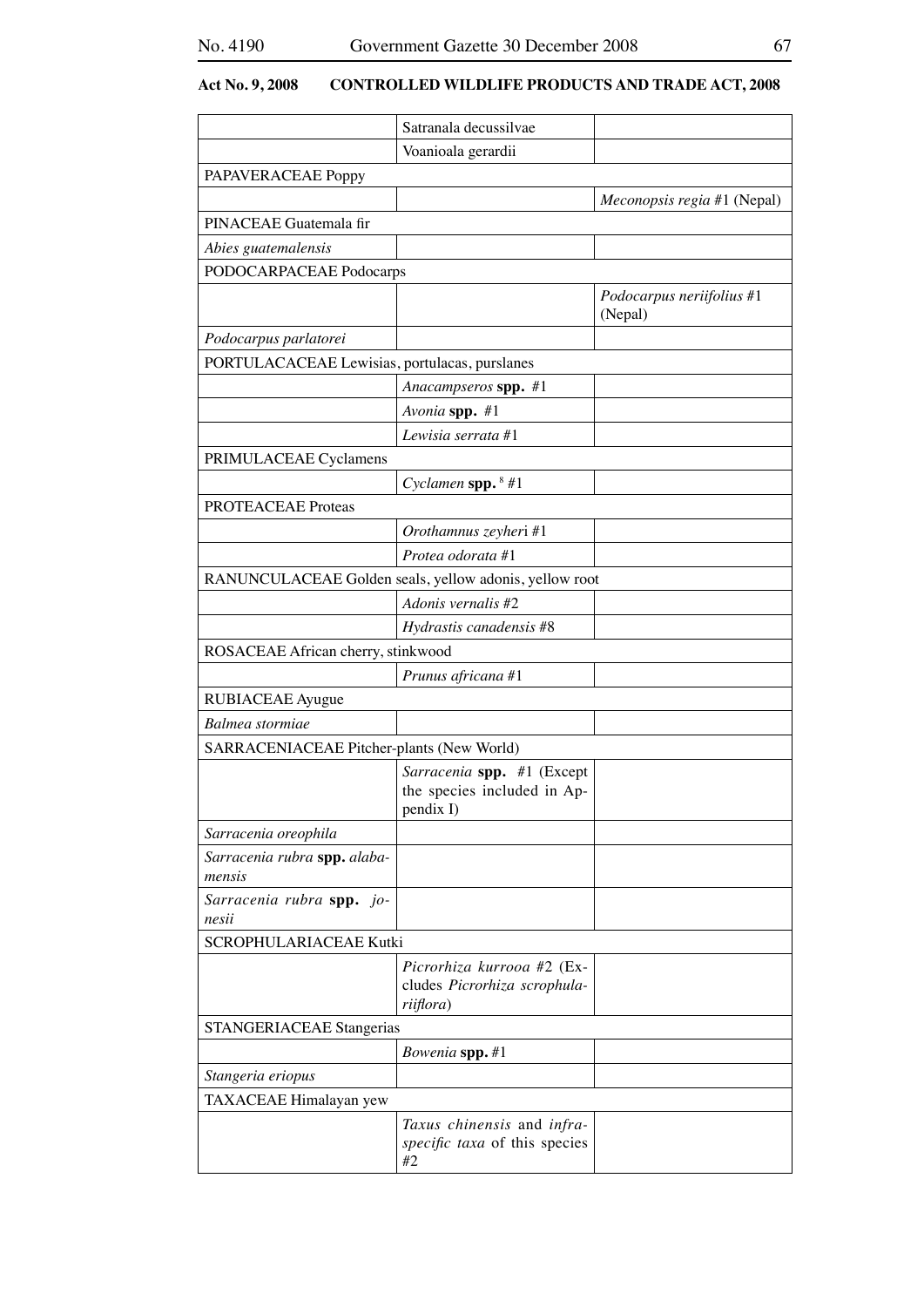|                                               | Taxus cuspidata and infra-<br>specific taxa of this species9<br>#2           |                                           |
|-----------------------------------------------|------------------------------------------------------------------------------|-------------------------------------------|
|                                               | Taxus fuana and infraspecific<br>taxa of this species #2                     |                                           |
|                                               | Taxus sumatrana and infra-<br>specific taxa of this species#2                |                                           |
|                                               | Taxus wal lichiana #2                                                        |                                           |
| THYMELAEACEAE (Aquilariaceae) Agarwood, ramin |                                                                              |                                           |
|                                               | Aquilaria spp. #1                                                            |                                           |
|                                               | Gonystylus spp. #1                                                           |                                           |
|                                               | Gyrinops spp. #1                                                             |                                           |
|                                               | TROCHODENDRACEAE (Tetracentraceae) Tetracentron                              |                                           |
|                                               |                                                                              | <i>Tetracentron sinense</i> #1<br>(Nepal) |
| VALERIANACEAE Himalayan spikenard             |                                                                              |                                           |
|                                               | Nardostachys grandiflora #2                                                  |                                           |
| WELWITSCHIACEAE Welwitschia                   |                                                                              |                                           |
|                                               | Welwitschia mirabilis #1                                                     |                                           |
| ZAMIACEAE Cycads                              |                                                                              |                                           |
|                                               | <b>ZAMIACEAE</b> spp. #1 (Ex-<br>cept the species included in<br>Appendix I) |                                           |
| Ceratozamia spp.                              |                                                                              |                                           |
| Chigua spp.                                   |                                                                              |                                           |
| Encephalartos spp.                            |                                                                              |                                           |
| Microcycas calocoma                           |                                                                              |                                           |
| ZINGIBERACEAE Ginger lily                     |                                                                              |                                           |
|                                               | Hedychium philippinense #1                                                   |                                           |
| ZYGOPHYLLACEAE Lignum-vitae                   |                                                                              |                                           |
|                                               |                                                                              | Bulnesia sarmientoi #11<br>(Argentina)    |
|                                               | Guaiacum spp. #2                                                             |                                           |

1. Population of Argentina (listed in Appendix II): For the exclusive purpose of allowing international trade in wool sheared from live vicuñas, in cloth, and in derived manufactured products and other handicraft artefacts. The reverse side of the cloth must bear the logotype adopted by the range States of the species, which are signatories to the Convenio para la Conservaciön y Manejo de la Vicuña, and the selvages the words "VICUÑA-ARGENTINA". Other products must bear a label including the logotype and the designation "VICUÑA-ARGENTINA-ARTESANÍA". All other specimens shall be deemed to be specimens of species included in Appendix I and the trade in them shall be regulated accordingly.

2. Population of Bolivia (listed in Appendix II): For the exclusive purpose of allowing international trade in wool sheared from live vicuñas, and in cloth and items made thereof, including luxury handicrafts and knitted articles. The reverse side of the cloth must bear the logotype adopted by the range States of the species, which are signatories to the Convenio para la Conservación y Manejo de la Vicuña, and the selvages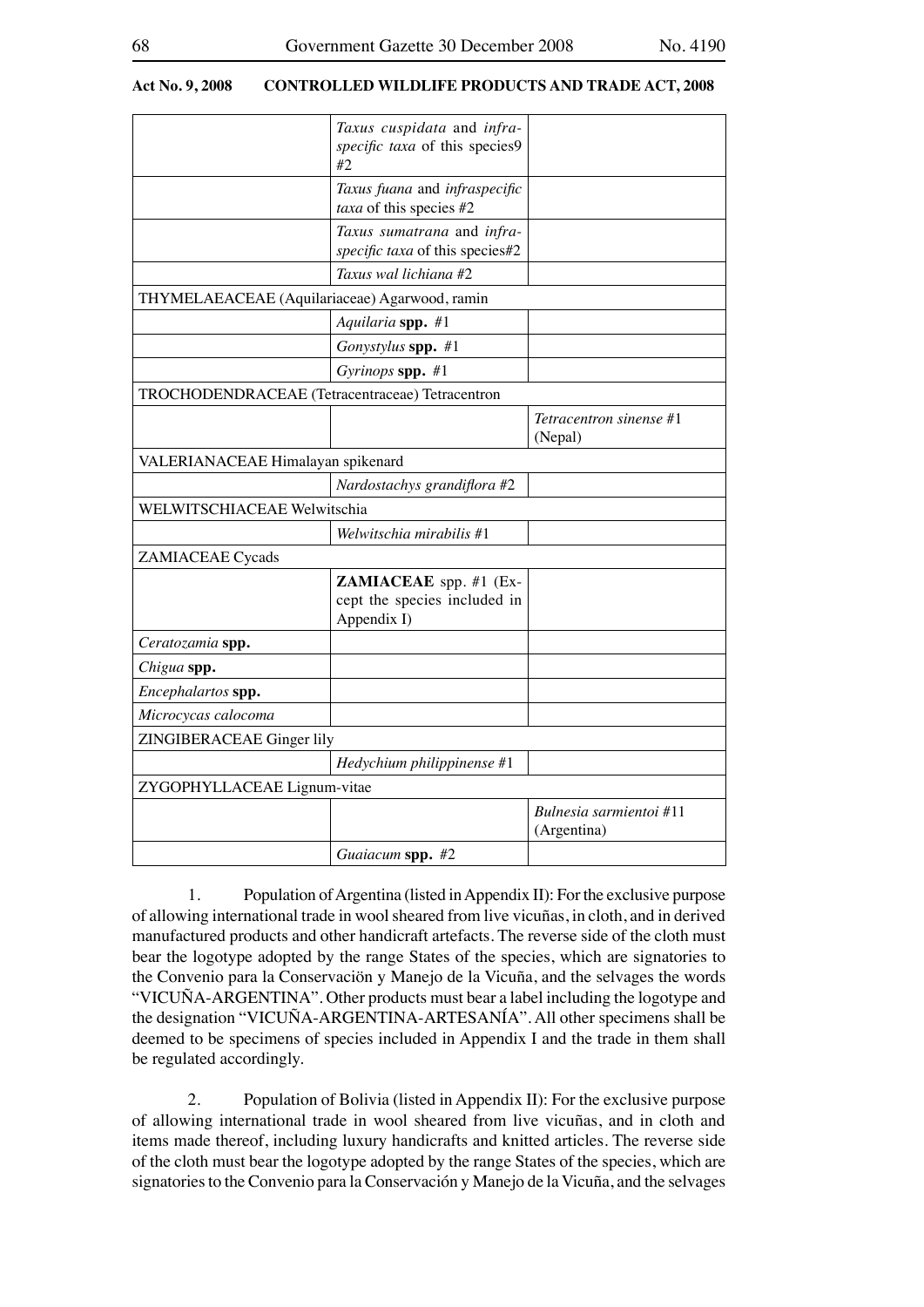the words 'VICUÑA-BOLIVIA'. Other products must bear a label including the logotype and the designation 'VICUÑA-BOLIVIA-ARTESAN´IA'. All other specimens shall be deemed to be specimens of species included in Appendix I and the trade in them shall be regulated accordingly.

3. Population of Chile (listed in Appendix II): For the exclusive purpose of allowing international trade in wool sheared from live vicuñas, and in cloth and items made thereof, including luxury handicrafts and knitted articles. The reverse side of the cloth must bear the logotype adopted by the range States of the species, which are signatories to the Convenio para la Conservación y Manejo de la Vicuña, and the selvages the words "VICUÑA-CHILE". Other products must bear a label including the logotype and the designation "VICUÑAA-CHILE-ARTESANÍA". All other specimens shall be deemed to be specimens of species included in Appendix I and the trade in them shall be regulated accordingly.

4. Population of Peru (listed in Appendix II): For the exclusive purpose of allowing international trade in wool sheared from live vicuñas and in the stock extant at the time of the ninth meeting of the Conference of the Parties (November 1994) of 3249 kg of wool, and in cloth and items made thereof, including luxury handicrafts and knitted articles. The reverse side of the cloth must bear the logotype adopted by the range States of the species, which are signatories to the Convenio para la Conservación y Manejo de la Vicuña, and the selvages the words "VICUÑA-PERÚ". Other products must bear a label including the logotype and the designation "VICUÑA-PERÚ-ARTESANÚA". All other specimens shall be deemed to be specimens of species included in Appendix I and the trade in them shall be regulated accordingly.

5. Populations of Botswana, Namibia, South Africa and Zimbabwe (listed in Appendix II): For the exclusive purpose of allowing:

- a) trade in hunting trophies for non-commercial purposes;
- b) trade in live animals to appropriate and acceptable destinations, as defined in Resolution Conf. 11.20, for Botswana and Zimbabwe and for in situ conservation programmes for Namibia and South Africa;
- c) trade in hides;
- d) trade in hair;
- e) trade in leather goods for commercial or non-commercial purposes for Botswana, Namibia and South Africa and for non-commercial purposes for Zimbabwe;
- f) trade in individually marked and certified ekipas incorporated in finished jewellery for non-commercial purposes for Namibia and ivory carvings for non-commercial purposes for Zimbabwe;
- g) trade in registered raw ivory (for Botswana, Namibia, South Africa and Zimbabwe, whole tusks and pieces) subject to the following:
	- i) only registered government-owned stocks, originating in the State (excluding seized ivory and ivory of unknown origin);
	- ii) only to trading partners that have been verified by the Secretariat, in consultation with the Standing committee, to have suffcient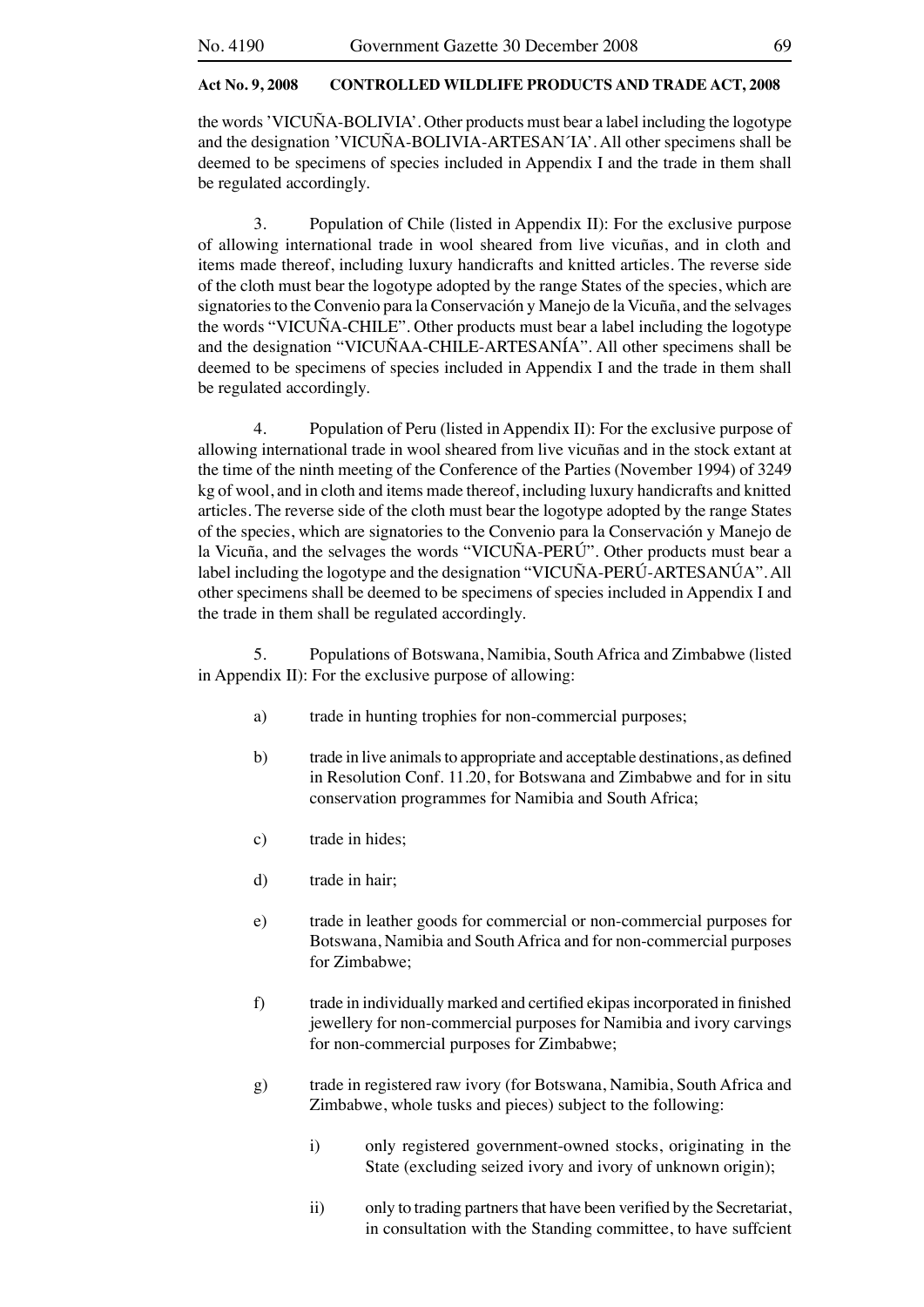national legislation and domestic trade controls to ensure that the imported ivory will not be re-exported and will be managed in accordance with all requirements of Resolution Conf. 10.10 (Rev. CoP14) concerning domestic manufacturing and trade;

- iii) not before the Secretariat has verified the prospective importing countries and the registered government-owned stocks;
- iv) raw ivory pursuant to the conditional sale of registered government-owned ivory stocks agreed at CoP12, which are 20,000 kg (Botswana), 10,000 kg (Namibia) and 30,000 kg (South Africa);
- v) in addition to the quantities agreed at CoP12, government-owned ivory from Botswana, Namibia, South Africa and Zimbabwe registered by 31 January 2007 and verified by the Secretariat may be traded and despatched, with the ivory in paragraph g) iv) above, in a single sale per destination under strict supervision of the Secretariat;
- vi) the proceeds of the trade are used exclusively for elephant conservation and community conservation and development programmes within or adjacent to the elephant range; and
- vii) the additional quantities specified in paragraph g) v) above shall be traded only after the Standing committee has agreed that the above conditions have been met; and
- h) no further proposals to allow trade in elephant ivory from populations already in Appendix II shall be submitted to the Conference of the Parties for the period from CoP14 and ending nine years from the date of the single sale of ivory that is to take place in accordance with provisions in paragraphs g) i), g) ii), g) iii), g) vi) and g) vii). In addition such further proposals shall be dealt with in accordance with Decisions 14.77 and 14.78.

On a proposal from the Secretariat, the Standing committee can decide to cause this trade to cease partially or completely in the event of non-compliance by exporting or importing countries, or in the case of proven detrimental impacts of the trade on other elephant populations. All other specimens shall be deemed to be specimens of species included in Appendix I and the trade in them shall be regulated accordingly.

6. Artificially propagated specimens of the following hybrids and/or cultivars are not subject to the provisions of the Convention: " Hatiora x graeseri" Schlumbergera x buckleyi " Schlumbergera russelliana x Schlumbergera truncata" Schlumbergera orssichiana x Schlumbergera truncata" Schlumbergera opuntioides x Schlumbergera truncata" Schlumbergera truncata (cultivars) " Cactaceae spp. colour mutants lacking chlorophyll, grafted on the following grafting stocks: Harrisia 'Jusbertii', Hylocereus trigonus or Hylocereus undatus " Opuntia microdasys (cultivars)".

7. Artificially propagated hybrids of the following genera are not subject to the provisions of the Convention, if conditions, as indicated under a) and b), are met: Cymbidium, Dendrobium, Phalaenopsis and Vanda: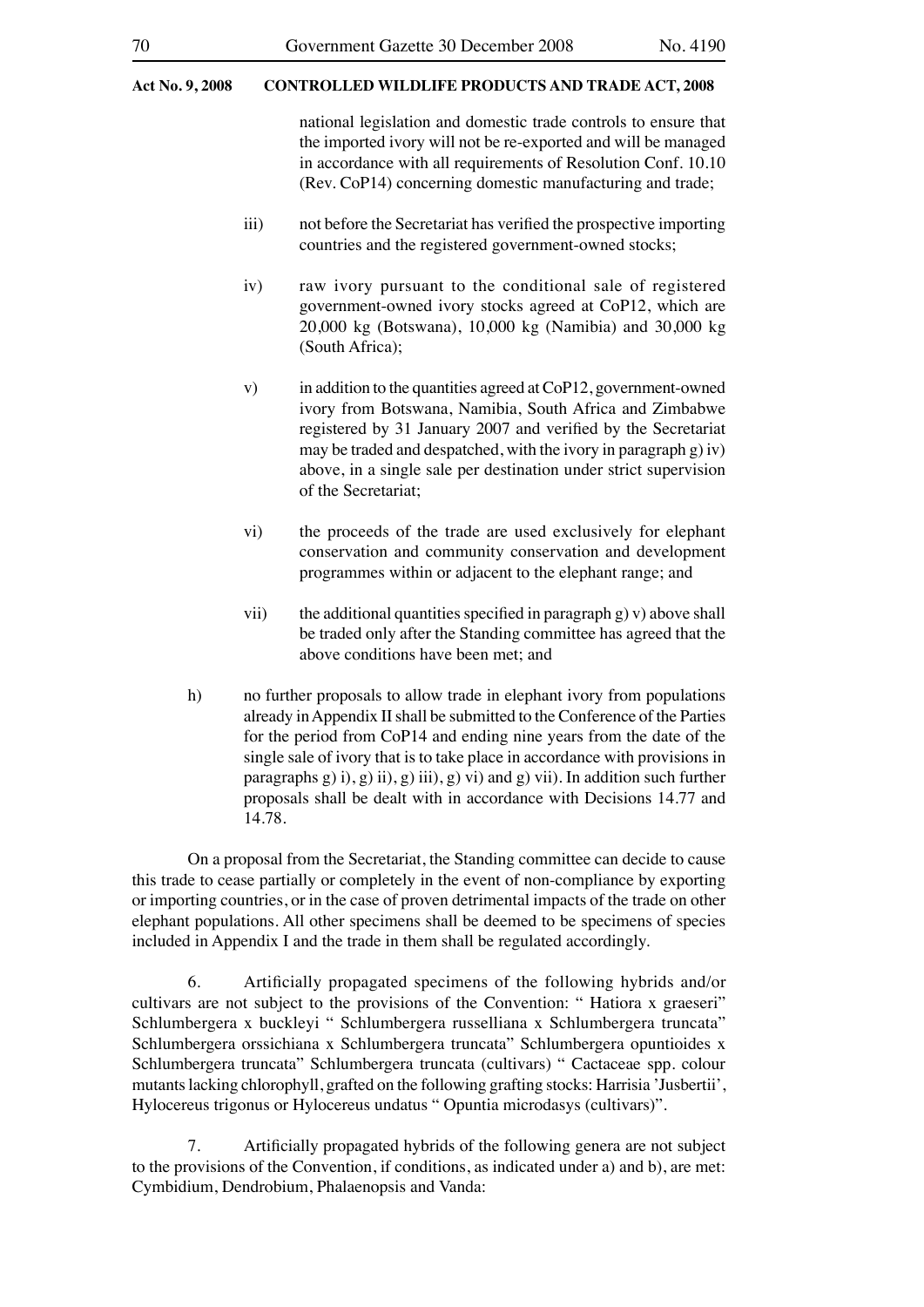#### No. 4190 Government Gazette 30 December 2008 71

#### **Act No. 9, 2008 CONTROLLED WILDLIFE PRODUCTS AND TRADE ACT, 2008**

- a) Specimens are readily recognizable as artificially propagated and do not show any signs of having been collected in the wild such as mechanical damage or strong dehydration resulting from collection, irregular growth and heterogeneous size and shape within a taxon and shipment, algae or other epiphyllous organisms adhering to leaves, or damage by insects or other pests; and
- b) i) when shipped in non-flowering state, the specimens must be traded in shipments consisting of individual containers (such as cartons, boxes, crates or individual shelves of CC-containers) each containing 20 or more plants of the same hybrid; the plants within each container must exhibit a high degree of uniformity and healthiness; and the shipment must be accompanied by documentation, such as an invoice, which clearly states the number of plants of each hybrid; or
	- ii) when shipped in flowering state, with at least one fully open flower per specimen, no minimum number of specimens per shipment is required but specimens must be professionally processed for commercial retail sale, e.g. labelled with printed labels or packaged with printed packages indicating the name of the hybrid and the country of final processing. This should be clearly visible and allow easy verification.

Plants not clearly qualifying for the exemption must be accompanied by appropriate CITES documents.

8. Artificially propagated specimens of cultivars of Cyclamen persicum are not subject to the provisions of the Convention. However, the exemption does not apply to such specimens traded as dormant tubers.

9. Artificially propagated hybrids and cultivars of Taxus cuspidata, live, in pots or other small containers, each consignment being accompanied by a label or document stating the name of the taxon or taxa and the text 'artificially propagated', are not subject to the provisions of the Convention.

#1All parts and derivatives, except:

- a) seeds, spores and pollen (including pollinia);
- b) seedling or tissue cultures obtained in vitro, in solid or liquid media, transported in sterile containers;
- c) cut flowers of artificially propagated plants; and
- d) fruits and parts and derivatives thereof of artificially propagated plants of the genus Vanilla.

#2All parts and derivatives except:

- a) seeds and pollen; and
- b) finished products packaged and ready for retail trade.